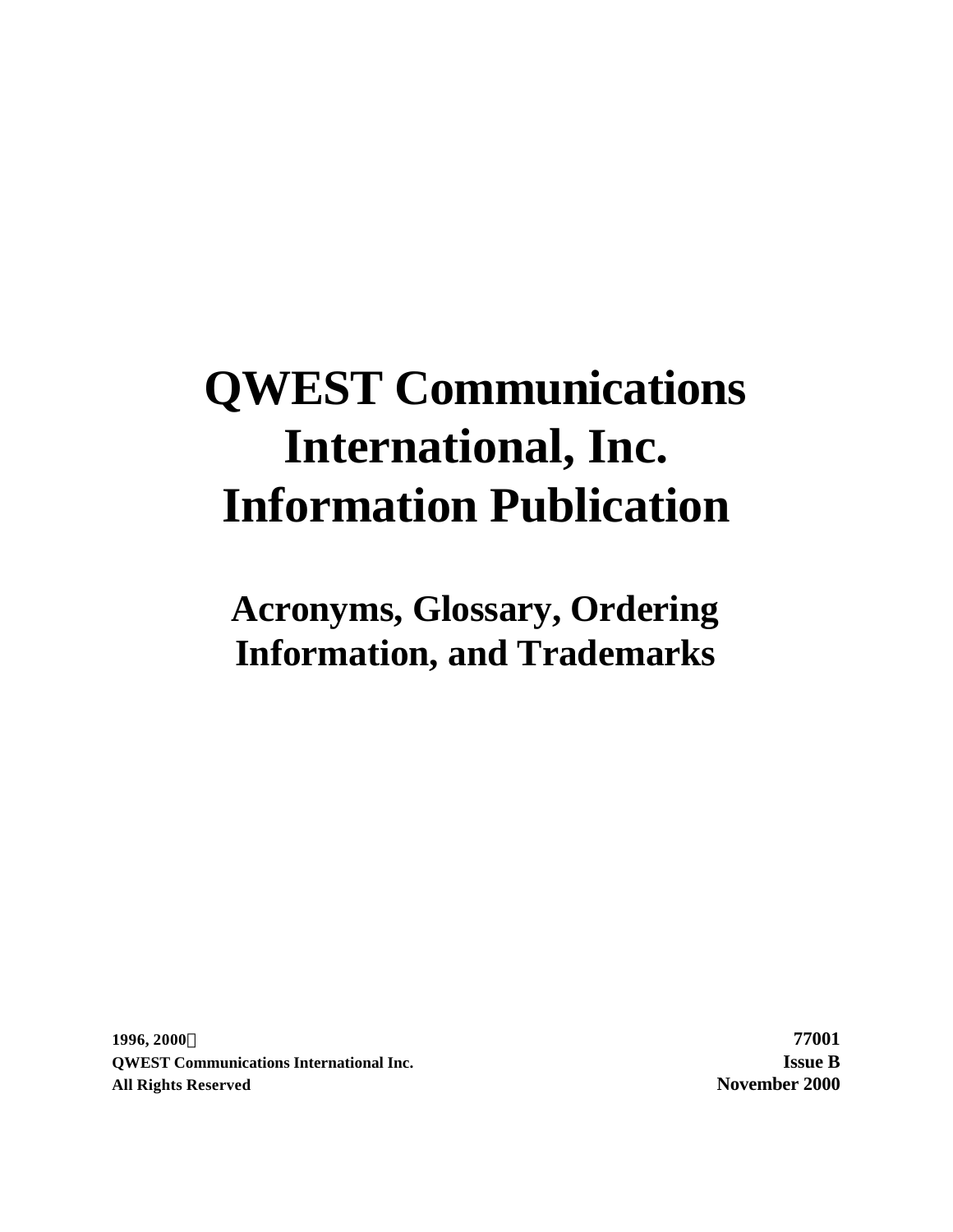## **NOTICE**

This information publication describes the Acronyms, Glossary of Terms, Trademarks and Ordering Information that is included in QWEST Publications.

QWEST Communications International Inc. reserves the right to revise this document for any reason, including but not limited to, conformity with standards promulgated by various governmental or regulatory agencies; utilization of advances in the state of the technical arts; or to reflect changes in the design of equipment, techniques, or procedures described or referred to herein.

Liability to anyone arising out of use or reliance upon any information set forth herein is expressly disclaimed, and no representation or warranties, expressed or implied, are made with respect to the accuracy or utility of any information set forth herein.

This document is not to be construed as a suggestion to any manufacturer to modify or change any of its products, nor does this publication represent any commitment by QWEST Communications International Inc. to purchase any specific products. Further, conformance to this publication does not constitute a guarantee of a given supplier's equipment and/or its associated documentation.

Ordering information for QWEST Technical Publications can be obtained from the Reference Section of this document.

If further information is required, please contact:

QWEST Communications International Inc. Manager – New Services Planning 700 W. Mineral Ave. MN-F15.15 Littleton, CO 80120 (303) 707-7107 (303) 707-9497 Fax # E-mail: jhsmit2@qwest.com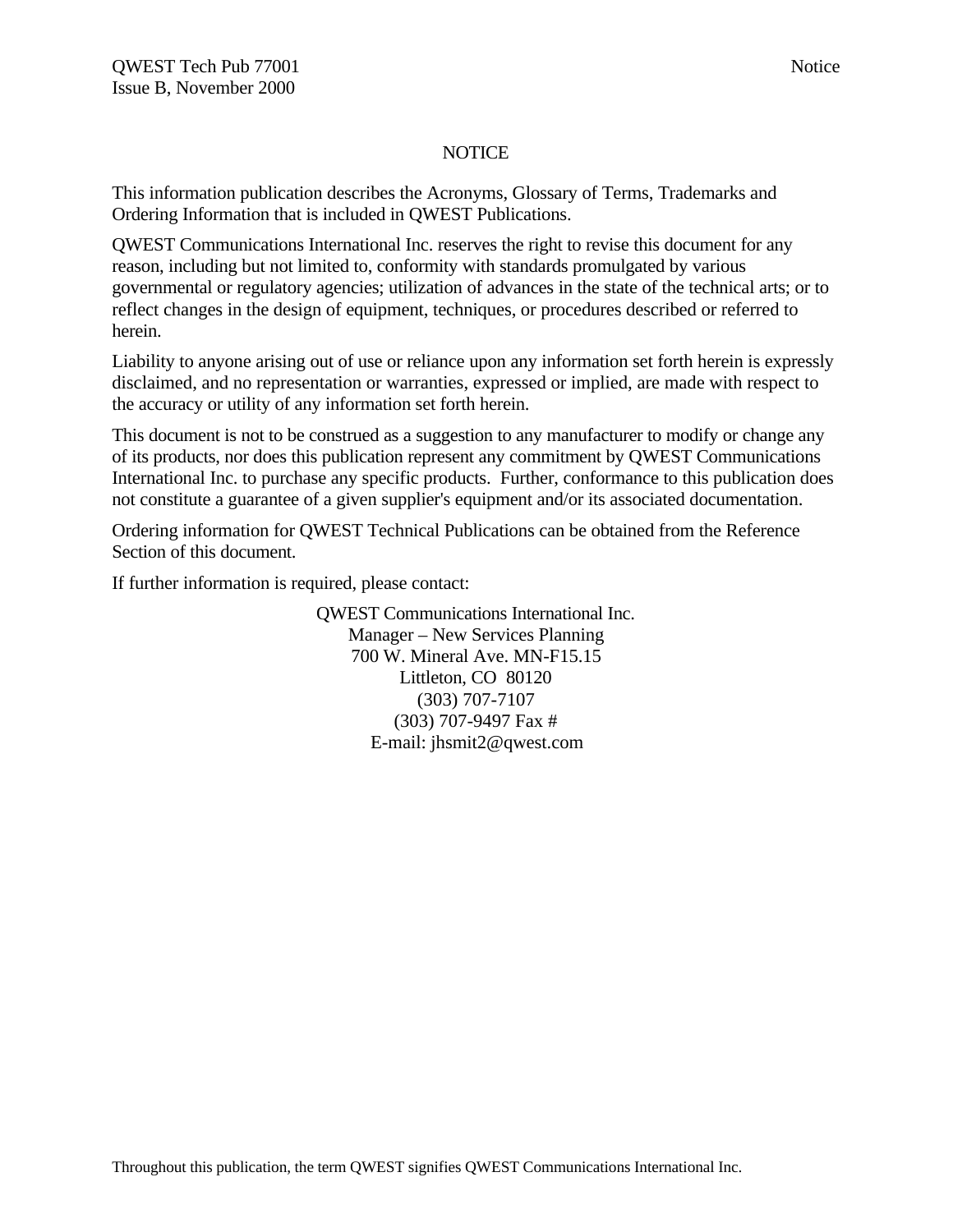#### COMMENTS on PUB 77001

#### PLEASE TEAR OUT AND SEND YOUR COMMENTS/SUGGESTIONS TO:

QWEST Corporation Manager – New Services Planning 700 W. Mineral Ave. MN-F15.15 Littleton, CO 80120 (303) 707-7107 (303) 707-9497 Fax # E-mail: jhsmit2@qwest.com

Information from you helps us to improve our Publications. Please take a few moments to answer the following questions and return to the above address.

| Was this Publication valuable to you in understanding  |            |
|--------------------------------------------------------|------------|
| our requirements?                                      | YES NO     |
| Was the information accurate and up-to-date?           | YES NO     |
| Was the information easily understood?                 | YES NO     |
| Were the contents logically sequenced?                 | YES NO     |
| Were the tables and figures understandable and helpful | YES NO     |
| Were the pages legible?                                | YES<br>NO. |

\_\_\_\_\_\_\_\_\_\_\_\_\_\_\_\_\_\_\_\_\_\_\_\_\_\_\_\_\_\_\_\_\_\_\_\_\_\_\_\_\_\_\_\_\_\_\_\_\_\_\_\_\_\_\_\_\_\_\_\_\_\_\_\_\_\_\_\_\_ \_\_\_\_\_\_\_\_\_\_\_\_\_\_\_\_\_\_\_\_\_\_\_\_\_\_\_\_\_\_\_\_\_\_\_\_\_\_\_\_\_\_\_\_\_\_\_\_\_\_\_\_\_\_\_\_\_\_\_\_\_\_\_\_\_\_\_\_\_

If you answered NO to any of the questions and/or if you have any other comments or suggestions, please explain:

| (Attach additional sheet, if necessary) |  |
|-----------------------------------------|--|
|                                         |  |
|                                         |  |
|                                         |  |
| Telephone Number                        |  |
|                                         |  |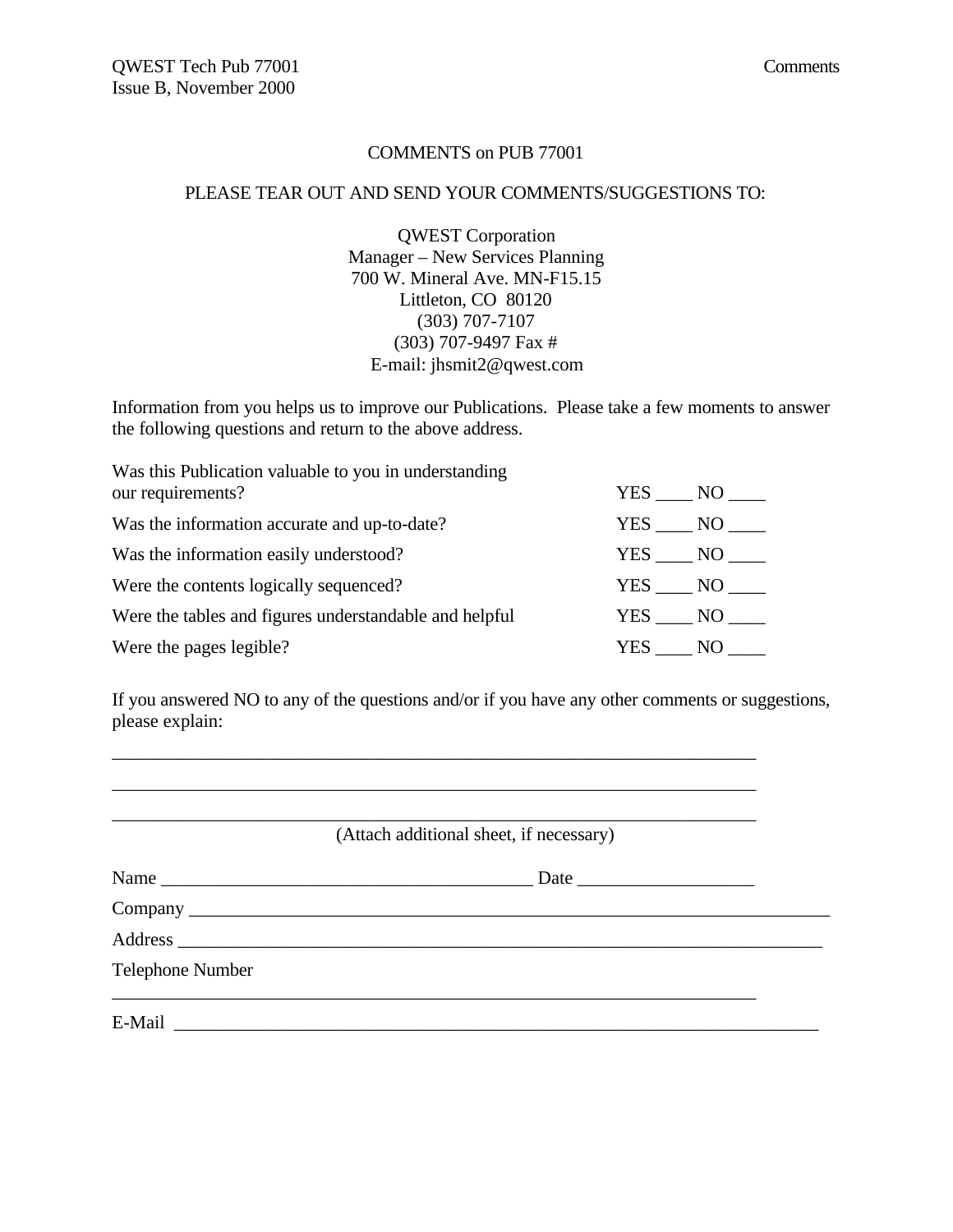# **CONTENTS**

# **Section**

# Page

| 1. |      |  |  |
|----|------|--|--|
|    |      |  |  |
|    | 1.2. |  |  |
|    | 1.3  |  |  |
| 2. |      |  |  |
|    |      |  |  |
|    |      |  |  |
|    |      |  |  |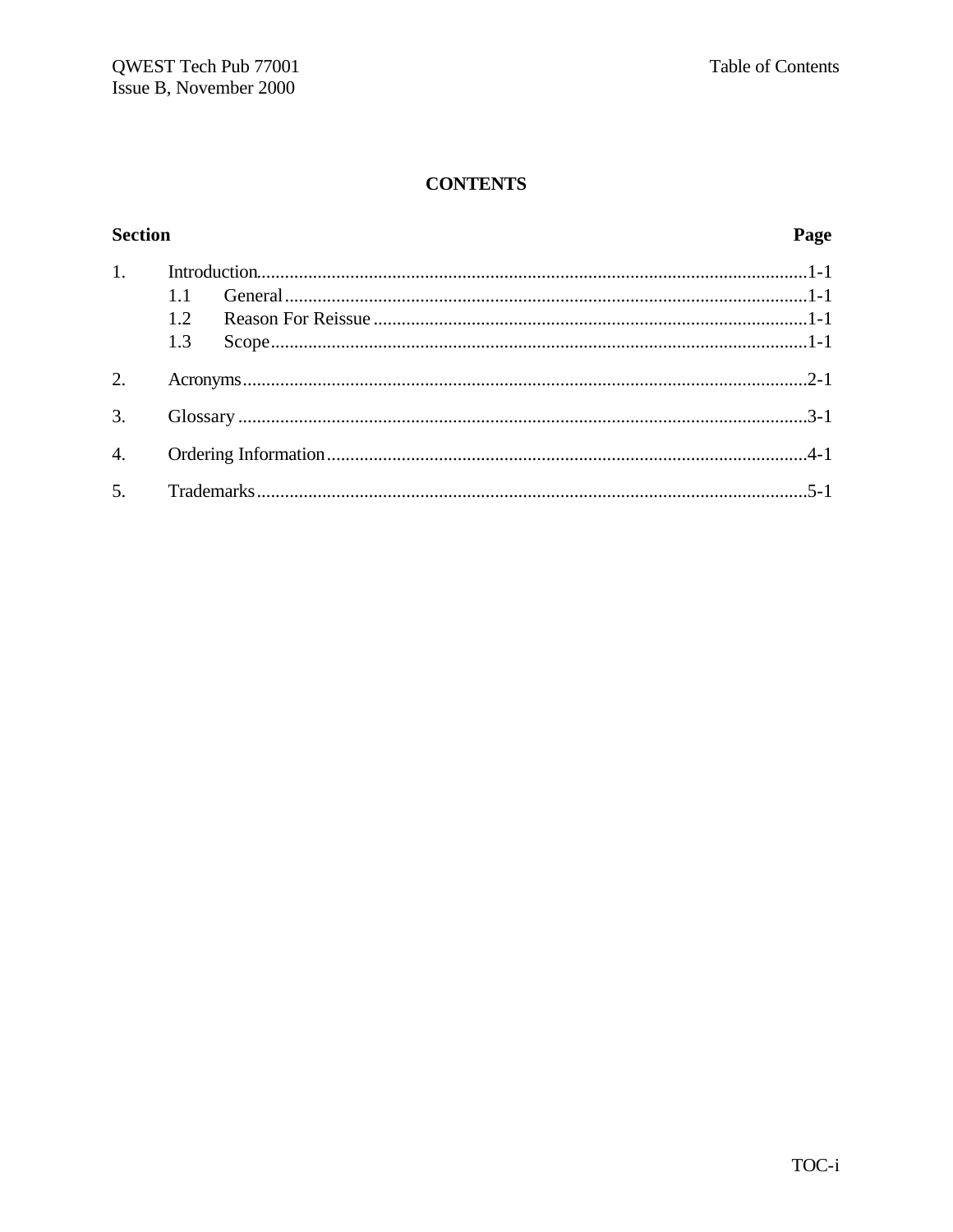# **CONTENTS**

# **Chapter and Section**

# Page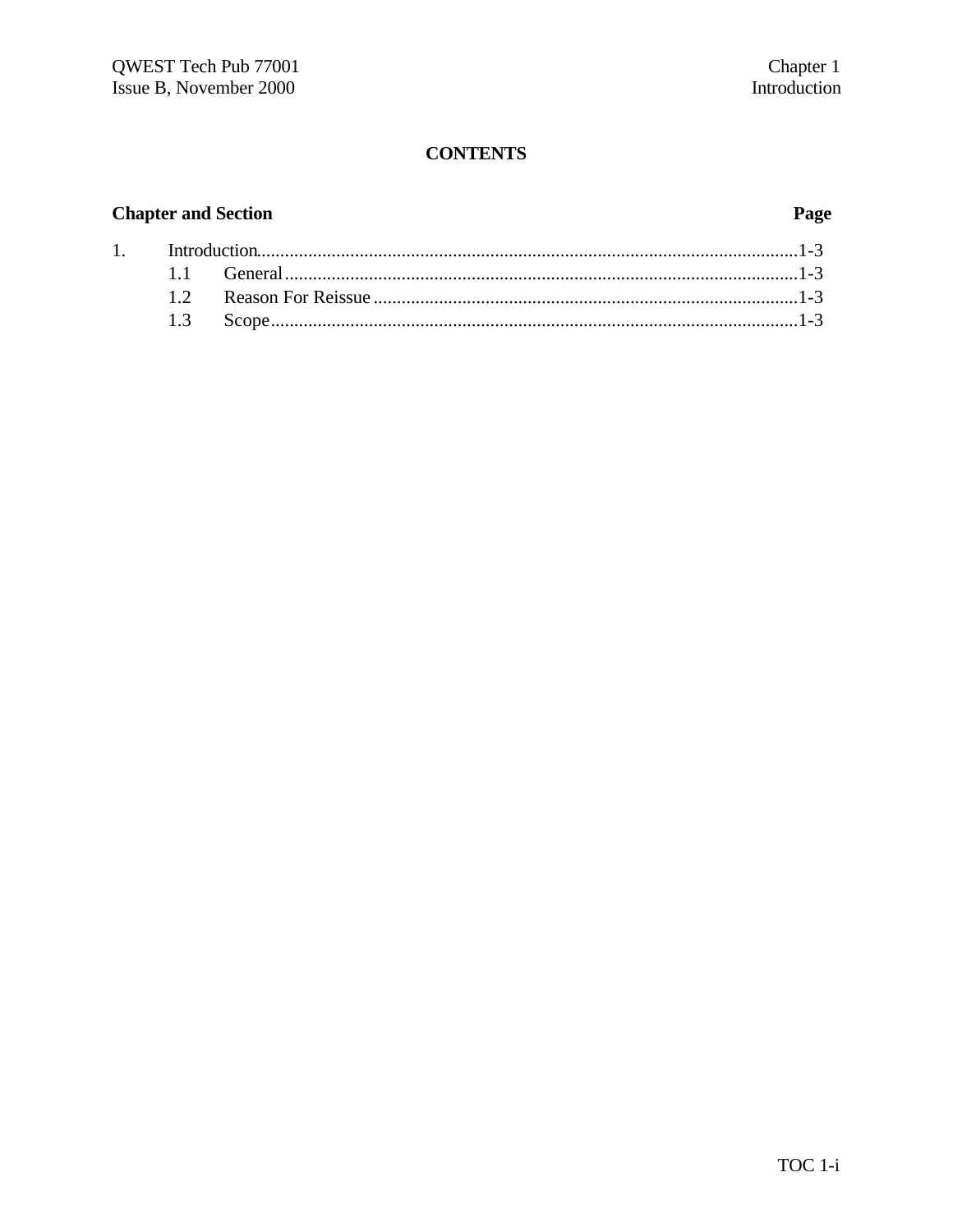## **1. Introduction**

### **1.1 General**

This information publication describes the Acronyms, Glossary of Terms, Trademarks and Ordering Information that is included in QWEST Publications.

## **1.2 Reason For Reissue**

This publication is being reissued to show changes in company information. US WEST is Now QWEST.

## **1.3 Scope**

The information provided in this document includes Definitions for the Glossary of Terms and Acronyms. QWEST has also included Trademarks and the Ordering Information of documentation used by QWEST and its customers. This information will be updated as required.

Questions regarding QWEST Technical Publications may be referred to:

QWEST Corporation Manager – New Services Planning 700 W. Mineral Ave. MN-F15.15 Littleton, CO 80120 (303) 707-7107 (303) 707-9497 Fax # E-mail: jhsmit2@qwest.com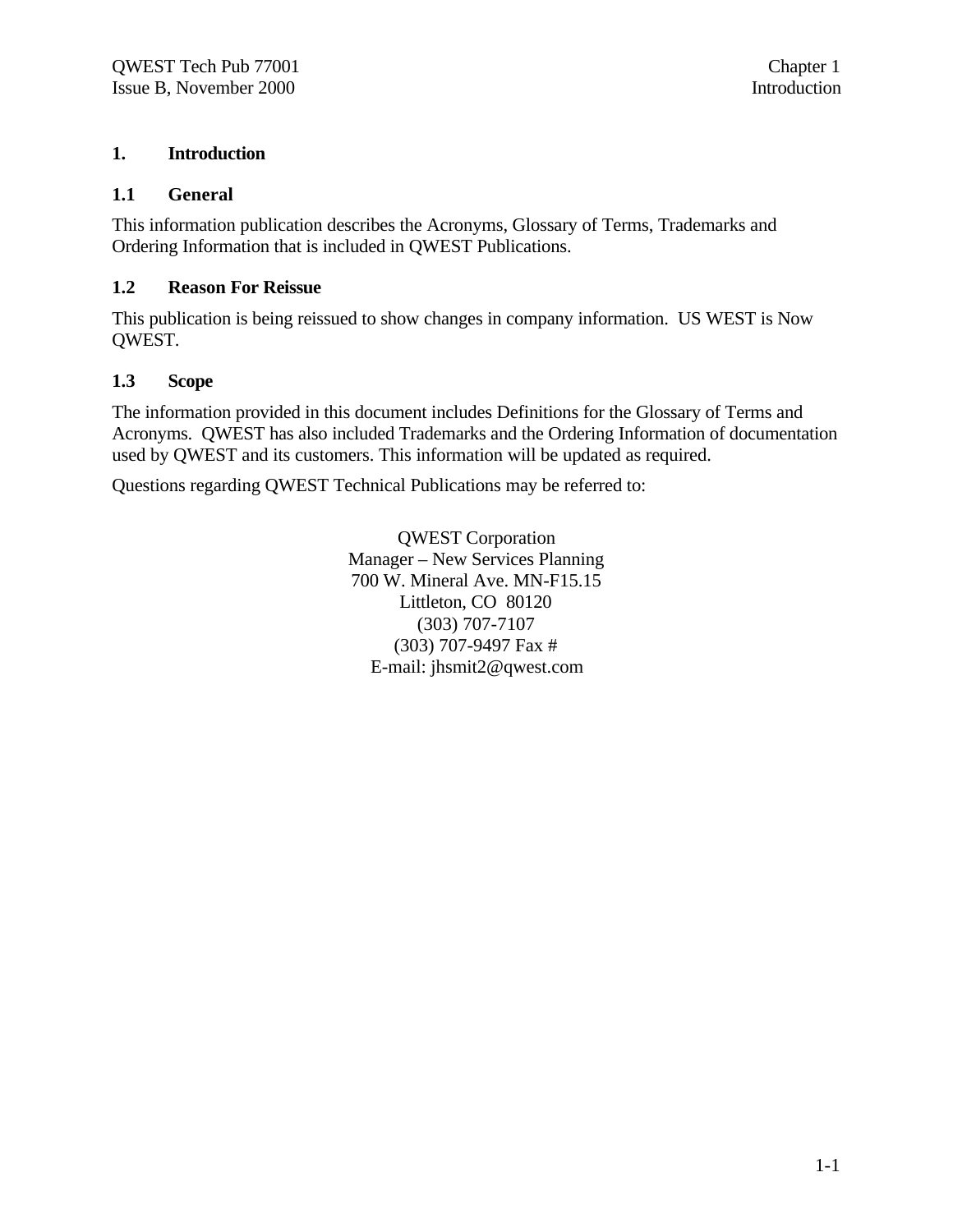# **CONTENTS**

| <b>Chapter and Section</b> | Page |
|----------------------------|------|
|                            |      |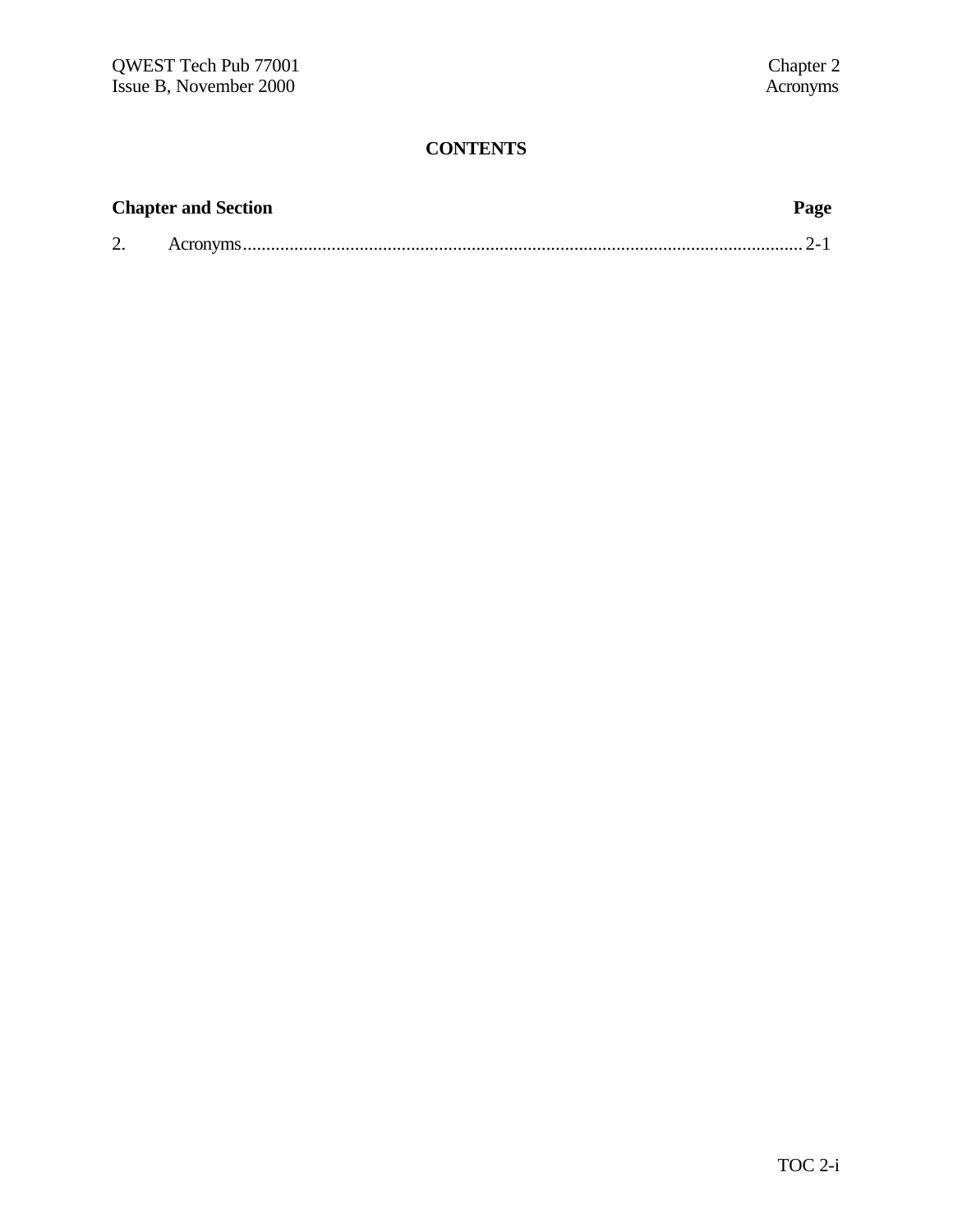# **2. Acronyms**

| <b>Zero Transmission Level Point</b>                                                                        |
|-------------------------------------------------------------------------------------------------------------|
| Analog to Digital                                                                                           |
| <b>Alternate Billing Service</b>                                                                            |
| alternating current                                                                                         |
| <b>Access Customer</b>                                                                                      |
| <b>Account Customers Address</b>                                                                            |
| <b>Additional Cooperative Acceptance Testing</b>                                                            |
| <b>Automated Calling Card Service</b>                                                                       |
| <b>Automatic Call Distributor</b>                                                                           |
| <b>Automatic Cable Experience</b>                                                                           |
| <b>Access Customer Name Abbreviation</b>                                                                    |
| <b>Abnormal Condition Report</b>                                                                            |
| <b>Advanced Communication Services</b>                                                                      |
| <b>Association Control Service Element</b>                                                                  |
| <b>Access Carrier Terminal Location</b>                                                                     |
| Amendment; for example, ISO 8327 AD2                                                                        |
| <b>Advanced D4</b>                                                                                          |
| <b>Aggregate Design Data</b>                                                                                |
| Add/Drop Multiplexer                                                                                        |
| Analog Display Services Interface                                                                           |
| <b>Administration of Designed Service Review</b>                                                            |
| <b>Automated Digital Terminal System</b>                                                                    |
| Automatic Gain Control                                                                                      |
| <b>Automatic Intercept Center</b>                                                                           |
| 1)<br><b>Alarm Indication Signal</b><br><b>Automated Intercept System (Minicomputer</b><br>2)<br>Functions) |
| Acceptance Limit                                                                                            |
| <b>Automated Line Insulation Tests</b>                                                                      |
| <b>Amplitude Modulation</b>                                                                                 |
|                                                                                                             |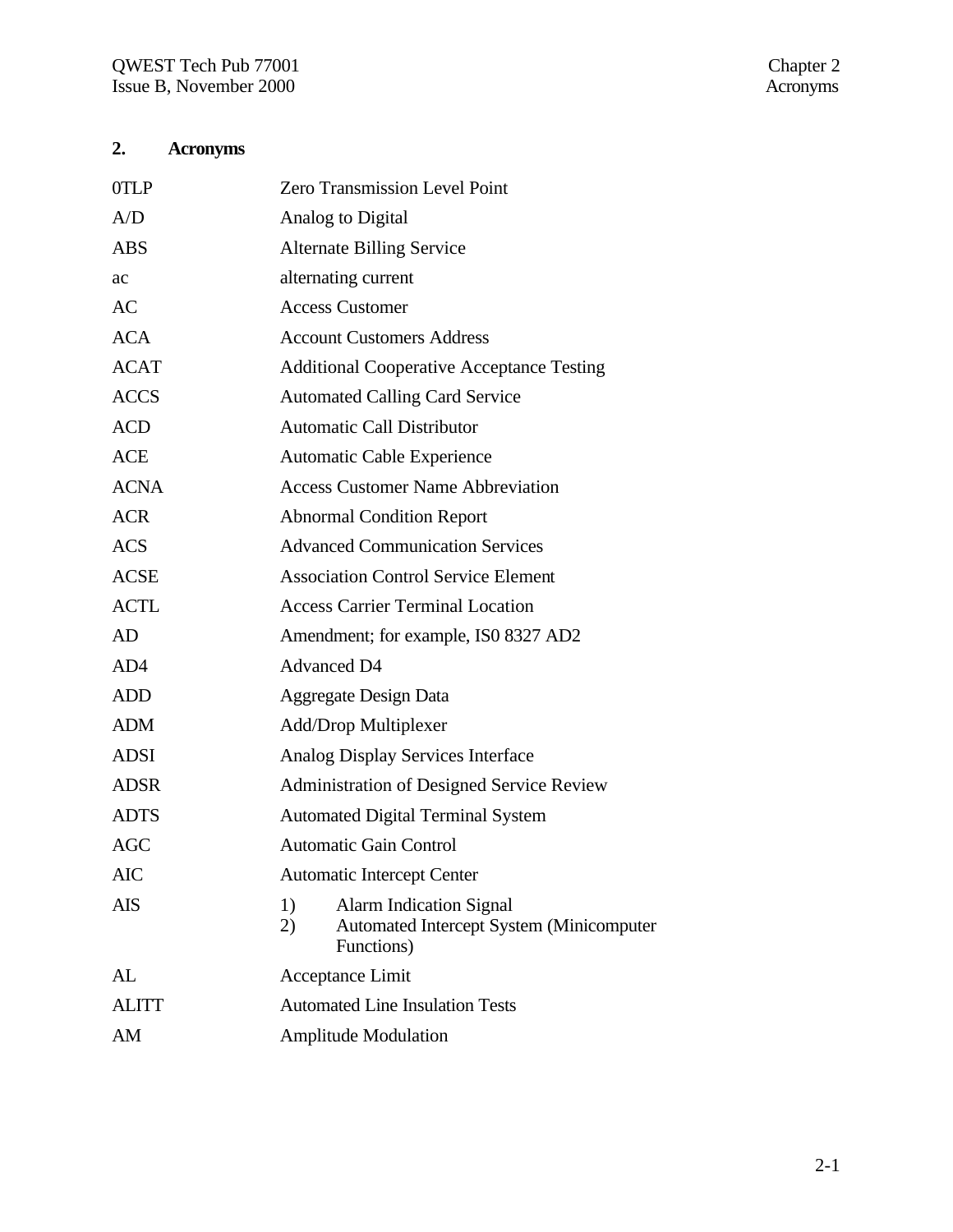#### Chapter 2 QWEST Tech Pub 77001 Acronyms Issue B, November 2000

| <b>AMA</b>     | <b>Automatic Message Accounting</b>                                                                          |
|----------------|--------------------------------------------------------------------------------------------------------------|
| <b>AMA/DDD</b> | <b>Automatic Message Accounting/Direct Distance Dialing</b>                                                  |
| AMI            | <b>Alternate Mark Inversion</b>                                                                              |
| <b>AML</b>     | <b>Actual Measured Loss</b>                                                                                  |
| <b>AMMS</b>    | <b>Advanced Material Management System</b>                                                                   |
| <b>AMP</b>     | <b>Application Management Package</b>                                                                        |
| <b>AMPS</b>    | <b>Advanced Mobile Phone Service</b>                                                                         |
| <b>AMR</b>     | <b>Accelerated Maintenance Request</b>                                                                       |
| <b>ANI</b>     | <b>Automatic Number Identification</b>                                                                       |
| <b>ANI/OE</b>  | Automatic Number Identification/Order Entry -- product -- USW provides<br>for cable companies (pay per view) |
| <b>ANSI</b>    | American National Standards Institute, Inc.                                                                  |
| AO             | Audio Options - the umbrella name for all audio products                                                     |
| <b>AOTT</b>    | <b>Automatic Outgoing Trunk Test</b>                                                                         |
| AP             | Audio Program                                                                                                |
| <b>APMS</b>    | Air Pressure Monitoring System                                                                               |
| <b>APOP</b>    | <b>Alternate Point of Presence</b>                                                                           |
| <b>APOT</b>    | <b>Actual Point Of Termination</b>                                                                           |
| <b>APP</b>     | <b>Application Date</b>                                                                                      |
| <b>APS</b>     | <b>Automatic Protection Switching</b>                                                                        |
| <b>APTOS</b>   | Automated Pricing, Terminals, Options and Services                                                           |
| <b>AQCB</b>    | <b>Auto Quote and Contract Billing</b>                                                                       |
| <b>AR</b>      | <b>Automatic Routing</b>                                                                                     |
| <b>ARS</b>     | 1)<br>Audio Response System<br><b>Automatic Route Selection</b><br>2)                                        |
| <b>ARSB</b>    | Automatic Repair Service Bureau                                                                              |
| <b>ARU</b>     | Audio Response Unit                                                                                          |
| <b>ASCS</b>    | Alarm Scanning and Control System (Scan-Alert)                                                               |
| ASN.1          | <b>Abstract Syntax Notation One</b>                                                                          |
| <b>ASOG</b>    | <b>Access Services Ordering Guide</b>                                                                        |
|                |                                                                                                              |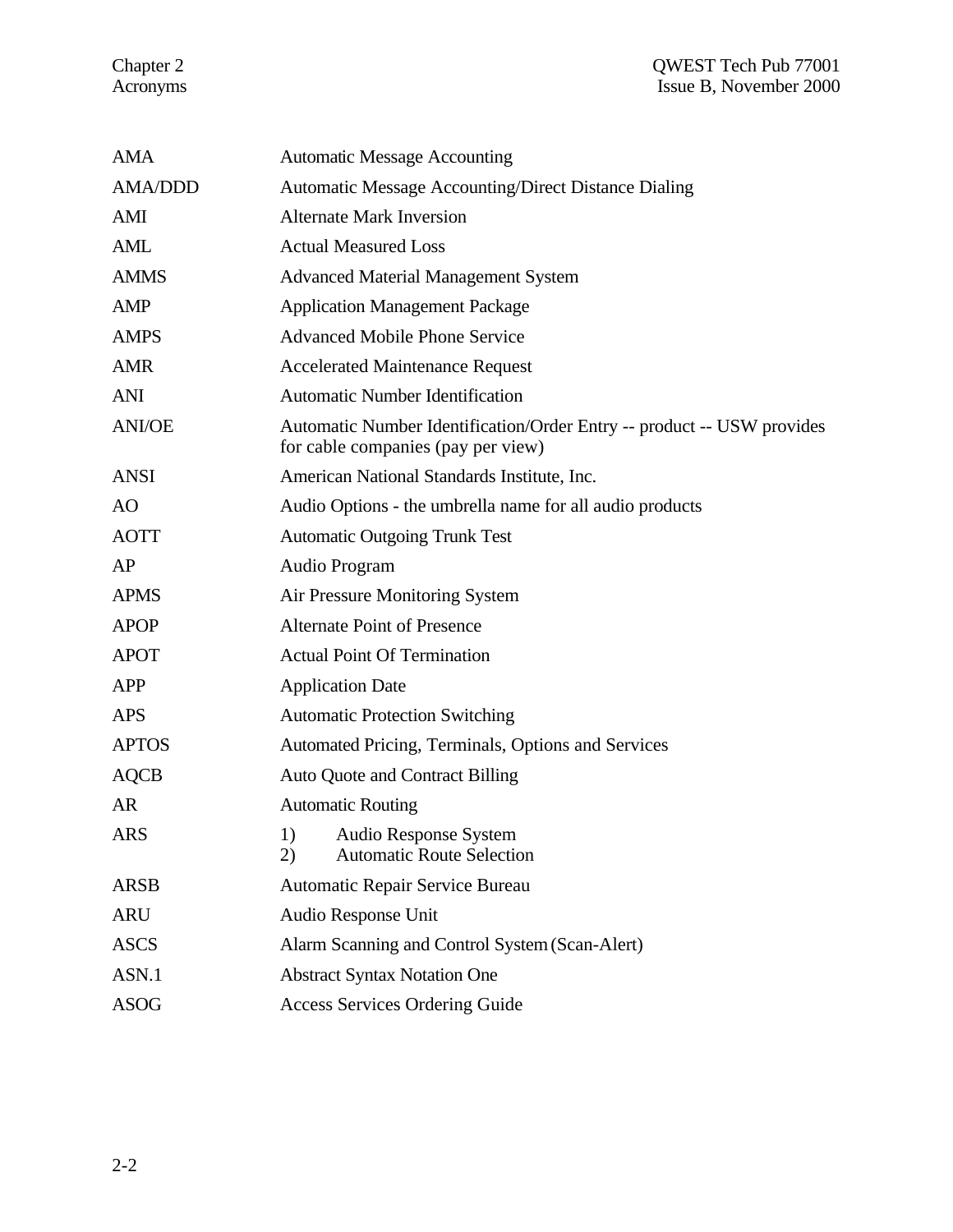| <b>ASR</b>     | <b>Access Service Request</b>                                                     |
|----------------|-----------------------------------------------------------------------------------|
| AT             | <b>Access Tandem</b><br>1)<br><b>Advanced Technologies</b><br>2)                  |
| AT&T           | American Telephone and Telegraph                                                  |
| <b>ATB</b>     | <b>All Trunks Busy</b>                                                            |
| ATI            | <b>QWEST Advanced Technologies Division</b>                                       |
| <b>ATM</b>     | <b>Asynchronous Transfer Mode</b>                                                 |
| <b>ATMS</b>    | <b>Automatic Transmission Measurement Systems</b>                                 |
| <b>ATR</b>     | <b>Alternate Traffic Routing</b>                                                  |
| ATT/C          | American Telephone and Telegraph/Communications<br><b>AT&amp;T Communications</b> |
| <b>ATT/IS</b>  | <b>AT&amp;T</b> Information Systems                                               |
| <b>ATTC</b>    | <b>Automatic Transmission Test and Control Circuit</b>                            |
| <b>ATTCOM</b>  | <b>AT&amp;T</b> Communications                                                    |
| <b>AUI</b>     | <b>Attachment Unit Interface</b>                                                  |
| <b>AUIC</b>    | <b>Attachment Unit Interface Cable</b>                                            |
| <b>AUTODIN</b> | <b>Automatic Digital Network</b>                                                  |
| <b>AUTOVON</b> | <b>Automatic Voice Network</b>                                                    |
| <b>AVD</b>     | Alternate Voice-Data                                                              |
| <b>AWC</b>     | <b>Alternate Wire Center</b>                                                      |
| B8ZS           | Bipolar with 8 Zero Substitution                                                  |
| <b>BANCS</b>   | <b>Bell Administration Network Communications System</b>                          |
| <b>BASE</b>    | Base document; for example, ISO 8327                                              |
| <b>BATS</b>    | <b>Bits Access Test System</b>                                                    |
| Bc             | <b>Committed Burst Size</b>                                                       |
| <b>BCC</b>     | <b>Business Control Center</b>                                                    |
| <b>BCD</b>     | <b>Binary Coded Decimal</b>                                                       |
| <b>BCF</b>     | <b>Billion Conductor Feet</b>                                                     |
| <b>BCP</b>     | <b>Bell Company Practice</b>                                                      |
| <b>BCR</b>     | <b>Bell Communications Research</b>                                               |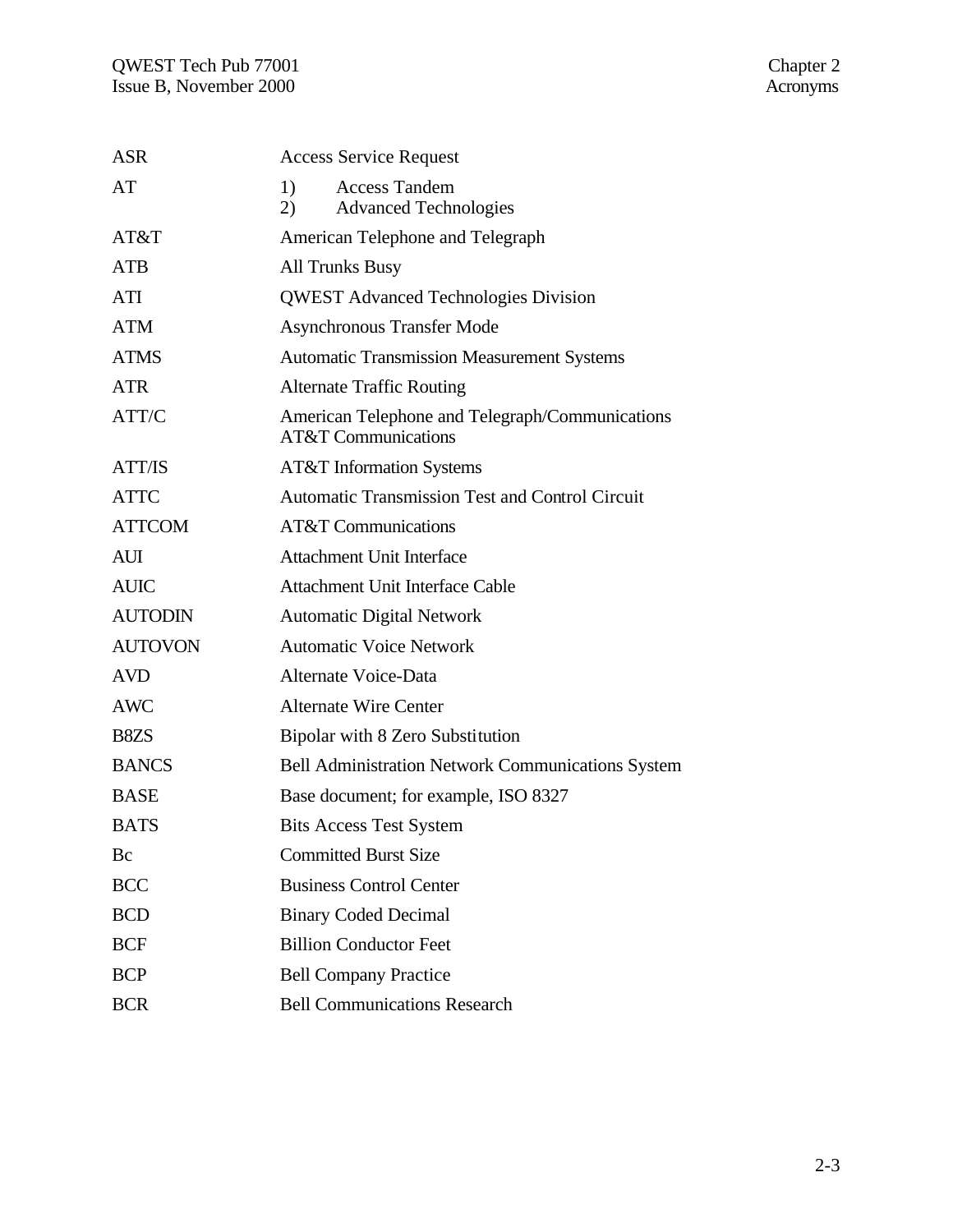| <b>BCSC</b>        | 1)<br><b>Bell Customer Service Centers</b><br><b>Business Customer Service Center</b><br>2)           |
|--------------------|-------------------------------------------------------------------------------------------------------|
| <b>BCSC/MAC</b>    | Business Customer Service Center/Major Account Center                                                 |
| <b>BDAC</b>        | <b>Business Dispatch Administration Center</b>                                                        |
| <b>BDC</b>         | <b>Building Distribution Cable</b>                                                                    |
| <b>BDFB</b>        | <b>Battery Distribution Fuse Board</b>                                                                |
| <b>BDTVS</b>       | <b>Broadcast Digital Transport Video Service</b>                                                      |
| Be                 | <b>Excess Burst Size</b>                                                                              |
| <b>BECN</b>        | <b>Backward Explicit Congestion Notification</b>                                                      |
| Bellcore           | Bell Communications Research, Inc.                                                                    |
| <b>BER</b>         | 1)<br>Basic Encoding Rules for ASN.1<br><b>Bit Errored Ratio</b><br>2)<br><b>Bit Error Rate</b><br>3) |
| <b>BERT</b>        | <b>Below Ground Electronics Remote Terminal</b>                                                       |
| <b>BES</b>         | <b>Burst Errored Second</b>                                                                           |
| <b>BIS</b>         | <b>Business Information Systems</b>                                                                   |
| <b>BISCUS/FACS</b> | Business Information System-Customer Services/Facilities Assignment and<br><b>Control System</b>      |
| <b>BISDN</b>       | <b>Broadband ISDN</b>                                                                                 |
| <b>BISYNC</b>      | <b>Binary Synchronous Protocol</b>                                                                    |
| <b>BIT</b>         | <b>Binary Digit</b>                                                                                   |
| <b>BL</b>          | <b>Bridge Lifter</b>                                                                                  |
| <b>BLV</b>         | <b>Busy Line Verification</b>                                                                         |
| <b>BnZS</b>        | Binary n-Zero Substitution                                                                            |
| <b>BOC</b>         | <b>Bell Operating Company</b>                                                                         |
| <b>BOC/WIS</b>     | Bell Operating Company/WATS Information System                                                        |
| <b>BOCS</b>        | <b>Bell Operating Companies</b>                                                                       |
| <b>BOS</b>         | <b>Bell Operating System</b>                                                                          |
| <b>BOSS</b>        | <b>Billing and Order Support System</b>                                                               |
| <b>BPNRZ</b>       | Bipolar Non-Return to Zero                                                                            |
| <b>BPRZ</b>        | <b>Bipolar Return to Zero</b>                                                                         |
| bps                | Bits Per Second (Now bit/s)                                                                           |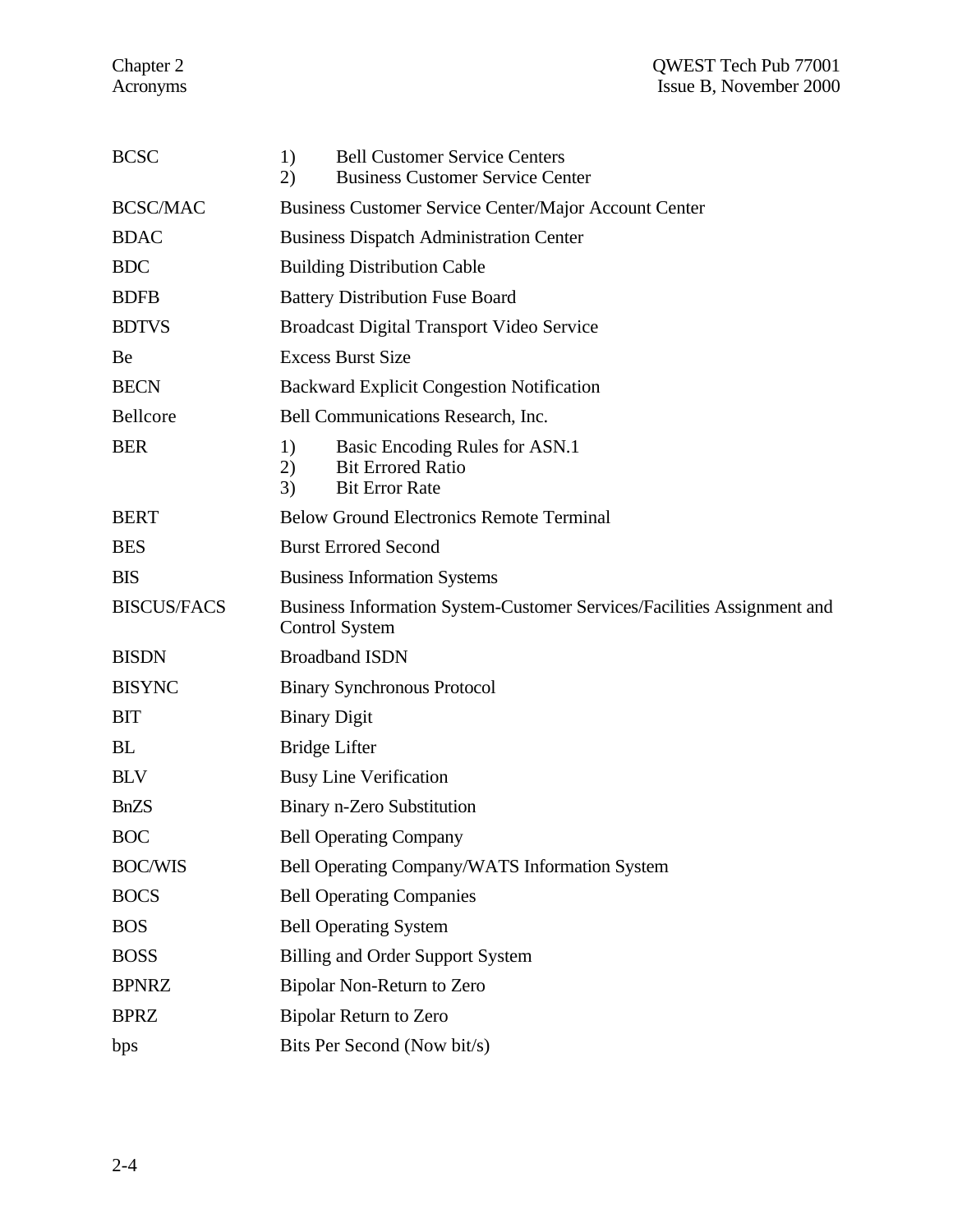| <b>BPSS</b>  | <b>Bell Packet Switching Service</b>             |
|--------------|--------------------------------------------------|
| <b>BPV</b>   | <b>Bipolar Violation</b>                         |
| <b>BRA</b>   | <b>Basic Rate Access</b>                         |
| <b>BRI</b>   | <b>Basic Rate Interface</b>                      |
| <b>BRS</b>   | <b>Business Radio System</b>                     |
| <b>BSA</b>   | <b>Basic Serving Arrangement</b>                 |
| <b>BSC</b>   | <b>Business Service Center</b>                   |
| <b>BSCL</b>  | Bell System COMMON LANGUAGE®                     |
| <b>BSCTE</b> | Bell System Center for Technical Education       |
| <b>BSE</b>   | <b>Basic Service Element</b>                     |
| <b>BSP</b>   | <b>Bell System Practice</b>                      |
| <b>BTN</b>   | <b>Billing Telephone Number</b>                  |
| <b>BTS</b>   | <b>Bell Tri-Co Services</b>                      |
| <b>BTV</b>   | <b>Buffer Threshold Value</b>                    |
| <b>BW</b>    | Bandwidth                                        |
| $C, I\&M$    | Construction, Installation & Maintenance         |
| C/N          | <b>Carrier to Noise</b>                          |
| C1           | Use TIRKS®-C1                                    |
| C1/CDS       | Use TIRKS®-C1/CDS                                |
| C1/DAC       | Use TIRKS®-C1/DAC                                |
| C1/DIST      | <b>TIRKS®-Circuit Layout Distribution Module</b> |
| C1/INV       | Use TIRKS®-C1/INV                                |
| C1/MDS       | Use TIRKS®-C1/MDS                                |
| C1/PREP      | TIRKS®-Circuit Layout Preparation Module         |
| C1/REF       | Use TIRKS®-C1/REF                                |
| C1/TAS       | Use TIRKS®-C1/TAS                                |
| CAA          | <b>Circuit Administration Area</b>               |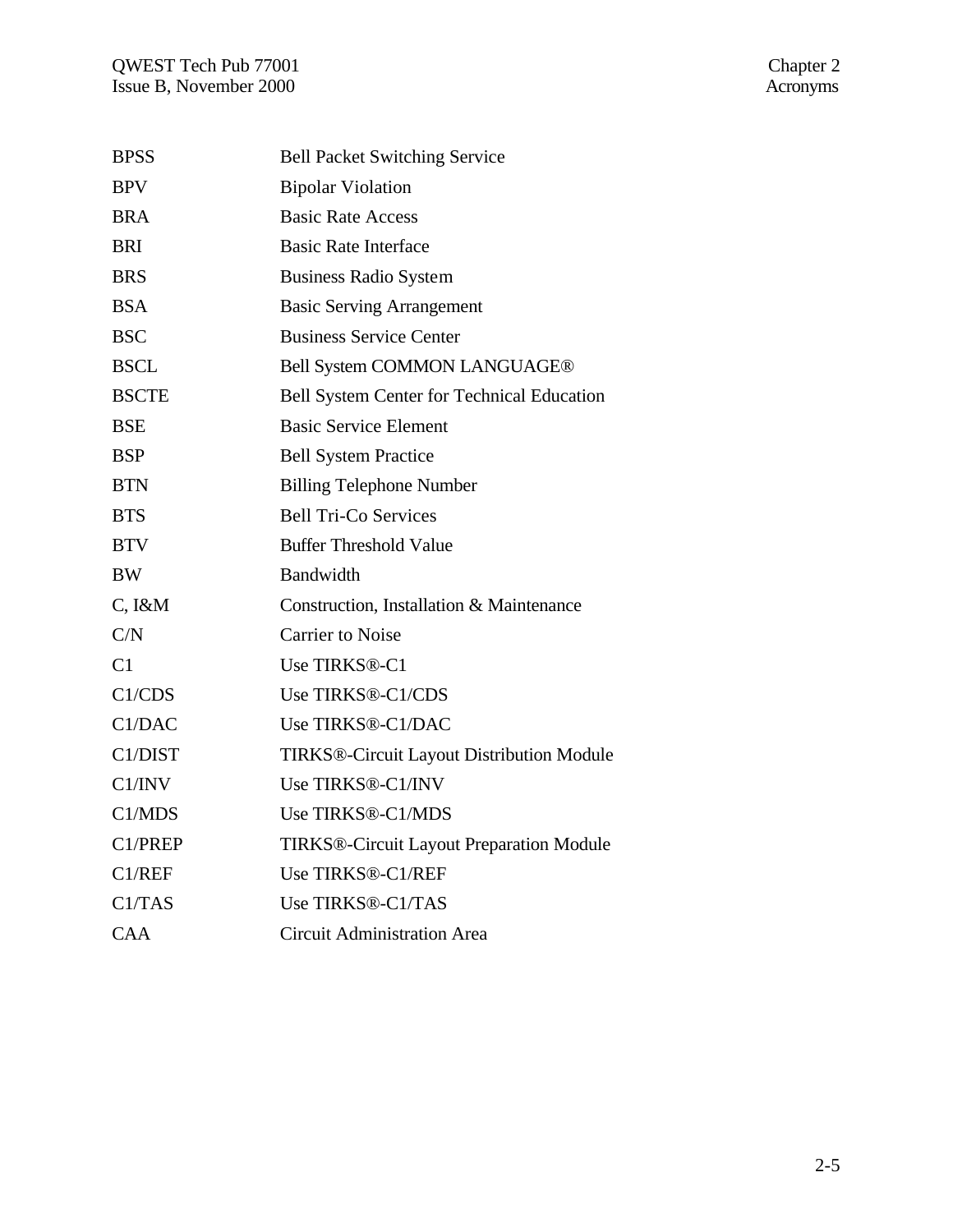| <b>CABS</b>      | 1)<br><b>Carrier Access Billing System</b><br><b>Customer Access Billing System</b><br>2)                                                               |
|------------------|---------------------------------------------------------------------------------------------------------------------------------------------------------|
| <b>CAC</b>       | <b>Circuit Administration Center</b><br>1)<br><b>Circuit Access Code</b><br>2)<br>3)<br><b>Contract Administration Center</b>                           |
| <b>CAD</b>       | <b>Computer Aided Design</b><br>1)<br><b>Computer Assisted Design</b><br>2)<br>3)<br><b>Computer Aided Drafting</b><br><b>Connect Aerial Drop</b><br>4) |
| <b>CAE</b>       | <b>Computer Aided Engineering</b>                                                                                                                       |
| <b>CAE/IFS</b>   | Computer Aided Engineering/Interoffice Facility System                                                                                                  |
| <b>CAE/MEMS</b>  | Computer Aided Engineering/Mechanized Engineering Management System                                                                                     |
| <b>CAE/MTPS</b>  | Computer Aided Engineering/Messenger Trunk Planning System                                                                                              |
| <b>CAE/RICS</b>  | Computer Aided Engineering/Reuse Inventory Control System                                                                                               |
| <b>CAE/SPOS</b>  | Computer Aided Engineering/Switched Plan and Order System                                                                                               |
| <b>CAL</b>       | <b>COMMAND A LINK</b>                                                                                                                                   |
| <b>CAMA</b>      | <b>Centralized Automatic Message Accounting</b>                                                                                                         |
| <b>CAMIS</b>     | <b>Construction Activities Management Information System</b>                                                                                            |
| <b>CAMIS J/S</b> | <b>CAMIS Job Scheduler</b>                                                                                                                              |
| <b>CAPS</b>      | Cable Analysis and Provisioning System                                                                                                                  |
| <b>CAROT</b>     | <b>Centralized Automatic Reporting On Trunks</b>                                                                                                        |
| CAROT2           | Centralized Automatic Reporting On Trunks-2                                                                                                             |
| <b>CATLAS</b>    | Centralized Automatic Trouble Locating and Analysis System                                                                                              |
| <b>CAU</b>       | <b>Customer Access Unit</b>                                                                                                                             |
| CB               | <b>Channel Bank</b>                                                                                                                                     |
| <b>CBAC</b>      | <b>Construction Budget Administration Center</b>                                                                                                        |
| <b>CBD</b>       | <b>Connected Buried Drop</b>                                                                                                                            |
| <b>CBDB</b>      | <b>Construction Budget Data Base</b>                                                                                                                    |
| <b>CBS&amp;A</b> | Construction Budget Summary & Analysis                                                                                                                  |
| CC               | Came Clear                                                                                                                                              |
| <b>CCA</b>       | <b>Customer Credit Allowance</b>                                                                                                                        |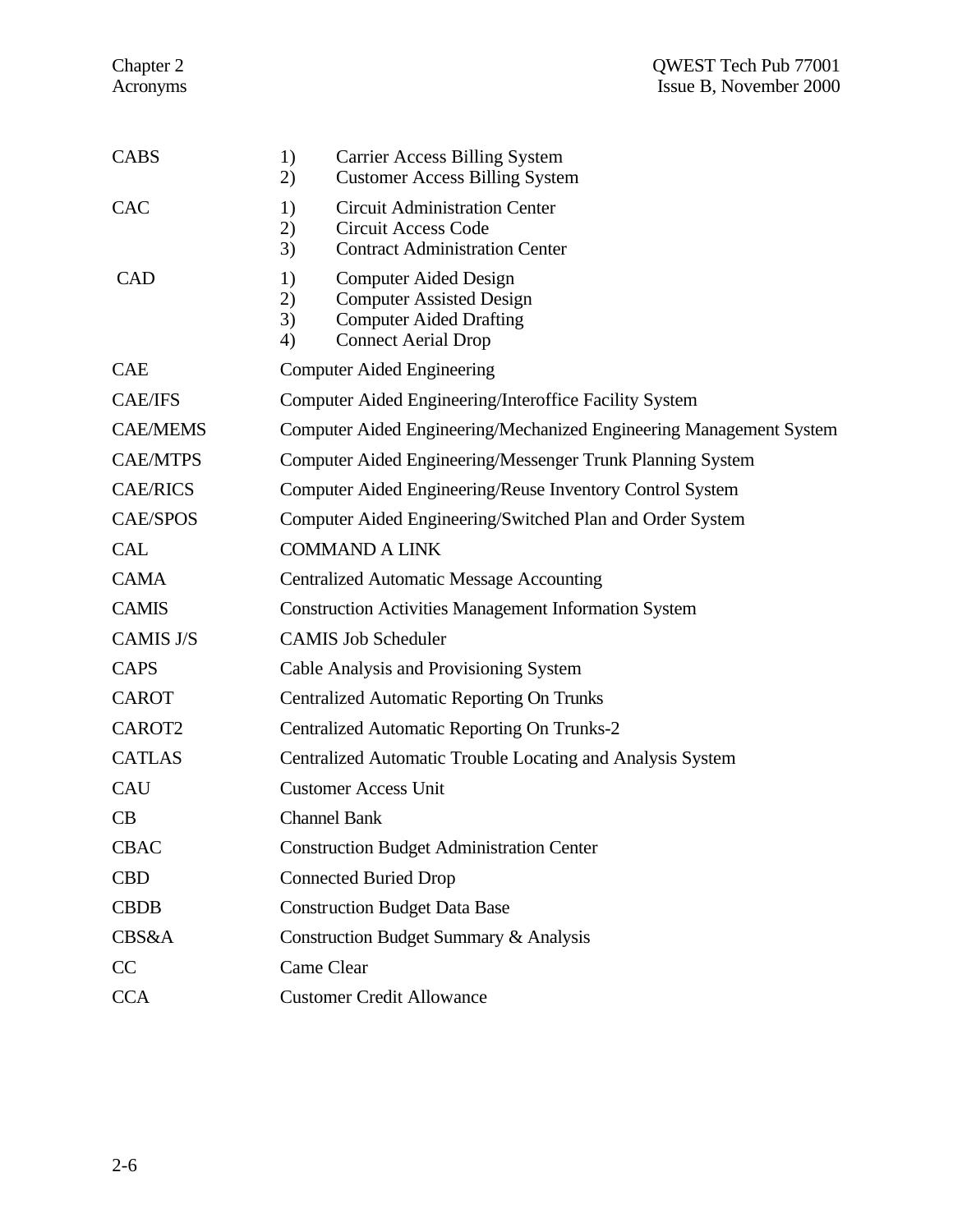| <b>CCC</b>      | <b>Clear Channel Capability</b>                                                                                       |
|-----------------|-----------------------------------------------------------------------------------------------------------------------|
| <b>CCI</b>      | Corporate Communications, Inc.<br>QWEST Corporate Communications, Inc.                                                |
| <b>CCIS</b>     | Common Channel Interoffice Signaling                                                                                  |
| CCIS/SO         | Common Channel Interoffice Signaling/Signaling Office                                                                 |
| <b>CCITT</b>    | Consultative Committee on International Telephone and Telegraph (Now<br>International Telecommunications Union [ITU]) |
| <b>CCN</b>      | <b>Corporate Communications Network</b>                                                                               |
| <b>CCNA</b>     | <b>Customers Carrier Name Abbreviated</b>                                                                             |
| <b>CCO</b>      | <b>Circuit Control Office</b>                                                                                         |
| <b>CCON</b>     | <b>Customer Contact</b>                                                                                               |
| <b>CCR</b>      | <b>Customer Controlled Reconfigurability</b>                                                                          |
| <b>CCS</b>      | <b>Common Channel Signaling</b>                                                                                       |
| CCS7            | Common Channeling Signaling (System) 7                                                                                |
| <b>CCSAC</b>    | <b>Common Channel Signaling Access Service</b>                                                                        |
| <b>CCSS</b>     | <b>Common Channel Signaling System</b>                                                                                |
| <b>CCTV</b>     | <b>Closed Circuit Television</b>                                                                                      |
| <b>CCUAP</b>    | Computerized Cable Upkeep Administration Program                                                                      |
| <b>CCUAP II</b> | Computerized Cable Upkeep and Administration Program II                                                               |
| CD              | <b>Call Distribution</b><br>1)<br><b>Circuit Details</b><br>2)<br>3)<br>Circuit Data                                  |
| <b>CDAC</b>     | <b>Centralized Dispatch Administration Center</b>                                                                     |
| <b>CDC</b>      | Corporate Data Communications                                                                                         |
| <b>CDLR</b>     | Confirming Design Layout Record<br>1)<br><b>Confirming Design Layout Report</b><br>2)                                 |
| <b>CDLRD</b>    | Confirming Design Layout Record Date                                                                                  |
| <b>CDM</b>      | <b>Cost Distribution Module</b>                                                                                       |
| <b>CDO</b>      | <b>Community Dial Office</b>                                                                                          |
| <b>CDR</b>      | <b>Customer Digit Receiver</b>                                                                                        |
| <b>CDS</b>      | Circuit Design System                                                                                                 |
| <b>CDVM</b>     | Central office Data/Voice Multiplexer                                                                                 |
|                 |                                                                                                                       |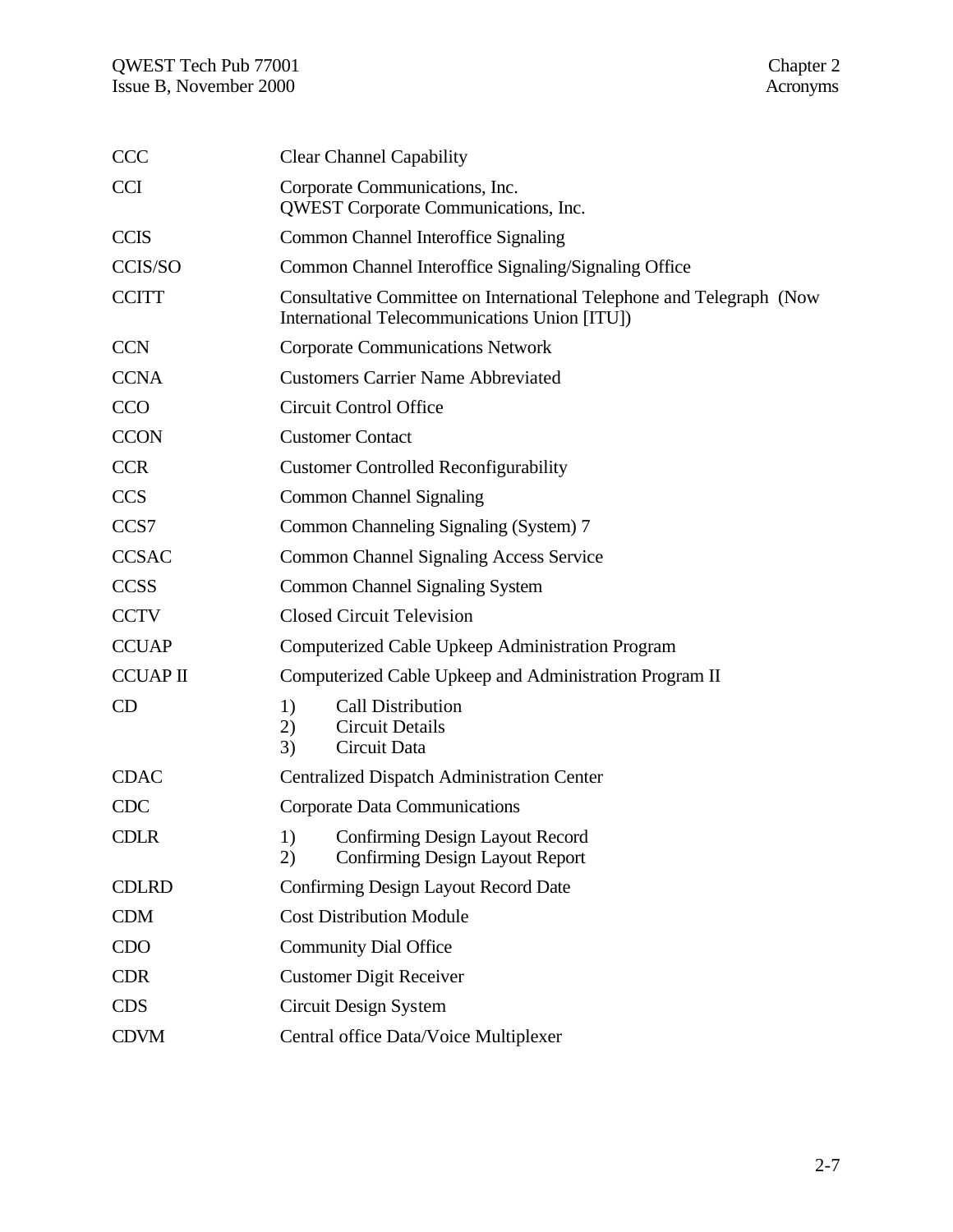| <b>CEC</b>                                 | Cellular Exchange Carrier                           |                                                                                        |  |
|--------------------------------------------|-----------------------------------------------------|----------------------------------------------------------------------------------------|--|
| <b>CECO</b>                                | <b>Civil Enforcement Consent Order</b>              |                                                                                        |  |
| <b>CEI</b>                                 | Comparably Efficient Interconnection                |                                                                                        |  |
| <b>CEM</b>                                 | 1)<br>2)                                            | <b>Construction Equipment Management</b><br><b>Construction Engineering Memorandum</b> |  |
| <b>CENTREX</b>                             |                                                     | <b>Centralized Exchange for Business Customer Services</b>                             |  |
| <b>CENTREX/CENTRON</b>                     |                                                     | <b>Centralized Exchange for Business Customer Services</b>                             |  |
| <b>CEO/EAEO</b>                            |                                                     | Conforming End Office/Equal Access End Office                                          |  |
| <b>CEV</b>                                 | <b>Controlled Environmental Vault</b>               |                                                                                        |  |
| <b>CFA</b>                                 | 1)<br>2)                                            | <b>Connecting Facility Assignment</b><br><b>Carrier Facility Assign</b>                |  |
| <b>CI</b>                                  | <b>Channel Interface</b>                            |                                                                                        |  |
| $CI$ II                                    | Computer Inquiry II (Two)                           |                                                                                        |  |
| CI III                                     | Computer Inquiry III (Three)                        |                                                                                        |  |
| CIB                                        |                                                     | <b>Centralized Intercept Bureau</b>                                                    |  |
| <b>CIC</b>                                 | <b>Carrier Identification Code</b>                  |                                                                                        |  |
| <b>CIMAP</b>                               | Circuit Installation Maintenance Assistance Package |                                                                                        |  |
| <b>CIMAP-INE</b>                           |                                                     | <b>CIMAP</b> - Intelligent Network Elements                                            |  |
| <b>CIMAP/CC</b>                            |                                                     | <b>CIMAP/Control Center</b>                                                            |  |
| <b>CIMAP/SSC</b>                           | <b>CIMAP/Special Services Center</b>                |                                                                                        |  |
| <b>CIN</b>                                 |                                                     | <b>Customer Identification Number</b>                                                  |  |
| <b>CIR</b>                                 |                                                     | <b>Committed Information Rate</b>                                                      |  |
| <b>CIS</b>                                 |                                                     | <b>Customized Intercept Service</b>                                                    |  |
| <b>CIU</b>                                 |                                                     | <b>Craft Interface Unit</b>                                                            |  |
| <b>CKL</b>                                 | <b>Circuit Location</b>                             |                                                                                        |  |
| <b>CKLT</b>                                |                                                     | Circuit Location Telephone Company Wire Center                                         |  |
| <b>CKTID</b>                               |                                                     | <b>Circuit Identification</b>                                                          |  |
| CLASS <sup>SM</sup>                        |                                                     | <b>Custom Local Area Signaling Service</b>                                             |  |
| <b>CLB</b>                                 | Circuit Layout Bureau                               |                                                                                        |  |
| <b>CLCITM</b>                              |                                                     | Common Language <sup>®</sup> Circuit Identification                                    |  |
| ${\rm CLEI^{\scriptscriptstyle\text{TM}}}$ |                                                     | Common Language® Equipment Identification                                              |  |
|                                            |                                                     |                                                                                        |  |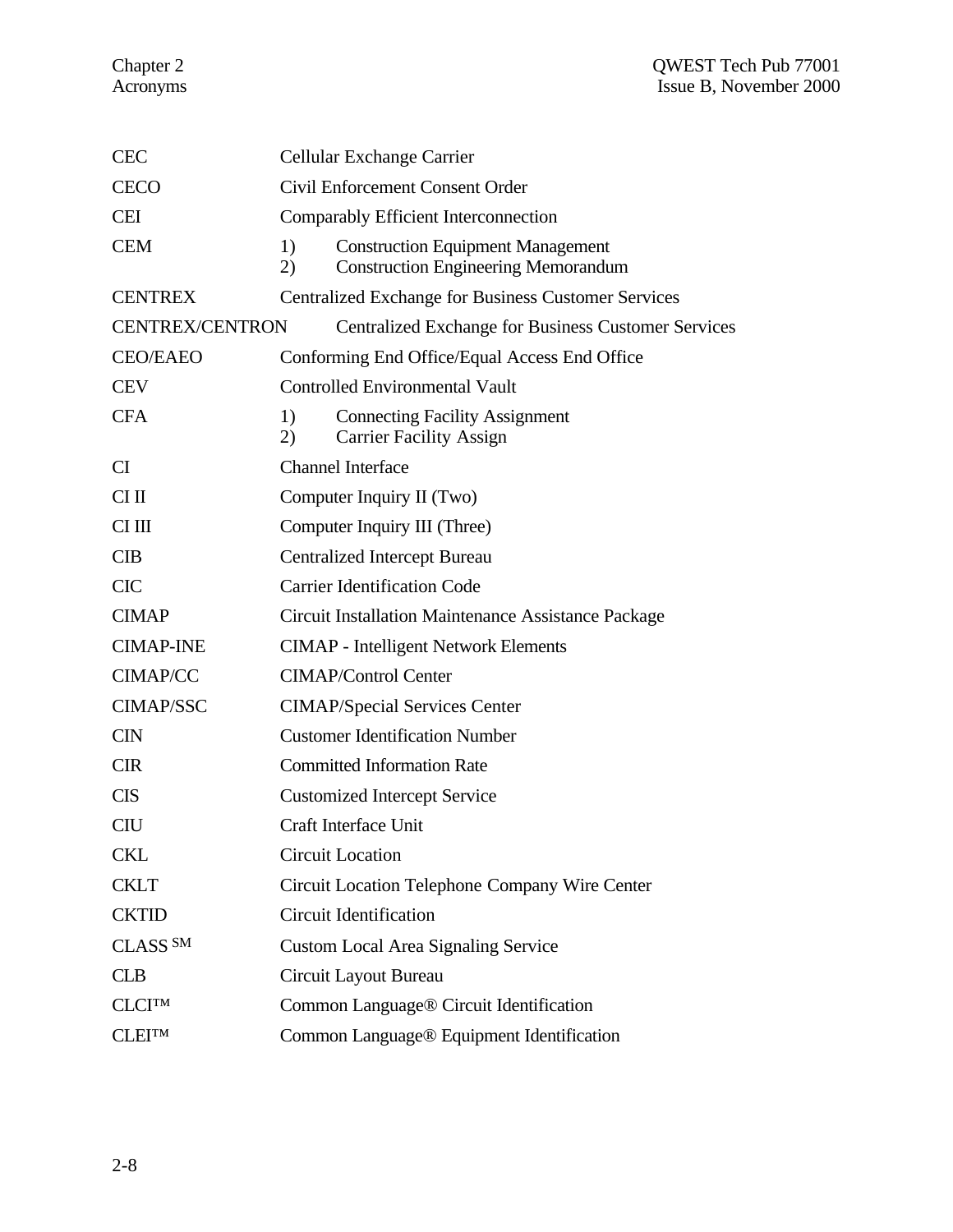| <b>CLEOTM</b>      | Common Language® Equipment Order                     |                                                                                                          |  |
|--------------------|------------------------------------------------------|----------------------------------------------------------------------------------------------------------|--|
| <b>CLF</b>         | <b>Creation Load Factor</b>                          |                                                                                                          |  |
| <b>CLFITM</b>      | Common Language <sup>®</sup> Facility Identification |                                                                                                          |  |
| <b>CLI</b>         | Calling Line Identification                          |                                                                                                          |  |
| <b>CLLITM</b>      |                                                      | Common Language <sup>®</sup> Location Identification                                                     |  |
| CLO                |                                                      | Circuit Layout Order                                                                                     |  |
| <b>CLONES</b>      |                                                      | <b>COMMON LANGUAGE® Online Extract System</b>                                                            |  |
| <b>CLR</b>         |                                                      | <b>Called Line Report</b>                                                                                |  |
| <b>CLRC</b>        |                                                      | Circuit Layout Record Card                                                                               |  |
| <b>CLS</b>         | 1)<br>2)                                             | A COMMON LANGUAGE® Circuit Identifier<br><b>COMMON LANGUAGE® Circuit Serial Number</b>                   |  |
| <b>CMC</b>         | 1)<br>2)<br>3)                                       | Cellular Mobile Carrier<br><b>Construction Management Center</b><br><b>Change Management and Control</b> |  |
| <b>CMI</b>         |                                                      | Control Mode Idle                                                                                        |  |
| <b>CMIP</b>        |                                                      | <b>Common Management Information Protocol</b>                                                            |  |
| <b>CMISE</b>       |                                                      | <b>Common Management Information Service Element</b>                                                     |  |
| <b>CMO</b>         | 1)<br>2)                                             | Cable Management Organization<br><b>Cable Management Office</b>                                          |  |
| <b>CMRF</b>        |                                                      | Circuit Maintenance Record File                                                                          |  |
| <b>CMS</b>         |                                                      | Circuit Maintenance System (Also see CMT)                                                                |  |
| CMS <sub>1</sub>   |                                                      | Circuit Maintenance System 1                                                                             |  |
| CMS <sub>3</sub> A |                                                      | Circuit Maintenance System 3A                                                                            |  |
| $CMS-1$            |                                                      | Circuit Maintenance System-1                                                                             |  |
| CMS <sub>3</sub> A |                                                      | Circuit Maintenance System 3A                                                                            |  |
| <b>CMSMC</b>       |                                                      | Circuit Maintenance System Maintenance Center                                                            |  |
| <b>CMT</b>         |                                                      | Circuit Maintenance System (Also see CMS)                                                                |  |
| <b>CMTS</b>        |                                                      | <b>Centralized Maintenance Test System</b>                                                               |  |
| <b>CN</b>          | 1)<br>2)<br>3)                                       | <b>Circuit Number</b><br><b>Change Notice</b><br><b>Completion Notice</b>                                |  |
| <b>CNA</b>         | <b>Communications Network Architecture</b>           |                                                                                                          |  |
| <b>CND</b>         |                                                      | <b>Calling Number Delivery</b>                                                                           |  |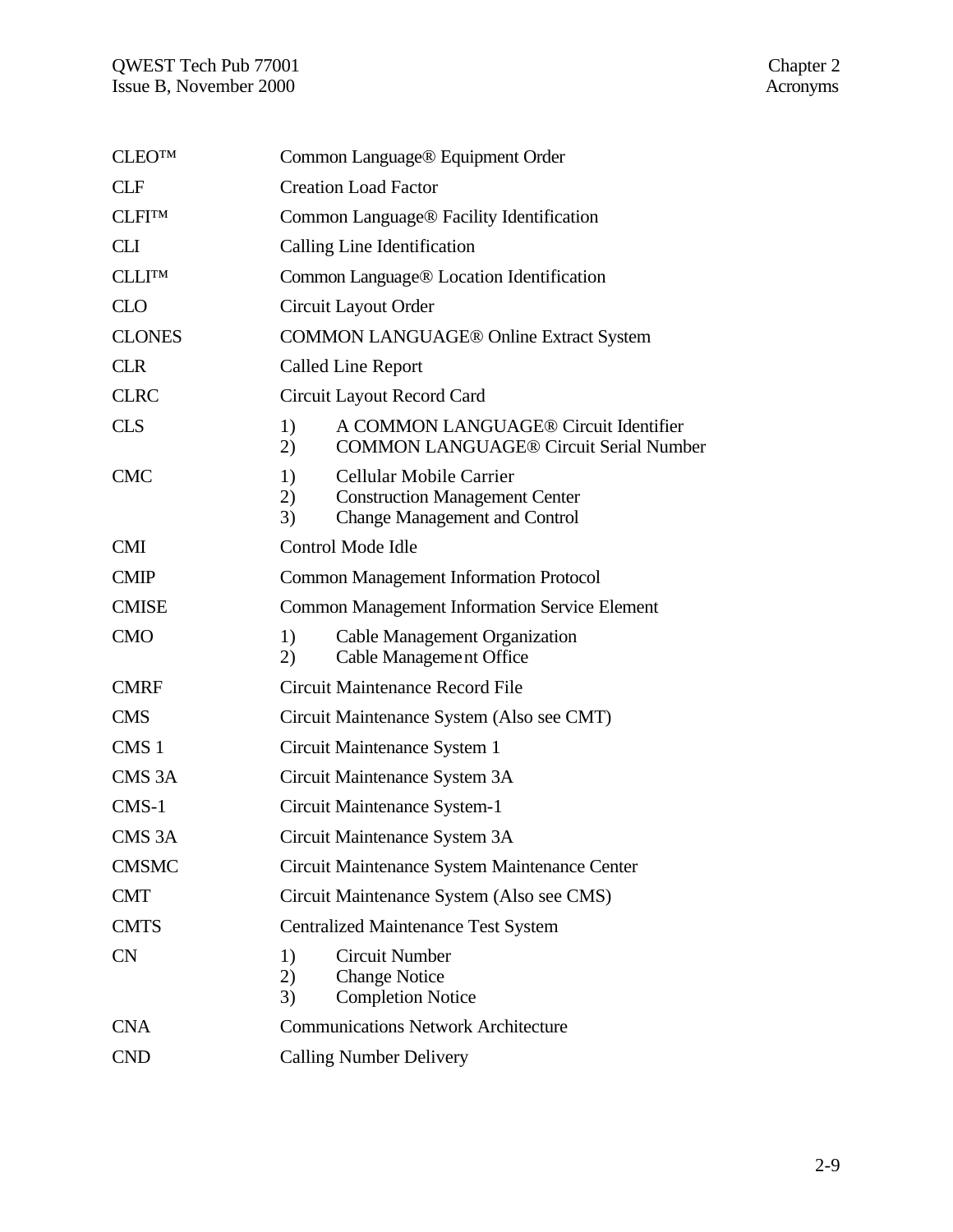| <b>CNDB</b>   | <b>Calling Number Delivery Blocking</b>                                                             |  |  |
|---------------|-----------------------------------------------------------------------------------------------------|--|--|
| <b>CNM</b>    | <b>Customer Network Management</b>                                                                  |  |  |
| CO            | <b>Central Office</b>                                                                               |  |  |
| <b>COAM</b>   | <b>Customer Owned And Maintained</b>                                                                |  |  |
| COC           | 1)<br>Circuit Order Control<br>Circuit Order Center<br>2)<br>3)<br><b>Central Office Connection</b> |  |  |
| COCC          | 1)<br><b>Central Office Connecting Channel</b><br><b>Central Office Cross Connect</b><br>2)         |  |  |
| <b>COCE</b>   | Central Office Circuit Equipment                                                                    |  |  |
| <b>COCS</b>   | Circuit Order Control System                                                                        |  |  |
| <b>COCTX</b>  | <b>Central Office CenTreX</b>                                                                       |  |  |
| <b>COE</b>    | 1)<br>Central Office Equipment<br><b>Customer Owned Equipment</b><br>2)                             |  |  |
| <b>CORD</b>   | <b>Customer Order Retrieval and Display</b>                                                         |  |  |
| <b>COSMOS</b> | <b>Computer System for Mainframe Operation</b>                                                      |  |  |
| <b>COT</b>    | <b>Central Office Termination</b><br>1)<br><b>Central Office Technician</b><br>2)                   |  |  |
| CP            | <b>Communications Processor</b>                                                                     |  |  |
| <b>CPC</b>    | 1)<br><b>Circuit Provisioning Center</b><br><b>Cable Pressure Contactors</b><br>2)                  |  |  |
| <b>CPE</b>    | <b>Customer Provided Equipment</b>                                                                  |  |  |
| <b>CPIW</b>   | <b>Customer Provided Inside Wire</b>                                                                |  |  |
| <b>CPN</b>    | <b>Calling Party Number</b>                                                                         |  |  |
| <b>CPR</b>    | <b>Continuing Property Record</b>                                                                   |  |  |
| <b>CPS</b>    | Cycles Per Second                                                                                   |  |  |
| <b>CRAS</b>   | Cable Repair Administrative System                                                                  |  |  |
| <b>CRC</b>    | <b>Cyclic Redundancy Check</b>                                                                      |  |  |
| CRC-6         | 6 bit Cyclic Redundancy Check                                                                       |  |  |
| <b>CREG</b>   | Concentrated Range Extender with Gain                                                               |  |  |
| <b>CRIS</b>   | 1)<br><b>Customer Records Inventory System</b><br>2)<br><b>Customer Record Information System</b>   |  |  |
| <b>CRO</b>    | <b>Critically Related Order</b>                                                                     |  |  |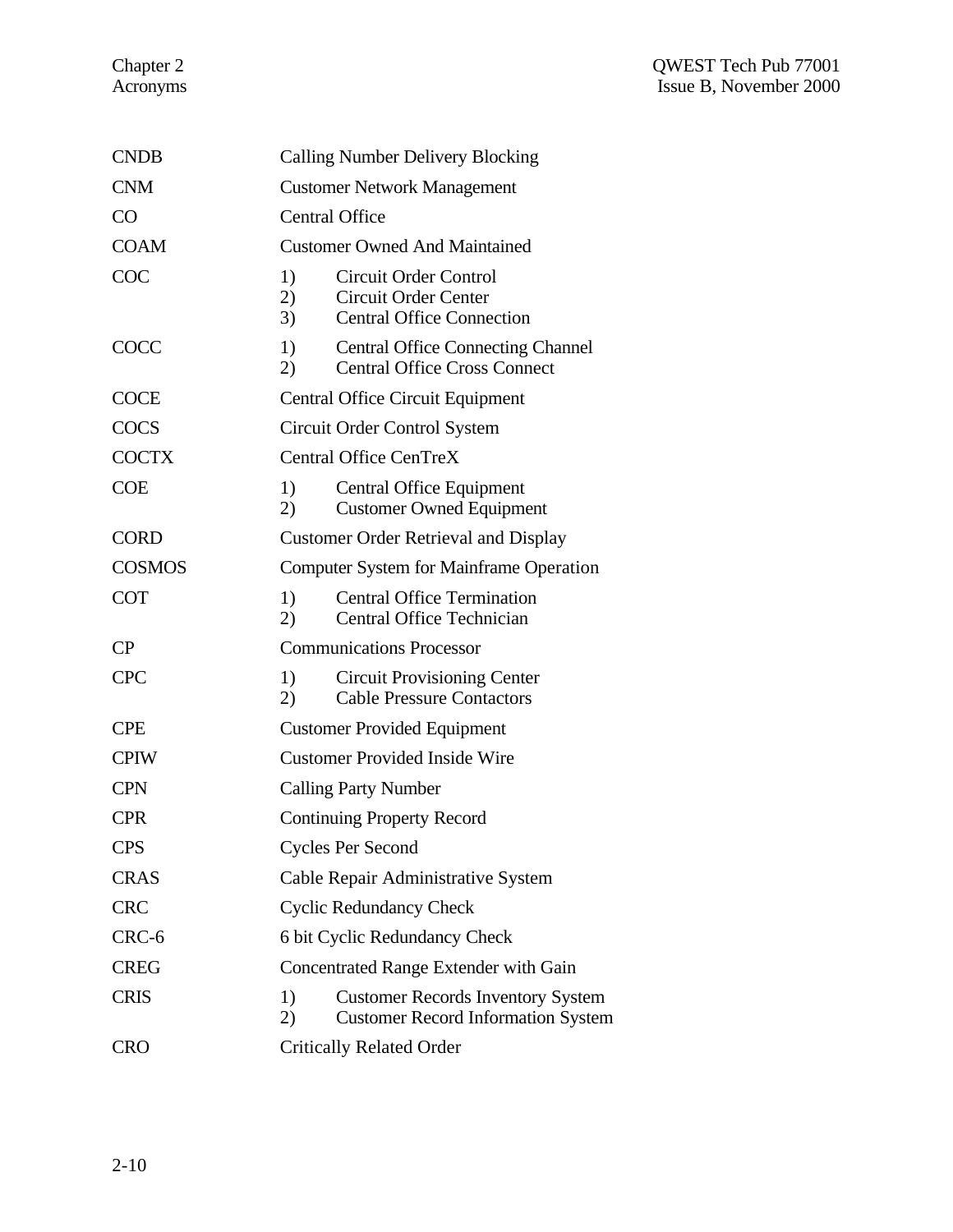| <b>CRSAB</b>     | 1)<br>2)                       | Centralized Repair Service Attendant Bureau<br><b>Centralized Repair Service Answering Bureau</b> |  |
|------------------|--------------------------------|---------------------------------------------------------------------------------------------------|--|
| CS               |                                | <b>Class of Service</b>                                                                           |  |
| <b>CSC</b>       | <b>Complex Services Center</b> |                                                                                                   |  |
| <b>CSDC</b>      |                                | Circuit Switched Digital Capacity                                                                 |  |
| <b>CSDN</b>      |                                | Corporate Shared Data Network                                                                     |  |
| <b>CSG</b>       |                                | <b>Controlling Service Group</b>                                                                  |  |
| <b>CSMA/CD</b>   |                                | Carrier Sense Multiple Access with Collision Detection                                            |  |
| <b>CSO</b>       |                                | <b>Carrier Service Order</b>                                                                      |  |
| CSP              |                                | <b>Customer Systems Pricing</b>                                                                   |  |
| <b>CSP</b>       |                                | <b>Carrier Selection Parameter</b>                                                                |  |
| <b>CSS</b>       |                                | <b>Controlled Slip Seconds</b>                                                                    |  |
| CST <sub>3</sub> |                                | Circuit Switched Trunk 3                                                                          |  |
| <b>CSU</b>       | 1)<br>2)                       | <b>Channel Service Unit</b><br><b>Customer Service Unit</b>                                       |  |
| <b>CSW</b>       |                                | <b>Customer Service Wire</b>                                                                      |  |
| <b>CT</b>        |                                | <b>Channel Termination</b>                                                                        |  |
| <b>CTEC</b>      |                                | <b>Circuit Transmission Engineering Center</b>                                                    |  |
| <b>CTNN</b>      |                                | <b>Cable Trouble Ticket Number</b>                                                                |  |
| <b>CTS</b>       |                                | Clear To Send                                                                                     |  |
| <b>CTX</b>       | Centrex                        |                                                                                                   |  |
| <b>CU</b>        | <b>Channel Unit</b>            |                                                                                                   |  |
| <b>CUS</b>       |                                | <b>Customer Code</b>                                                                              |  |
| CV               | 1)<br>2)                       | Code Violation<br><b>Coding Violations</b>                                                        |  |
| <b>CVTS</b>      |                                | Corporate Video Teleconferencing Service                                                          |  |
| <b>CWG</b>       |                                | <b>Construction Work Group</b>                                                                    |  |
| <b>CWL</b>       |                                | <b>Circuit Work Location</b>                                                                      |  |
| <b>CXR</b>       | Carrier                        |                                                                                                   |  |
| DA               |                                | <b>Directory Assistance</b>                                                                       |  |
| <b>DACS</b>      |                                | Digital Access Cross-connect System (AT&T)                                                        |  |
|                  |                                |                                                                                                   |  |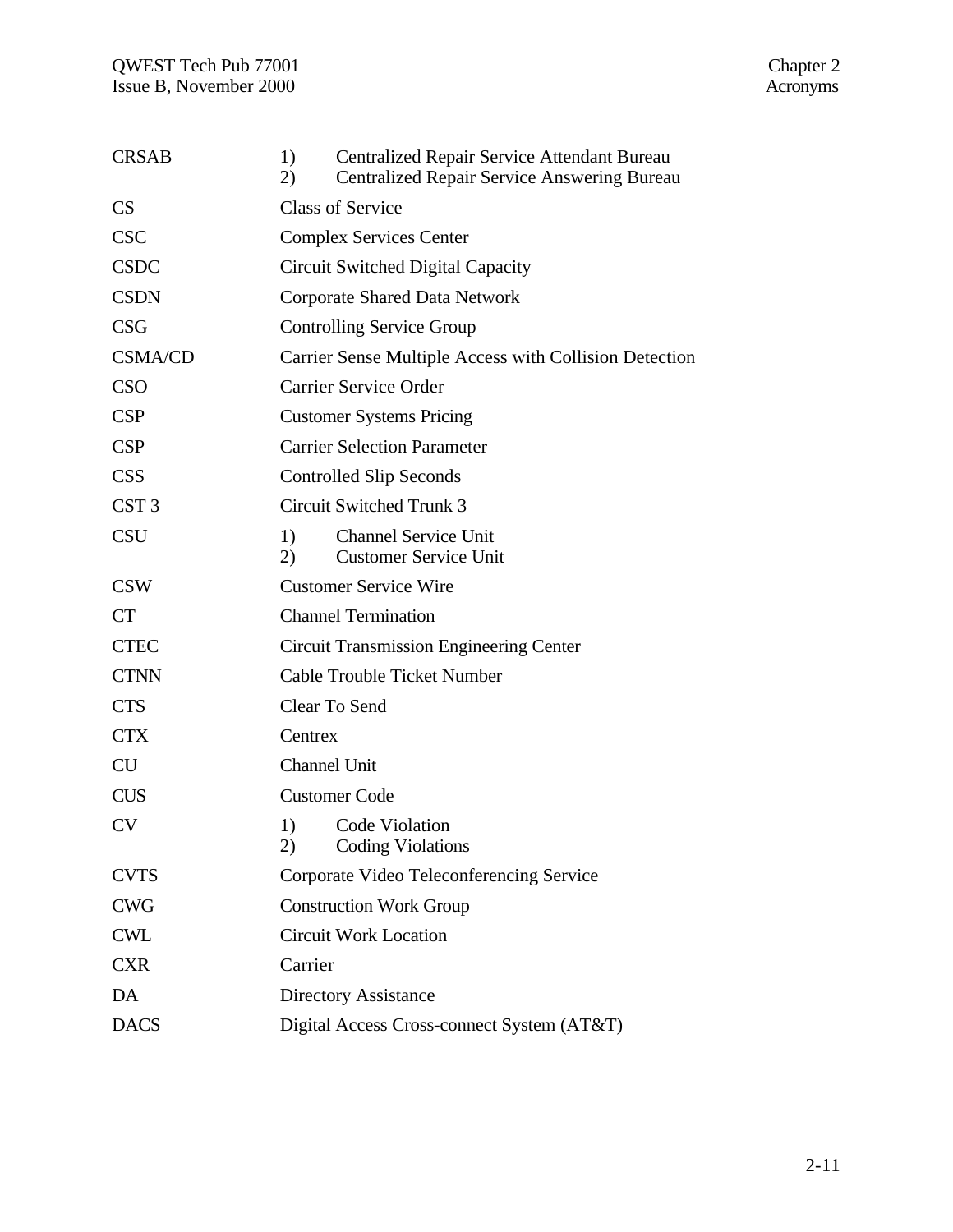| <b>DATH</b>  | Display, Abbreviate Trouble History                           |  |  |
|--------------|---------------------------------------------------------------|--|--|
| dB           | decibel                                                       |  |  |
| <b>DBM</b>   | <b>Dynamic Bandwidth Management</b>                           |  |  |
| dBrnC        | Decibel Reference Noise C-Message Weighting                   |  |  |
| dBrnC0       | dBrnC referred to 0 TLP                                       |  |  |
| dBv          | Decibels Relative to voltage                                  |  |  |
| dc           | direct current                                                |  |  |
| <b>DCC</b>   | Data Communications Channel                                   |  |  |
| <b>DCE</b>   | Data Circuit-Terminating Equipment                            |  |  |
| <b>DCPR</b>  | <b>Detailed Continuing Property Record</b>                    |  |  |
| <b>DCS</b>   | Digital Cross-connect System                                  |  |  |
| <b>DCSO</b>  | Display Completed Service Order                               |  |  |
| <b>DCTTN</b> | Display Cable Trouble Ticket Number                           |  |  |
| <b>DD</b>    | Due Date                                                      |  |  |
| <b>DDAL</b>  | Direct Digital Access Line                                    |  |  |
| <b>DDD</b>   | <b>Direct Distance Dialing</b>                                |  |  |
| <b>DDJ</b>   | Due Date Jeopardy                                             |  |  |
| <b>DDN</b>   | Digital Data Network                                          |  |  |
| <b>DDOV</b>  | Digital Data Over Voice                                       |  |  |
| <b>DDS</b>   | 1)<br><b>Direct Dialing Service</b>                           |  |  |
|              | Digital Data Service<br>2)<br>Dataphone Digital Service<br>3) |  |  |
| DE           | Discard Eligibility                                           |  |  |
| <b>DID</b>   | <b>Direct Inward Dialing</b>                                  |  |  |
| <b>DILEP</b> | Digital Line Engineering Program                              |  |  |
| <b>DLC</b>   | Digital Loop Carrier                                          |  |  |
| <b>DLCI</b>  | Data Link Connection Identifier                               |  |  |
| <b>DLCS</b>  | Data Line Concentrator System                                 |  |  |
| <b>DLETH</b> | Display Long Extended Trouble History                         |  |  |
| <b>DLR</b>   | 1)<br>Design Layout Record<br>Display Line Record<br>2)       |  |  |
| <b>DLRD</b>  | Design Layout Record Date                                     |  |  |
|              |                                                               |  |  |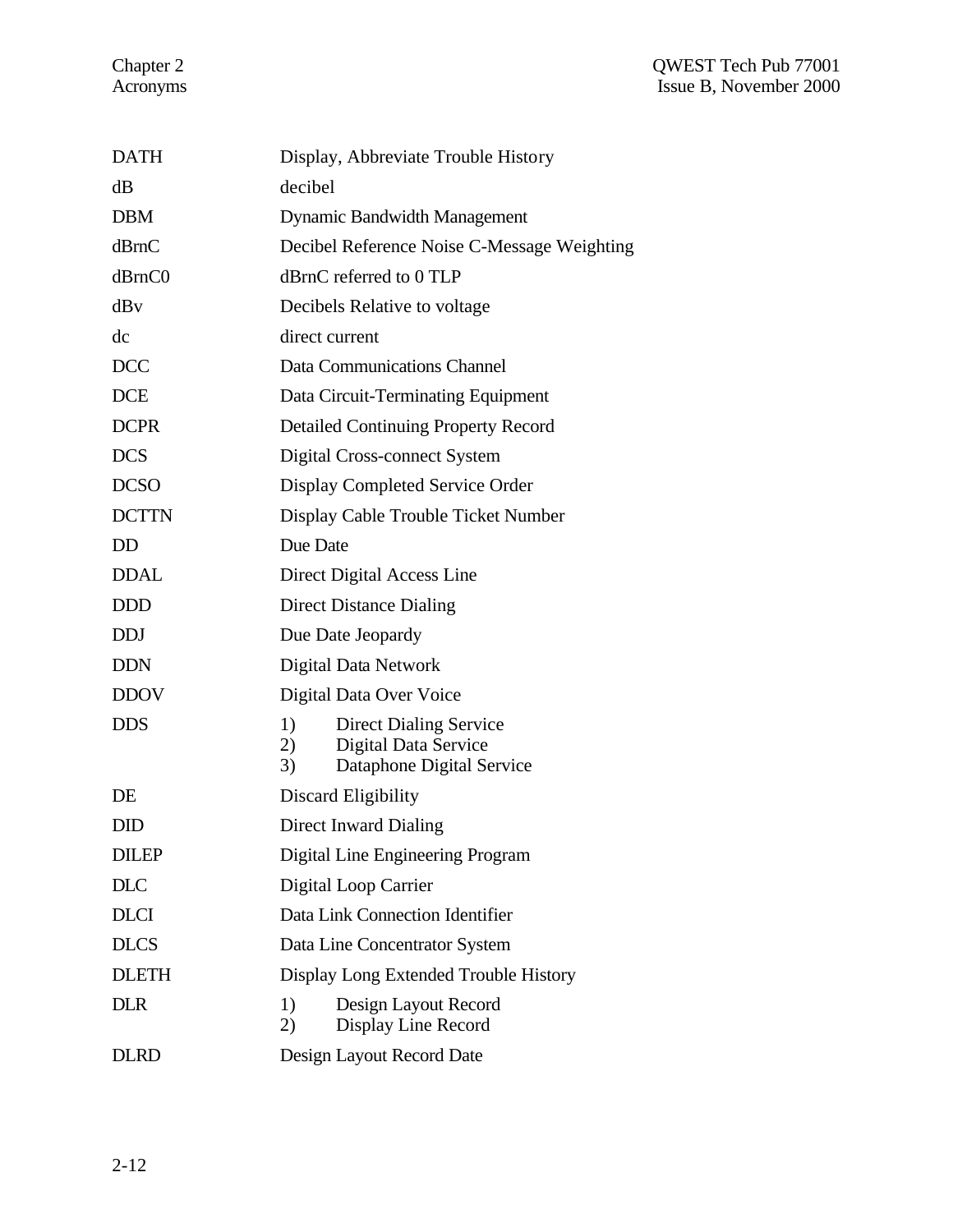| <b>DM</b>       | Delayed Maintenance                                                                               |  |  |
|-----------------|---------------------------------------------------------------------------------------------------|--|--|
| <b>DOD</b>      | Direct Outward Dialing                                                                            |  |  |
| <b>DOJ</b>      | Department of Justice (US Federal Government)                                                     |  |  |
| <b>DOP</b>      | <b>Dedicated Outside Plant</b>                                                                    |  |  |
| <b>DOPAC</b>    | Disk Oriented Property and Cost Accounting system                                                 |  |  |
| <b>DQDB</b>     | Distributed Queue Dual Bus                                                                        |  |  |
| <b>DRI</b>      | Design Related Information                                                                        |  |  |
| D <sub>S0</sub> | Digital Signal Level 0 (64 kbit/s) (1 voice channel)                                              |  |  |
| DS1             | High Capacity 1.544 Mbit/s Service<br>Digital Signal Level 1 (1.544 Mbit/s)                       |  |  |
| DS <sub>2</sub> | Digital Signal Level 2 (6.312 Mbit/s)                                                             |  |  |
| DS3             | High Capacity 44.736 Mbit/s Service<br>Digital Signal Level 3 (44.736 Mbit/s)                     |  |  |
| DS <sub>4</sub> | Digital Signal Level 4 (274.176 Mbit/s)                                                           |  |  |
| <b>DSAS</b>     | <b>DATAPHONE®</b> Select-A-Station                                                                |  |  |
| <b>DSOC</b>     | 1)<br><b>Digital Systems Operations Center</b><br><b>Digital Services Operations Center</b><br>2) |  |  |
| <b>DSR</b>      | <b>DCE</b> Ready                                                                                  |  |  |
| <b>DSS</b>      | Digital Switched Services <sup>SM</sup>                                                           |  |  |
| <b>DSU</b>      | Digital Service Unit<br>1)<br>Data Service Unit<br>2)                                             |  |  |
| <b>DSX</b>      | Digital Signal Cross-connect                                                                      |  |  |
| $DSX-1$         | Digital Signal Level 1 Cross-connect                                                              |  |  |
| $DSX-3$         | Digital Signal Level 3 Cross-connect                                                              |  |  |
| DTAU+           | Heikemian Digital Test Access Unit +                                                              |  |  |
| <b>DTE</b>      | Data Terminal Equipment                                                                           |  |  |
| <b>DTMF</b>     | Dual Tone MultiFrequency                                                                          |  |  |
| <b>DTN</b>      | Data Telephone Number                                                                             |  |  |
| <b>DTR</b>      | <b>DTE Ready</b>                                                                                  |  |  |
| <b>DUV</b>      | Data Under Voice                                                                                  |  |  |
| <b>DVA</b>      | Designed, Verified and Assigned                                                                   |  |  |
| <b>DVJ</b>      | Designed, Verified and Assigned Jeopardy                                                          |  |  |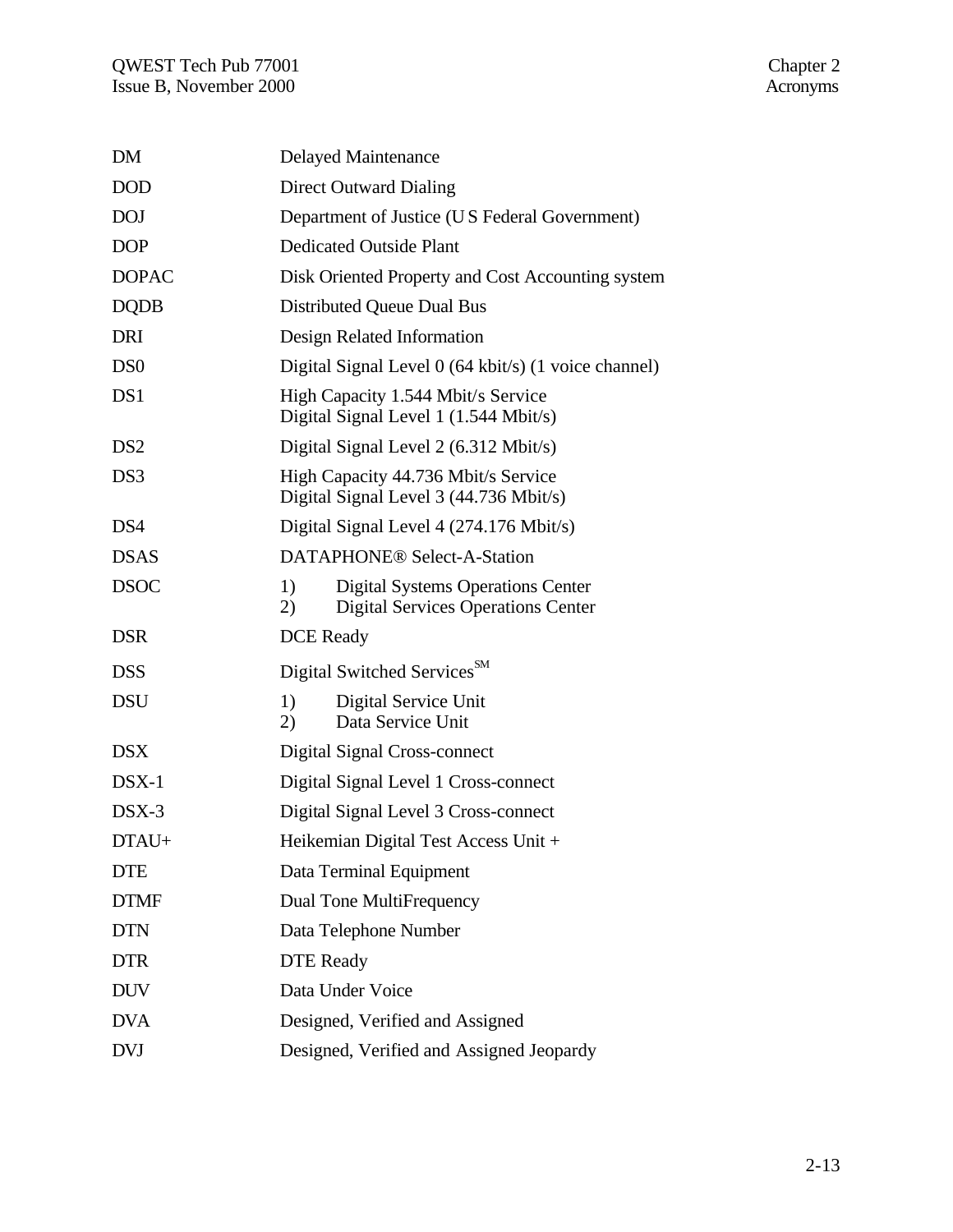| DX                | <b>Duplex Signaling</b>                                 |
|-------------------|---------------------------------------------------------|
| E-911             | <b>Enhanced 911 Services</b>                            |
| E/M               | Electromechanical                                       |
| E1                | Use TIRKS®-E1                                           |
| E1/REF            | Use TIRKS®-E1/REF                                       |
| E1/TAS            | Use TIRKS®-E1/TAS                                       |
| EA                | <b>Equal Access</b>                                     |
| <b>EADP</b>       | Equal Access Deployment Plan                            |
| EAS               | <b>Extended Area Service</b>                            |
| EC                | <b>Exchange Carrier</b>                                 |
| EC CO             | <b>Exchange Carrier Central Office</b>                  |
| <b>ECD</b>        | <b>Estimated Completion Date</b>                        |
| ECO               | <b>Electronic Central Office</b>                        |
| $ECP-1$           | Use TIRKS®-ECP-1                                        |
| $ECP-1A$          | Use TIRKS®-ECP-1A                                       |
| $ECP-1B$          | Use TIRKS®-ECP-1B                                       |
| <b>ECRS</b>       | <b>Enhanced Call Receipt System</b>                     |
| <b>EDIMS</b>      | Electronic Documentation Information Management System  |
| <b>EDS</b>        | <b>Extended Digital Service</b>                         |
| <b>EDSX</b>       | Electronic Digital Signal Cross-connect                 |
| <b>EEC-FAC</b>    | <b>Equipment Engineering Center-Facilities</b>          |
| <b>EFAR</b>       | Economic Feeder Administration and Relief               |
| <b>EFRAP</b>      | Exchange Feeder Route Analysis Program                  |
| <b>EFRAP/CFT</b>  | Exchange Feeder Route Analysis Prog/Cumulative Fill Tab |
| <b>EFRAP/TICS</b> | Exchange Feeder Route Anal Prog/Time-Share Cable Size   |
| <b>EFRAP/TIFS</b> | Exchange Feeder Route Anal Prog/TICS Input File System  |
| <b>EFS</b>        | <b>Error Free Seconds</b>                               |
| <b>EIA</b>        | <b>Electronic Industries Association</b>                |
| <b>EICT</b>       | <b>Expanded Interconnect Channel Termination</b>        |
| <b>ELAC</b>       | <b>Equipment Location Access Code</b>                   |
| <b>ELEPL</b>      | <b>Equal Level Echo Path Loss</b>                       |
|                   |                                                         |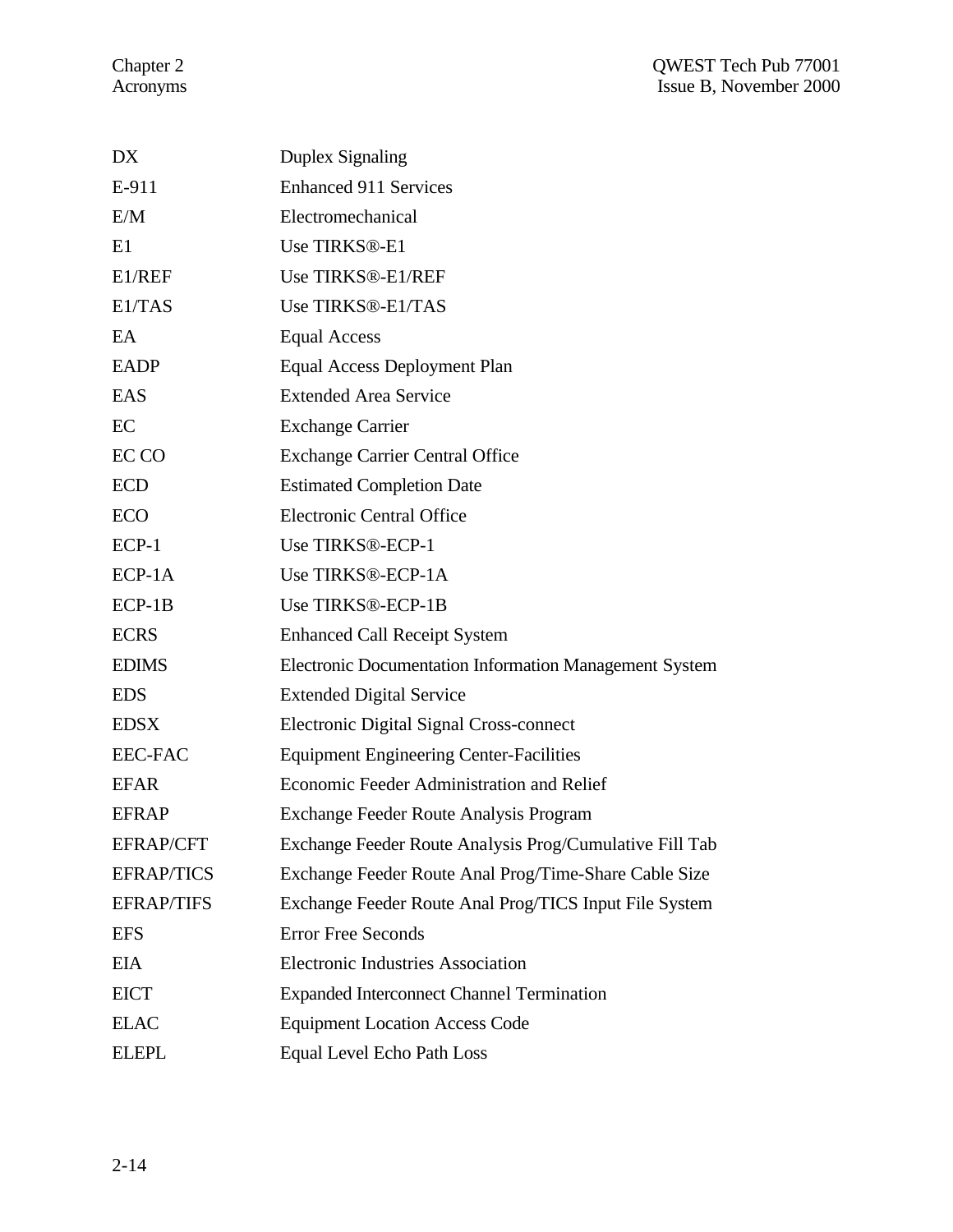| EM             | <b>Electronic Mail</b>                                                          |  |  |
|----------------|---------------------------------------------------------------------------------|--|--|
| EO             | End Office                                                                      |  |  |
| <b>EPIC</b>    | (EEPS) Engineering and Planning Interface Construction (Budget)                 |  |  |
| <b>EPL</b>     | <b>Echo Path Loss</b>                                                           |  |  |
| <b>EPOC</b>    | <b>Engineering Point of Contact</b>                                             |  |  |
| <b>EPRC</b>    | <b>Engineering Property Records and Contracting</b>                             |  |  |
| <b>EPROM</b>   | Erasable, Programmable, Read-Only Memory (Chip)                                 |  |  |
| <b>EPS</b>     | <b>Engineering and Planning System</b>                                          |  |  |
| ERL            | Echo Return Loss                                                                |  |  |
| <b>ERMA</b>    | Engineering Records Maintenance and Administration System                       |  |  |
| <b>ERW</b>     | Engineering Right-of-Way                                                        |  |  |
| ES             | Errored Second(s)                                                               |  |  |
| <b>ESF</b>     | <b>Extended Superframe</b>                                                      |  |  |
| <b>ESP</b>     | <b>Enhanced Service Provider</b>                                                |  |  |
| <b>ESPD</b>    | <b>Equalizer Selection Program for Data</b>                                     |  |  |
| <b>ESSEX</b>   | <b>ESS Centrex Service</b>                                                      |  |  |
| <b>ESSX</b>    | Electronic Switching System Exchange                                            |  |  |
| <b>ESS®</b>    | <b>Electronic Switching System</b>                                              |  |  |
| <b>ETN</b>     | <b>Electronic Tandem Network</b>                                                |  |  |
| <b>ETV</b>     | <b>Educational Television</b>                                                   |  |  |
| EU             | End-User                                                                        |  |  |
| EU-POT         | <b>End-User Point Of Termination</b>                                            |  |  |
| <b>EWO</b>     | <b>Engineering Work Order</b>                                                   |  |  |
| <b>EXACTTM</b> | <b>Exchange Access Control and Tracking System</b>                              |  |  |
| F1             | Use TIRKS <sup>®</sup> - F1                                                     |  |  |
| FAB            | 1)<br><b>Facility Assignment Bureau</b><br><b>Field Assistance Bureau</b><br>2) |  |  |
| <b>FACS</b>    | <b>Facility Assignment and Control System</b>                                   |  |  |
| <b>FACTS</b>   | Force And Cost Tracking System                                                  |  |  |
| FAD            | <b>Functional Accounting Distribution</b>                                       |  |  |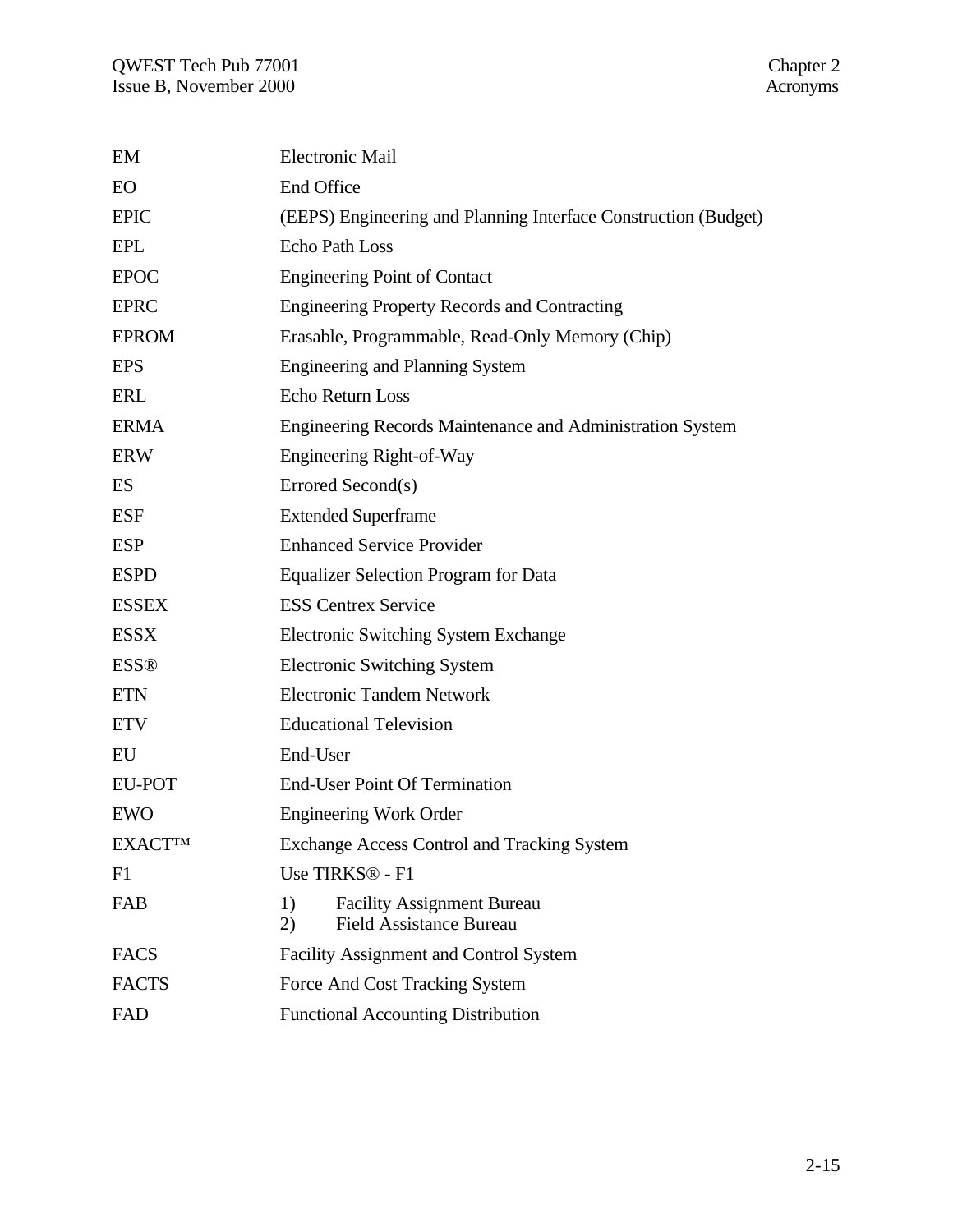| <b>FADS</b>      | Force Administration Data System<br>(SSFS) Forecaster's Analysis and Decision Support |
|------------------|---------------------------------------------------------------------------------------|
| FAP              | <b>Facility Analysis Plan</b>                                                         |
| <b>FAX</b>       | 1)<br>Facilities<br>Facsimile<br>2)                                                   |
| FC               | <b>Function Code</b>                                                                  |
| <b>FCC</b>       | <b>Federal Communications Commission</b>                                              |
| <b>FCC</b>       | <b>Federal Communications Commission</b>                                              |
| <b>FCD</b>       | <b>Frame Continuity Date</b>                                                          |
| <b>FCO</b>       | Foreign Central Office                                                                |
| <b>FCS</b>       | <b>Frame Check Sequence</b>                                                           |
| <b>FDDI</b>      | <b>Fiber Distributed Data Interface</b>                                               |
| <b>FDM</b>       | <b>Frequency Division Multiplexing</b>                                                |
| <b>FDP</b>       | <b>Fiber Distribution Panel</b>                                                       |
| <b>FDX</b>       | <b>Full Duplex</b>                                                                    |
| <b>FE</b>        | Front End                                                                             |
| <b>FECN</b>      | <b>Forward Explicity Congestion Notification</b>                                      |
| <b>FEDC</b>      | <b>Facilities Engineering Design Center</b>                                           |
| <b>FEP</b>       | <b>Facility Equipment Planning</b>                                                    |
| <b>FEPS</b>      | <b>Facility and Equipment Planning System</b><br><b>Use TIRKS®-FEPS</b>               |
| <b>FEPS/PWS</b>  | <b>TIRKS®-FEPS/Planning Work Station</b>                                              |
| <b>FEX</b>       | Foreign Exchange                                                                      |
| FG               | Feature Group (A, B, C, D)                                                            |
| FG 'A'           | Feature Group A                                                                       |
| FG 'B'           | Feature Group B                                                                       |
| FG 'C'           | Feature Group C                                                                       |
| FG 'D'           | Feature Group D                                                                       |
| <b>FGTS</b>      | <b>Federal Government Telecommunications Services</b>                                 |
| <b>FID</b>       | <b>Field Identifier</b>                                                               |
| <b>FLEXCOMTM</b> | Flexible Network Control (Formerly FLEX-NET)                                          |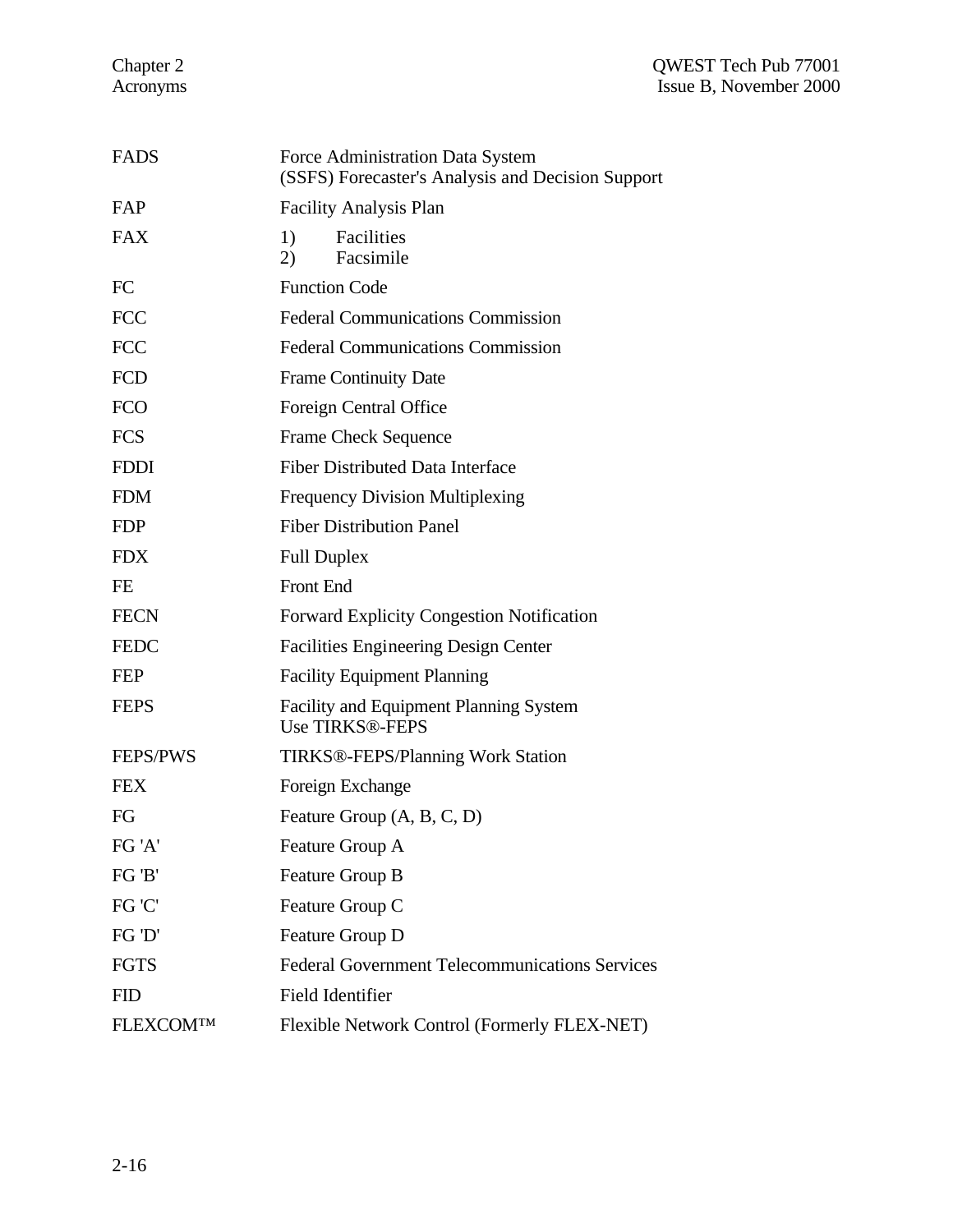## QWEST Tech Pub 77001 Chapter 2 Issue B, November 2000 Acronyms

| <b>FM</b>   | <b>Frequency Modulation</b>                          |
|-------------|------------------------------------------------------|
| <b>FMAC</b> | <b>Facility Management and Administration Center</b> |
| FMS-F       | Force Management System-Facilities                   |
| <b>FNPA</b> | Foreign Numbering Plan Area                          |
| <b>FOC</b>  | Firm Order Confirmation                              |
| <b>FOT</b>  | <b>Fiber Optic Terminal</b>                          |
| <b>FR</b>   | <b>Facility Request</b>                              |
| <b>FRC</b>  | <b>Field Reporting Code</b>                          |
| <b>FRS</b>  | Frame Relay Service                                  |
| <b>FSI</b>  | <b>Facility System Interface</b>                     |
| <b>FTAC</b> | <b>Fiber Technical Assistance Center</b>             |
| <b>FTS</b>  | <b>Federal Telecommunication System</b>              |
| FTTC/H      | Fiber To The Curb/Home                               |
| <b>FV</b>   | Flexible Video                                       |
| <b>FWG</b>  | <b>Facility Work Group</b>                           |
| <b>FX</b>   | Foreign Exchange                                     |
| <b>GAB</b>  | Group Access Bridging                                |
| <b>GAC</b>  | Group Access Code                                    |
| <b>GCR</b>  | Generic Circuit Record                               |
| <b>GDMO</b> | Guidelines for the Description of Managed Objects    |
| <b>GES</b>  | <b>Government and Education Services</b>             |
| GHz         | Gigahertz                                            |
| <b>GNM</b>  | <b>Generic Network Model</b>                         |
| GOC         | Generic Order Control (Use TIRKS®-GOC)               |
| <b>GPS</b>  | <b>Global Positioning System</b>                     |
| <b>GS</b>   | <b>Ground Start</b>                                  |
| <b>GSA</b>  | <b>General Services Administration</b>               |
| <b>GTT</b>  | <b>Global Title Translations</b>                     |
| <b>HCCD</b> | <b>Hub Cross-Connect Device</b>                      |
| <b>HCDS</b> | <b>High Capacity Digital Service</b>                 |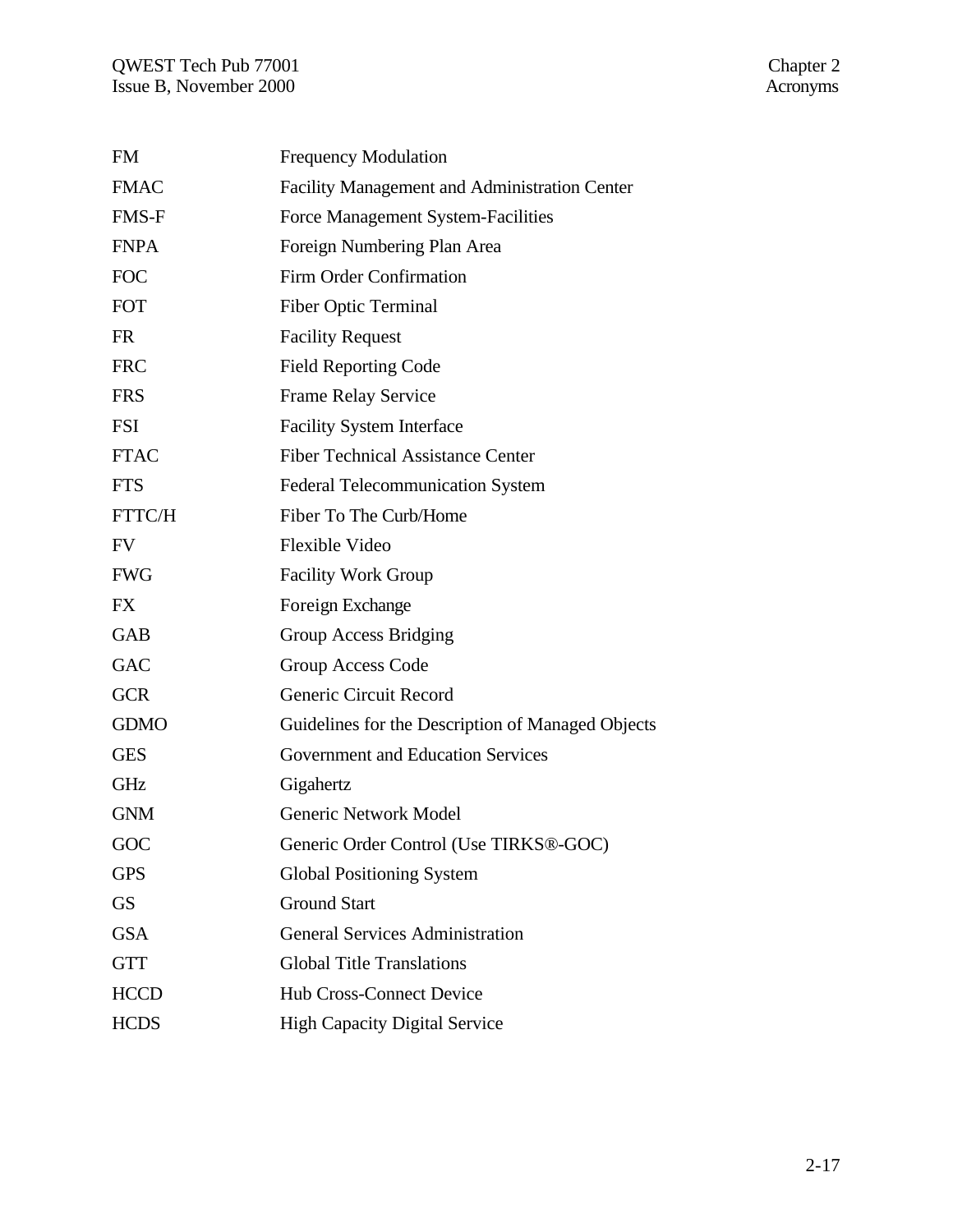| <b>HCOM</b>   | Host Communication Facility for FLEXCOM                                                                              |  |  |
|---------------|----------------------------------------------------------------------------------------------------------------------|--|--|
| <b>HCTDS</b>  | <b>High Capacity Terrestrial Digital Service</b>                                                                     |  |  |
| <b>HDLC</b>   | <b>High Data Link Control</b>                                                                                        |  |  |
| <b>HECIG</b>  | Human Equipment Catalog Item Group Code                                                                              |  |  |
| <b>HECITM</b> | Human Equipment Catalog Item Code                                                                                    |  |  |
| <b>HERTZ</b>  | Cycles per Second                                                                                                    |  |  |
| <b>HICAP</b>  | High Capacity Signal (or HI-CAP)                                                                                     |  |  |
| <b>HSSDS</b>  | High Speed Switched Digital Service                                                                                  |  |  |
| Hz            | 1 Hertz (formerly 1 cycle per second)                                                                                |  |  |
| I&M           | <b>Installation and Maintenance</b>                                                                                  |  |  |
| <b>IABS</b>   | <b>Integrated Access Billing System</b>                                                                              |  |  |
| <b>IAD</b>    | <b>Inventory Availability Date</b>                                                                                   |  |  |
| <b>IAL</b>    | <b>Immediate Action Limit</b>                                                                                        |  |  |
| <b>IAM</b>    | <b>Initial Address Message</b>                                                                                       |  |  |
| <b>IBP</b>    | <b>Integrated Business Plan</b>                                                                                      |  |  |
| IC            | 1)<br><b>Integrated Circuit</b><br>Interexchange Carrier (or IEC)<br>2)<br><b>Interexchange Common Carrier</b><br>3) |  |  |
|               |                                                                                                                      |  |  |
| <b>IC POP</b> | Interexchange Carrier Point of Presence                                                                              |  |  |
| <b>IC POT</b> | Interexchange Carrier Point of Termination                                                                           |  |  |
| IC/IEC        | <b>Interexchange Carrier</b>                                                                                         |  |  |
| <b>ICB</b>    | <b>Individual Case Basis</b>                                                                                         |  |  |
| ICL           | <b>Inserted Connection Loss</b>                                                                                      |  |  |
| <b>ICO</b>    | <b>Independent Company Office</b>                                                                                    |  |  |
| <b>ICOCS</b>  | <b>Use TIRKS®-ICOCS</b>                                                                                              |  |  |
| <b>ICSC</b>   | 1)<br><b>Interexchange Carrier Service Center</b><br>2)<br><b>Interexchange Customer Service Center</b>              |  |  |
| ID            | Identification                                                                                                       |  |  |
| <b>IDC</b>    | <b>Information Distribution Company</b>                                                                              |  |  |
| <b>IDDD</b>   | <b>International Direct Distance Dialing</b>                                                                         |  |  |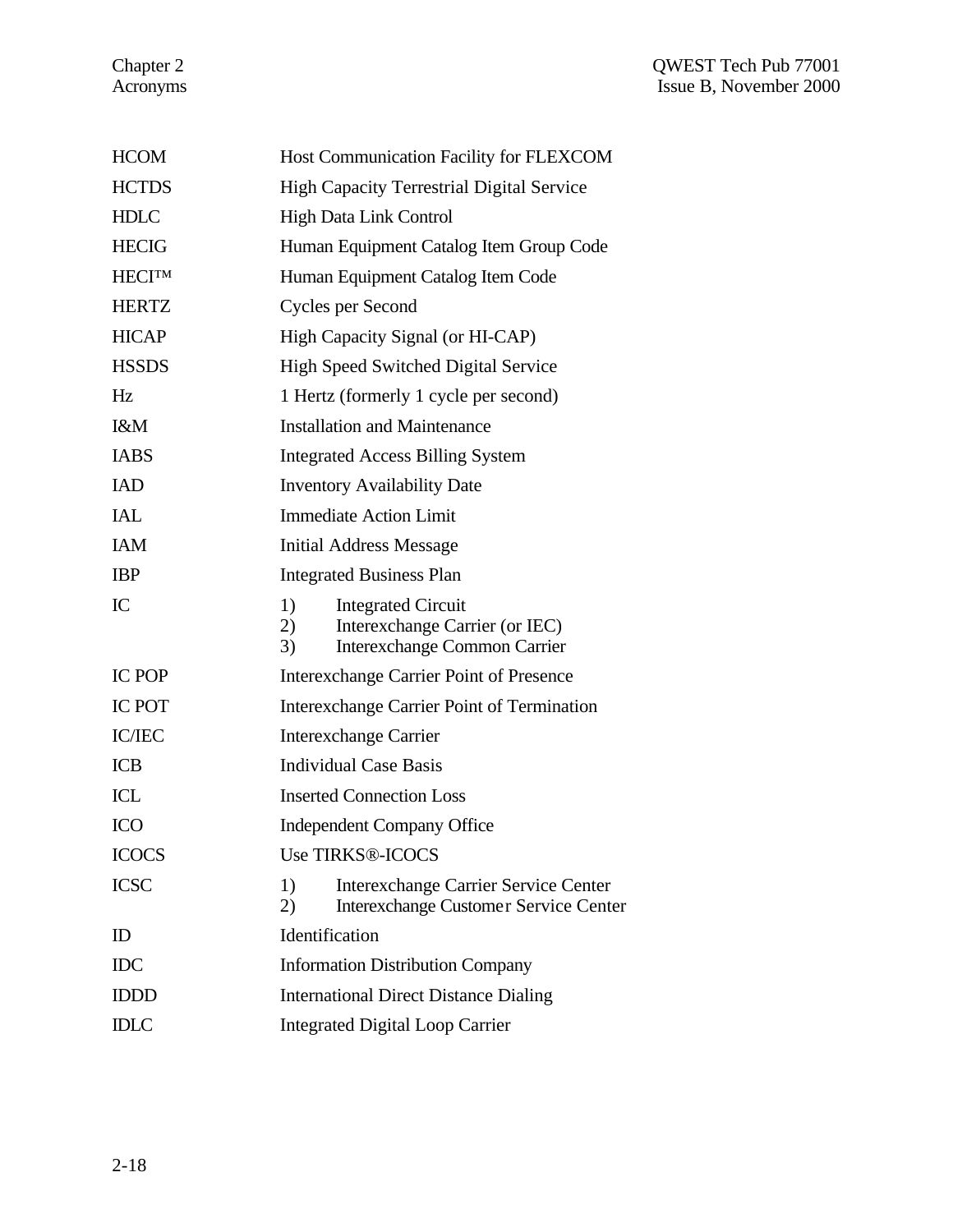| <b>IEC</b>       | 1)<br>2)                                                | Interexchange Carrier (or IC)<br><b>Interexchange Common Carrier</b>                                                     |  |
|------------------|---------------------------------------------------------|--------------------------------------------------------------------------------------------------------------------------|--|
| <b>IEEE</b>      | Institute for Electrical and Electronic Engineers       |                                                                                                                          |  |
| <b>IFCPC</b>     | 1)<br>(2)                                               | Interoffice Facilities/Equipment Current Planning<br>Center<br><b>Interoffice Facilities Circuit Provisioning Center</b> |  |
| <b>IFEC</b>      |                                                         | Interoffice Facilities Engineering Center                                                                                |  |
| <b>IFPC</b>      | Interoffice Facilities/Equipment Planning Center        |                                                                                                                          |  |
| <b>IGRP</b>      | <b>Interior Gateway Routing Protocol</b>                |                                                                                                                          |  |
| IM               | <b>Investment Management</b>                            |                                                                                                                          |  |
| <b>IMO</b>       | 1)<br>2)                                                | <b>Investment Management Operations (PICS)</b><br><b>Investment Management Organization</b>                              |  |
| <b>IMTS</b>      |                                                         | <b>Improved Mobile Telephone Service</b>                                                                                 |  |
| <b>INC</b>       | <b>Integrated Network Corporation</b>                   |                                                                                                                          |  |
| <b>INE</b>       | <b>Intelligent Network Element or Equipment</b>         |                                                                                                                          |  |
| <b>InterLATA</b> | interLocal Access and Transport Area                    |                                                                                                                          |  |
| <b>IntraLATA</b> | intraLocal Access and Transport Area                    |                                                                                                                          |  |
| <b>INWATS</b>    | Inward Wide Area Telephone Service                      |                                                                                                                          |  |
| <b>IOC</b>       | <b>Inter-Office Channel</b>                             |                                                                                                                          |  |
| $_{\rm IP}$      | <b>Internet Protocol</b>                                |                                                                                                                          |  |
| <b>IPX</b>       | <b>Internetwork Packet Exchange</b>                     |                                                                                                                          |  |
| <b>ISDN</b>      | <b>Integrated Services Digital Network</b>              |                                                                                                                          |  |
| <b>ISDNUP</b>    | <b>Integrated Services Digital Network User Part</b>    |                                                                                                                          |  |
| <b>ISI</b>       | <b>Industry Support Interface</b>                       |                                                                                                                          |  |
| <b>ISO</b>       | <b>International Standards Organization</b>             |                                                                                                                          |  |
| <b>ISSN</b>      | <b>Integrated Special Services Network</b>              |                                                                                                                          |  |
| <b>ISUP</b>      | 1)<br>2)                                                | Integrated Services (Digital Network) User Port<br><b>Integrated Services Digital User Port</b>                          |  |
| <b>ITS</b>       |                                                         | <b>Integrated Test System</b>                                                                                            |  |
| ITU              | International Telecommunications Union (formerly CCITT) |                                                                                                                          |  |
| <b>ITU-T</b>     | <b>ITU-Telecommunications sector</b>                    |                                                                                                                          |  |
| IX               | Interexchange                                           |                                                                                                                          |  |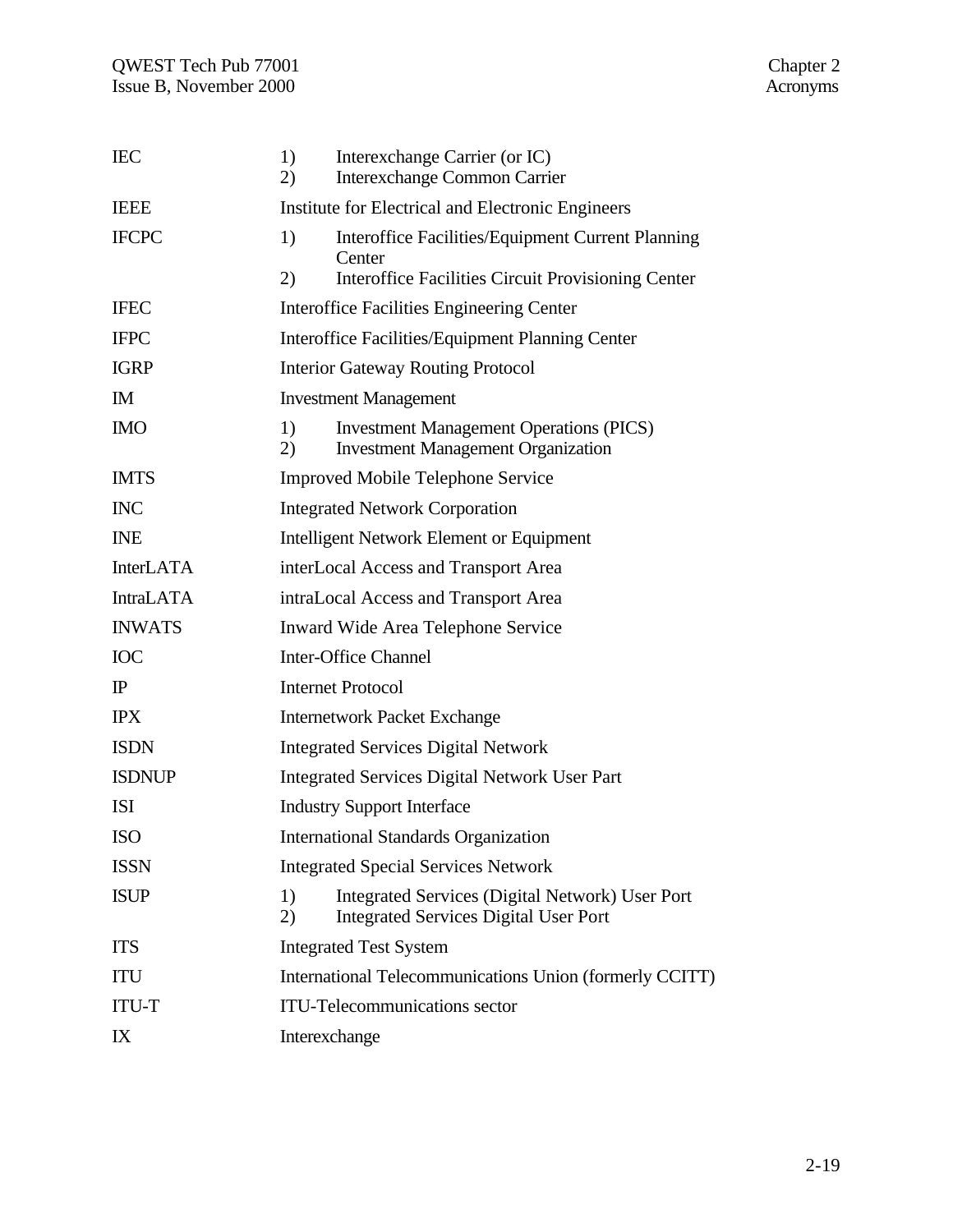| kbit/s                  | kilobits per second $(1,000 \text{ bit/s})$                            |  |  |
|-------------------------|------------------------------------------------------------------------|--|--|
| <b>KCJO</b>             | Keep Cost Job Order                                                    |  |  |
| kHz                     | Kilohertz (1,000 Cycles Per Second)                                    |  |  |
| L <sub>2</sub> _PDU     | Level 2_Protocol Data Unit                                             |  |  |
| L3_PDU                  | Level 3_Protocol Data Unit                                             |  |  |
| <b>LAC</b>              | Loop Assignment Center                                                 |  |  |
| <b>LAM</b>              | Loop Assignment and Makeup                                             |  |  |
| <b>LAN</b>              | <b>Local Area Network</b>                                              |  |  |
| LAP                     | <b>Link Access Procedure</b>                                           |  |  |
| <b>LAPB</b>             | <b>Link Access Procedure-Balanced</b>                                  |  |  |
| <b>LAPD</b>             | Link Access Procedure D                                                |  |  |
| <b>LASER</b>            | Light Amplification by Stimulated Emission of Radiation                |  |  |
| <b>LATA</b>             | Local Access and Transport Area                                        |  |  |
| <b>LATAWATS</b>         | Local Access and Transport Area WATS Provide                           |  |  |
| <b>LBO</b>              | Line Build Out                                                         |  |  |
| <b>LBS</b>              | <b>Large Business Services</b>                                         |  |  |
| LC                      | <b>Local Channel</b>                                                   |  |  |
| <b>LCAMOS (TRACKER)</b> | Loop Cable Administration & Maintenance Operations System              |  |  |
| <b>LCAMOS (PRED)</b>    | Loop Cable Administration and Maintenance Operations Systems/Predictor |  |  |
| <b>LCAP</b>             | Loop Carrier Analysis Program                                          |  |  |
| <b>LCIE</b>             | Lightguide Cable Interconnect Equipment                                |  |  |
| <b>LCON</b>             | <b>Location Contact</b>                                                |  |  |
| LDC                     | <b>Local Distribution Channel</b>                                      |  |  |
| <b>LDMC</b>             | Loop Data Maintenance Center                                           |  |  |
| <b>LDSX</b>             | <b>Loop Digital System Cross Connect</b>                               |  |  |
| <b>LDV</b>              | <b>Local Distribution Vendor</b>                                       |  |  |
| <b>LEAD</b>             | Loop Engineering Assignment                                            |  |  |
| <b>LEC</b>              | Local Exchange Carrier<br>1)<br>2)<br>Loop Electronics Coordinator     |  |  |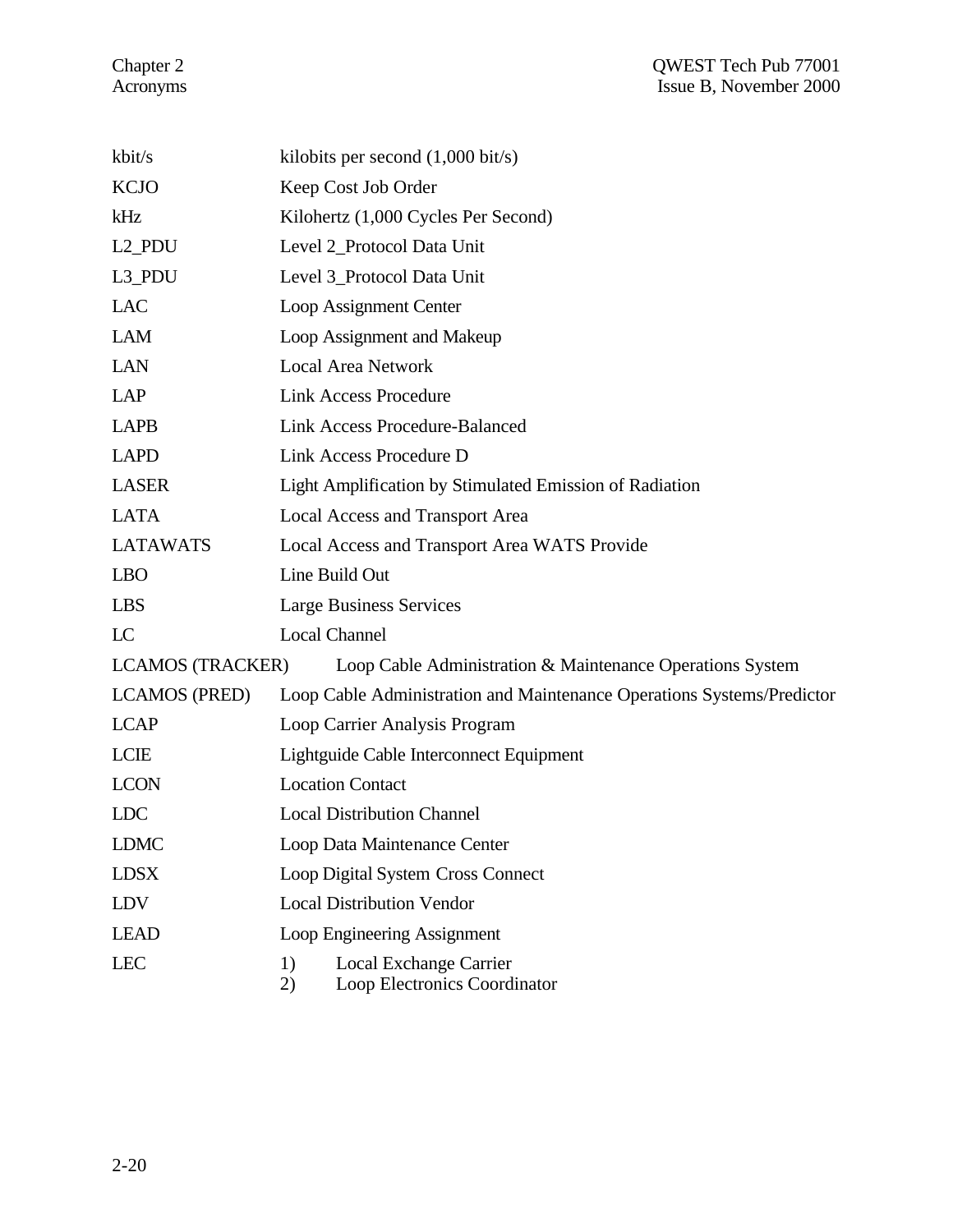| <b>LED</b>      | <b>Light Emitting Diode</b>                                                                              |  |  |
|-----------------|----------------------------------------------------------------------------------------------------------|--|--|
| <b>LEIM</b>     | Loop Electronics Inventory Module                                                                        |  |  |
| <b>LEIP</b>     | Loop Electronics Inventory Program                                                                       |  |  |
| <b>LEISTM</b>   | Loop Engineering Information System                                                                      |  |  |
| <b>LEN</b>      | Line Equipment Number                                                                                    |  |  |
| <b>LEWIS</b>    | Loop Electronic Warehouse and Installation Service                                                       |  |  |
| <b>LFACS</b>    | 1)<br>Loop Facilities Assignment and Control System<br>Loop Facility Administration Control System<br>2) |  |  |
| <b>LIDB</b>     | Line Information Data Base                                                                               |  |  |
| <b>LIN</b>      | Loop Inter Shelf                                                                                         |  |  |
| LL              | Local Loopback                                                                                           |  |  |
| <b>LMCS</b>     | <b>Land Mobile Communications Satellite</b>                                                              |  |  |
| LMI             | <b>Local Management Interface</b>                                                                        |  |  |
| <b>LMOS</b>     | Loop Maintenance Operation System                                                                        |  |  |
| <b>LMOS/MLT</b> | Loop Maintenance Operations System/Mechanized Loop Testing                                               |  |  |
| <b>LMS</b>      | <b>Local Measured Service</b>                                                                            |  |  |
| <b>LOC</b>      | Location                                                                                                 |  |  |
| <b>LONAL</b>    | <b>Local Off Network Access Line</b>                                                                     |  |  |
| <b>LPC</b>      | Loop Provisioning Center                                                                                 |  |  |
| <b>LRAP</b>     | Long Route Analysis Program                                                                              |  |  |
| LS.             | Loop Start                                                                                               |  |  |
| <b>LSO</b>      | <b>Local Serving Office</b>                                                                              |  |  |
| M <sub>23</sub> | M23 multiplexer application                                                                              |  |  |
| M & P           | Methods and Procedures                                                                                   |  |  |
| Ma              | Milliamperes (one thousandth of an ampere)                                                               |  |  |
| <b>MAC</b>      | <b>Major Account Center</b>                                                                              |  |  |
| <b>MAN</b>      | Metropolitan Area Network                                                                                |  |  |
| <b>MARC</b>     | Material Accountability Requisition Control                                                              |  |  |
| <b>MAU</b>      | Medium Attachment Unit                                                                                   |  |  |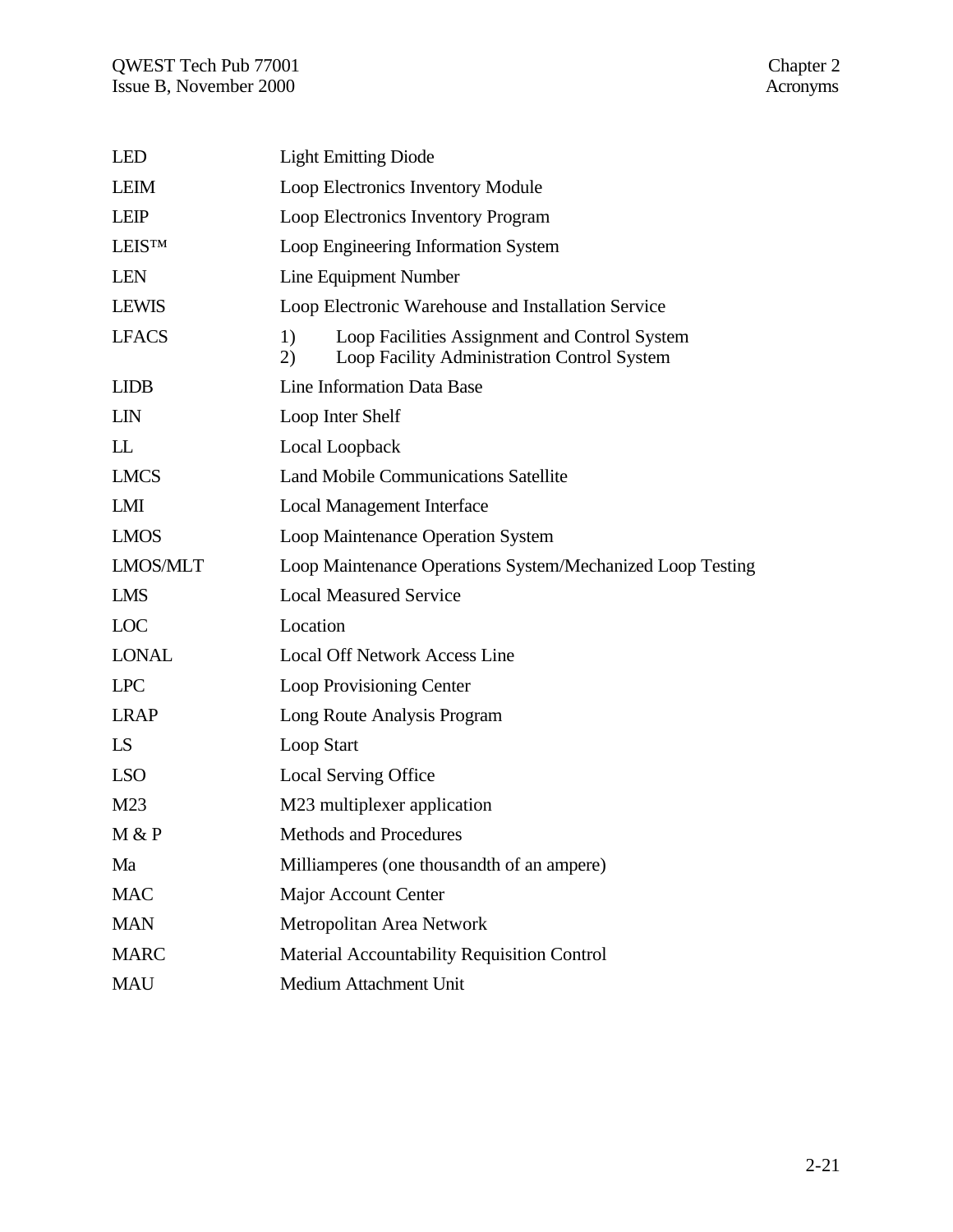| Mbit/s        | Megabit per Second                                                           |
|---------------|------------------------------------------------------------------------------|
| <b>MBL</b>    | Mini-Bridge Lifter                                                           |
| <b>MC</b>     | <b>Maintenance Center</b>                                                    |
| <b>MCI</b>    | Microwave Communications Inc.                                                |
| <b>MCO</b>    | Maintenance Control Office                                                   |
| <b>MCP</b>    | (TIRKS®) Mechanized Circuit Provisioning                                     |
| <b>MCTAP</b>  | Mechanized Cable Trouble Analysis Plan                                       |
| <b>MD</b>     | <b>Manufacture Discontinued</b>                                              |
| <b>MDF</b>    | 1)<br><b>Main Distributing Frame</b><br><b>Main Distribution Frame</b><br>2) |
| <b>MDI</b>    | Medium Dependent Interface                                                   |
| <b>MDS</b>    | <b>Message Design System</b>                                                 |
| <b>MEC</b>    | Maintenance Engineering Center                                               |
| MF            | Multifrequency                                                               |
| <b>MFJ</b>    | Modification of Final Judgment                                               |
| <b>MFS</b>    | Metropolitan Fiber Systems, Inc.                                             |
| <b>MFT</b>    | <b>Metallic Facility Terminal</b>                                            |
| <b>MIC</b>    | <b>Machine Interface Code</b>                                                |
| MJU           | <b>Multipoint Junction Unit</b>                                              |
| <b>MLAC</b>   | Mechanized Loop Assignment Center                                            |
| <b>MLT</b>    | <b>Mechanized Loop Testing</b>                                               |
| <b>MMA</b>    | <b>Mechanized Mapper Assigner</b>                                            |
| <b>MODEM</b>  | Modulator/DEModulator                                                        |
| <b>MPGP</b>   | Mechanized Pair Gain Planning                                                |
| <b>MPOP</b>   | Minimum Point Of Presence<br>1)<br>(2)<br>Main Point of Presence             |
| <b>MR</b>     | <b>Maintenance Request</b>                                                   |
| <b>MRSELS</b> | Microwave Radio & Satellite Engineering License                              |
| <b>MSAU</b>   | <b>MultiStation Access Unit</b>                                              |
| <b>MSC</b>    | Maintenance of Service Charge                                                |
| <b>MSCR</b>   | <b>Mechanized Screen</b>                                                     |
|               |                                                                              |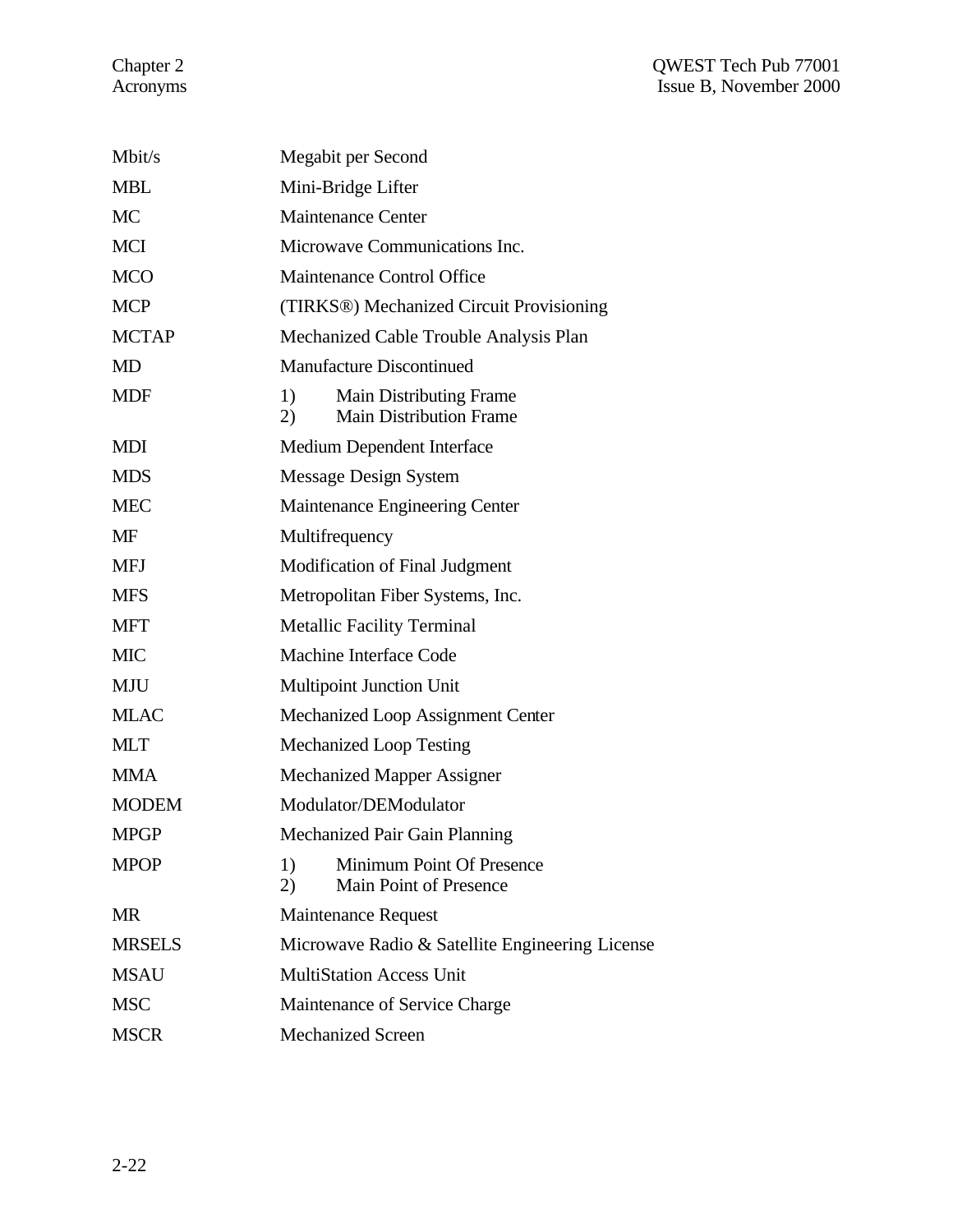| <b>MSG</b>     | Media Service Group                          |
|----------------|----------------------------------------------|
| <b>MTAS</b>    | Mechanized Trouble Analysis System           |
| <b>MTBF</b>    | Mean Time Between Failure                    |
| <b>MTF</b>     | <b>Metallic Terminal Frame</b>               |
| <b>MTO</b>     | Message Trunk Order                          |
| <b>MTP</b>     | <b>Message Transfer Part</b>                 |
| <b>MTR</b>     | <b>Material Transfer Report</b>              |
| <b>MTSO</b>    | Mobile Telephone Switching Office            |
| <b>MTTR</b>    | Mean Time To Repair                          |
| <b>MTU</b>     | Maintenance Terminating Unit                 |
| MU             | Market Unit                                  |
| <b>MUX</b>     | Multiplexer                                  |
| NA             | No Access                                    |
| <b>NAC</b>     | <b>Network Administration Center</b>         |
| <b>NANP</b>    | North American Numbering Plan                |
| NB             | Narrowband                                   |
| <b>NBD</b>     | Normal Business Day                          |
| <b>NBEC</b>    | Non-Bell Exchange Carrier                    |
| NC             | <b>Network Channel</b>                       |
| <b>NCEO</b>    | Non-Conforming End Office                    |
| <b>NCI</b>     | <b>Network Channel Interface</b>             |
| <b>NCTE</b>    | <b>Network Channel Terminating Equipment</b> |
| <b>NE</b>      | <b>Network Element</b>                       |
| <b>NEAT</b>    | <b>Network Evolution Analysis Team</b>       |
| <b>NECA</b>    | National Exchange Carrier Association        |
| <b>NED</b>     | <b>Network Electronic Documentation</b>      |
| <b>NEXT</b>    | <b>Near-End Crosstalk</b>                    |
| <b>NF</b>      | <b>Network Facilities</b>                    |
| N <sub>I</sub> | <b>Network Interface</b>                     |
| <b>NM</b>      | <b>Network Management</b>                    |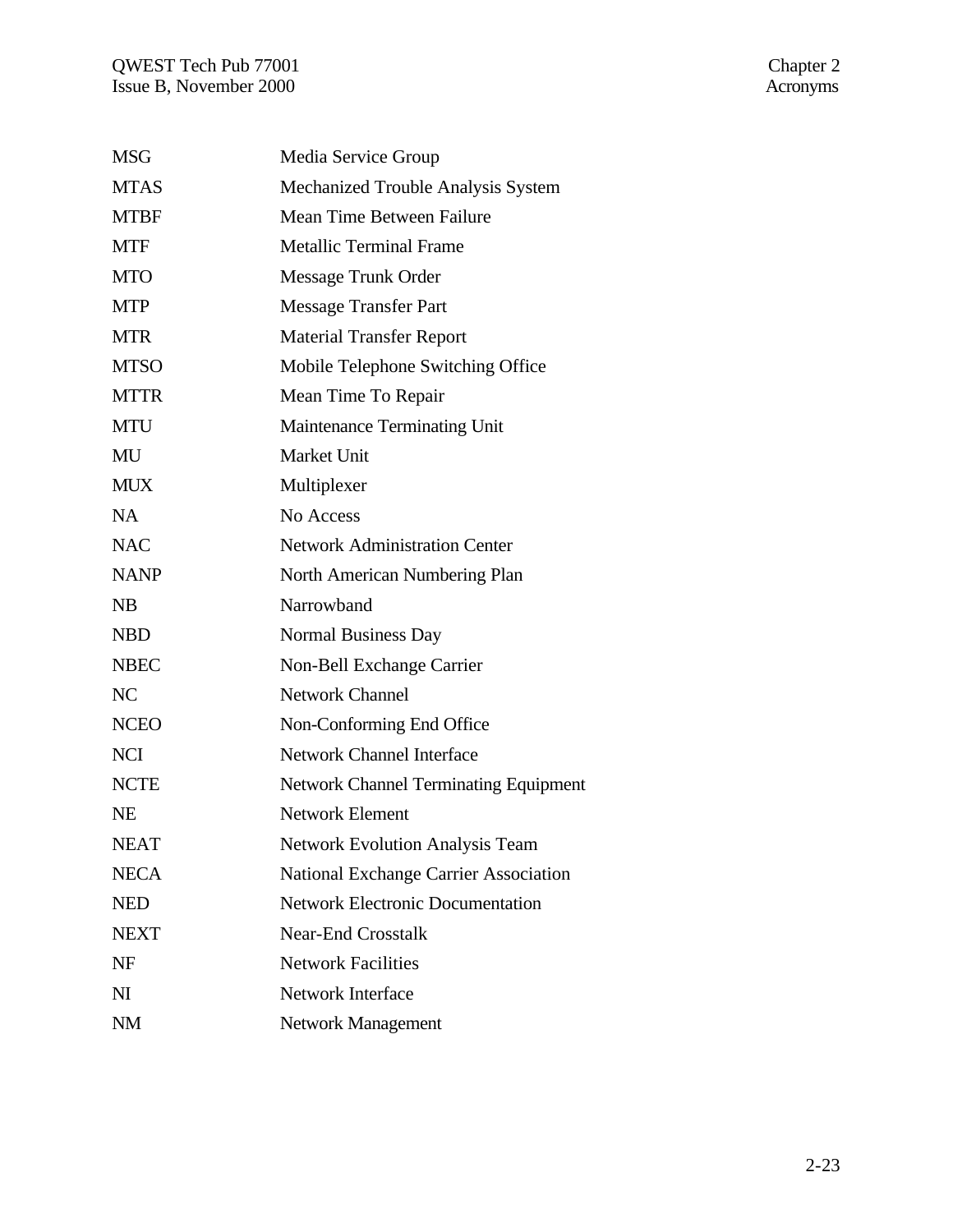| <b>NMA</b>   | <b>Network Monitoring and Analysis</b>                                                  |  |  |
|--------------|-----------------------------------------------------------------------------------------|--|--|
| <b>NMS</b>   | Network Management System                                                               |  |  |
| <b>NNI</b>   | Network-to-Network Interface                                                            |  |  |
| <b>NOC</b>   | <b>Network Operations Center</b>                                                        |  |  |
| <b>NOCC</b>  | <b>National Operations Control Center</b>                                               |  |  |
| <b>NOF</b>   | <b>Network Operations Forum</b>                                                         |  |  |
| <b>NPA</b>   | Numbering Plan Area                                                                     |  |  |
| <b>NPC</b>   | <b>Network Produced Causes</b>                                                          |  |  |
| <b>NPIAC</b> | Network Plug-In Administration Center                                                   |  |  |
| <b>NRC</b>   | 1)<br><b>Network Report Center</b><br><b>National Release Center</b><br>2)              |  |  |
| <b>NSEP</b>  | <b>National Security/Emergency Preparedness</b>                                         |  |  |
| <b>NSM</b>   | <b>Network Service Manager</b>                                                          |  |  |
| <b>NST</b>   | Nonscheduled Testing                                                                    |  |  |
| <b>NTAC</b>  | <b>National Technical Assistance Center</b>                                             |  |  |
| <b>NTE</b>   | <b>Network Transport Element</b>                                                        |  |  |
| <b>NTEC</b>  | <b>Network Terminal Equipment Center</b>                                                |  |  |
| <b>NTF</b>   | No Trouble Found                                                                        |  |  |
| <b>NUI</b>   | Network Unit Inventory                                                                  |  |  |
| <b>NXX</b>   | Numeric Numbering Plan                                                                  |  |  |
| OAM&P        | Operations, Administration, Maintenance and Provisioning                                |  |  |
| OC           | <b>Optical Carrier</b>                                                                  |  |  |
| OCO/CCO      | <b>Overall Control Office/Circuit Control Office</b>                                    |  |  |
| <b>OCS</b>   | 1)<br><b>Official Company Services</b><br><b>Operations Communications System</b><br>2) |  |  |
| OCU          | <b>Office Channel Unit</b>                                                              |  |  |
| <b>ODAP</b>  | Order Design Assign and Provision                                                       |  |  |
| <b>OEC</b>   | <b>Other Exchange Carrier</b>                                                           |  |  |
| <b>OLTE</b>  | <b>Optical Light Terminating Equipment</b>                                              |  |  |
| <b>OLTM</b>  | <b>Optical Light Terminating Multiplexer</b>                                            |  |  |
| <b>OLTS</b>  | <b>Optical Loss Test Set</b>                                                            |  |  |
|              |                                                                                         |  |  |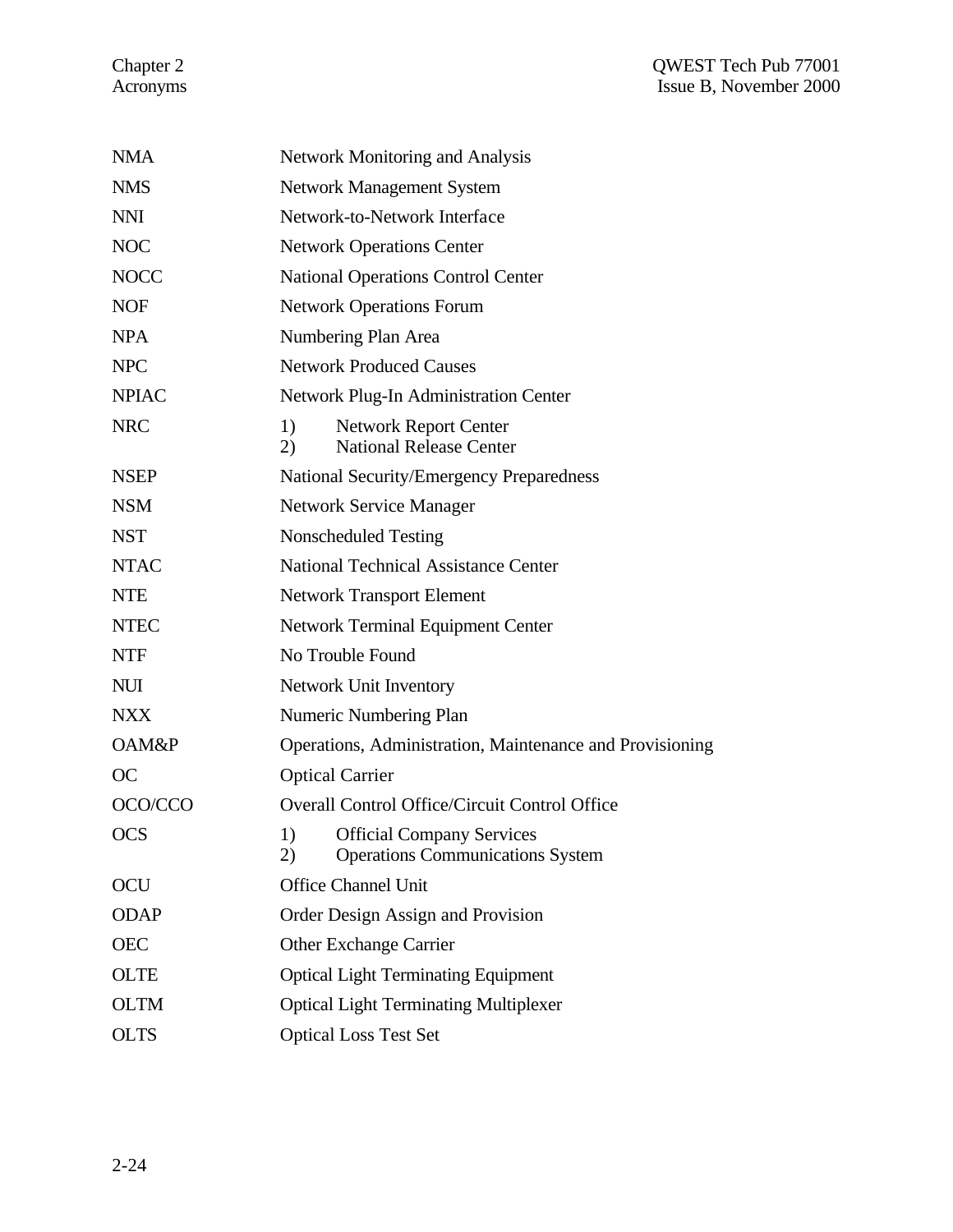| <b>ONA</b>     | Open Network Architecture                                       |
|----------------|-----------------------------------------------------------------|
| <b>ONAL</b>    | <b>Off Network Access Line</b>                                  |
| <b>ONI</b>     | <b>Operator Number Identification</b>                           |
| <b>OPS</b>     | <b>Operations Processing System</b>                             |
| <b>OPS/INE</b> | <b>Operations Processing System/Intelligent Network Element</b> |
| <b>OR</b>      | <b>Office Repeater</b>                                          |
| <b>OSI</b>     | Open System Interconnection                                     |
| <b>OSP/CPR</b> | <b>Outside Plant/Continuing Property Record</b>                 |
| <b>OSPDBS</b>  | <b>Outside Plant Demand and Facility Data Base System</b>       |
| <b>OSPE</b>    | <b>Outside Plant Engineer</b>                                   |
| <b>OSS</b>     | <b>Operations Support System</b>                                |
| <b>OSSGR</b>   | <b>Operator Services Systems Generic Requirements</b>           |
| <b>OTC</b>     | <b>Operating Telephone Company</b>                              |
| <b>OTDR</b>    | <b>Optical Time Domain Reflectometer</b>                        |
| P&E            | Planning and Engineering                                        |
| PAD            | Packet Assembler/Disassembler                                   |
| <b>PAM</b>     | <b>Pulse Amplitude Modulation</b>                               |
| <b>PBX</b>     | Private Branch Exchange                                         |
| PC             | Phone Call                                                      |
| <b>PCL</b>     | <b>Product Classification Listing</b>                           |
| <b>PCM</b>     | <b>Pulse Code Modulation</b>                                    |
| <b>PDD</b>     | Post Dial Delay                                                 |
| <b>PDN</b>     | <b>Packet Data Network</b>                                      |
| PDU            | Protocol Data Unit                                              |
| <b>PEDITE</b>  | <b>Use TIRKS®-PEDITE</b>                                        |
| PF             | <b>Program Function</b>                                         |
| PG             | Pair Gain                                                       |
| <b>PIA</b>     | Pair Gain Administrator                                         |
| <b>PIC</b>     | Primary Interexchange Carrier                                   |
| <b>PICS</b>    | Plug-In Inventory Control System                                |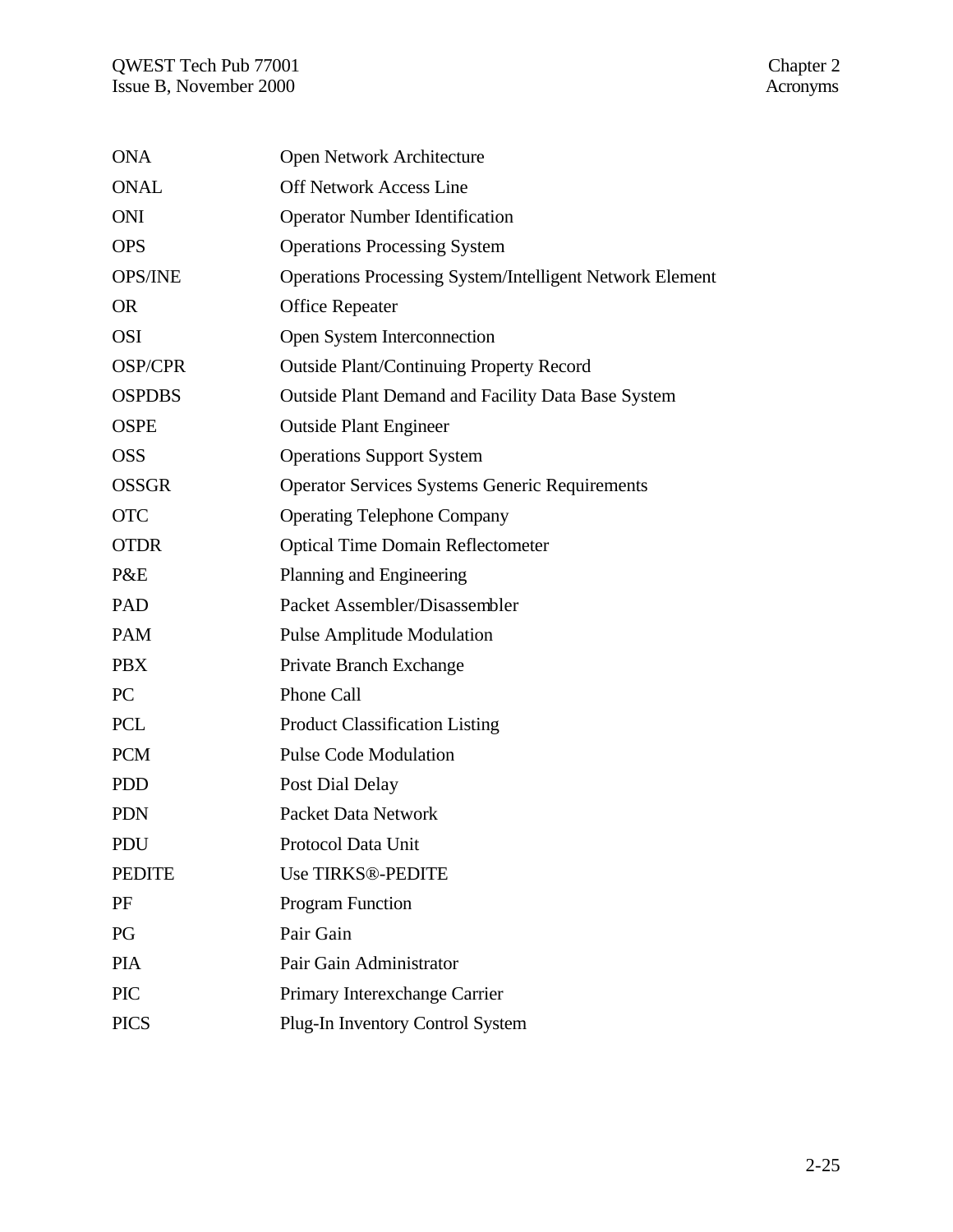| <b>PID</b>    | <b>Product Identification</b>                                                   |  |  |
|---------------|---------------------------------------------------------------------------------|--|--|
| <b>PIR</b>    | Plug-In Request<br>1)<br>2)<br>Plug-In Requirement<br>Plug-In Requisition<br>3) |  |  |
| PL            | Private Line                                                                    |  |  |
| <b>PLAR</b>   | Private Line Automatic Ringdown                                                 |  |  |
| <b>PLAT</b>   | <b>Private Line Access Tariff</b>                                               |  |  |
| <b>PLCP</b>   | <b>Physical Layer Convergence Procedure</b>                                     |  |  |
| <b>PLDS</b>   | Private Line Digital Services                                                   |  |  |
| <b>PLNSC</b>  | Private Line Network Service Center                                             |  |  |
| <b>PLS</b>    | Private Line Service                                                            |  |  |
| <b>PLTS</b>   | Private Line Transport Service (Special Access)                                 |  |  |
| <b>PM</b>     | <b>Phase Modulation</b>                                                         |  |  |
| PM-TA         | Performance Monitoring and Test Access                                          |  |  |
| <b>PMOC</b>   | <b>Project Management Operations Center</b>                                     |  |  |
| POI           | Point Of Interface                                                              |  |  |
| <b>POP</b>    | Point Of Presence                                                               |  |  |
| <b>POS</b>    | Point Of Sale                                                                   |  |  |
| POT           | Point Of Termination                                                            |  |  |
| <b>POTS</b>   | Plain Old Telephone Service                                                     |  |  |
| <b>PPSN</b>   | <b>Public Packet Switched Network</b>                                           |  |  |
| <b>PREMIS</b> | Premises Information System Premis Information/Loop Assignment Center           |  |  |
| PRI           | Primary Rate Interface                                                          |  |  |
| <b>PRM</b>    | Performance Report Message                                                      |  |  |
| <b>PROCDS</b> | Programmable Circuit Design System (TIRKS®)                                     |  |  |
| <b>PROMDS</b> | Programmable Message Design System (TIRKS <sup>®)</sup>                         |  |  |
| <b>PRS</b>    | Primary Reference Signal                                                        |  |  |
| <b>PSC</b>    | <b>Protection Switching Count</b>                                               |  |  |
| <b>PSD</b>    | <b>Protection Switching Duration</b>                                            |  |  |
| <b>PSDS</b>   | <b>Public Switched Digital Services</b>                                         |  |  |
| <b>PSI</b>    | Packet Switching Interface                                                      |  |  |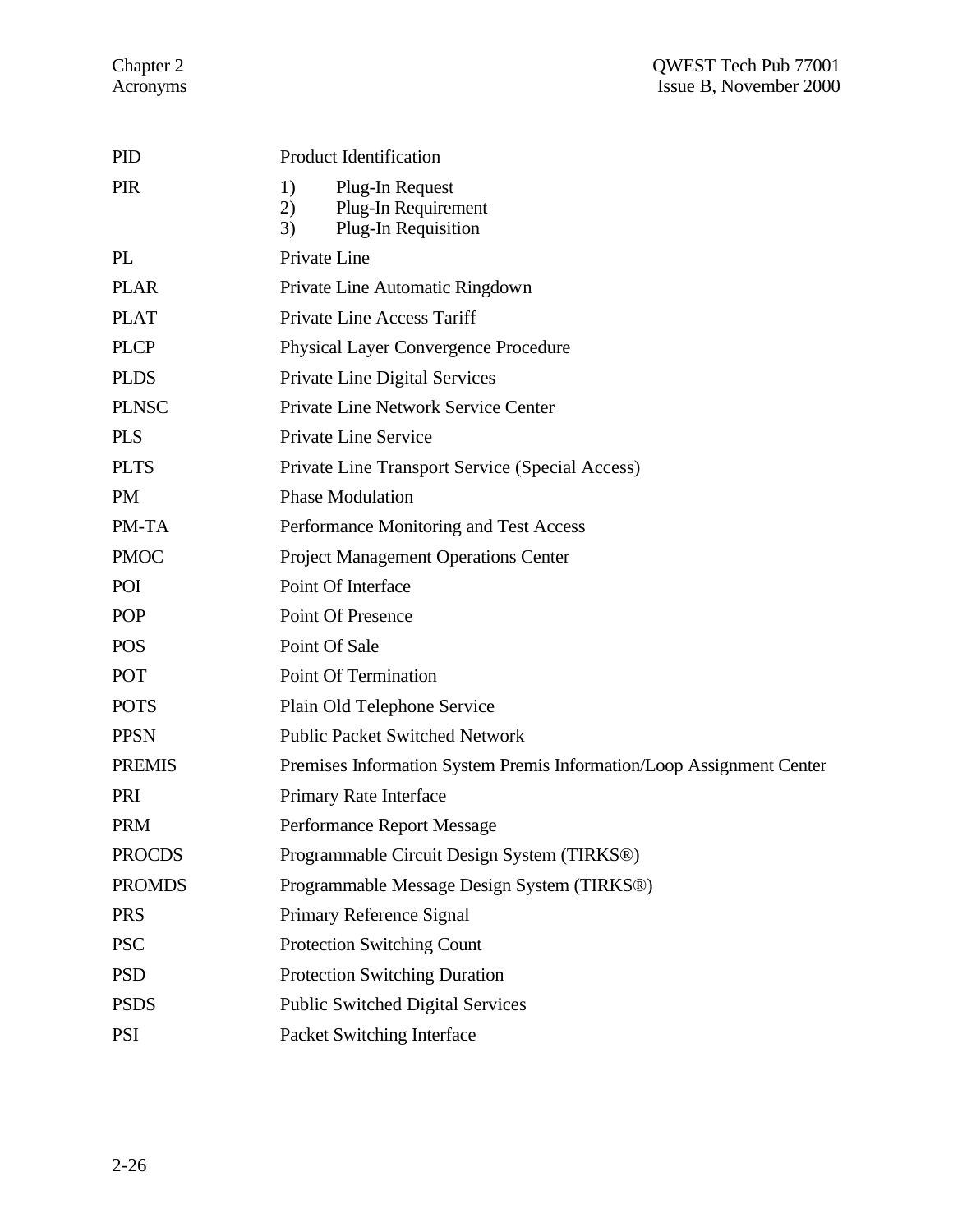| <b>PSN</b>   | <b>Public Switched Network</b>                                     |
|--------------|--------------------------------------------------------------------|
| <b>PSTN</b>  | <b>Public Switched Telephone Network</b>                           |
| <b>PTD</b>   | <b>Plant Test Date</b>                                             |
| <b>PVC</b>   | <b>Permanent Virtual Connection</b>                                |
| <b>PVN</b>   | <b>Private Virtual Network</b>                                     |
| <b>PWS</b>   | <b>Planning Work Station</b>                                       |
| QRSS         | Quasi Random Signal Source                                         |
| <b>RAND</b>  | <b>Rural Area Network Design</b>                                   |
| <b>RASIR</b> | <b>RAdio Systems Information Resource</b>                          |
| <b>RBOC</b>  | <b>Regional Bell Operating Company</b>                             |
| <b>RCC</b>   | 1)<br>Radio Common Carrier<br><b>Regional Control Center</b><br>2) |
| <b>RCF</b>   | <b>Remote Call Forwarding</b>                                      |
| <b>RCMAC</b> | <b>Recent Change Memory Administration Center</b>                  |
| <b>RDN</b>   | <b>Relative Distinguished Names</b>                                |
| <b>RDT</b>   | Radio Digital Terminal                                             |
| <b>RDVM</b>  | Remote Data/Voice Multiplexer                                      |
| <b>REC</b>   | Radio Engineering Center                                           |
| <b>REG</b>   | Range Extension with Gain                                          |
| <b>REGIS</b> | <b>Requisition Entry and Generalized Inventory System</b>          |
| RF           | Radio Frequency                                                    |
| <b>RFC</b>   | <b>Request For Comments</b>                                        |
| <b>RFS</b>   | <b>Request for Service</b>                                         |
| <b>RID</b>   | <b>Record Issue Date</b>                                           |
| <b>RIP</b>   | Routing Information Protocol                                       |
| <b>RMA</b>   | <b>Request for Manual Assistance</b>                               |
| <b>RMN</b>   | <b>Return Material Notice</b>                                      |
| <b>RMS</b>   | Root-Mean-Square                                                   |
| RMS-D        | AT&T Remote Measurement System Digital                             |
| RMS-M        | <b>AT&amp;T Remote Measurement System Metallic</b>                 |
| <b>ROSE</b>  | <b>Remote Operations Service Element</b>                           |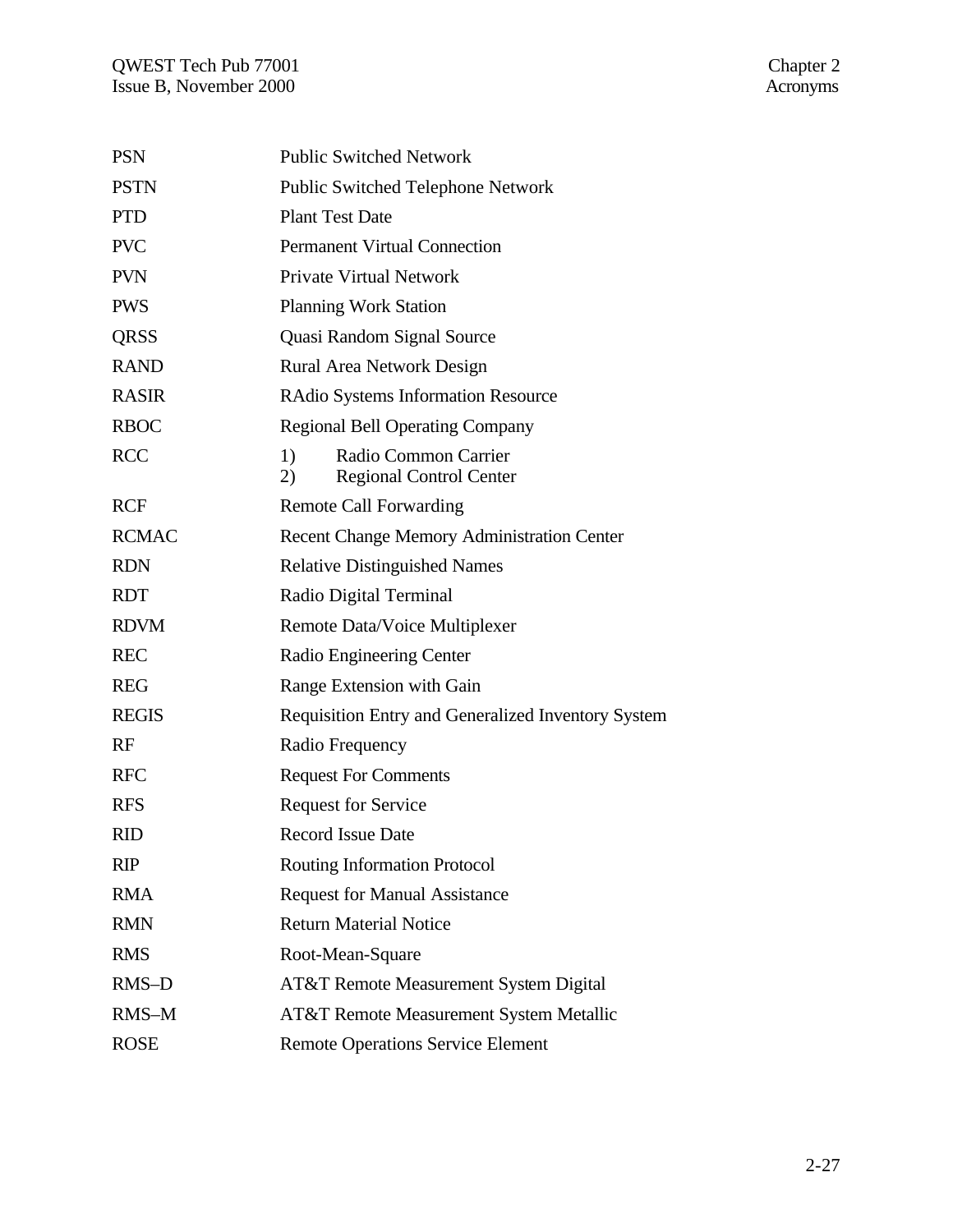| <b>RNMC</b>      | <b>Regional Network Management Center</b> |                                                                           |
|------------------|-------------------------------------------|---------------------------------------------------------------------------|
| RP               | <b>Restoration Priority</b>               |                                                                           |
| <b>RPC</b>       | <b>Remote Procedure Call</b>              |                                                                           |
| <b>RPL</b>       |                                           | <b>Restructure Private Line</b>                                           |
| <b>RPMS</b>      | 1)<br>2)                                  | Radio Performance Monitoring System<br>Radio Protection Monitoring System |
| <b>RR</b>        | <b>Relay Rack</b>                         |                                                                           |
| <b>RRO</b>       |                                           | <b>Responsible Reporting Office</b>                                       |
| <b>RSA</b>       |                                           | Repair Service Attendant                                                  |
| <b>RSC</b>       | 1)<br>2)                                  | <b>Remote Switching Center</b><br><b>Residence Service Center</b>         |
| <b>RSS</b>       |                                           | <b>Remote Switching System</b>                                            |
| <b>RSU</b>       |                                           | <b>Remote Switch Unit</b>                                                 |
| <b>RT</b>        |                                           | <b>Remote Terminal</b>                                                    |
| <b>RTA</b>       |                                           | <b>Remote Trunk Arrangement</b>                                           |
| <b>RTS</b>       |                                           | Request To Send                                                           |
| S&E              |                                           | Service and Equipment                                                     |
| S/N              |                                           | <b>Signal to Noise</b>                                                    |
| <b>SAL</b>       |                                           | Service Acceptance Limit                                                  |
| <b>SAP</b>       |                                           | <b>Service Access Point</b>                                               |
| <b>SARTS</b>     |                                           | <b>Switched Access Remote Testing System</b>                              |
| <b>SARTS/RTS</b> |                                           | Switched Access Remote Testing System/Remote Test System                  |
| <b>SAS</b>       |                                           | <b>Switched Access Service</b>                                            |
| <b>SBS</b>       |                                           | <b>Satellite Business Systems</b>                                         |
| SC               |                                           | <b>Secondary Channel</b>                                                  |
| <b>SCA</b>       |                                           | Secondary Request-To-Send (Received Channel)                              |
| <b>SCB</b>       |                                           | Secondary Clear-To-Send (Transmitted Channel)                             |
| <b>SCC</b>       |                                           | <b>Switching Control Center</b>                                           |
| <b>SCCP</b>      |                                           | <b>Signaling Connection Control Part</b>                                  |
| <b>SCP</b>       |                                           | <b>Service Control Point</b>                                              |
| <b>SCS</b>       |                                           | Scheduling and Coordination Systems                                       |
|                  |                                           |                                                                           |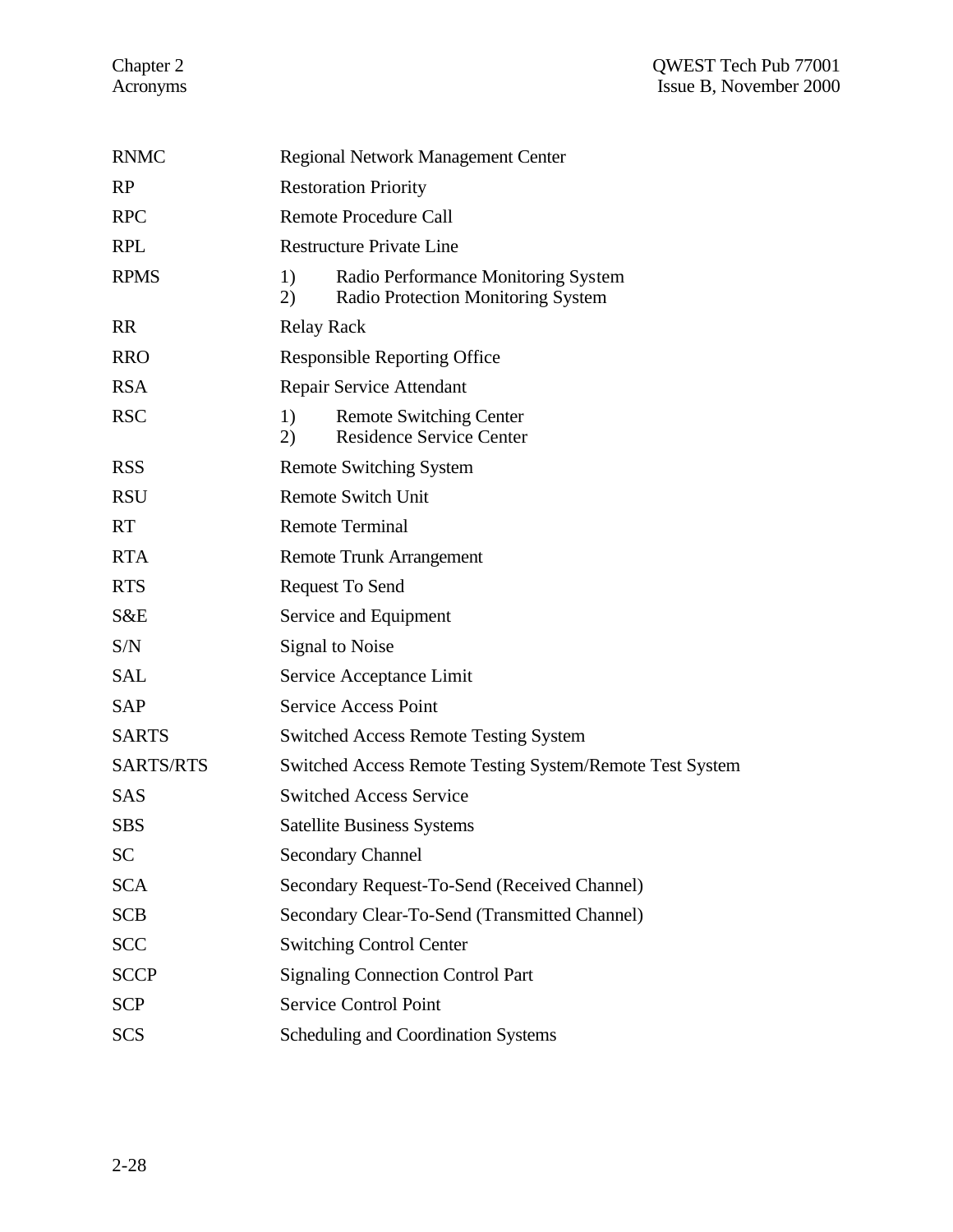| <b>SDC</b>    | <b>System Design Center</b>                            |  |  |
|---------------|--------------------------------------------------------|--|--|
| <b>SDH</b>    | <b>Synchronous Digital Hierarchy</b>                   |  |  |
| <b>SDDS</b>   | <b>Switched Digital Data System</b>                    |  |  |
| <b>SDLC</b>   | Synchronous Data Link Control                          |  |  |
| <b>SEFS</b>   | <b>Severely Errored Frame Seconds</b>                  |  |  |
| <b>SES</b>    | <b>Severely Errored Second</b>                         |  |  |
| SF            | 1)<br>Single Frequency (Signaling)<br>2)<br>Superframe |  |  |
| <b>SHARP</b>  | Self-Healing Alternate Route Protection                |  |  |
| <b>SHNS</b>   | <b>Self-Healing Network Services</b>                   |  |  |
| <b>SHS</b>    | <b>Self-Healing Services</b>                           |  |  |
| <b>SID</b>    | <b>Scheduled Issue Date</b>                            |  |  |
| <b>SIE</b>    | <b>Short Interruption Event</b>                        |  |  |
| <b>SIEC</b>   | <b>Short Interruption Event Count</b>                  |  |  |
| <b>SLC</b>    | Subscriber Loop Carrier                                |  |  |
| <b>SLM</b>    | Subscriber Loop Multiplexer                            |  |  |
| <b>SMAS</b>   | <b>Switched Maintenance Access System</b>              |  |  |
| <b>SMASE</b>  | <b>System Management Application Service Elements</b>  |  |  |
| <b>SMDS</b>   | Switched Multi-megabit Data Service                    |  |  |
| <b>SME</b>    | <b>Subject Matter Expert</b>                           |  |  |
| <b>SMETDS</b> | Standard Message Trunk Design System                   |  |  |
| <b>SMI</b>    | <b>Structure of Management Information</b>             |  |  |
| <b>SMS</b>    | <b>Service Management Systems</b>                      |  |  |
| <b>SN56</b>   | SwitchNet 56                                           |  |  |
| <b>SNA</b>    | <b>System Network Architecture</b>                     |  |  |
| <b>SNI</b>    | <b>Subscriber Network Interface</b>                    |  |  |
| <b>SNMP</b>   | <b>Simple Network Management Protocol</b>              |  |  |
| <b>SOAC</b>   | Service Order Analysis and Control                     |  |  |
| <b>SOEC</b>   | Service Order Entry Center                             |  |  |
| SOEC-SS       | Service Order Entry Center-Special Services            |  |  |
| SOEC/SS       | Service Order Entry/Special Services                   |  |  |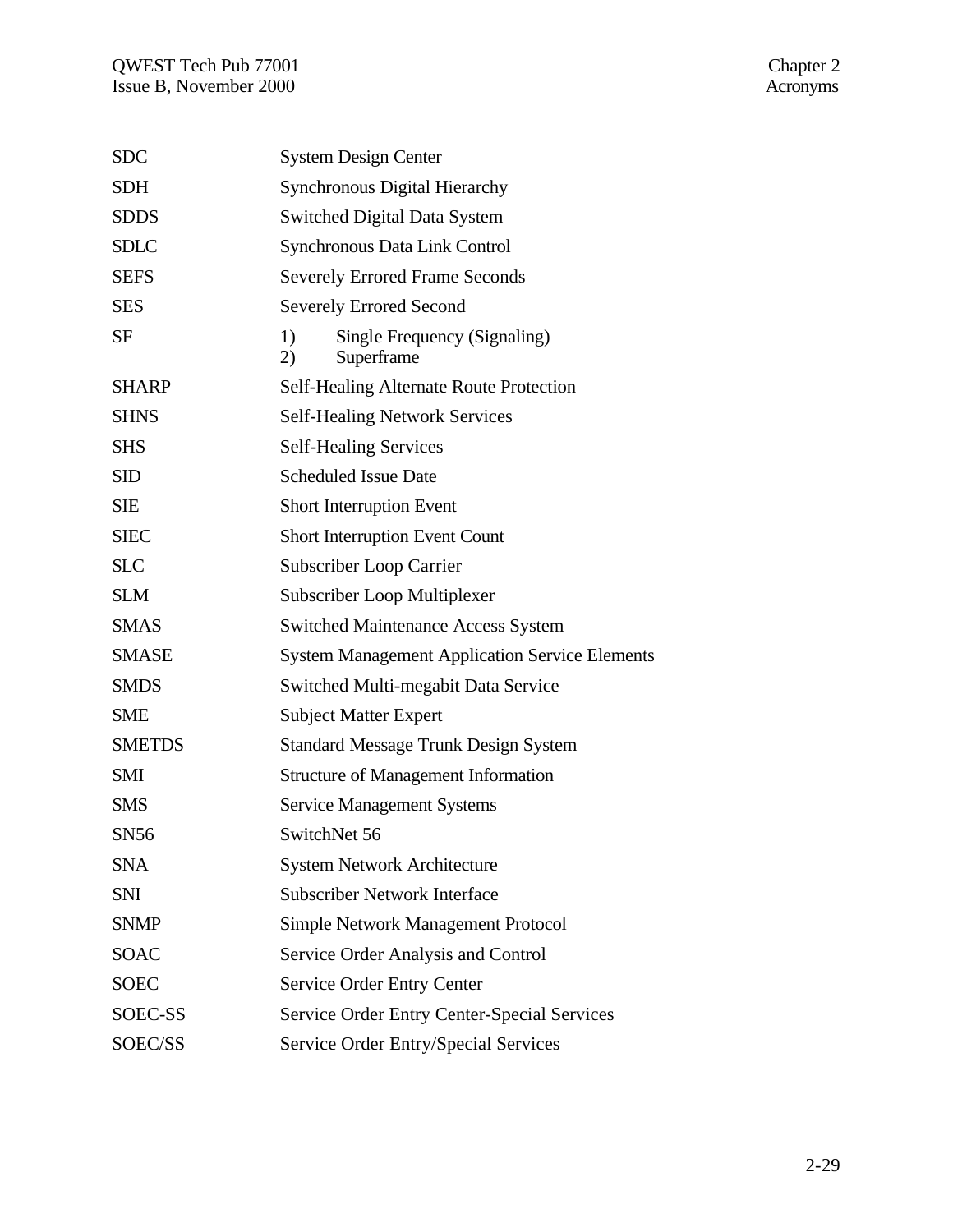| SOG            | Service Ordering Guide                                |
|----------------|-------------------------------------------------------|
| <b>SOLAR</b>   | Service Order Logistics and Reference System          |
| <b>SONET</b>   | <b>Synchronous Optical Network</b>                    |
| <b>SOP</b>     | <b>Service Order Processing</b>                       |
| <b>SOPAD</b>   | Service Order Processing and Distribution             |
| <b>SPOC</b>    | <b>Single Point of Contact</b>                        |
| <b>SR</b>      | <b>Service Request</b>                                |
| <b>SRDM</b>    | <b>Subrate Data Multiplexing</b>                      |
| <b>SRL</b>     | <b>Singing Return Loss</b>                            |
| <b>SRM</b>     | <b>Selective Ringing Module</b>                       |
| <b>SRMX</b>    | Subrate Multiplexer                                   |
| SS             | <b>Special Services</b>                               |
| SS7            | Signaling System 7                                    |
| <b>SSC</b>     | <b>Special Service Center</b>                         |
| <b>SSDAC</b>   | <b>Special Service Dispatch Administration Center</b> |
| <b>SSF</b>     | <b>Special Services Forecast</b>                      |
| <b>SSN</b>     | <b>Switched Service Network</b>                       |
| SSO            | Special Service Order                                 |
| <b>SSP</b>     | <b>Service Switching Points</b>                       |
| <b>SSSD</b>    | <b>Segmented Special Services Design</b>              |
| <b>STARS</b>   | Satellite Terrestrial Automated Radio System          |
| <b>STM</b>     | <b>Synchronous Transfer Mode</b>                      |
| <b>STN</b>     | <b>Station</b>                                        |
| STP            | <b>Signal Transfer Points</b>                         |
| <b>SUN</b>     | <b>Simplified Uniform Network</b>                     |
| <b>SVB</b>     | <b>Serving Bureau</b>                                 |
| <b>SVC</b>     | <b>Switched Virtual Circuit</b>                       |
| <b>SVDS</b>    | Simultaneous Voice Data Service                       |
| <b>SWC</b>     | <b>Serving Wire Center</b>                            |
| <b>SWD</b>     | Single Word                                           |
| <b>SYNTRAN</b> | <b>Synchronous Transmission</b>                       |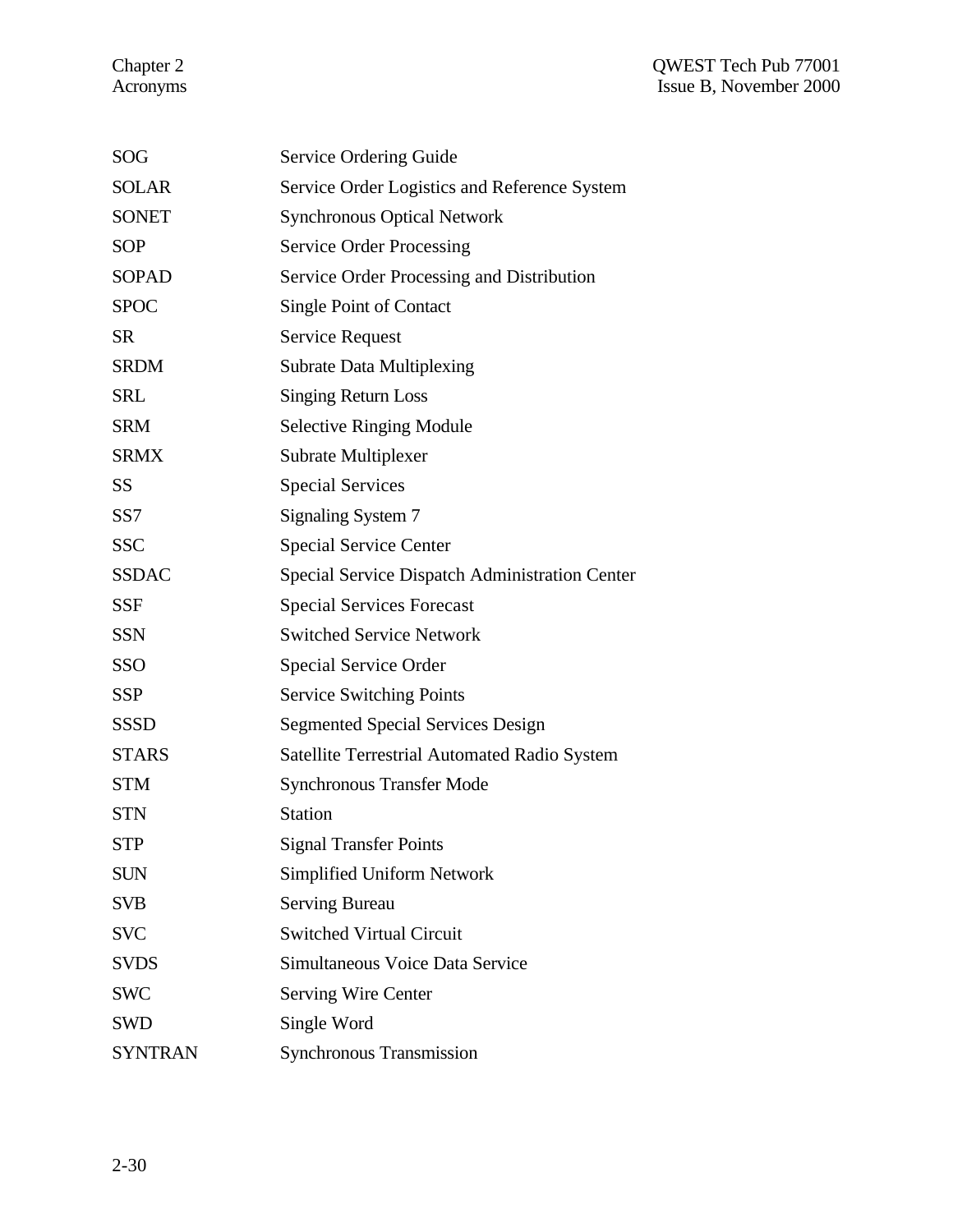| <b>TAG</b>  | <b>Technical Advisory Group</b>                               |
|-------------|---------------------------------------------------------------|
| Tc          | <b>Measurement Interval</b>                                   |
| <b>TC</b>   | <b>Transport Channel</b>                                      |
| <b>TCAP</b> | <b>Transaction Capabilities Application Part</b>              |
| <b>TCC</b>  | <b>Trunk Control Center</b>                                   |
| <b>TCIC</b> | <b>Trunk Circuit Identification Code</b>                      |
| <b>TCM</b>  | <b>Time Compression Multiplexing</b>                          |
| <b>TCP</b>  | <b>Terminal Control Protocol</b>                              |
| TCP/IP      | <b>Transmission Control Procedures/Internet Protocol</b>      |
| <b>TCU</b>  | <b>Trunk Coupling Unit</b>                                    |
| <b>TDM</b>  | <b>Time Division Multiplexing</b>                             |
| $TD-n$      | e.g., TD-2. Long Distance Microwave Relay Transmission System |
| <b>TEC</b>  | <b>Transmission Engineering Center</b>                        |
| <b>TEM</b>  | <b>Transmission Engineering Module</b>                        |
| <b>TEO</b>  | Telephone Equipment Order                                     |
| <b>TES</b>  | <b>Terminal End-Section</b>                                   |
| <b>TEWS</b> | Telecommunications Engineering Work-Bench System (TIRKS®)     |
| <b>TFP</b>  | <b>Transfer Prohibited</b>                                    |
| <b>TGAC</b> | <b>Trunk Group Access Code</b>                                |
| <b>TGN</b>  | <b>Trunk Group Number</b>                                     |
| <b>TGSN</b> | <b>Trunk Group Serial Number</b>                              |
| <b>TIA</b>  | Telecommunications Industry Association                       |
| <b>TIC</b>  | <b>Tandem Inter-LATA Connection</b>                           |
| TIRKS®      | Trunks Integrated Record Keeping System                       |
| TL          | <b>Transmission Level</b><br>1)<br>Tie Line<br>2)             |
| <b>TLP</b>  | <b>Transmission Level Point</b>                               |
| <b>TLS</b>  | <b>Transparent LAN Service</b>                                |
| <b>TMN</b>  | <b>Telecommunications Management Network</b>                  |
| <b>TMNA</b> | <b>Telecommunications Management Network Applications</b>     |
| <b>TOC</b>  | <b>Table of Contents</b>                                      |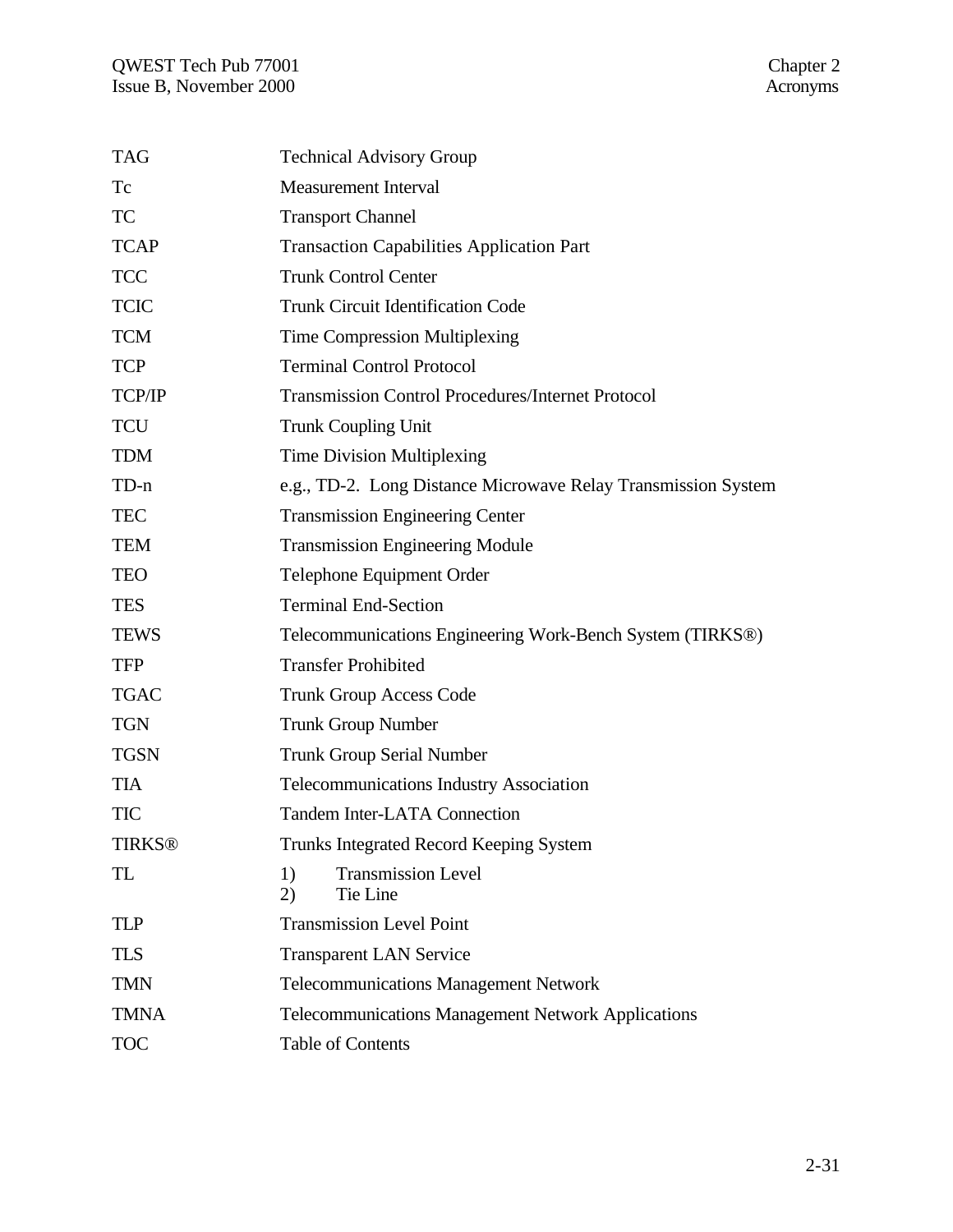| <b>TOK</b>     | Test OK                                      |
|----------------|----------------------------------------------|
| <b>TOPS</b>    | <b>Traffic Operator Positions System</b>     |
| <b>TRK</b>     | Trunk                                        |
| <b>TSEC</b>    | <b>Transmission Staff Engineering Center</b> |
| <b>TSI</b>     | Time Slot Interchange                        |
| <b>TT</b>      | <b>Translation Type</b>                      |
| <b>UAS</b>     | Unavailable Second                           |
| <b>UDP</b>     | <b>User Datagram Protocol</b>                |
| <b>UG</b>      | <b>Under Ground</b>                          |
| <b>UNI</b>     | User-Network Interface                       |
| <b>UPDCALC</b> | <b>Update Calculations in CIMAP</b>          |
| <b>USDC</b>    | Universal Switched Digital Capability        |
| <b>USO</b>     | <b>Universal Service Order</b>               |
| <b>USOC</b>    | <b>Universal Service Order Code</b>          |
| <b>VF</b>      | Voice Frequency                              |
| <b>VLSI</b>    | Very Large Scale Integration                 |
| <b>VPN</b>     | <b>Virtual Private Networks</b>              |
| <b>WA</b>      | <b>Work Authorization</b>                    |
| <b>WAL</b>     | <b>WATS Access Line</b>                      |
| <b>WAN</b>     | <b>Wide Area Network</b>                     |
| <b>WATS</b>    | <b>Wide Area Telecommunications Service</b>  |
| <b>WORD</b>    | <b>Work Order Record and Details</b>         |
| <b>WOT</b>     | Wire and Office Tested                       |
| <b>ZBTSI</b>   | Zero Byte Time Slot Interchange              |
| <b>ZIP</b>     | <b>Zero Interval Provisioning</b>            |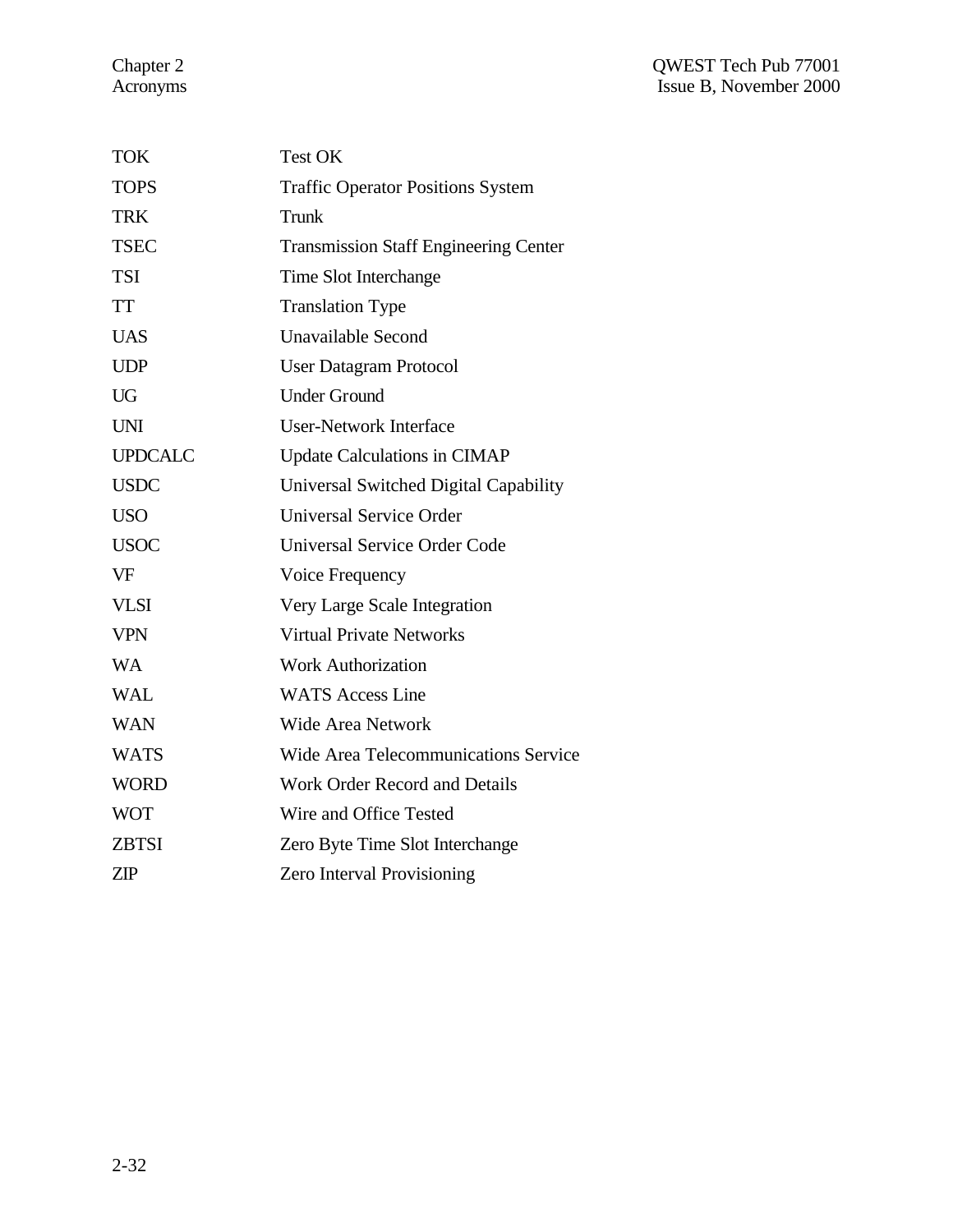# **CONTENTS**

| <b>Chapter and Section</b> | Page |
|----------------------------|------|
|                            |      |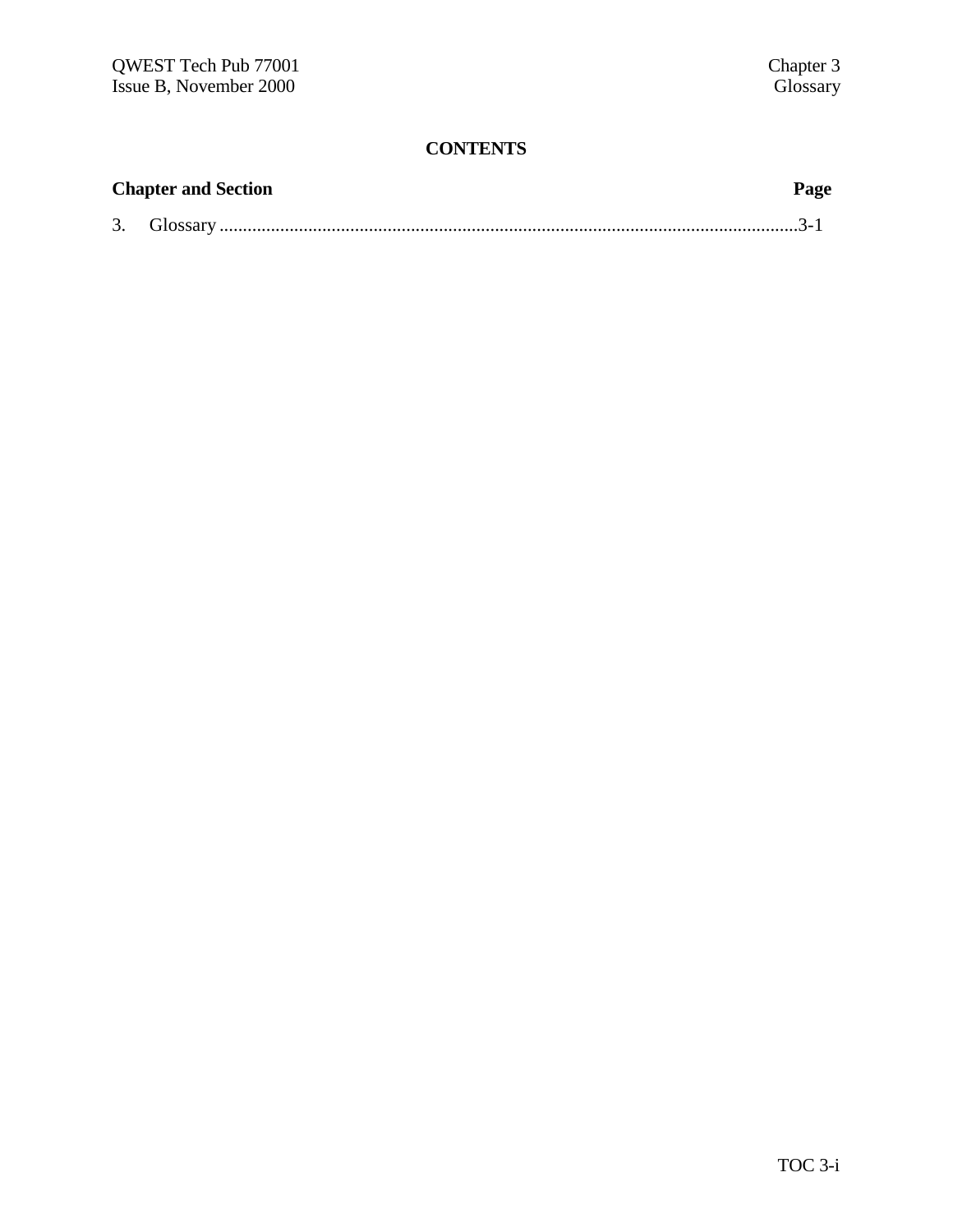## **3. Glossary**

#### **Abstract Syntax Notation One (ASN.1)**

The OSI language for describing abstract syntax.

## **Acceptance (Cooperative) Tests**

Those tests performed by QWEST in cooperation with the customer at a pre-negotiated time to establish new or additional services.

## **Acceptance Limit (AL)**

The maximum deviation from a design parameter that is allowed at service turnup or customer acceptance.

## **Access Code**

See carrier access code.

## **Access Distributed Queue Dual Bus (DQDB)**

The process of operating of the DQDB protocol across the SNI.

## **Access Tandem (AT)**

A QWEST switching system that provides a concentration and distribution function for originating or terminating traffic between the QWEST end-offices and an access customer's premises.

#### **Acronym**

A word formed from the first (or first few) letters of a series of words.

#### **Actual Measured Loss (AML)**

The actual measured insertion loss of a circuit at a given frequency (see Insertion Loss).

#### **Address Signals**

Signals used to convey call destination information, such as telephone station code, central office code, and area code. Some forms of address signals are called pulses, e.g., Dial Pulses (DP) and Multifrequency (MF) pulses.

#### **Alarm Indication Signal (AIS)**

A signal transmitted in lieu of the normal signal to maintain transmission continuity, and to indicate to the receiving terminal that there is a transmission fault which is located at, or upstream of, the transmitting terminal.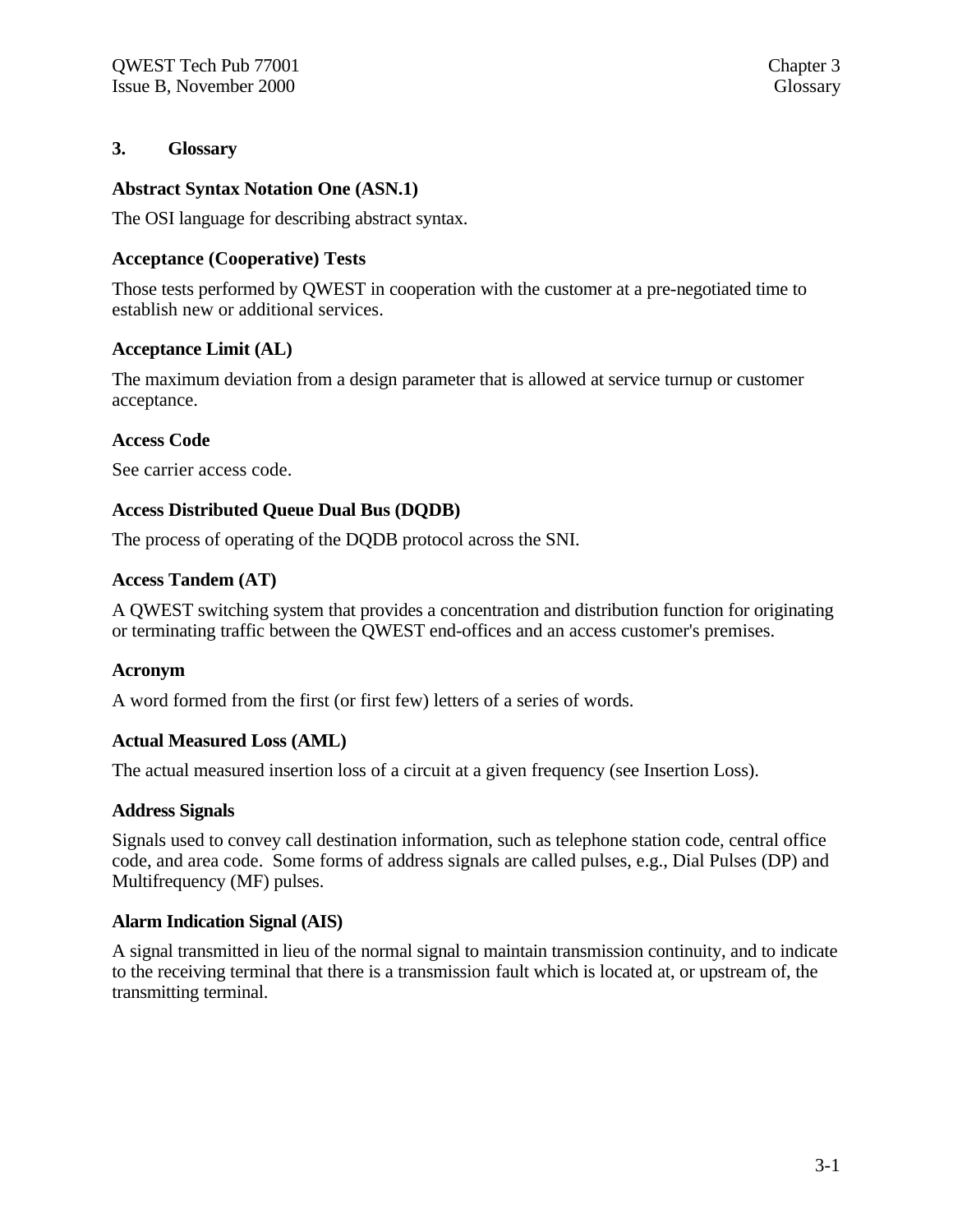# **Alternate Billing Service (ABS)**

ABS is the validation of calling card, collect, and third number billing services.

## **Alternate Mark Inversion (AMI)**

A one (mark) pulse which is the opposite polarity as its predecessor.

## **American National Standard Institute (ANSI)**

An organization supported by the telecommunications industry to establish performance and interface standards.

## **Amplitude Response Versus Frequency**

The amplitude response of a channel over the bandwidth provided. It is often called frequency response, and commonly is referred to as a single frequency within the pass band.

## **Amplitude Stability**

The amount of change in (pilot) signal levels with time. For pilot signals, a short-term variation occurs in 5 minutes or less; a long-term variation occurs in a period in excess of 5 minutes. Typical examples are radio fading (short-term) or change in cable attenuation with temperature (long-term).

#### **Answer Supervision**

An off-hook signal transmitted towards the calling end of a connection when the called party answers.

## **Appletalk**

A suite of communication protocols introduced and maintained by Apple Computer.

## **ASCII**

American Standard Code for Information Interchange. A standard 8-bit information code used with most computers and data terminals.

#### **Asynchronous Transfer Mode (ATM)**

An information transfer method in which the information is organized into fixed length (53 octet) cells.

#### **Asynchronous Transmission**

Not synchronous: Data transmission in which the time of occurrence of specified significant instant of a data bit (usually the leading edge) is arbitrary, and occurs without necessarily having a fixed time relationship to preceding comparable instants.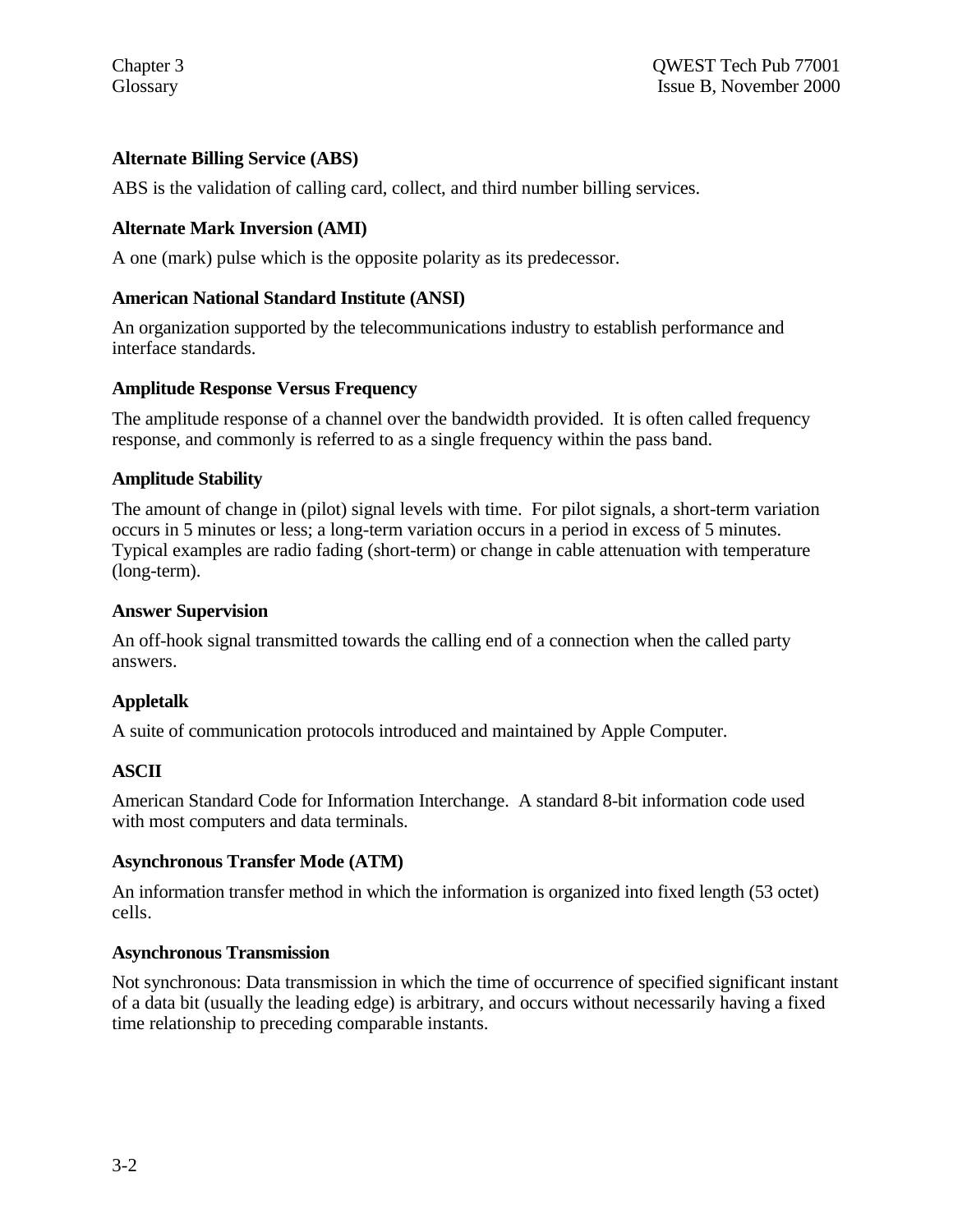## **Attachment Unit Interface Cable (AUI)**

The cable, connectors, and transmission circuitry used to interconnect the Physical Signaling (PLS) and Medium Attachment Unit (MAU).

## **Attachment Unit Interface Cable (AIC)**

The cable/connector assembly which attaches the Medium Attachment Unit (MAU) to the Digital Terminating Equipment (DTE) as shown in IEEE Std. 802.3-1985 Fig. 7-20.

#### **Attenuation Distortion**

The change in attenuation with frequency relative to the attenuation at a reference frequency; the reference frequency is 1004 Hz unless otherwise specified.

#### **Audio Transmission**

Denotes the transmission of speech or music within the audible spectrum.

#### **Automatic Gain Control (AGC)**

The process by which gain is automatically adjusted in a specified manner as a function of input or other specified parameters.

#### **Automatic Number Identification (ANI)**

The process of identifying the number of the calling station during a call sequence. Depending on the application, these digits may represent a directory number or billing number.

#### **Automatic Protection Switch (APS)**

A device which monitors a channel and automatically switches the channel to another facility whenever the channel fails or when specified parameters go beyond a specified threshold.

#### **Availability**

The relative amount of time that a service is "usable" by a customer, represented as a percentage over a consecutive 12 month period.

#### **Balance (Longitudinal Balance)**

See Longitudinal Balance

#### **Balance (100 -Type) Test Line**

Equipment in a Central Office that provides a reference impedance termination on a line for balance and noise tests on the line.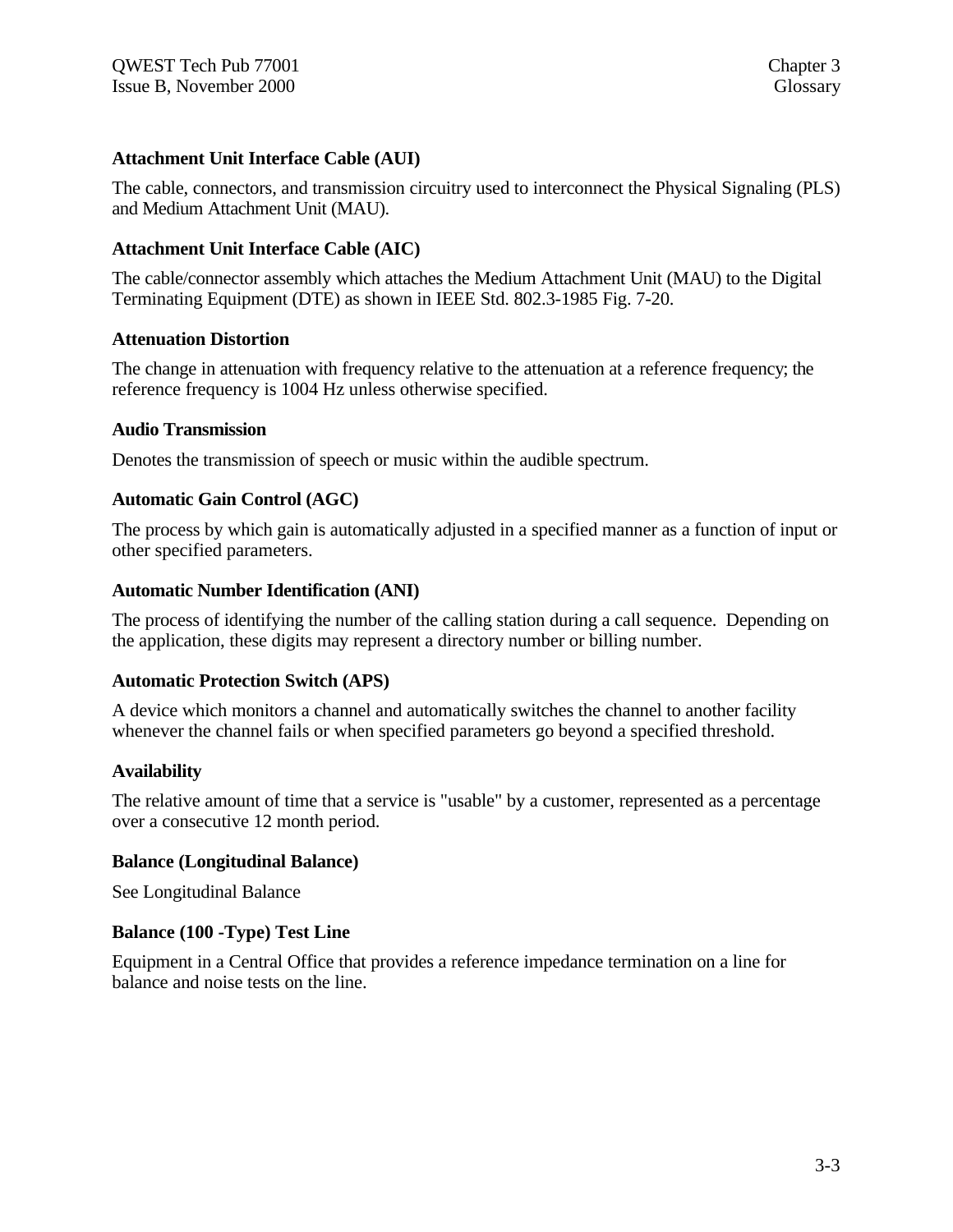## **Bandwidth**

The range of frequencies that contain most of the energy or power of a signal; also, the range of frequencies over which a circuit or system is designed to operate.

# **Basic Encoding Rules (BER)**

The OSI language for describing transfer syntax.

# **BAUD**

A unit of signaling speed. It is the reciprocal of the time duration in seconds of the shortest signal element (binary 1 or 0) within a code signal. The rates specified are the number of signal elements per second.

## **Bc - Committed Burst Size (bits)**

The maximum amount of subscriber data that the network agrees to transfer, under normal conditions, during a time interval Tc.

## **Be - Excess Burst Size (bits)**

The maximum amount of uncommitted data in excess of Bc that the network will attempt to transfer during a time interval Tc.

# **Binary** *n-* **Zero Substitution (B***n***ZS)**

Binary *n-* Zero Substitution is an application of BPRZ, and is an exception to the Alternate Mark Inversion (AMI) line-code rule. It is one method for providing bit independence for digital transmission, by providing a minimum 1s density of 1 in *n*-bits. For DS3, *n*=3; for DS1, *n*=8; for 56 kbit/s service, *n*=7, and for subrates, *n*=6. The rule of B*n*ZS is:

- Successional binary 1s (Marks) will be of opposite polarity (AMI) unless they are separated by *n* consecutive binary zeros, in which case the *n* 0s will be replaced by an *n*-bit byte containing 1s, having or causing, an intentional bipolar violation (bpv).
- For example in B6ZS, if the preceding binary 1 was +, then binary 100000011 is transmitted as signal voltage values: -000+0+-+ (the B6ZS byte is underlined). Assume the leftmost bit is transmitted first.
- In the decoding process, the B*n*ZS signature is recognized and replaced by an all zero *n*-bit byte.

# **Bipolar Violation (BPV)**

An unexpected violation (not a predetermined signature) of the Bipolar Alternate Mark Inversion (AMI) line-code rule. A violation is declared for AMI if two successive pulses have the same polarity if the bipolar violation is not part of an intentional byte used for special control, e.g. BnZS.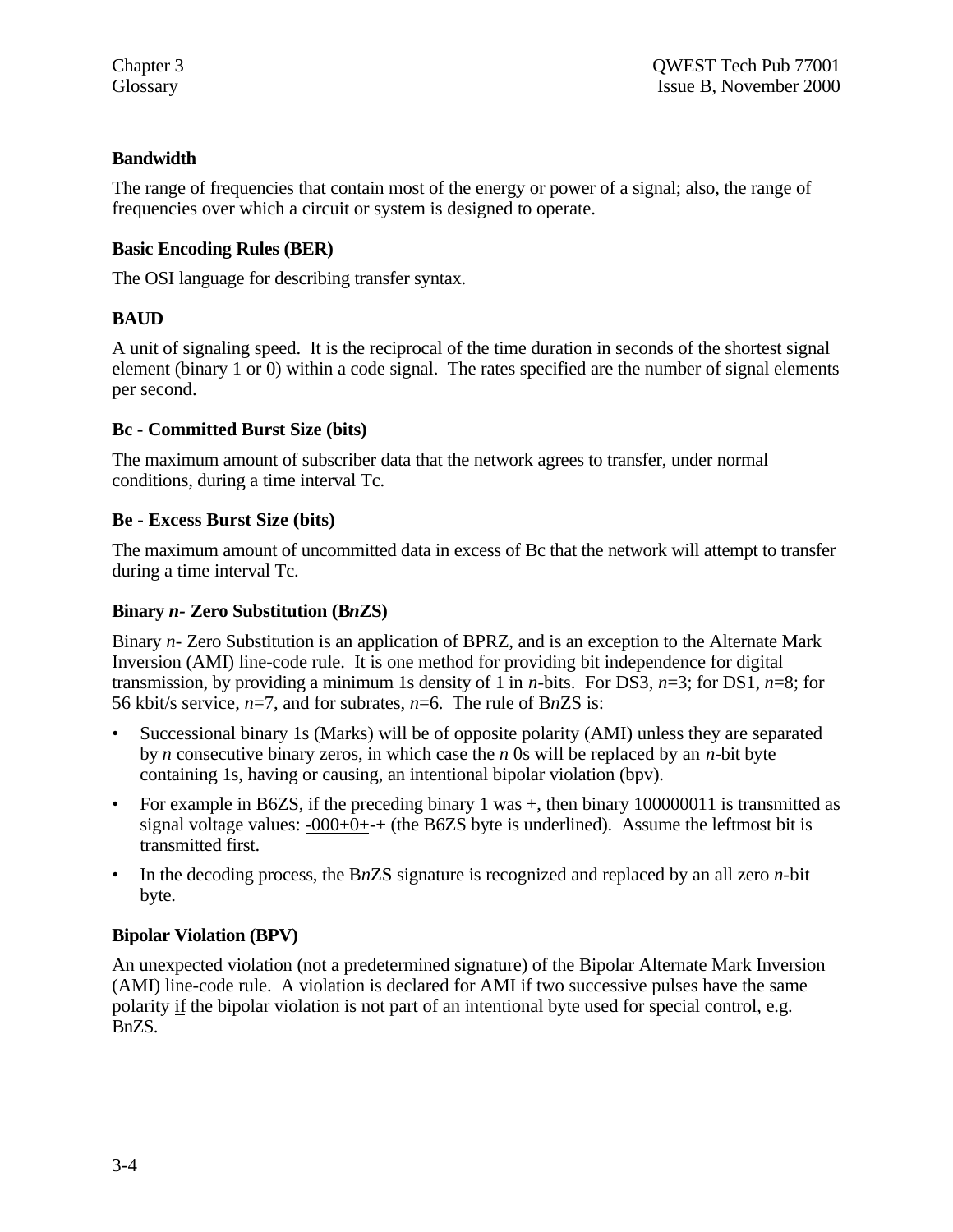## **Bipolar With 8 Zero Substitution (B8ZS)**

Bipolar 8 Zero Substitution is an application of BPRZ and is an exception to the Alternate Mark Inversion (AMI) line-code rule. It is one method for providing bit independence for digital transmission by providing a minimum 1's density of 1 in 8 bits.

#### **Bit (Binary Digit)**

A binary unit of information. It is represented by one of two possible conditions, such as the value 0 or 1, on or off, high potential or low potential, conducting or not conducting, magnetized or demagnetized. A Bit is the smallest unit of information, by definition.

## **Bits/second (bit/s)**

Bits per second, e.g., 1200 bps. In data transmission, it is the number of binary zero and one bits transmitted in 1 second. Modern terminology uses "bit/s" e.g., 1200 bit/s.

## **Bit Error Rate (BER)**

The ratio of the number of bit errors to the total number of bits transmitted in a given time interval.

#### **Bridging (Multipoint Service)**

Denotes the process of connecting three or more customer locations.

#### **Buffer Threshold Value (BTV)**

This value represents the buffer capacity allocated, at any given instant in time, for each congested Frame Relay Port.

#### **Byte**

A consecutive number of bits usually constituting a complete character or symbol. If the length of the byte is not specified, it is conventionally assumed to have a length of 8-bits. In the Digital Data System, a byte refers to an arbitrary group of 8 consecutive bits; it does not correspond to a byte of customer data.

#### **C-Message**

A frequency-weighting characteristic used for measuring noise in voice frequency communications circuits and designed to weight noise frequencies in proportion to their perceived effect in telephone service.

#### **C-Message Noise**

Denotes frequency weighted average noise which takes into consideration the electrical/acoustical properties of the 500-type telephone set and the human ear.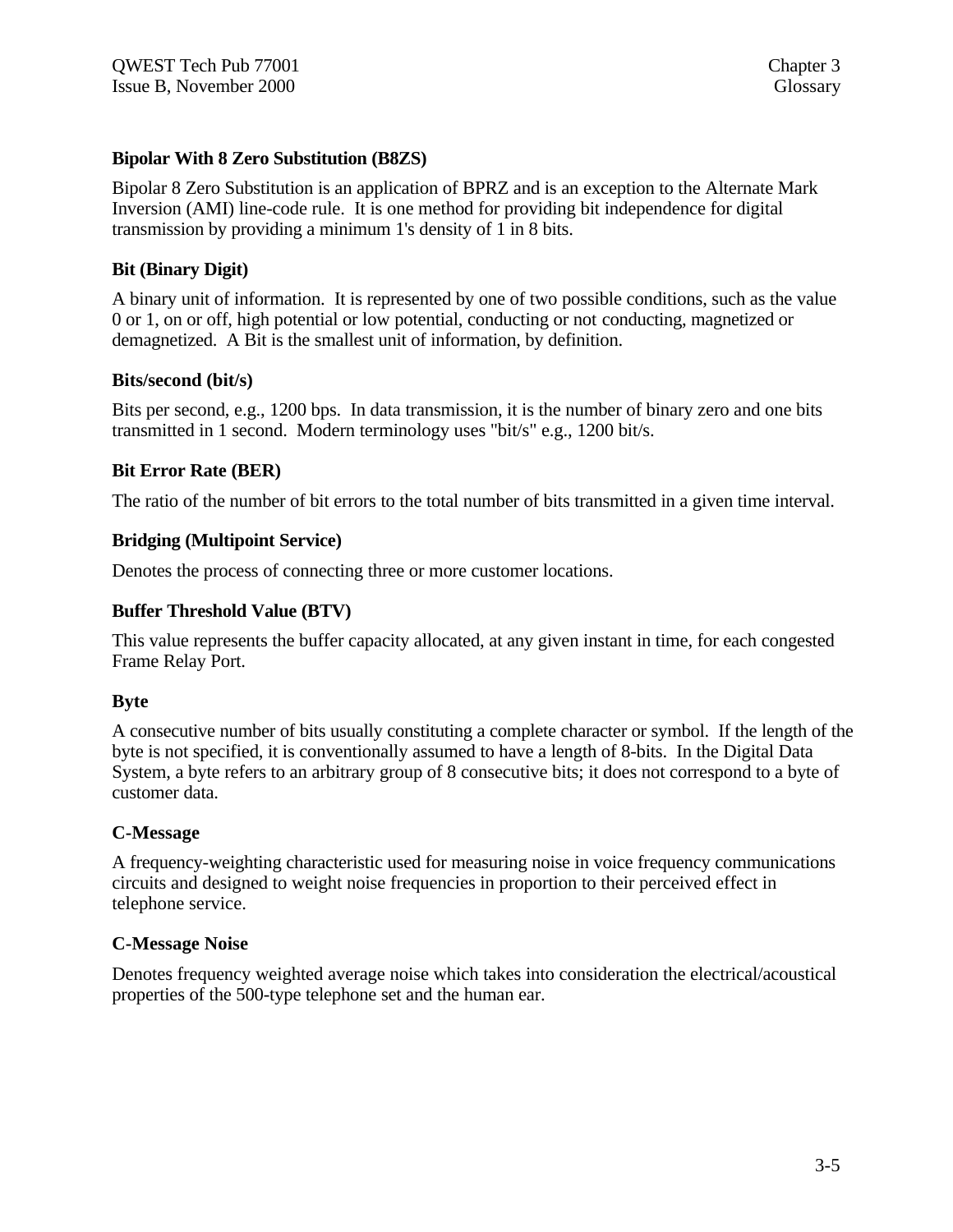# **C-Notched Noise**

Denotes the C-message frequency-weighted noise on a voice channel with a holding tone, which is removed at the measuring end through a notch (very narrow band) filter.

# **Call**

The sequence of events begun when an end-user makes a request for service and provides an address code, and concluded when communication between the end-users has terminated.

# **Call Attempt**

Denotes the act of an end-user or customer provided equipment (CPE) providing the complete number (e.g. 0, 911, or 10 digits) using accepted network supervisory and address signaling protocols to the serving dial-tone central office.

# **Called Number**

The called number is the telephone number originally dialed by the calling party.

# **Carrier (CXR)**

An organization whose function is to provide telecommunications services. Examples are: Local Exchange Carriers, Interexchange Carriers, Cellular Carriers, etc.

# **Carrier Access Code (CAC)**

The sequence an end-user dials to obtain access to the switched services of a carrier.

## **Carrier Detect**

An E1A-232 interface control signal that indicates to an attached Data Terminal Equipment (DTE) device that the modem is receiving a signal from a remote modem.

## **Carrier Sense Multiple Access with Collision Detection (CSMA/CD)**

Carrier Sense Multiple Access with Collision Detection is a method of controlling access to a shared transmission path, particularly in local area networks.

# **Category I**

Special Access Services that are equivalent to the services that are defined in Part  $68.2(a)(2)$  of the FCC Rules and Regulations.

## **Category II**

Special Access Services not covered by Part 68 of the FCC Rules and Regulations. These services include those access services where protection is incidentally supplied in the normal provision of the service.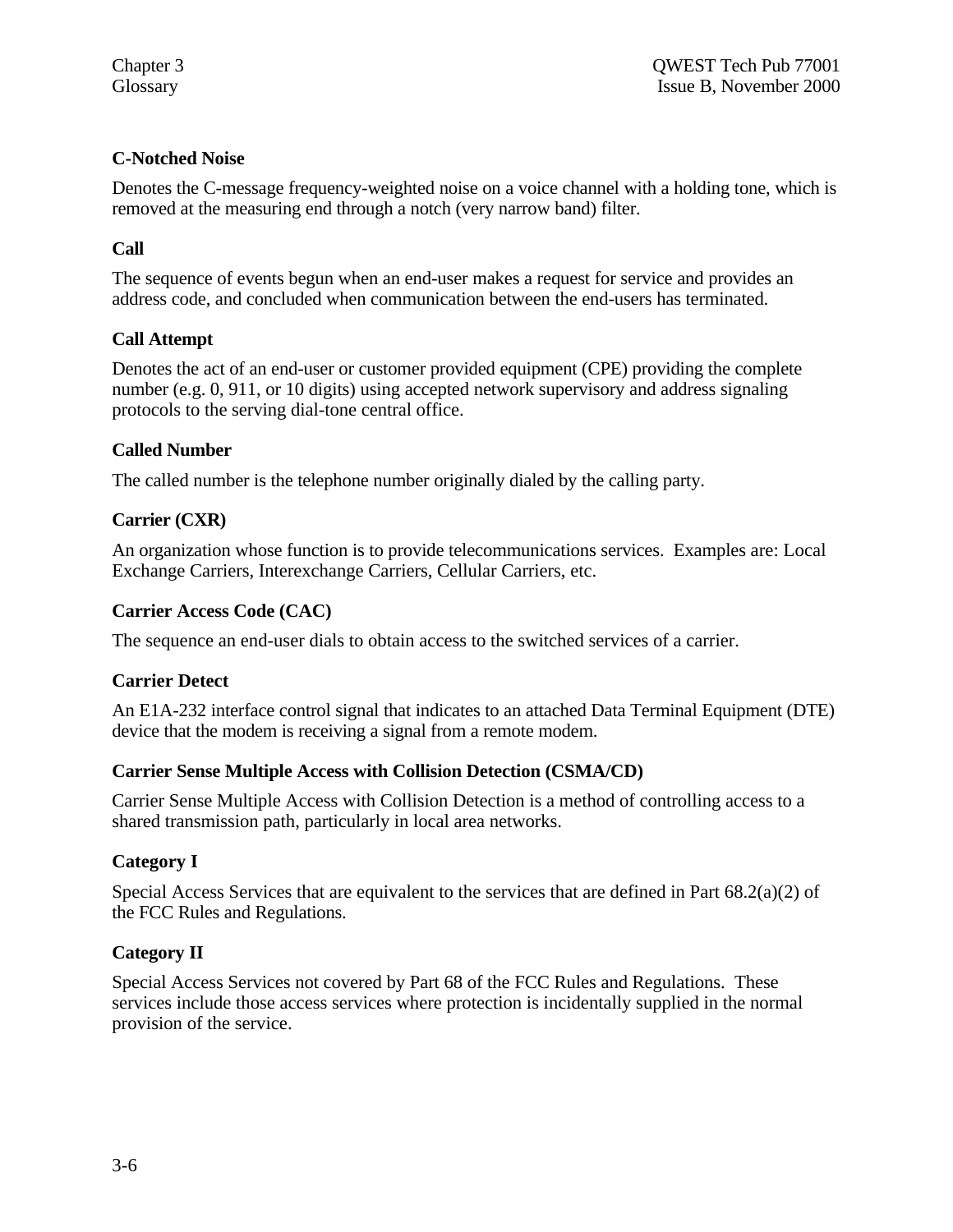# **Category III**

Special Access Services that are equivalent to the services that are defined in Part 68.2(a)(3) of the FCC Rules and Regulations.

## **Consultative Committee on International Telephone and Telegraph (CCITT)**

An abbreviation for Consultative Committee on International Telephone and Telegraph; an international standards group now known as the International Telecommunications Union (ITU).

# **CCS**

A hundred call seconds. This is a standard unit of traffic load that is equal to 100 seconds of usage.

# **CDVM**

An abbreviation for the data/voice multiplexer located in the central office.

# **Central Office (CO)**

A local switching system (or a portion thereof) and its associated equipment located at a wire center.

# **Central Office Connecting Channel (COCC)**

A tariff rate category which provides for connections, within the same Hub wire center, between the Private Line Transport Channel and other services provided by QWEST. See FCC #1 for more information.

## **Centralized Automatic Message Accounting**

Centralized Automatic Message Accounting is an arrangement that provides for the recording of detailed billing information at a centralized location other than an end office, usually a tandem office. CAMA equipment also may be associated with position systems, desks, etc.

## **Centralized Automatic Reporting On Trunks (CAROT) Testing**

A type of testing that includes the capacity for measuring operational and transmission parameters.

## **Channel**

An electrical or photonic, in the case of fiber optic based transmission systems, communications path between two or more points of termination.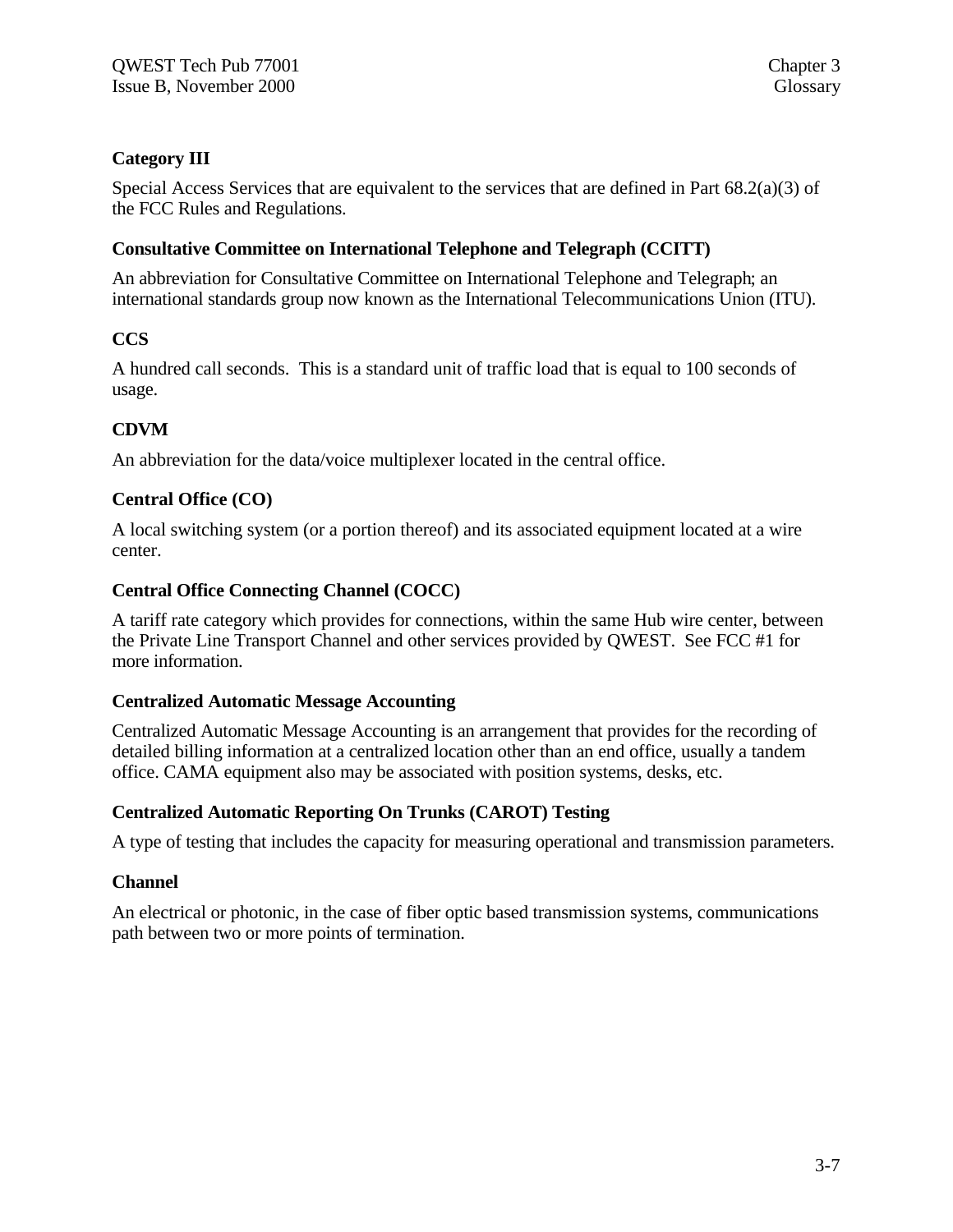# **Channel, Program**

A one-way electrical or photonic, in the case of fiber optic based transmission systems, communications path between one point and one or more other points.

# **Channel Service Unit (CSU)**

This unit provides regeneration of the signal received from the network, controls the pulse shape and amplitude for transmission of the signal into the network, and possibly provides loop-back. The CSU function is frequently found within a Data Service Unit (DSU).

## **Channel Transmission Parameter**

Denotes an objective, which expresses the performance of a one-way or two-way path.

## **Channelize**

The process of multiplexing-demultiplexing channels using analog or digital techniques.

## **Character**

Letter, numeral, punctuation, control figure or any other symbol contained in a message.

## **Clear Channel Capability (CCC)**

A characteristic of a transmission path in which the bit positions allocated for customer data may represent any combination of zeroes and ones.

## **Clear to Send**

An EIA or CCITT defined interface control signal that indicates to the Data Terminal Equipment (DTE) whether or not the Data Communications Equipment (DCE) is ready to accept data from the DTE.

## **Closed End**

The end of a switched service which transmits address signals.

## **CODEC**

Equipment that converts an analog signal into a digital signal (binary format) and which may compress the information content so that less bandwidth is required for transmission compared to the original signal format. Conversely, the decoder part converts the digital signal back into an analog signal and may provide for expansion of the signal.

## **Committed Information Rate (CIR) bit/s**

The rate at which the network agrees to transfer information, under normal conditions, during a time interval Tc.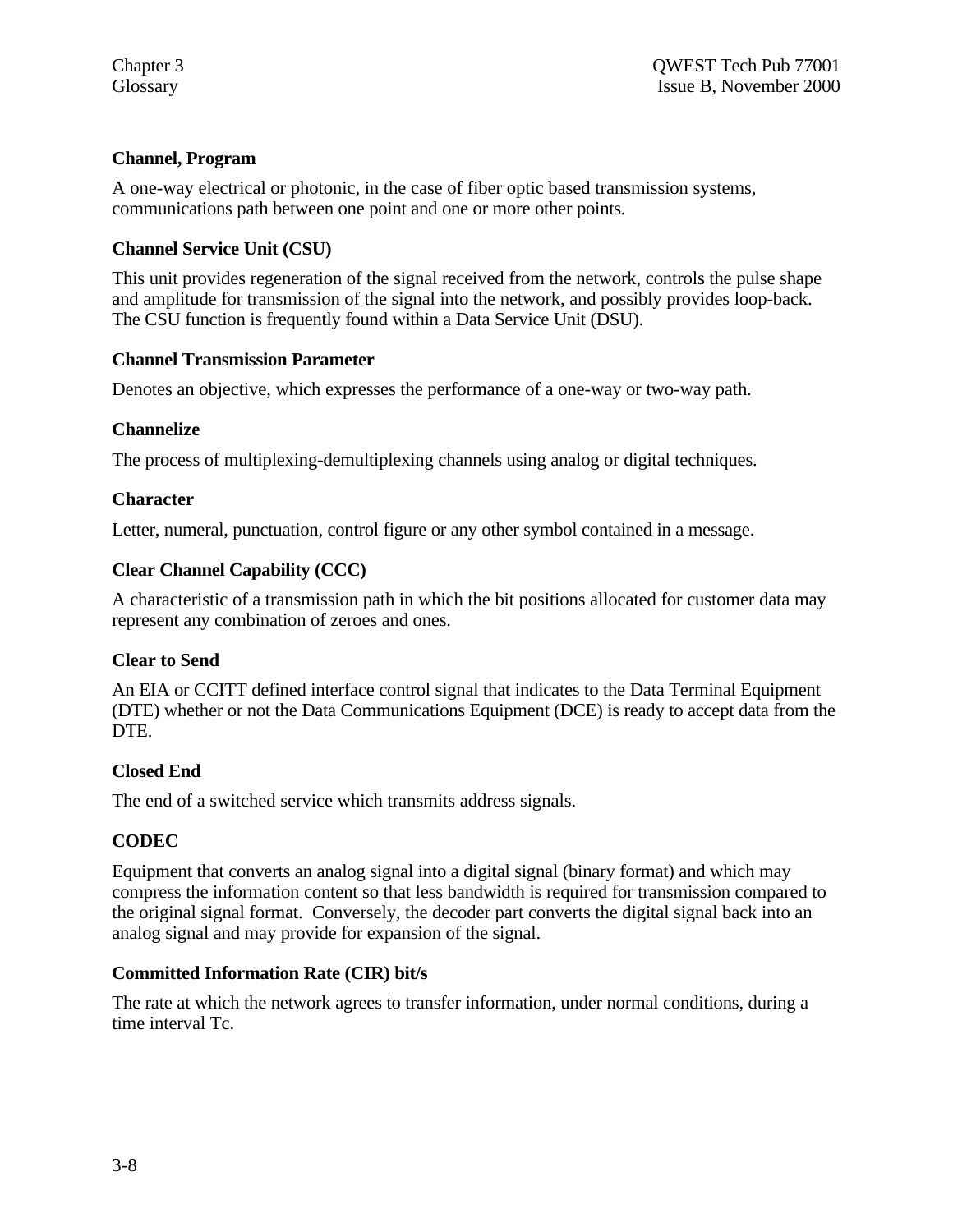## **Common Channel Signaling (CCS)**

A signaling method in which a single channel conveys, by means of labeled messages, signaling information relating to a multiplicity of circuits or calls and other information, such as that used for network management. CCS is defined as a dedicated network for transporting signaling messages. The primary components of the network are STPs, signaling end points (including service control points and service switching points) and data links. The two basic types of CCS signaling are: 1) circuit-associated signaling, to support trunk signaling for call control; 2) and non-circuit associated signaling, to handle the exchange of queries and responses between CCS Switching Offices and data bases (SCPs) or between two CCS Switching Offices. This is also known as TCAP message routing.

#### **Common Line**

A line, trunk, pay telephone line, or other facility provided under the general and/or local exchange service tariffs of QWEST Communications, Inc., terminated on a local switching system and which may be used to make and/or receive exchange service calls, intra-LATA message service calls, inter-LATA message service calls or international calls.

#### **Conditioning**

Denotes an enhancement to the transmission performance of a voice band channel. Parameter(s) affected are attenuation distortion, envelope delay distortion and noise.

#### **Customer Premises Equipment (CPE)**

Equipment owned and maintained by the customer and located on their side of the End-User Point of Termination (EU-POT) network interface.

#### **Customers**

Denotes any individual, partnership or corporation who subscribes to the services provided by QWEST Customers are divided into two distinct and separate categories: (1) carriers, who provide interexchange services for hire for others, and (2) end-users, who request services only for their own use.

#### **Customer Installation (CI)**

Equipment and wiring at the customer's location on the customer side of the Network Interface.

#### **Customer Interface**

The interface with a customer at a point of termination.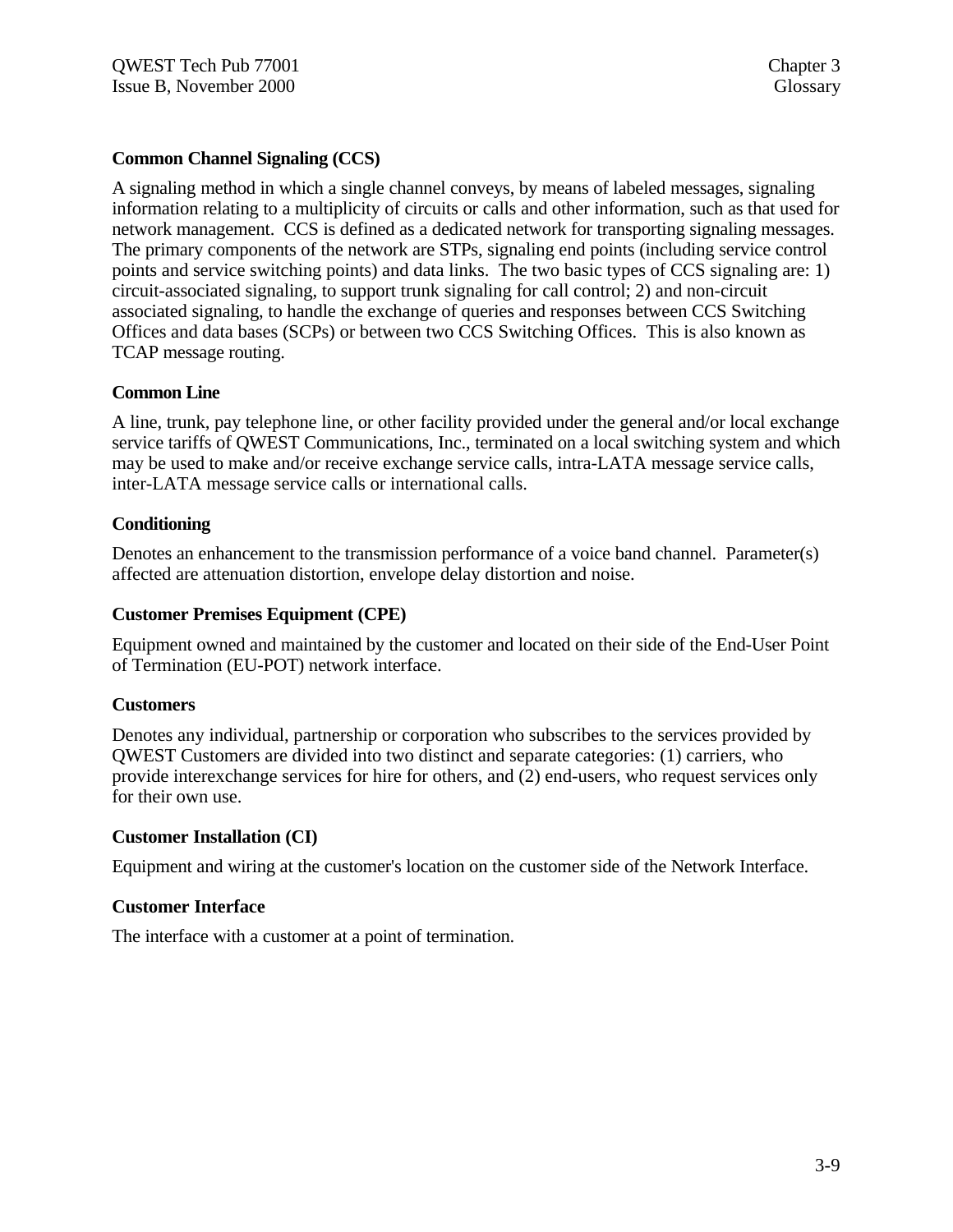## **Customer Premises**

Denotes a building or portion(s) of a building occupied by a single customer or end-user either as a place of business or residence. Adjacent buildings and the buildings on the same continuous property occupied by the customer and not separated by a public thoroughfare, are also considered the customer's premises.

## **Customer Premises Equipment (CPE)**

All telecommunication equipment located at a customer's location.

## **Customer Provided Equipment (CPE)**

Equipment owned and maintained by the customer and located on their side of the End-User Point Of Termination (EU-POT) network interface. In the QWEST Digital Data Service application, CPE typically includes the DSU (CSU/DSU) and data terminal equipment which are connected to the channel.

#### **Customer Specified Premises Levels**

The customer may specify both transmit and/or receive levels within ranges as delineated in various technical publications.

## **Cyclic Redundancy Check (CRC)**

A method of checking the integrity of received data, where the check uses a polynomial algorithm based on the content of the data.

#### **Data Communications Equipment (DCE)**

The equipment that provides the functions required to establish, maintain and terminate data transmission connections; e.g., a modem, as well as the signal conversion and coding required for communications between data terminal equipment and data circuit.

#### **Data Enhancement (End-Link, Mid-Link Applications)**

This option provides improved attenuation distortion requirements and establishes limits for envelope delay distortion, phase jitter, and intermodulation distortion.

#### **Data Link**

The Data Link provides the electrical connection between a customer's terminal equipment, from the Network Interface and the fiber transmission facilities to a QWEST Serving Wire Center.

#### **Data Link (DL) - ESF**

The overhead portion of a DS1 Clear Channel that may be used for carrying performance and control information across the network. This portion requires 4 kbit. In addition, framing requires 2 kbit, and Cyclic Redundancy Check requires 2 kbit.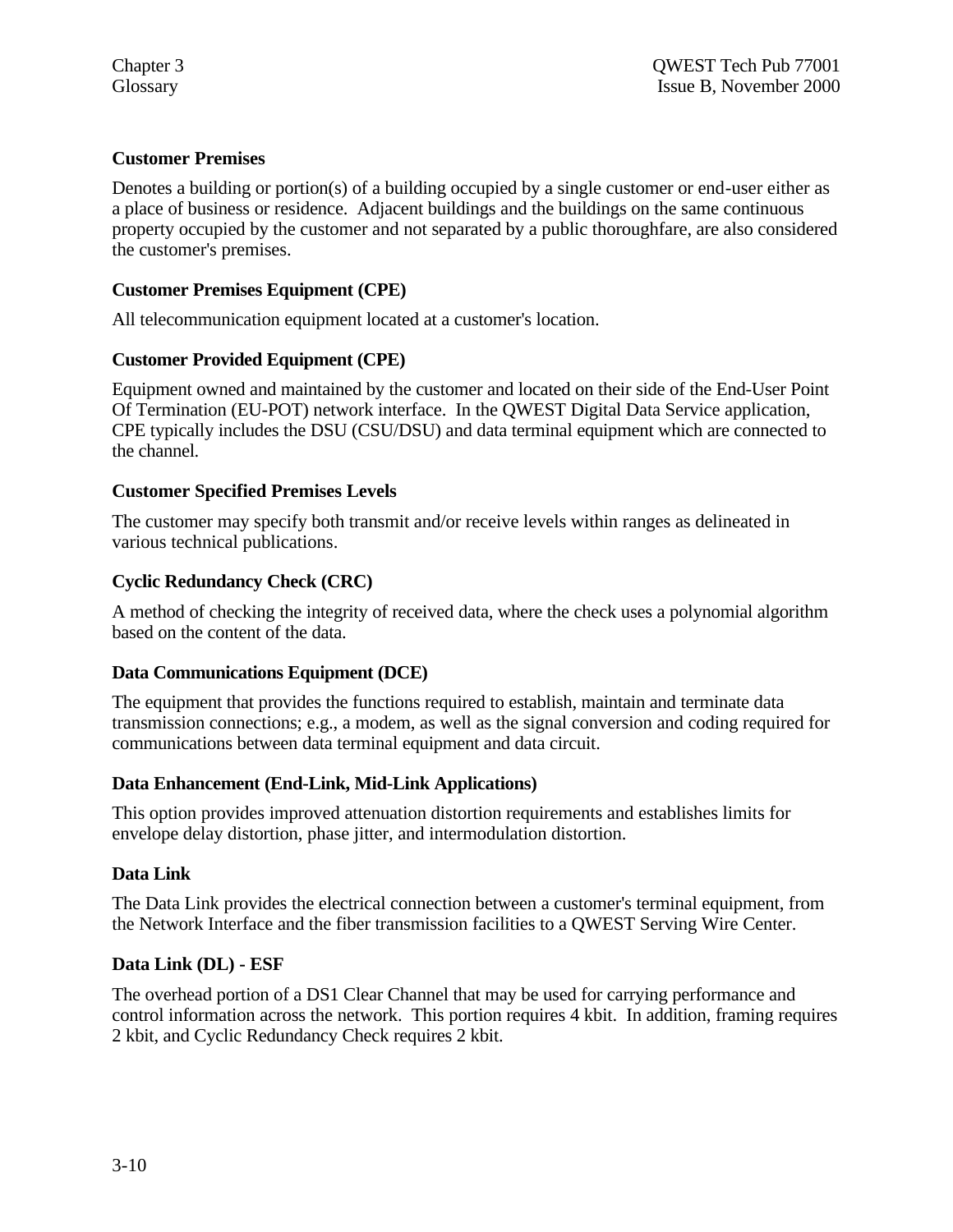## **Data Link Connection Identifier (DLCI)**

The DLCI is located within the address field of a frame relay packet, and is used to identify each PVC.

# **Data Service Unit (DSU)**

Digital, customer premises equipment used to recover timing from a baseband BPRZ signal, and which converts from BPRZ line signals to a business machine interface signal such as V.35. At 64 kbit/s and below, DSU and Channel Service Unit (CSU) functions are, in modern equipment, combined in a single unit sometimes called a General Service Unit (GSU), Basic Service Unit (BSU) or Data Service Unit-A (DSU-A) so that it is part of the Data Communications Equipment (DCE). Above 64 kbit/s, DSU functions are frequently contained in the Data Terminal Equipment (DTE). The DSU usually contains circuitry to recognize, and respond to, loop-back commands from the serving test center.

# **Data Set Ready (DSR)**

An EIA or CCITT defined interface control signal that indicates to the Data Terminal Equipment (DTE) whether the Data Communications Equipment (DCE) is ready to transmit or receive data.

## **Data Terminal Equipment (DTE)**

A generic term for customer terminal equipment that connects to the network through a modem or through digital Network Channel Terminating Equipment (NCTE), e.g., a computer or a PBX.

## **Data Terminal Ready (DTR)**

An EIA or ITU (formerly CCITT) defined control signal that indicates to the Data Terminal Equipment (DTE) that the Data Communications Equipment (DCE) is ready to transmit or receive data.

## **Data Transmission (107-Type) Test Line**

An arrangement that provides for a connection to a signal source providing test signals for oneway testing of data and voice transmission parameters.

# **DATAPHONE® Select-A-Station (DSAS)**

Denotes a switched voice band private line data system designed to allow a single master station to communicate with a number of remote stations one at a time. The system enables point-to-point voice band connection between the master station at the customer premises and each remote station. Direct transmission between remote stations is not possible, nor is simultaneous communication from the master station to more than one station.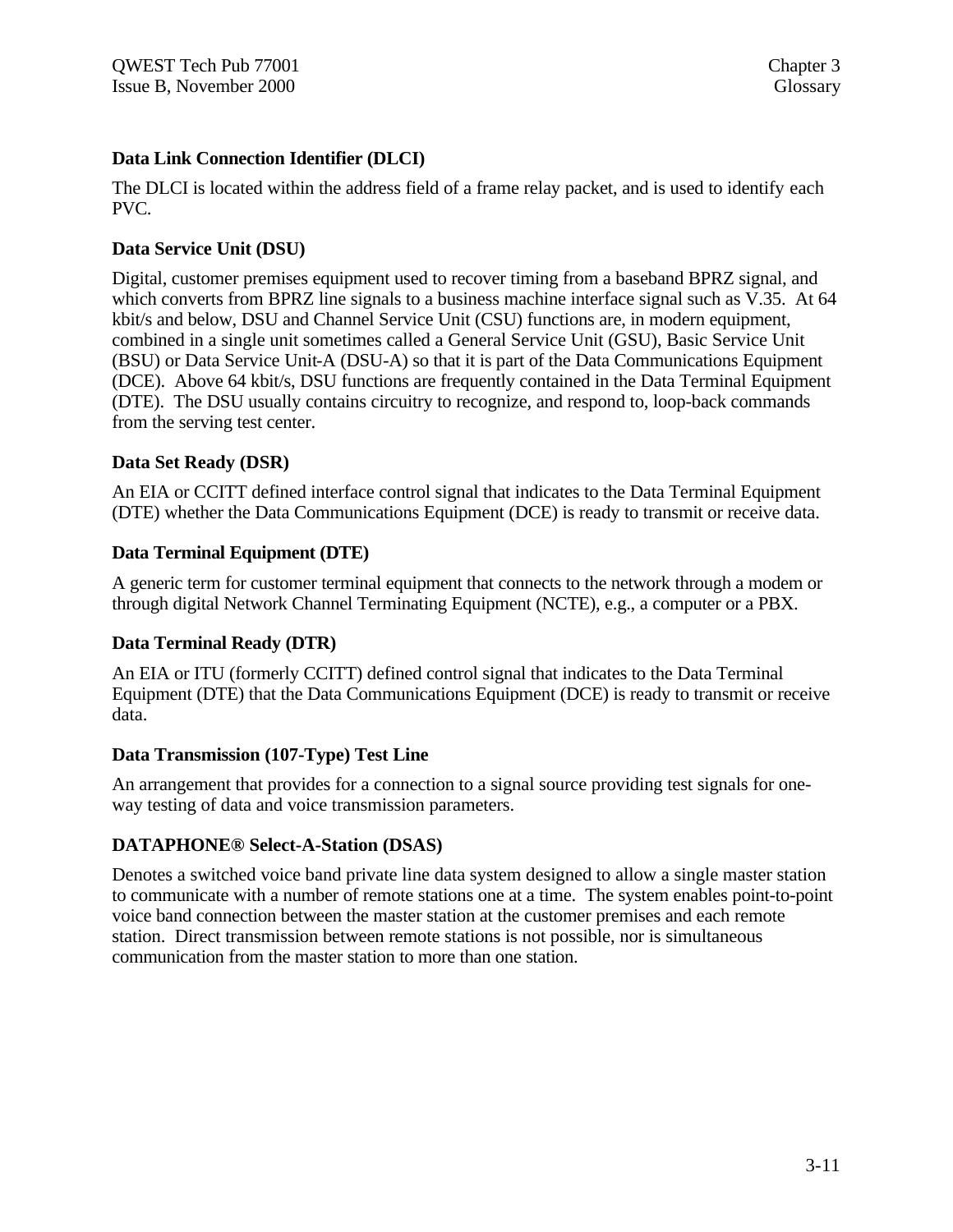The following terms are used for the DATAPHONE® Select-A-Station:

#### **Access Line**

Denotes the communications path between component stations of the DATAPHONE® Select-A-Station system, obtained through private line access channels.

## **Automatic Step Sequential**

Denotes a version of the Select-A-Station service which is designed to automatically poll remote stations in fixed sequence at fixed time intervals.

## **Controlled Step Sequential**

Denotes a version of the Select-A-Station which is designed for continuous in-service control of connection time to each remote station by means of a signal sent from the master station.

## **Data Station Selector (DSS)**

Denotes a switching device located in QWEST Central Office (CO) having the capability of making connections between a 4-Wire outward transmission port and up to 128 output ports, either 2-Wire or 4-Wire, one at a time, either automatically or under the control of the customer's master station.

#### **dBm**

A decibel in which the reference power is one milliwatt.

#### **dBrn**

A unit used to express noise power relative to one picowatt (-90 dBm).

# **dBrn**  $(f_1, f_2)$

Noise power in dBrn measured over the frequency band from  $f_1$  to  $f_2$  without weighting (flat).

#### **dBrn 15 kHz**

Noise power is dBrn weighted according to a 15 kHz flat weighting network defined in ANSI/IEEE Standard 743-1984.

## **dBrnC**

Weighted noise power in dBrn measured by a noise measuring set with C-Message weighting.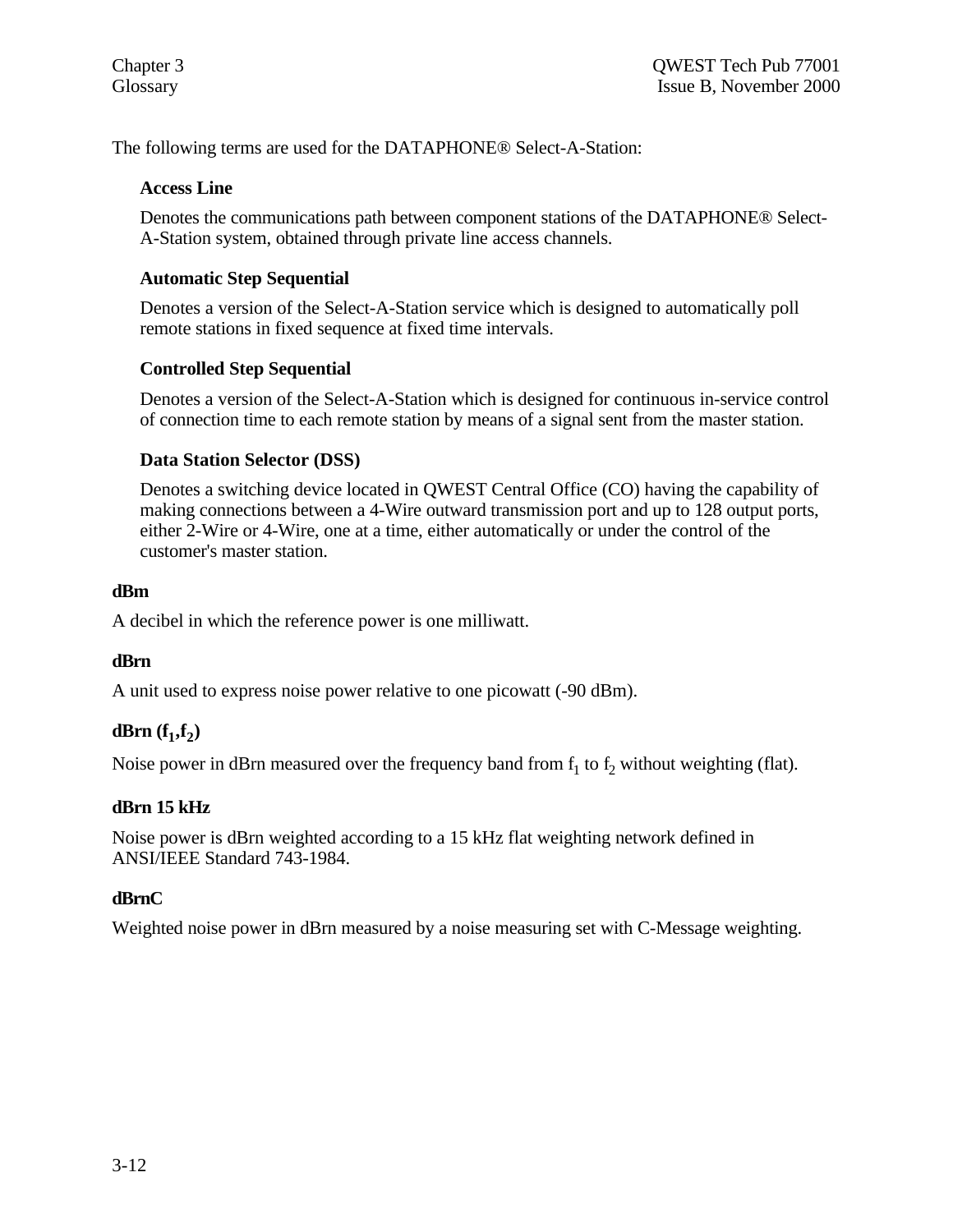## **dBrnC0**

Weighted noise power in dBrnC referred to or measured at a zero transmission level point (0 TLP).

## **DC Channel**

A Direct Current (DC) Channel is an unconditioned 2-Wire channel with DC continuity capable of transmitting low speed varying signals at rates up to 30 baud. It is also capable of providing a two-point circuit for control of a transfer arrangement, control of a relay, or a similar contact closure.

## **DDS End Office**

A central office which provides all DDS Hub functions except for subrate multiplexing and bridging functions.

## **DDS Hub**

A Hub, identified in the FCC #4 (NECA) tariff, used to provide multiplexing, test access, crossconnecting and bridging functions for QWEST Digital Data Service (DDS) or DDS like services.

## **Decibel (dB)**

A unit measurement of transmission loss, gain, or relative level. It is the logarithmic unit of signal power ratio most commonly used in telephony. It is used to express the relationship between two signal powers, usually between two acoustic, electrical, or optical signals; it is equal to ten times the common logarithm of the ratio of the two signal powers.

#### **Demarcation Point**

See Network Interface

#### **Demultiplexing**

The opposite of multiplexing. That is, the multiplexer combines signals and the demultiplexer takes them apart again. Also see Multiplexing.

#### **Destination Address**

An 8-octet field contained within the Level 3 Protocol Data Unit, which identifies a specific end point of the destination SNI.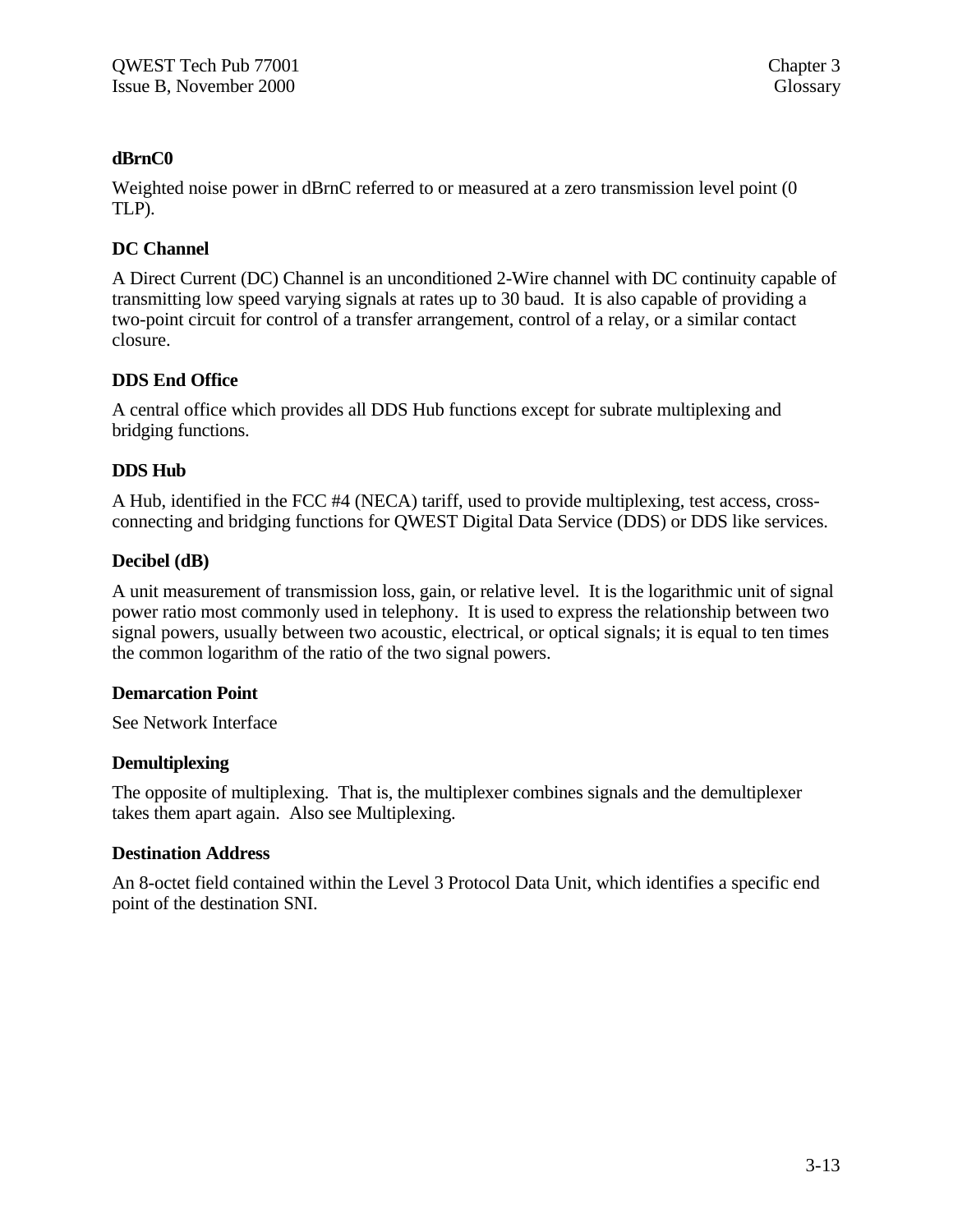# **Dial Pulse (DP)**

A means of signaling consisting of regular momentary interruptions of a direct or alternating current path at the sending end in which the number of interruptions corresponds to the value of a digit or a character. The interruptions are usually produced by a rotary telephone dial, but may be produced by a sender switching system.

# **Dialed Number Identification Service (DNIS)**

An optional feature offered for WALs that enables trunk-side termination of the WAL and includes 4-digit outpulsing of an identification number to the end-user. This 4-digit outpulsing allows an end-user having a single service group, with multiple 800 numbers, to identify which 800 number was dialed.

# **Digital Connectivity**

Denotes central offices or customer premises that are connected with digital transport facilities.

# **Digital Cross-connect System (DCS)**

An intelligent (processor controlled) digital terminal that provides the capability to perform electronic cross-connects on digital channels operating at or below the bit rate of the transport systems terminated on the unit. The unit may also provide other features, e.g., bridging.

## **Digital Data Hub**

A QWEST designated serving wire center at which bridging, multiplexing, test access, crossconnecting functions are performed.

## **Digital Data Service (DDS)**

Generically describes digital data service offering at 64 kbit/s and below.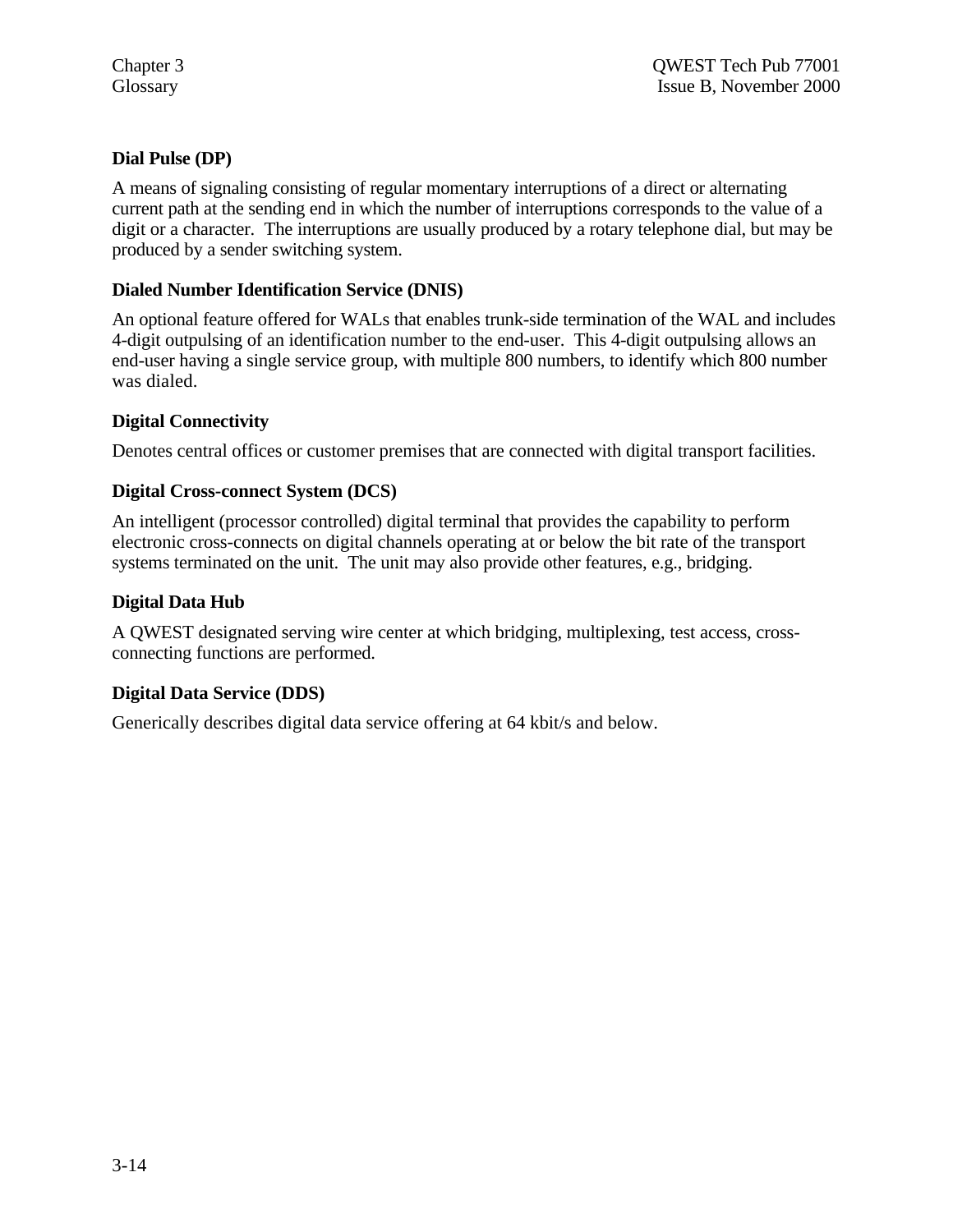# **Digital Hierarchy Level**

The level in the digital hierarchy. The levels and the respective bit rates are:

| Level           | <b>Bit Rate</b> |           |
|-----------------|-----------------|-----------|
| D <sub>S0</sub> | 64.             | kbit/s    |
| DS1             | 1.544           | Mbit/s    |
| DS1C            | 3.152           | Mbit/s    |
| DS <sub>2</sub> | 6.312           | Mbit/s    |
| DS <sub>3</sub> | 44.736          | $M$ hit/s |
| DS4NA           | 139.264         | Mbit/s    |
| DS4             | 274.176         | Mbit/s    |

## **Digital Island**

Two or more central offices connected with digital interoffice transport facilities that have no digital connectivity beyond these offices.

# **Digital Loop Carrier (DLC)**

A digital transport facility used to carry circuits or channels on part of all of the loop between the serving wire center and the customer's location. Copper or fiber is normally used as the transport medium.

## **Digital Reference Signal (DRS)**

The digital representation of a 1004 Hz tone at 0 dBm0.

## **Digital Test Access Unit+ (DTAU)**

Equipment interposed in the DS1 bit stream providing access to the DS0 and DS1 bit stream for testing and performance monitoring capabilities.

## **Digital Transmission Facilities**

May include both loop and interoffice facilities which perform multiplexing, demultiplexing, and transport of digital signals between the SS Exchange Termination and the Subscriber Access Termination.

## **Discard Eligibility (DE) Indicator bit**

A single bit located within the address field of a frame relay packet, which is used to indicate that a frame should be discarded in preference to other frames during a frame discarding process.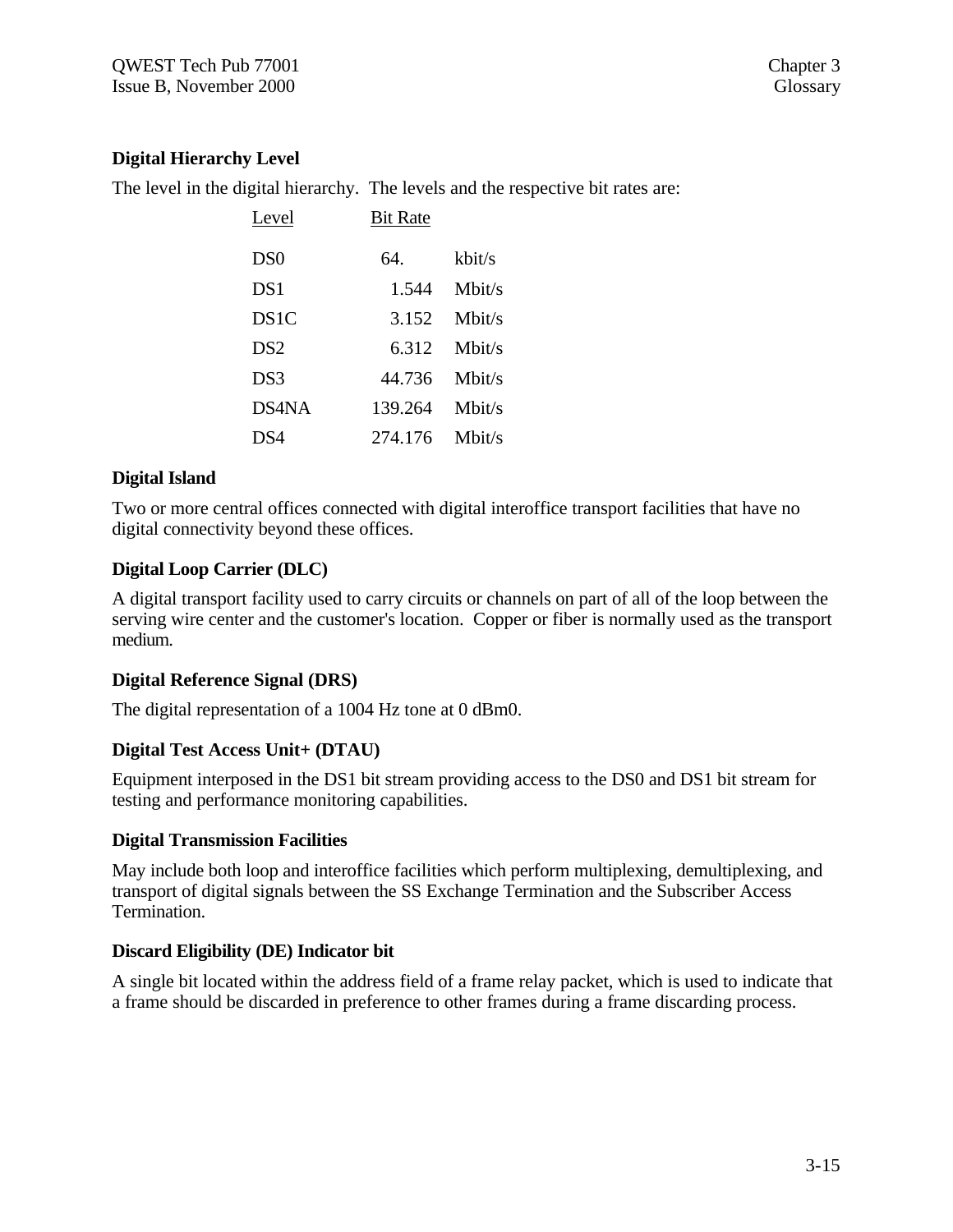## **Disconnect Supervision**

A change of state on a circuit from off-hook (busy) to on-hook (idle). This change may be initiated by the originating or the terminating end-user.

## **DS0A**

A DS0 signal that carries data for only one signal.

## **DS0B**

A DS0 signal that carries data multiplexed from several subrate signals.

## **DS1 Clear Channel**

Denotes that 1.535 Mbit/s of a 1.544 Mbit/s DS1 facility are available for customer information. The remaining 8 kilobits, or overhead, are for error correction, framing, and network performance/status/information.

## **Dual Tone Multifrequency Signaling (DTMF)**

A signaling method that employs signals consisting of two sinusoidal voice frequency components, one from a group of four low frequencies and the other from a group of four high frequencies.

## **E & M Signaling Arrangements**

Denotes a method of transmitting supervisory information between a switching machine or an enduser and a signaling system.

## **Echo Control**

The control of reflected signals in a telephone channel.

## **Echo Path Loss (EPL)**

The echo path loss, in decibels, is the difference between the incident and reflected signal powers.

## **Echo Return Loss (ERL)**

The weighted average of the return losses of all frequencies between 560 and 1965 Hz.

#### **Effective 2-Wire**

A channel consisting of a single electrical path capable of voice grade transmission in both directions, but not simultaneously, and which is 2-Wire at the points of termination.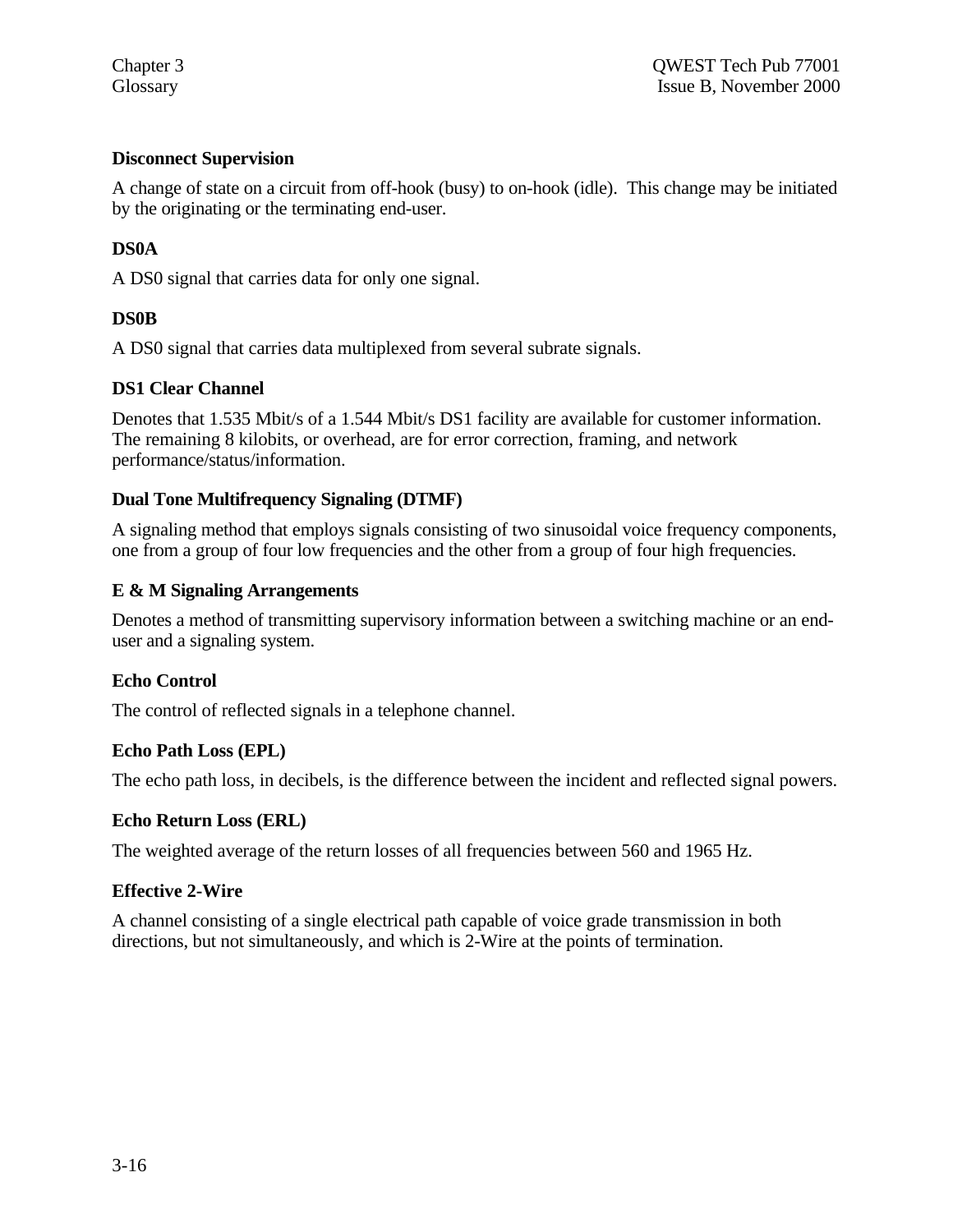## **Effective 4-Wire**

An effective 4-Wire channel is comprised entirely of 4-Wire facilities. The channel may be terminated as 2-Wire or 4-Wire at the end-user. The termination at the Interexchange Carrier Point Of Termination (IC POT) must be 4-Wire. When terminated as 2-Wire it is not possible to ensure independent information transmission simultaneously in both directions.

# **Embedded Operations Channel (EOC)**

Use of some bits in the bit stream of a transport system for maintenance purposes.

## **Encryption**

A process of encoding and decoding information so that it is not easily decipherable by unintended recipients.

# **End Office**

A designation of a QWEST switching system that occupies the lowest level of the public switched network hierarchy. It is the designation of a switching system that connects lines to lines, and lines to trunks (a local switching system).

## **End Office Switch**

The term "End Office Switch" denotes a QWEST switching system where local exchange Services are terminated for purposes of interconnection to trunks. Included are Remote Switching Modules and Remote Switching Systems served by a host office in a different wire center.

## **End-User (EU)**

The term "End-User" denotes any customer of telecommunications service that is not a carrier, except that a carrier shall be deemed to be an "end-user" to the extent that such carrier uses a telecommunications service for administrative purposes without making such service available to others, directly or indirectly. The term is frequently used to denote the difference between a Carrier interface and an interface subject to unique regulatory requirements at non-Carrier customer premises (FCC Part 68, etc.).

## **End-User POT (EU-POT)**

The Network Interface at the end-user's premises at which QWEST's responsibility for the provision of service ends.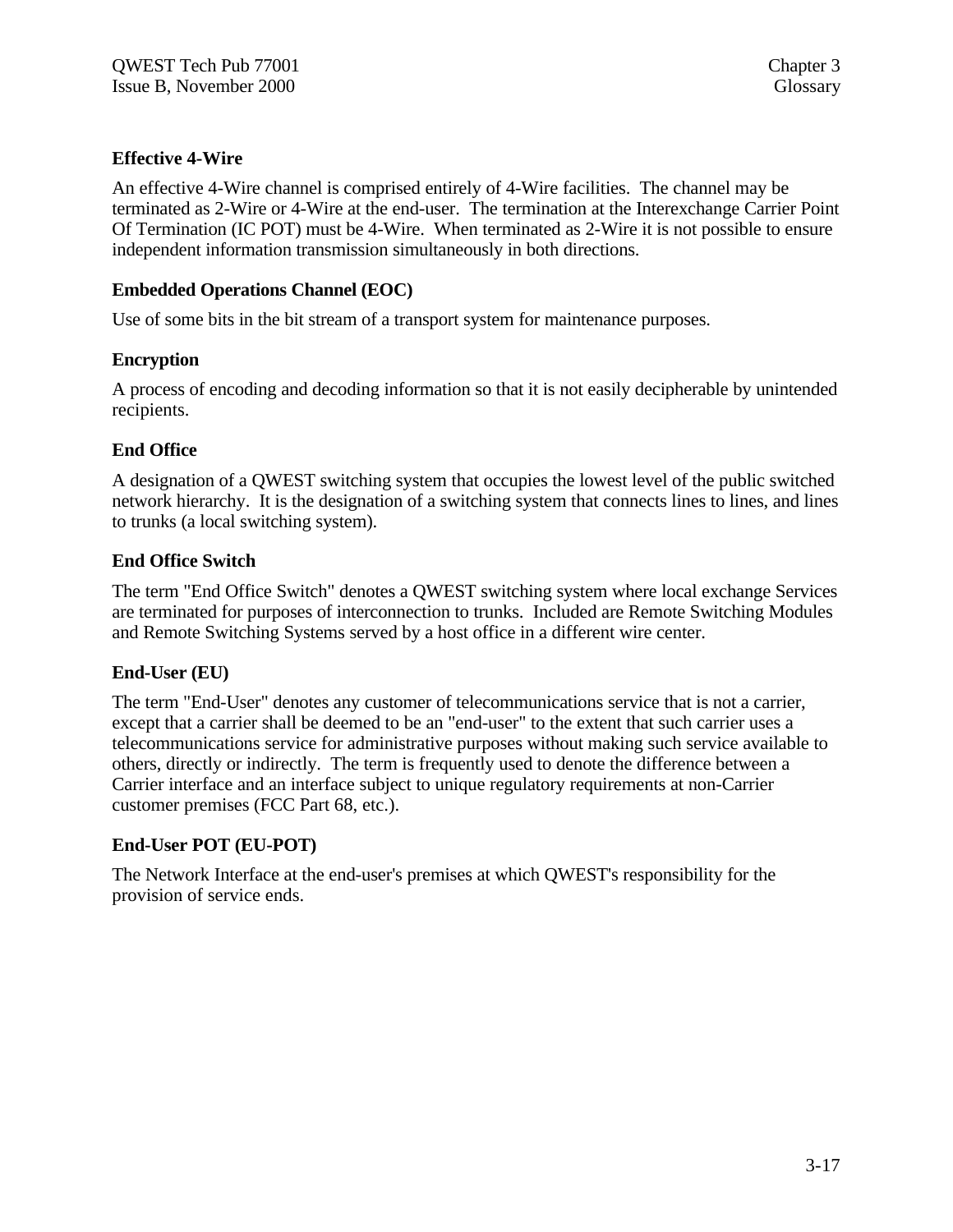# **Enhanced Services**

As defined by the FCC, enhanced services are any services offered over common carrier transmission facilities that employ computer processing applications that act on the format, content, code, protocol or similar aspects of the subscriber's transmitted information; that provide the subscriber with additional, different or restructured information; or involve customer interaction with stored information. Examples of enhanced services include videotex, voice storage and retrieval, on-line business information, on-line travel information, electronic mail and protocol conversion in connection with packet switching service.

# **Enhanced Services Provider (ESP)**

A business that provides enhanced services by using the ONA services made available by regulated telecommunications providers; also refers to interexchange carriers and resellers that act as ESPs.

# **Entry Switch**

See first point of switching.

## **Envelope Delay Distortion (EDD)**

A measure of the linearity of the phase-verses-frequency characteristic of a channel.

# **Equal Level Echo Path Loss (ELEPL)**

The measure of echo path loss at a 4-Wire interface which is corrected by the difference between the transmit and receive Transmission Level Points (TLPs).

 $ELEPL = EPL - TLP_{transmit} + TLP_{receive}$ 

## **Equalization**

The process of correcting frequency and/or phase distortion of a circuit by the introduction of networks to compensate for the difference in attenuation and/or time delay at the various frequencies in the transmission band.

## **Error Correction - DDS**

Error correction is a technique used with "dataport" provisioning methods to improve transmission quality. The subrate DS0A dataport signal contains multiple copies which are used to employ a "voting" scheme to minimize errors. The use of error correction above the 19.2 kbit/s rate requires a second DS0 channel.

## **Error Free Second (EFS)**

A one-second interval which does not contain any bit-errors. Usually expressed as a percent over a consecutive 24-hour period.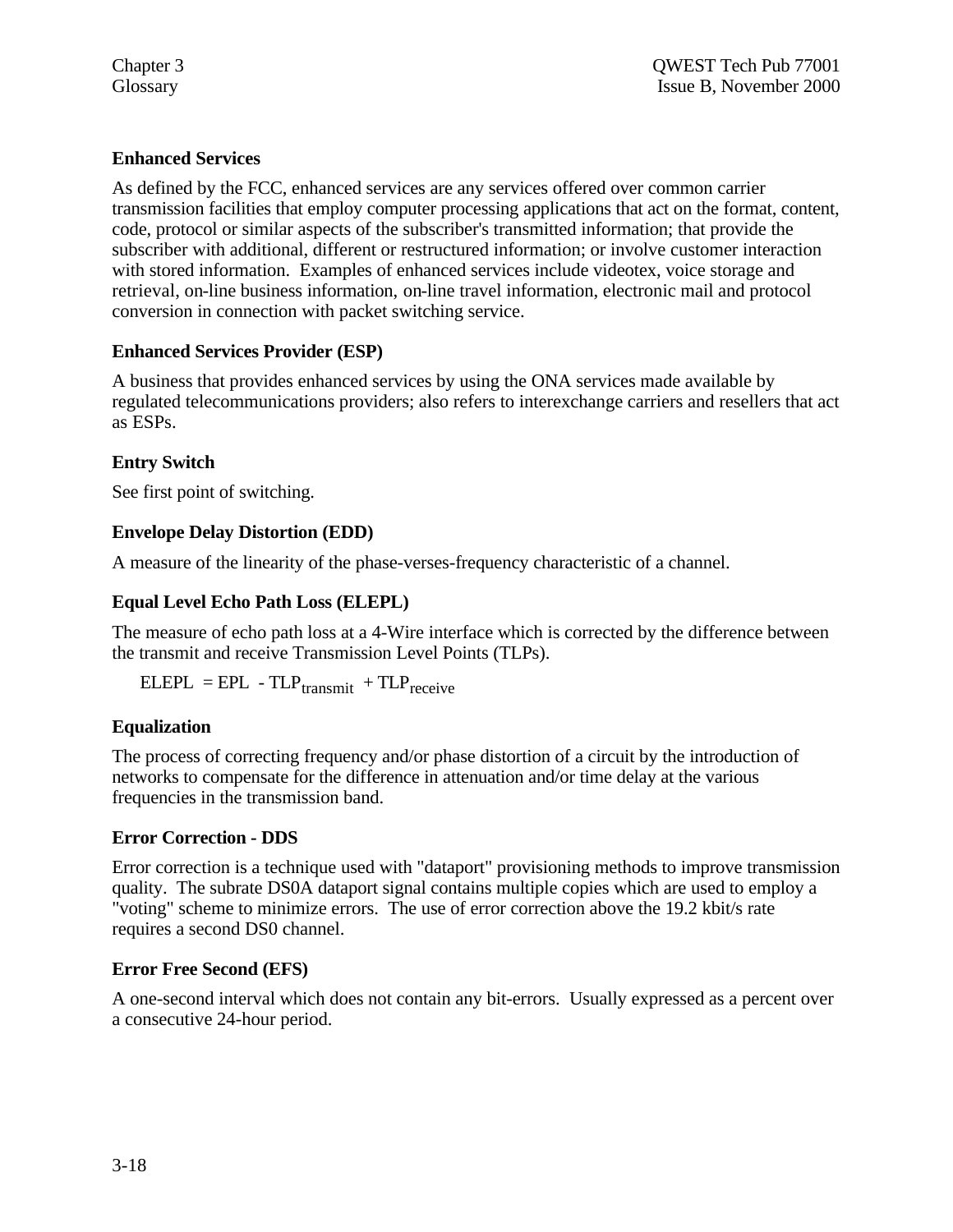## **Errored Second (ES)**

A one second interval with one or more bit errors.

Note: A period of no signal shall be considered a period of errored bits.

#### **Ethernet**

A packet-switched local network design (by Xerox Corp.) employing CSMA/CD as access control mechanism.

#### **Exchange**

A unit established by QWEST for the administration of communications service in a specified geographic area that usually embraces a city, town, or village and its environs.

#### **Exchange Access SMDS (XA-SMDS)**

XA-SMDS is an access service provided by a LEC to an IC to support the IC's interexchange SMDS when the sending or receiving End-User (EU) is served directly by the LEC network.

#### **Exchange SMDS**

Exchange SMDS refers to End-Users (EU) service directly by LEC(s) communicating using SMDS in the exchange serving area, or Local Access and Transport Area (LATA). The LEC offers the service to the End-User. The SNI is used.

The calculated value of loss at a given reference frequency that one would expect to measure between two specified test points with the proper terminating impedance.

#### **Extended Superframe (ESF) Format**

An Extended Superframe consists of twenty-four consecutive DS1 frames. Bit one of each frame (the F-bit) is time shared during the 24 frames to describe a 6 bit frame pattern, a 6 bit Cyclic Redundancy Check (CRC) remainder, and a 12 bit data link. The transfer rate of each is 2 kbit/s, 2 kbit/s, and 4 kbit/s respectively.

#### **Facilities**

Facilities are the transmission paths between the demarcation points serving customer locations, a demarcation point serving a customer location and a QWEST Central Office, or two QWEST offices.

#### **Feature Group (FG)**

A Feature Group defines for Switched Access Service the type of connection to a QWEST switching system (i. e., line side or trunk side) and the access-calling pattern (e.g., 950-0XXX, 950-1XXX, 10XXX, NXX-XXXX).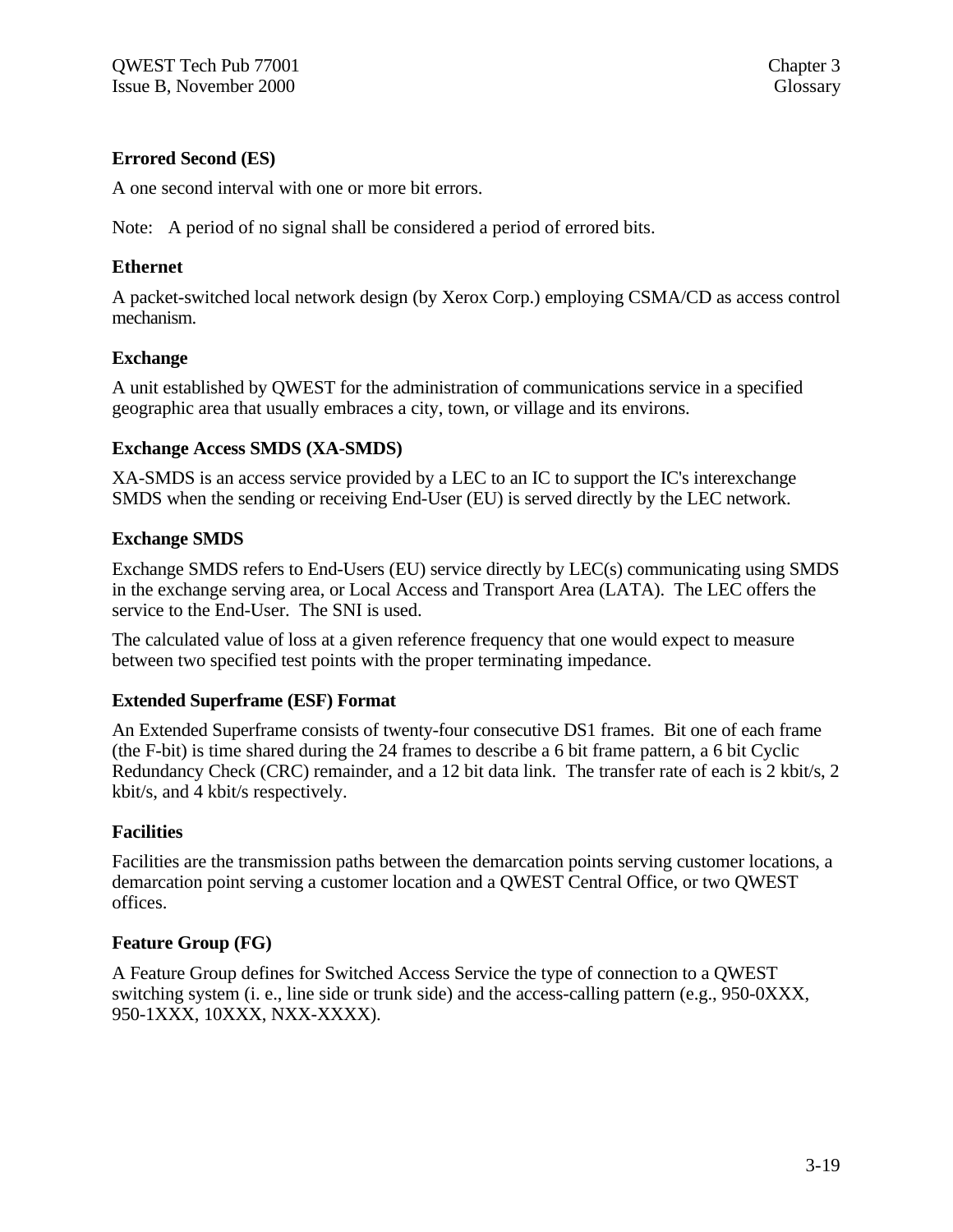## **Fiber Optic Terminal (FOT)**

The terminating or originating portion of a fiber optic system that performs both an electrical to optical conversion and a multiplexing function.

## **First Point of Switching (FPOS)**

The first QWEST location at which switching occurs on the terminating path of a call proceeding from the Point Of Termination (POT) to the terminating end-user; or the last QWEST location at which switching occurs on the originating path of a call proceeding from the originating end-user to the Interexchange Carrier Point Of Termination (IC POT).

## **Flow Control**

The function of managing the rate at which data is received/transmitted by a receiver/transmitter.

## **Frame Relay Access Link**

A Frame Relay access channel used to access the designated geographical QWEST Frame Relay Service Serving Area.

## **Frame Relay Module**

A plug-in of a Frame Relay Node/Concentration Node which contains multiple Frame Relay Ports.

## **Frame Relay Port**

A termination point on the Frame Relay Module for the FRS Access Link(s).

#### **Frame Relay Fractional Port**

A termination point for a fractional channel comprised of contiguous 56/64 kbit/s channels that are provisioned within a FRS 1.544 Mbit/s Access Link.

#### **Free (Unframed) Format**

A non-standard use of the first bit in each DS1 frame, such that a synchronization pattern is either not transmitted or is held private by the user. Performance monitoring by a Carrier is not possible when framing is not evident. Free framing is not offered except to the Department of Defense.

#### **Frequency Shift**

The change in frequency of a tone as it is transmitted over a channel.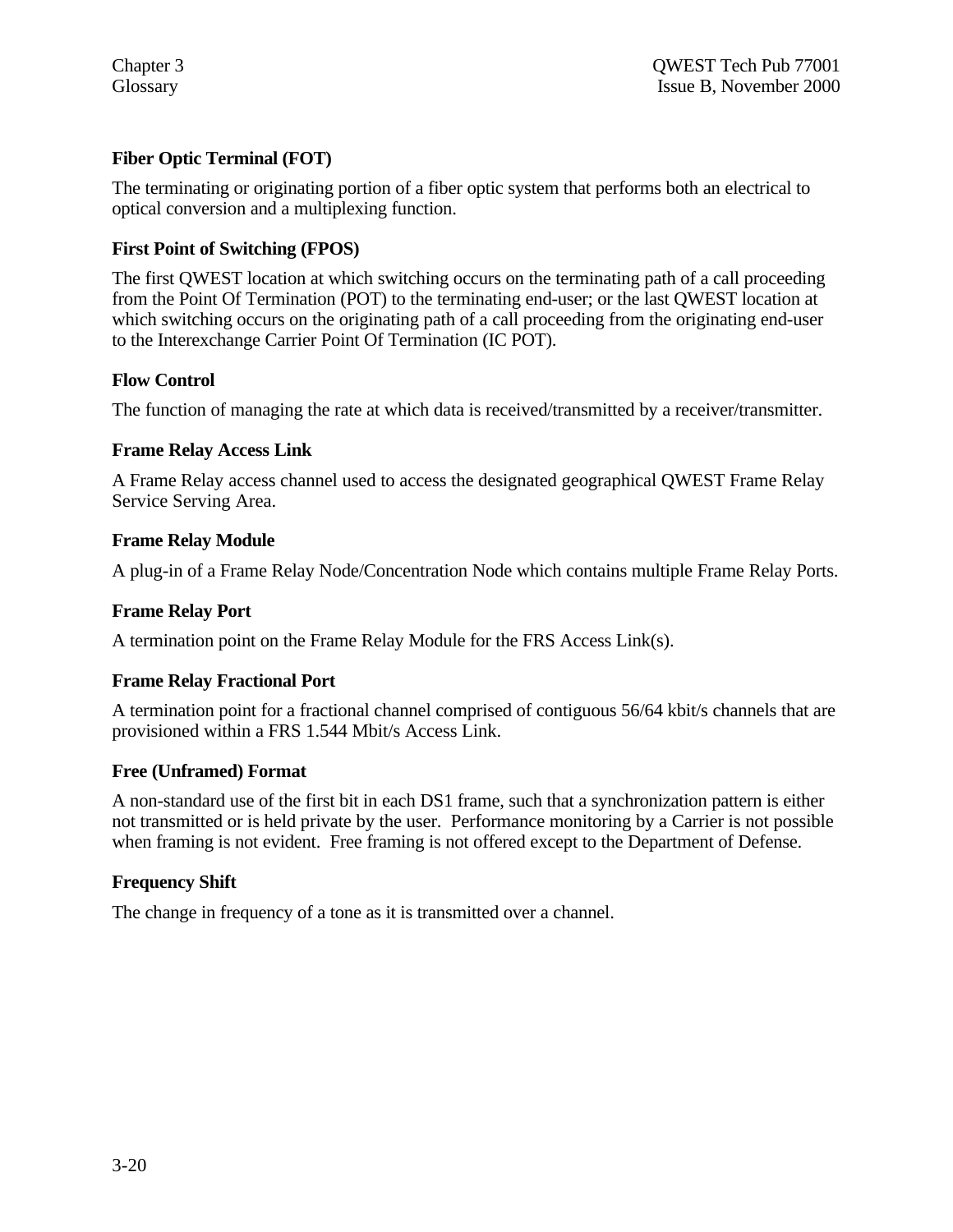## **Frequency-Shift Keying (FSK)**

A form of frequency modulation in which the modulating wave (often a binary signal) shifts the output frequency between predetermined values and the output wave has no phase discontinuity.

## **Full Duplex (FDX)**

Simultaneous transmission in both directions between two points.

#### **Gain/Frequency Characteristic**

The change, plus or minus, in insertion loss or gain of a channel at specified frequencies.

#### **Global Title**

An address such as customer dialed digits which does not explicitly contain information that would allow routing in the signaling network, i.e., the SCCP translation function (Global Title Translation), is required.

#### **Grandfathered**

Denotes certain services offered to existing customers only.

#### **Group Address Screen**

Group Address Screen is used for screening destination addresses of protocol data units originating by the CPE.

#### **Half-Duplex**

Transmission in either direction between two points, but not simultaneously.

#### **Half-Duplex Operation**

Capability of transmitting and receiving signals, but only in one direction at a time.

#### **Headroom**

The difference, in dB, between the operating level and the overload level.

#### **Hub**

A QWEST designated serving wire center at which bridging and multiplexing functions are performed. See also Digital Data Service (DDS) Hub.

#### **Immediate Action Limit (IAL)**

The bound of acceptable performance and the threshold beyond which QWEST will accept a customer's trouble report and take immediate corrective action.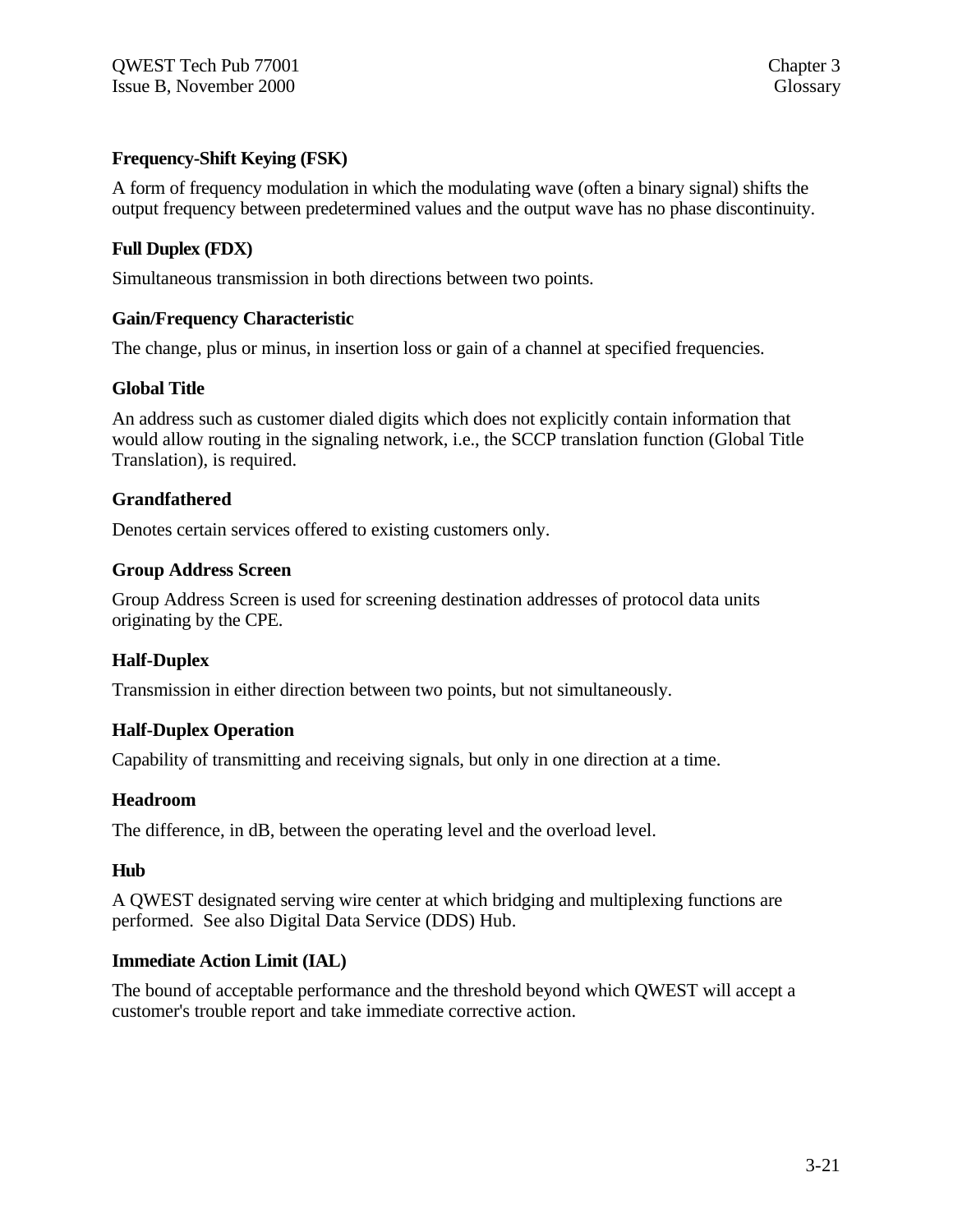## **Impedance Balance**

A measure of the degree of equality of the two impedances that are connected to the two conjugate ports of a hybrid set (or equivalent circuit).

# **Improved Echo Control at the 2-Wire POT Option**

The Improved Echo Control 2-Wire option provides an upgraded return loss limit at the 2-Wire Point Of Termination (POT). This option is applicable for effective 2-Wire configurations.

## **Improved Echo Control at the 4-Wire POT Option**

The improved echo control 4-Wire option provides an upgraded Equal Level Echo Path Loss (ELEPL) limit at the 4-Wire Point Of Termination (POT). This option is applicable for effective 4-Wire configurations.

## **Improved Termination Option**

Provides the ordered impedance (nominally 600 ohms at 1kHz), a wide range of transmission level points  $(-16 \text{ to } +7.0)$  and simplex reversal (when applicable) at the Point Of Termination (POT).

#### **Impulse Noise**

Any momentary occurrence of the noise on a channel significantly exceeding the normal noise peaks. It is evaluated by counting the number of occurrences that exceed a threshold.

#### **Individual Address Screen**

Individual Address Screens is used for screening destination addresses of Protocol Data Units (PDUs) originating by the CPE, and source addresses of PDUs delivered to the CPE.

#### **Individual Case Basis (ICB )**

Denotes a condition in which rates and charges for an offering are developed based on the circumstances in each case.

#### **Inserted Connection Loss (ICL)**

This term denotes the 1004 Hz power difference (in dB) between the maximum power available at the originating end, and the actual power reaching the terminating end through the inserted connection.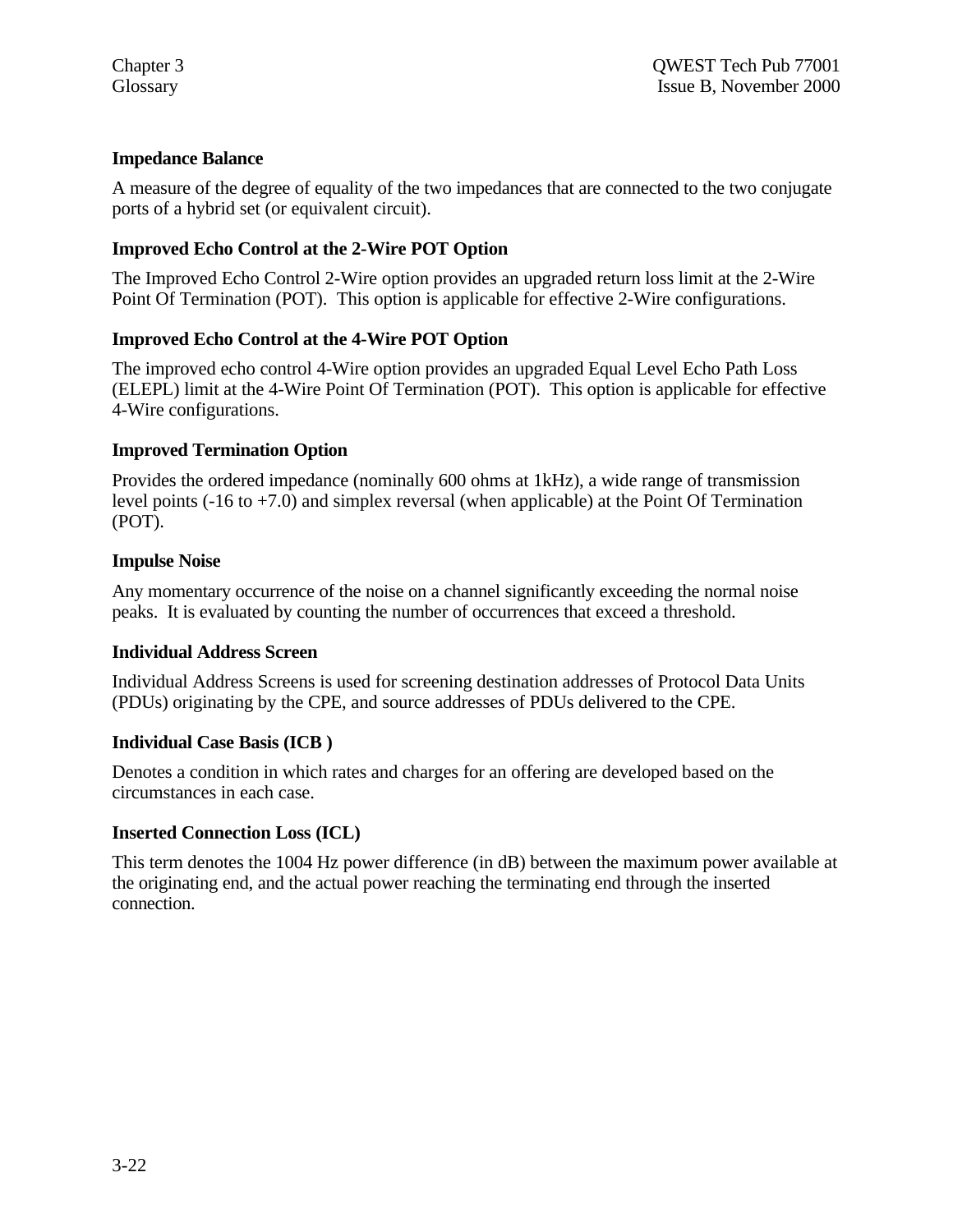#### **Insertion Loss**

Insertion loss is the ratio (expressed in dB) of the power delivered to a specified load at the receiving interface by a specified source at the transmitting interface to the power delivered by the same source directly to an identical load.

## **Intelligent Network Element (INE)**

A software programmable network component.

#### **Integrated Services Digital Network (ISDN)**

A network providing or supporting a range of telecommunications services that provides digital connections between end-users.

#### **InterConnecting Networks (ICN)**

Two independent networks which connect to each other.

#### **Interexchange Carrier (IC)/(IEC) or Interexchange Common Carrier**

Any individual, partnership, association, joint-stock company, trust, governmental entity or corporation engaged for hire in interstate or foreign communication by wire or radio, between two LATAs.

#### **Interface Code**

See Network Channel Interface

#### **Integrated Services Digital Network (ISDN)**

A network providing or supporting a range of telecommunications services that provides digital connections between end-users.

#### **Interior Gateway Routing Protocol (IGRP)**

An interior gateway protocol developed by Cisco Systems to exchange routing information within an autonomous system.

#### **Intermodulation Distortion**

A measure of the nonlinearity of a channel.

#### **International Telecommunications Union (ITU)**

An international standards group formerly know as the Consultative Committee on International Telephone and Telegraph.

#### **Internetwork Packet Exchange (IPX)**

Novell's Layer 3 protocol that is similar to IP, and is used in NetWare networks.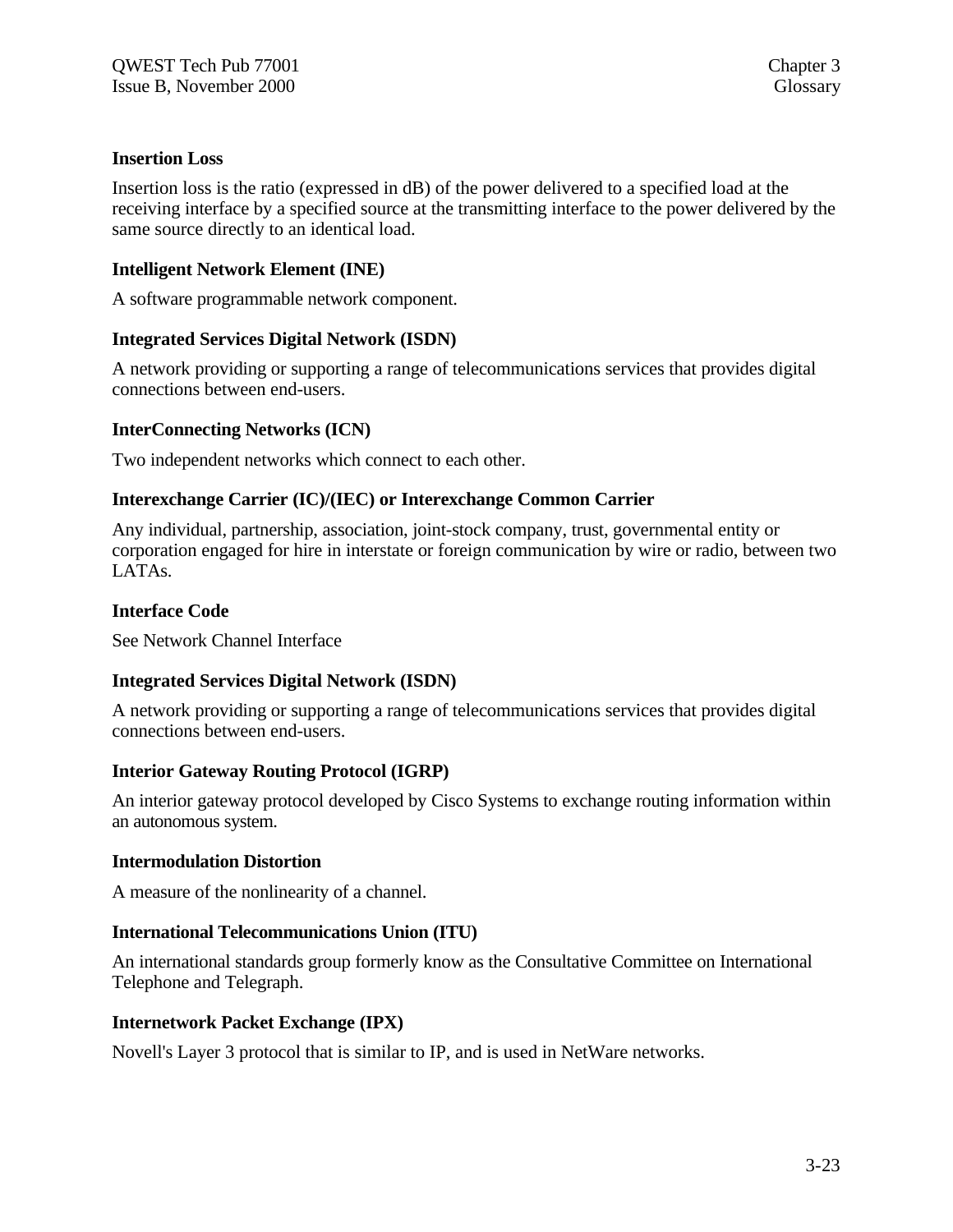## **Inter-Ring Link**

The Inter-Ring Link (formerly called the Transport Channel) provides for the fiber transmission facilities between QWEST Serving Wire Centers.

## **IRE Unit**

A unit equal to 1/140 of the peak-to-peak amplitude of the video signal, which is typically one volt. IRE is an acronym for Institute of Radio Engineers, the organization which defined the unit.

#### **Isochronous Transmission**

A transmission process in which there is always an integral number of unit intervals between any two significant instants. The transmission is characterized by a constant pulse rate, a constant time interval, or multiples thereof between voltage or electromagnetic field intensity transitions, and a gating by a controlled clock.

#### **Jitter**

Random timing distortions of a digital signal, whereby the appearance of a pulse differs from where the pulse should occur relative to time.

## **Key Activated Transfer Arrangement**

An arrangement that allows the customer to transfer a leg of a Private Line Transport Service to either a spare or working channel that terminates in either the same or a different customer premises. A key activated control service is required to operate the transfer arrangement.

#### **Key Pulse**

Key Pulse signal indicates the start of a field of information.

#### **Kilobit/Second (kbit/s)**

One thousand (1000) bits/second

## **Layer 1**

Physical Layer. Provides the transparent transmission of bit streams between systems including relaying through different media.

#### **Layer 2**

Data Link Layer. Provides the transfer of software between directly connected systems and detects any errors in the transfer. Establishes, maintains and releases software data links; handles error and flow control.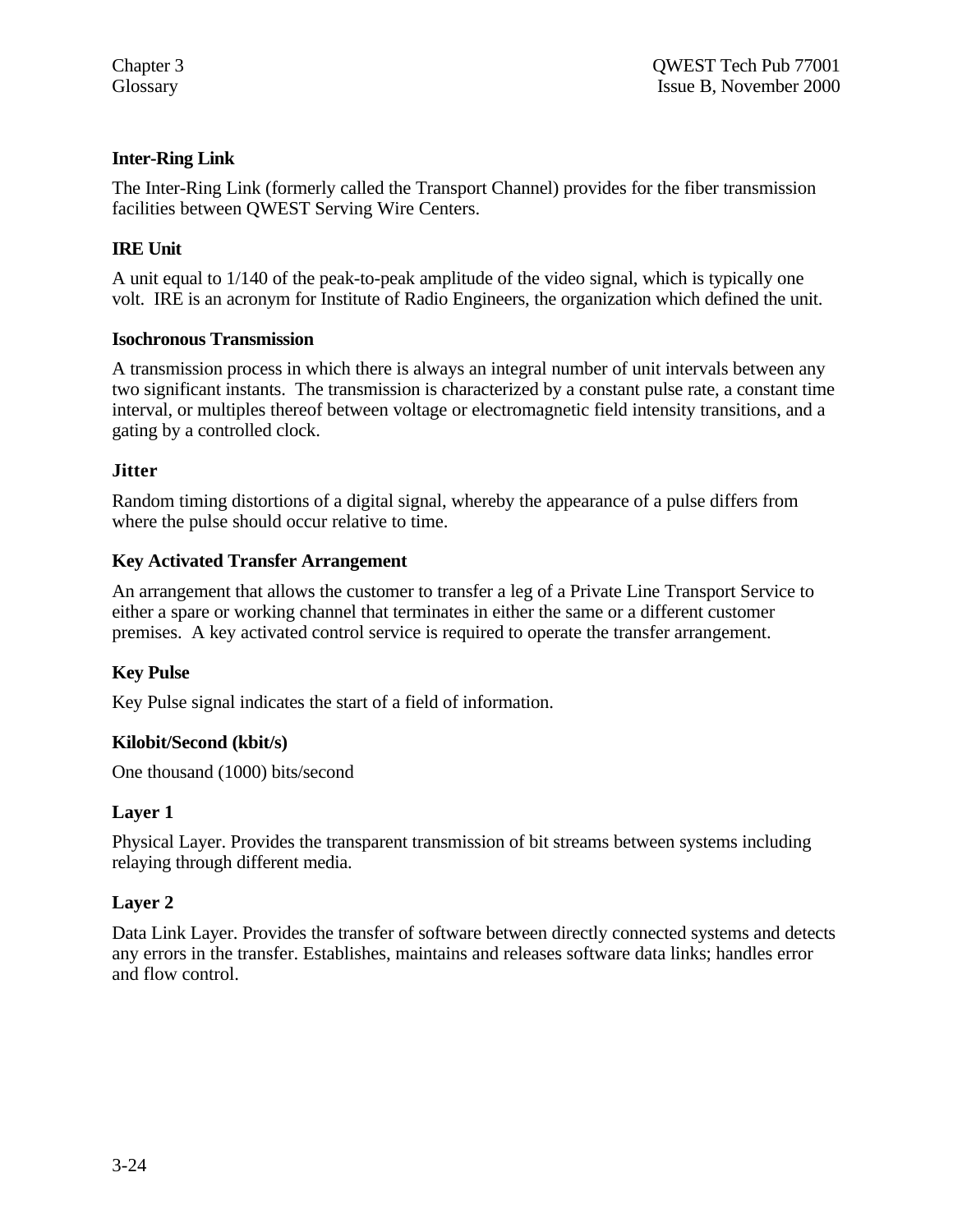# **Layer 3**

Network Layer. Provides routing and relaying through intermediate systems. Also handles segmenting, blocking, error recovery, and flow control.

# **Layer 4**

Transport Layer. Provides the transparent transfer of software between end systems. Handles endto-end control, multiplexing, and mapping.

# **Layer 5**

Session Layer. Provides administration and control sessions between application processes and manages their data.

## **Layer 6**

Presentation Layer. Provides representation, interpretation, format and code transformation of information communicated between or referred to by application processes. MEDIACC uses standard ASN.1 representations for all messages and data communicated remotely. It uses standard presentation encoding, decoding, and transfer syntaxes.

## **Layer 7**

Application Layer. Provides a window between application processes in order to exchange meaningful information. Performs management functions.

## **Line**

The transport facility (cable pair or carrier channel) between the Central Office and Network Channel Interface.

## **Line Information Data Base (LIDB)**

The LIDB contains originating line, billing number and terminating line call treatment status. The LIDB is used for Alternate Billing Service calls and, in U S WEST, the LIDB provides the listed directory name used in Calling Name Delivery (CNAM).

## **Line-Side Connection**

Denotes a connection of a transmission path to the dial tone side of a switching system.

## **Line-Type Connection**

Denotes a connection between a station at a customers premise and a Central Office (CO). These are connected on the dial tone side of the CO.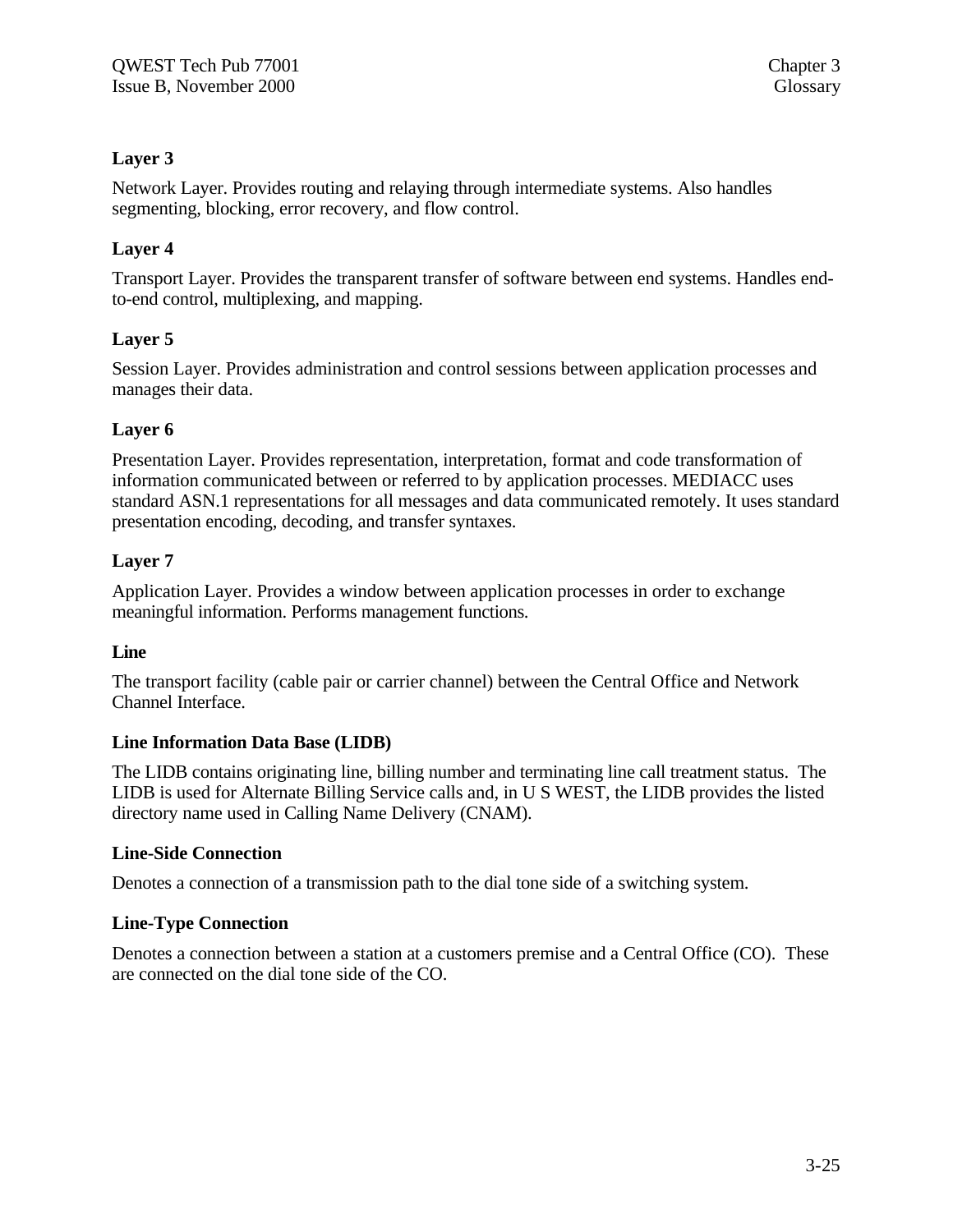## **Link Access Procedure for Modems (LAP-M)**

An error correction procedure defined in CCITT Recommendation V.42-1988.

## **Loaded Cable**

Inductance, in the form of "Load Coils," is placed on longer metallic cables to improve the cable's voice transmission performance.

## **Local Access and Transport Area (LATA)**

A geographic area for the provision and administration of communications service. It encompasses designated exchanges that are grouped to serve common social, economic and other purposes.

## **Local Area Network (LAN)**

Network permitting the interconnection and intercommunication of a group of computers, primarily for the sharing of resources such as data storage devices and printers.

## **Local Exchange Carrier (LEC)**

The regulated entity providing Access and IntraLATA services.

#### **Local Switching System**

A switching system that connects lines to lines, and lines to trunks. It may be located entirely at one wire center, or may be geographically dispersed as in some host-remote configurations.

## **Local Tandem Switch**

A QWEST switching system that connects trunks to trunks.

## **Longitudinal Balance (Longitudinal-to-Metallic)**

The Longitudinal balance of any circuit is an expression, in dB, of the ratio of the longitudinal voltage (E<sub>1</sub>) to the metallic voltage (E<sub>m</sub>): Balance (dB) = 20 <sub>log</sub> (E<sub>1</sub>/E<sub>m</sub>) where E<sub>1</sub> is the voltage measured "tip and ring to ground", and  $E_m$  is the voltage measured across the tip and ring.

#### **Loop Signaling**

Loop signaling uses a DC path, or loop, to convey address and supervisory signaling information.

## **Loopback**

An out-of-service test procedure applied to a full duplex channel that causes a received signal to be returned to the source.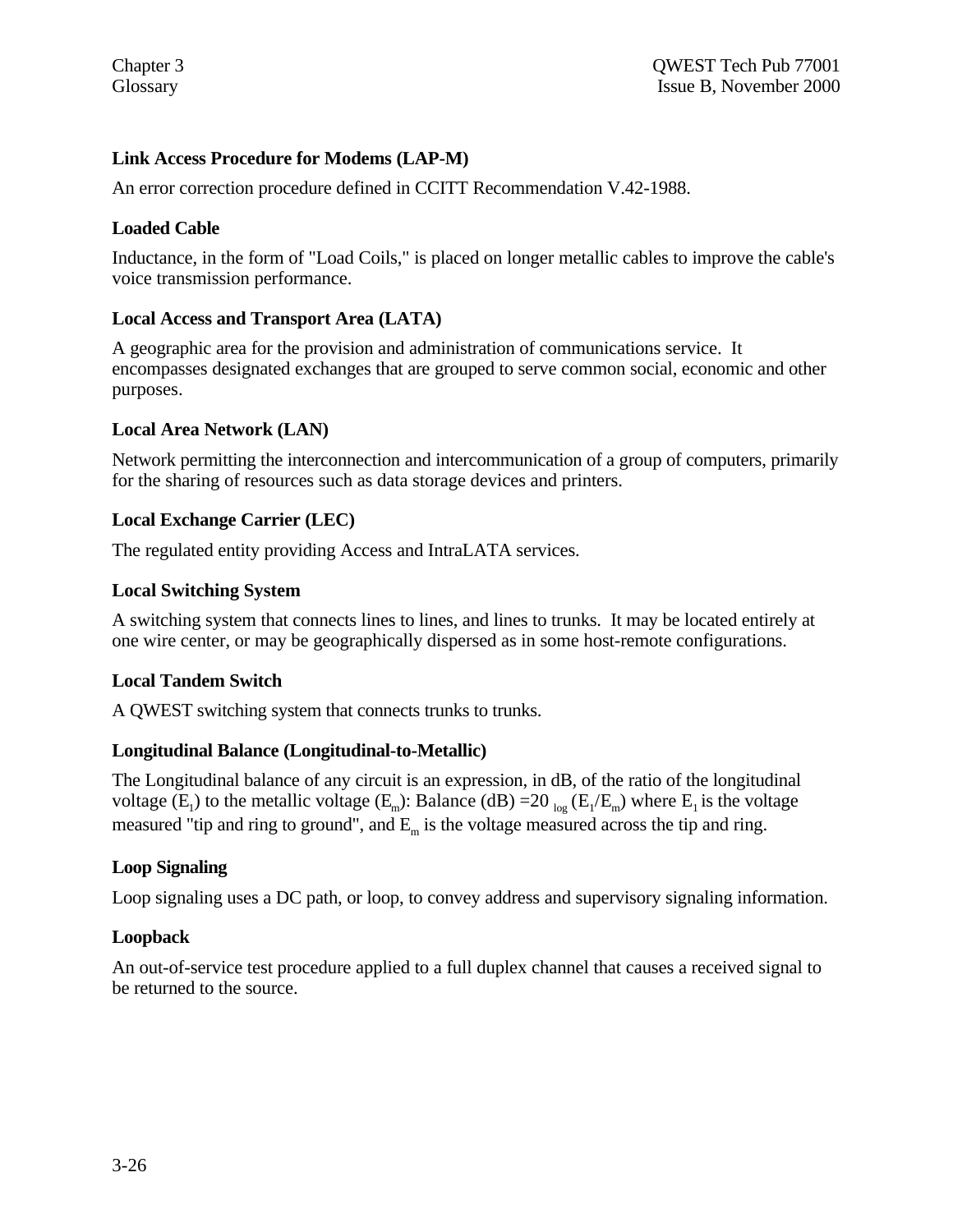#### **Loss Deviation**

The variation of the actual loss from the designed value.

#### **McCulloh Loop Signaling**

Denotes a three state signaling format which provides a contact closure to the tip and ring of the Point Of Termination (POT) during the normal state. During an alarm state a momentary open is provided. During the signaling state a series of grounded pulses are applied to the POT for the termination for identification purposes.

#### **Master Station**

Denotes the equipment located on the customer's premises which controls communications between the master station and remote stations.

## **Mastergroup**

A bandwidth allocation in frequency-division multiplexed systems that provides for 600 (or 10 supergroup) voice bandwidth channels. This allocation generally occupies several MHz of bandwidth.

## **Medium Attachment Unit (MAU)**

The portion of the physical layer between the Medium Dependent Interface (MDI) and Attachment Unit Interface (AUI) that interconnects the trunk coaxial cable to the branch cable and contains the electronics which send, receive, and manage the encoded signals impressed on, and recovered from, the trunk coaxial cable. Shown in IEEE Std. 802.3, 1992 Edition, Figure 8-1.

#### **Medium Dependent Interface (MDI)**

The mechanical and electrical interface between the trunk cable medium and the Medium Attachment Unit (MAU).

#### **Medium Interface Connector**

A connector at which all transmitted and received signal specifications shall be met.

#### **Megabit per Second (Mbit/s)**

One million (1,000,000) bits per second

#### **Metallic Facilities**

A facility that consists of continuous metallic conductors, i.e., devoid of electronic enhancements that would corrupt Direct Current continuity.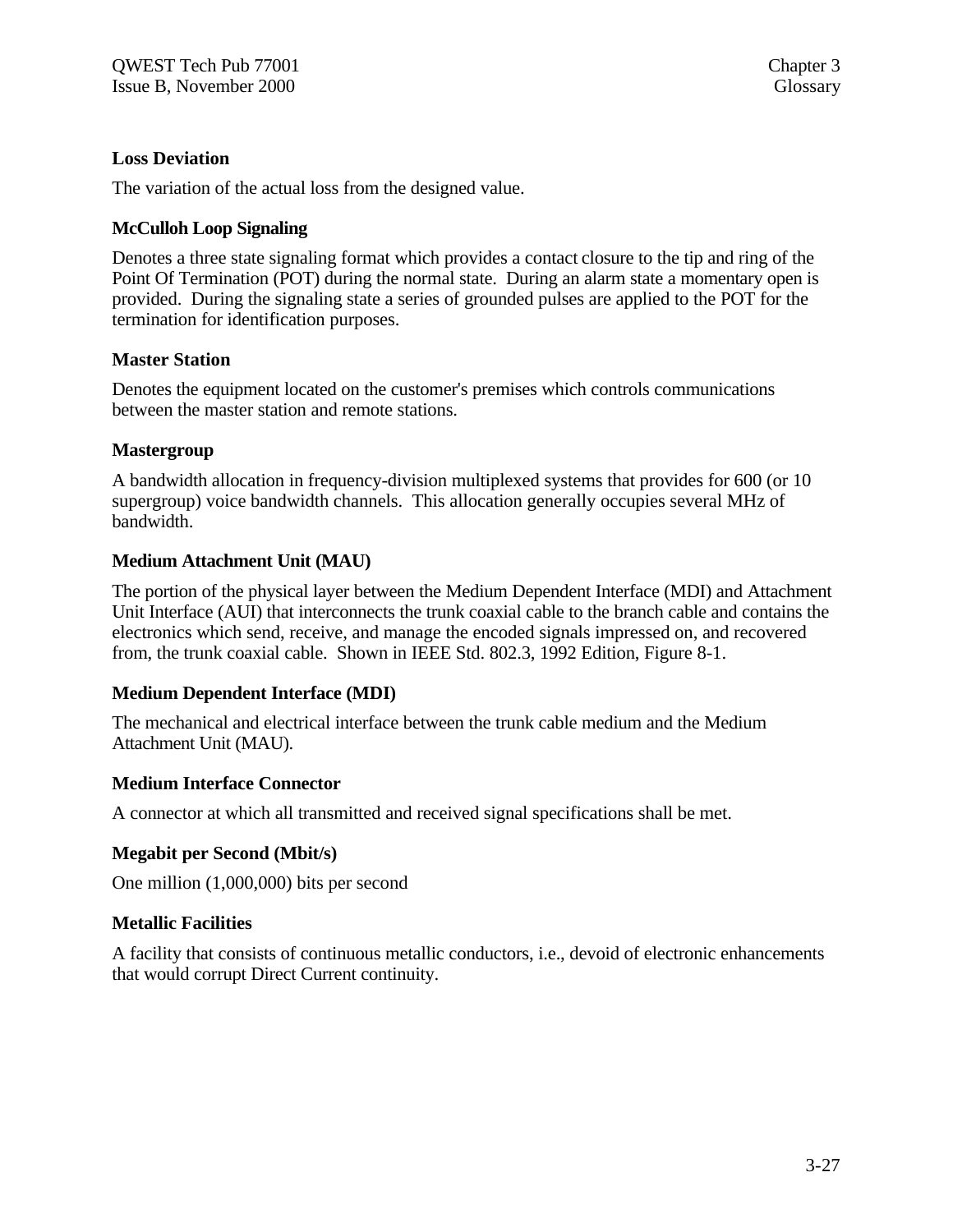# **Milliwatt (102-Type) Test Line**

Denotes an arrangement in a QWEST office which provides a 1004 Hz tone at 0 dBm for one way transmission measurements toward the customer.

## **Modulator/DEModulator (Modem)**

A contraction formed from the words modulator and demodulator to describe electronic equipment having both of these capabilities. A modem is a Data Communications Equipment (DCE) device to convert a business machine interface, e.g. RS232, to voice band signals suitable for transmission over a telecommunications channel.

## **Multicast**

When applied to the QWEST Frame Relay Service, the functionality which supports the transport of multiple duplicate frames from a single location to multiple end-user locations within the QWEST Serving Area.

## **Multifrequency Pulsing**

Multifrequency pulsing is information communicated over telephone trunks by various combinations of two of five frequencies in the voiceband. Signals for control functions are provided by combinations using a sixth frequency.

## **Multifrequency (MF) Signaling**

An interoffice signaling method in which a combination of two out of six voice band frequencies are used to represent a digit or a control signal.

## **Multiplex**

See multiplexer

#### **Multiplexer (MUX)**

An equipment unit to multiplex, or do multiplexing: Multiplexing is a technique of modulating (analog) or interleaving (digital) multiple, relatively narrow bandwidth channels into a single channel having a wider bandwidth (analog) or higher bit-rate (digital). The term Multiplexer implies the demultiplexing function is present to reverse the process so it is not usually stated.

#### **MultiStation Access Unit (MSAU)**

The Wiring Concentrator used to star-wire the physical ring in a Token Ring LAN. Provides the capability of isolating a faulty station from the ring.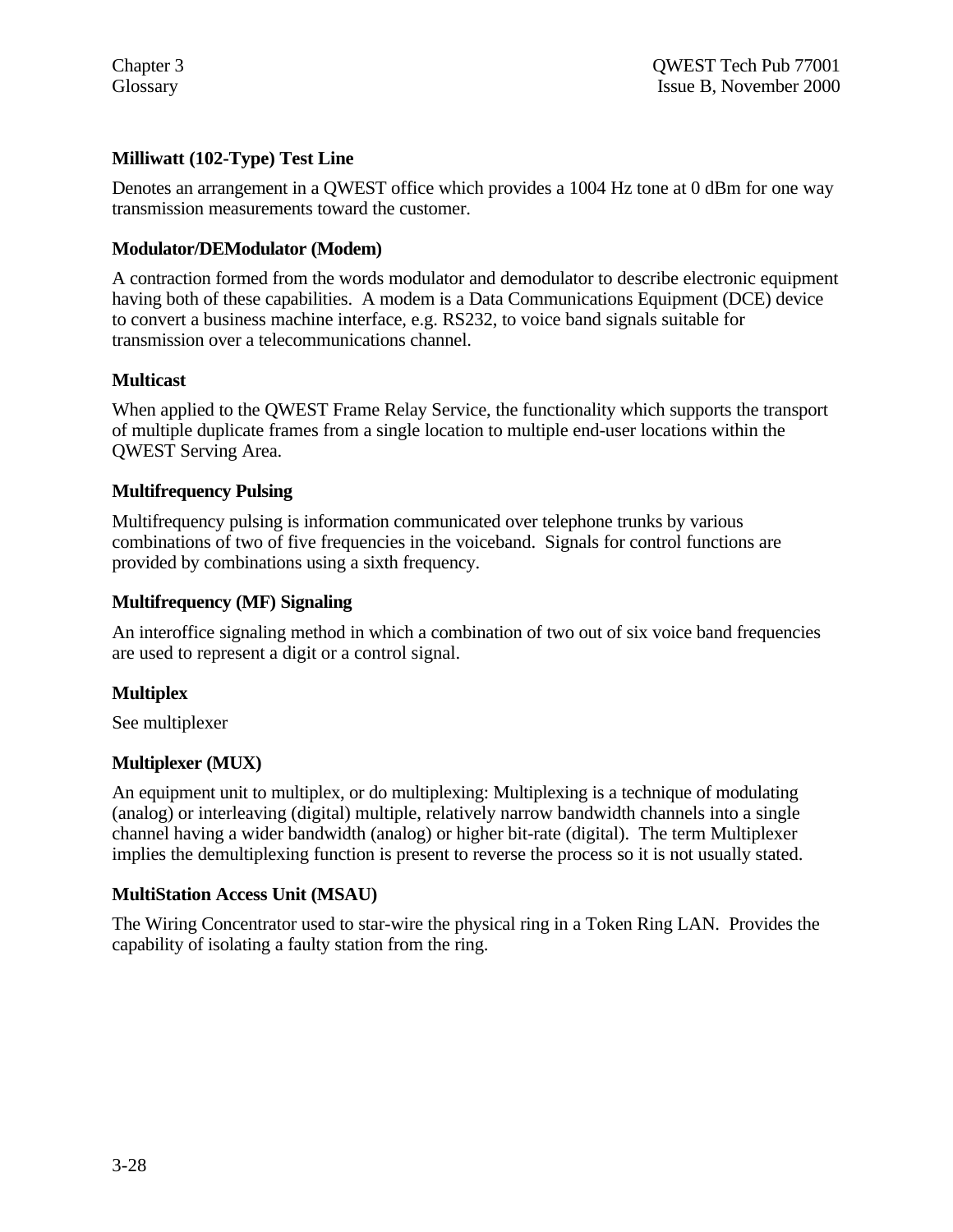#### **NTSC (National Television Systems Committee) Signal**

The standard North American television transmission signal format intended for the transmission of 525 line/60 field color or monochrome video and associated audio signals.

#### **Network Channel (NC) Code**

The Network Channel (NC) code is an encoded representation used to identify both switched and non-switched channel services. Included in this code set are customer options associated with individual channel services, or feature groups and other switched services.

## **Network Channel Interface (NCI) Code**

The Network Channel Interface (NCI) code is an encoded representation used to identify five (5) interface elements located at a Point of Termination (POT) at a central office or at the Network Interface at a customer location. The Interface code elements are: Total Conductors, Protocol, Impedances, Protocol Options, and Transmission Level Points (TLPs). (At a digital interface, the TLP element of the NCI code is not used).

#### **Network Control Signaling**

The transmission of signals in the telecommunications system that perform functions such as supervision (control, status, and charge signals), address signaling (e.g. dialing), calling and called number identifications, rate of flow, service selection, error control, and audible tone signals (call-progress signals indicating reorder or busy conditions, alerting, coin denominations, coin-collect and coin-return tones) to control the operation of the telecommunications system.

#### **Network Interface (NI)**

The point of demarcation on the customer's premises at which QWEST's responsibility for the provision of service ends.

#### **Network Operations Forum (NOF)**

A national committee of users, suppliers, and regulators, with the purpose of developing procedures and processes to enhance the communications arena.

#### **North American Numbering Plan (NANP)**

Denotes a numbering scheme which includes a three-digit (Numbering Plan Area) code and a seven digit telephone number which consists of a three-digit Central Office (CO) code plus a four digit station number.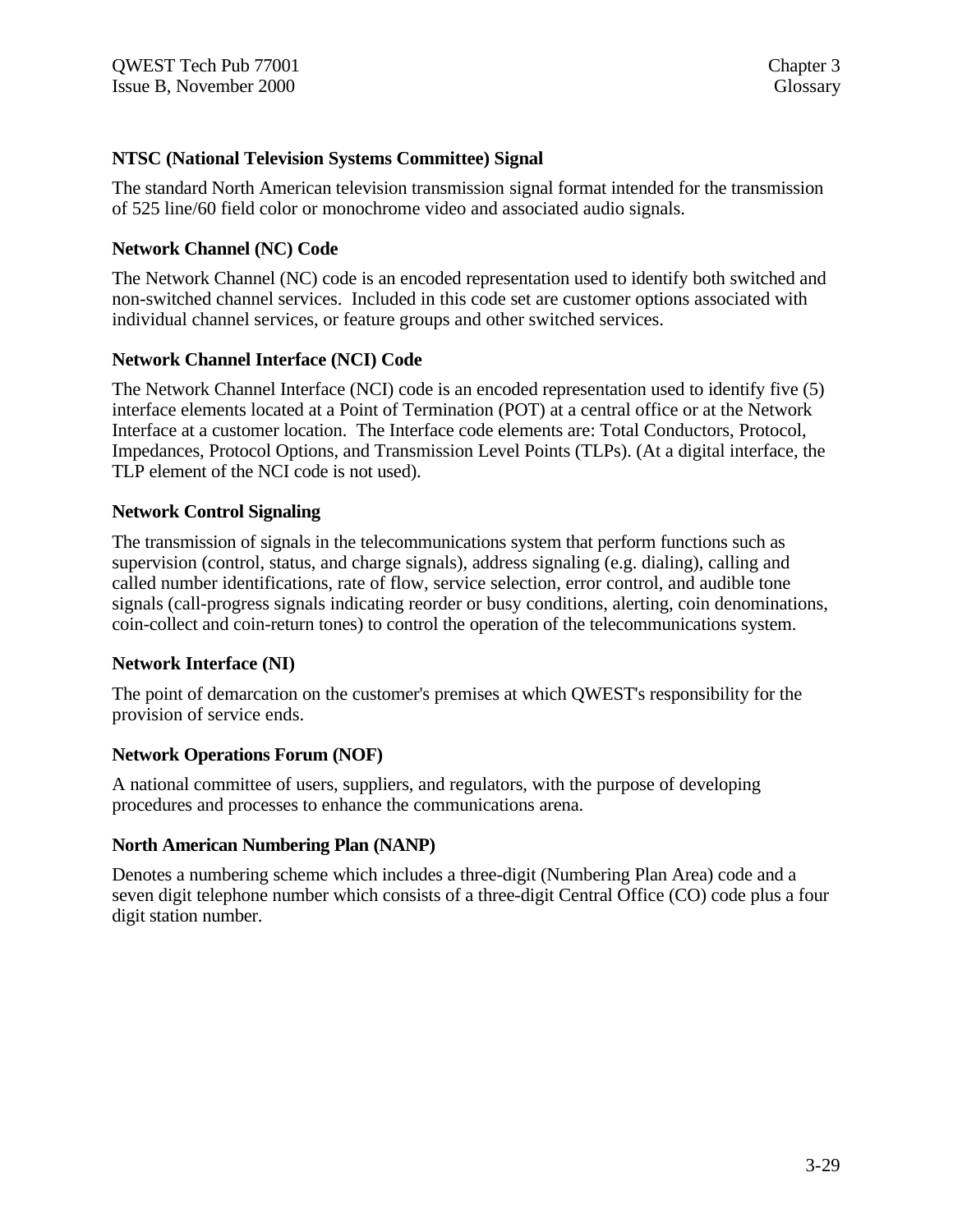## **National Television Systems Committee (NTSC) Signal**

The standard North American television transmission signal format intended for the transmission of 525-line/60 field color or monochrome video and associated audio signals.

#### **Octet**

An eight (8) bit byte

## **Ohm**

The unit of electric resistance.

#### **Off-Hook**

The supervisory state indicative of the active (in use) condition.

#### **On-Hook**

The supervisory state indicative of the idle condition.

## **Open End**

The end of a switched service from which dial tone is drawn.

#### **Open Systems Interconnection (OSI)**

A seven-layer network architecture being used for the definition of network protocol standards to enable any OSI-compliant computer or device to communicate with any other OSI-compliant computer or device for a meaningful exchange of information.

#### **Operator Services Systems Generic Requirements (OSSGR)**

Is a comprehensive compilation of requirements and objectives, that, in the view of Bell Communications Research, Inc. (Bellcore), meet typical Bell Operating Company (BOC) operator services call handling needs. The requirements may be used by suppliers as a resource for their development of operator services systems. The OSSGR may also be used as a basis for analyzing operator systems developed by suppliers.

#### **Optical Carrier (OC)**

Optical carrier, the nomenclature for the line rate of the optical transmission signal described in this document.

## **Optical Interface (OI)**

The OI is the transmit point wherein light waves move away from the interface toward an optical receiver.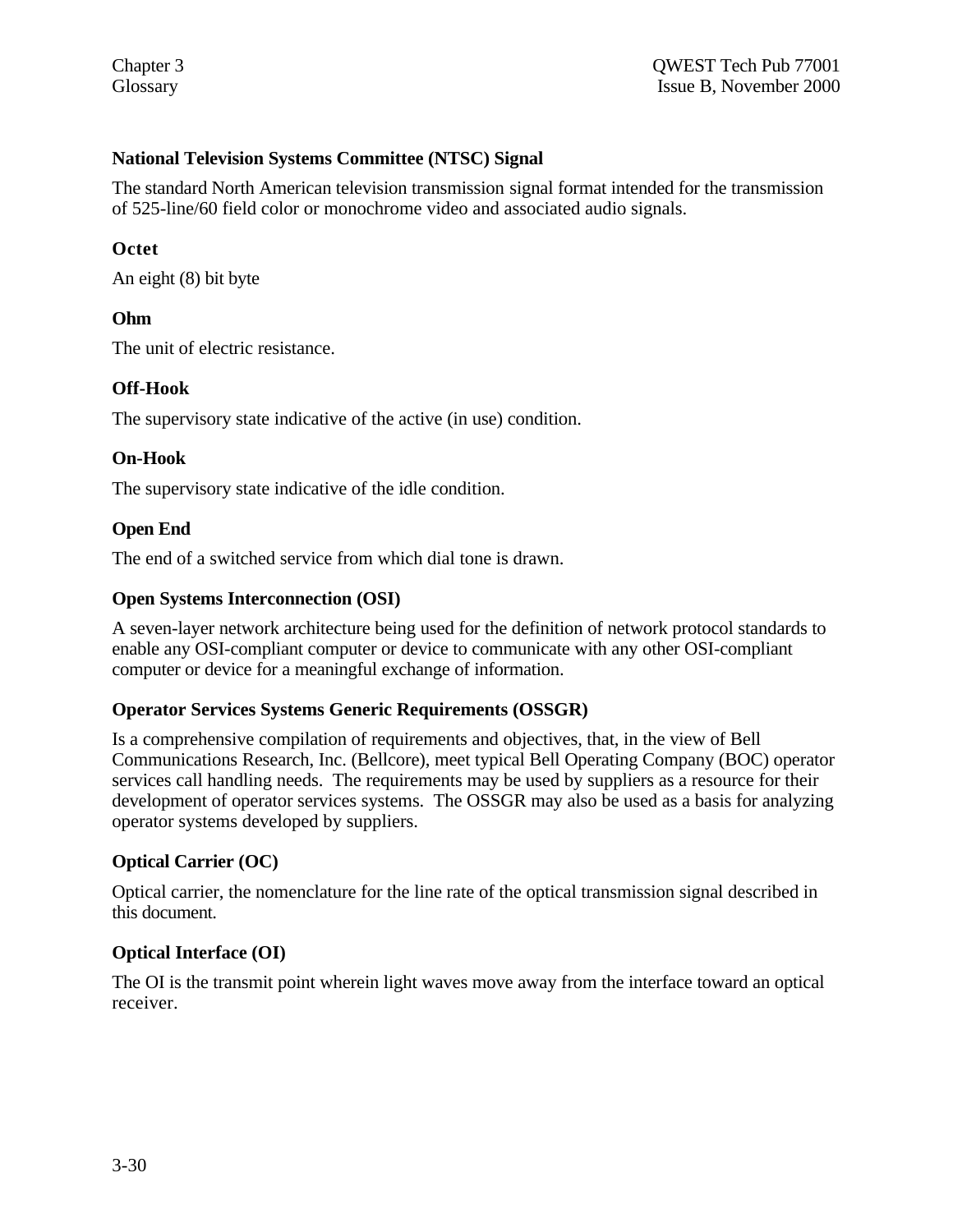#### **Out-of-Frame Occurrence**

Terminal equipment transition when failures are detected in four successive framing tests.

#### **Packet**

A unit of data, consisting of binary digits including data and call-control signals, that is switched and transmitted as a composite whole.

## **Packet Switched Network**

A switched network which provides connection for forwarding standard data packets between user parties.

#### **Parity**

A coding scheme that adds a bit so that the total of all "one" or "mark" bits in an array will always be either even (even parity) or odd (odd parity). This permits detection of bit groups that contain single errors. It may be applied to characters or blocks.

## **Parity Check**

The process of checking received data to determine if the correct parity has been received. If the total of "one" or "mark" bits is not odd or even, depending on the system being used, an error has occurred.

#### **Phase Difference, Stereo**

The phase difference at a given frequency between one channel of a stereo pair, used as a reference, and the other.

#### **Phase Jitter**

Intermittent, random displacements in time of digital bits, from their ideal placement in time.

#### **Physical Signaling (PLS)**

That portion of the physical layer, contained within the Data Terminal Equipment (DTE) that provides the logical and functional coupling between Medium Attachment Unit (MAU) and Data Link Layers. Shown in IEEE Std. 802.3-1985 Figure 8-1.

## **Plain Old Telephone Service (POTS)**

An abbreviation for Plain Old Telephone Service such as single line residential and business service.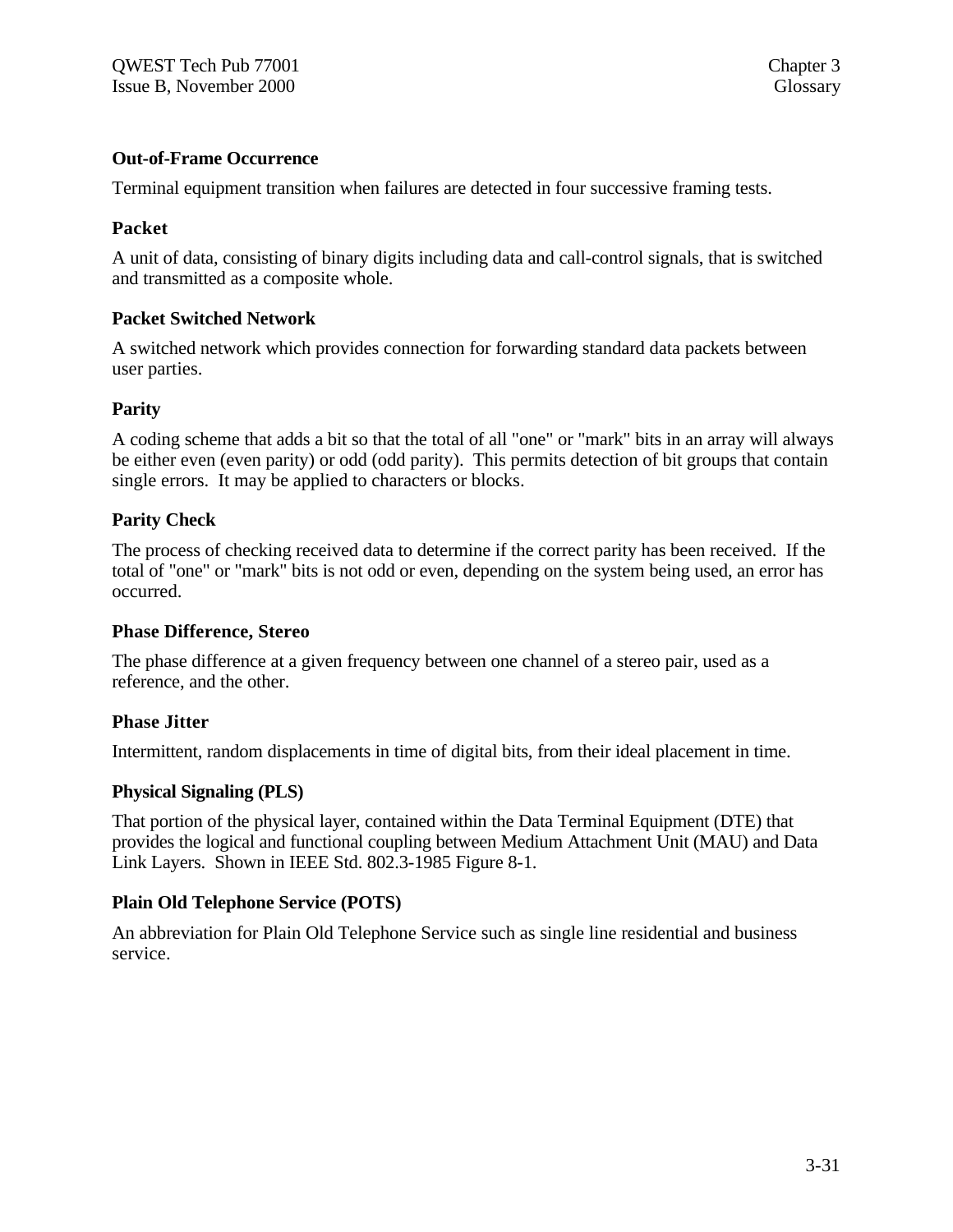# **Point of Presence (POP)**

A physical location within a LATA at which an Interexchange Carrier (IC) establishes itself for the purpose of obtaining LATA access and to which QWEST provides access service.

# **Point of Termination (POT)**

The physical telecommunications interface that establishes the technical interface, the test point(s), and the point(s) of operational responsibility. (See Network Interface.)

## **Point-To-Point**

A circuit connecting two (and only two) points.

## **Port**

A place at which energy or signals enter or leave a device, circuit, etc.

## **Premises**

Denotes a building or portion(s) of a building occupied by a single customer or end-user either as place of business or residence.

## **Presubscription**

The process that permits each end-user (EU) served from an equal-access end-office switching system to route automatically, without the use of access codes, all the EU's inter-LATA calls to one Interexchange Carrier (IC) of the EU's choice. The EU may also gain access to other ICs by using appropriate access codes (e.g., 10XXX).

## **Primary DSAS**

Denotes the data station selector located in QWEST Central Office (CO) connected directly by an access line to the elector Control Unit (SCU) at the master station.

## **Private Branch Exchange (PBX)**

A switching system that provides internal telephone communications between stations located on a customer's premises as well as between these stations and exterior networks.

## **Private Line Automatic Ringdown (PLAR)**

Denotes a two-point or multipoint channel with QWEST Communications International Inc. provided signaling at a serving wire center. Either end of the channel can originate a seizure which will cause a 20 Hz ringing signal to be applied to the remote end until answered. The customer must identify primary and remote stations.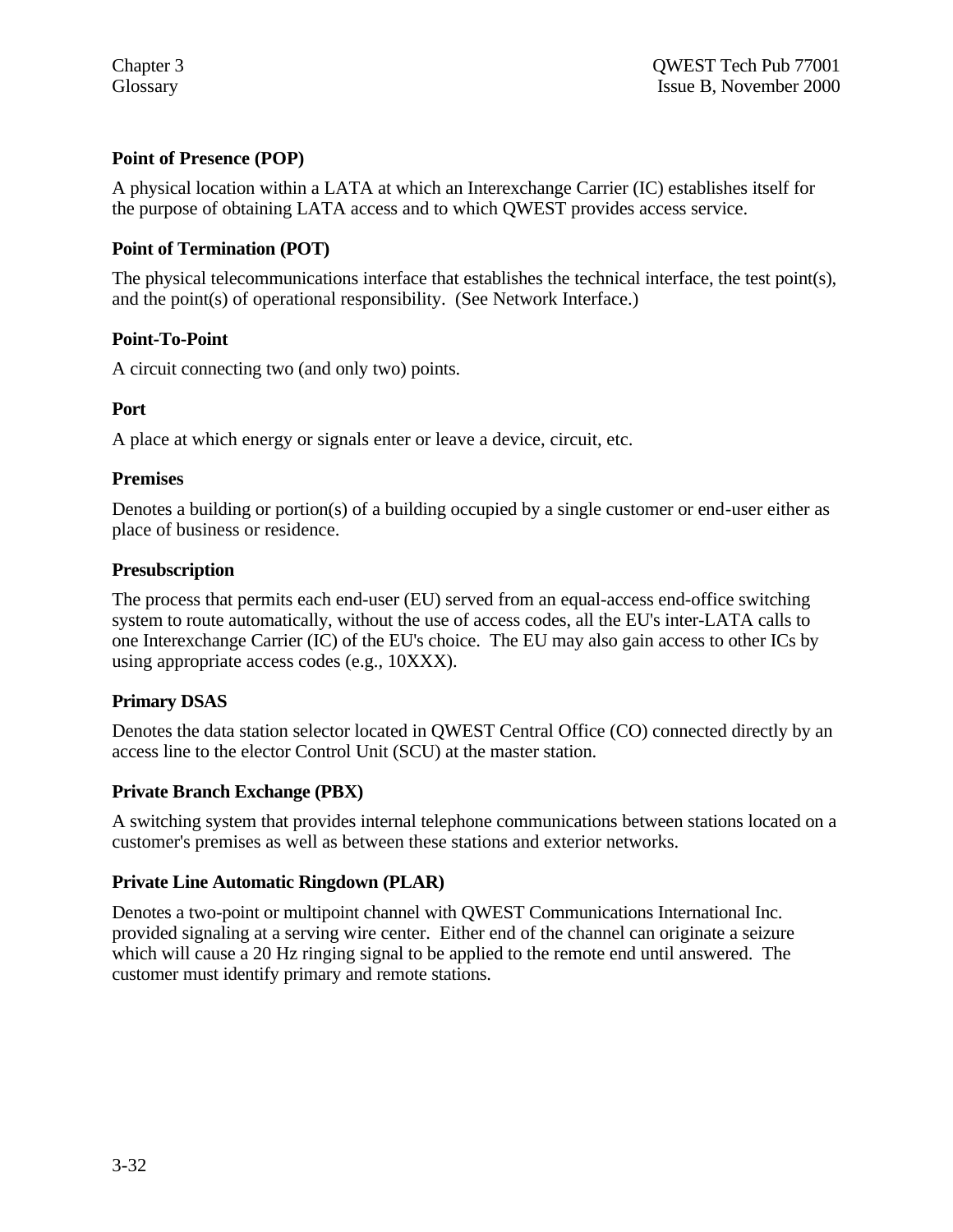# **Protocol**

The rules for communication system operation which must be followed if communication is to be effected; the complete interaction of all possible series of messages across an interface. Protocols may govern portions of a network, types of service, or administrative procedures.

# **Protocol Code**

The Protocol (character positions 3 and 4 of the Network Channel Interface [NCI] Code) is a twocharacter alpha code that defines requirements for the interface regarding signaling and transmission.

# **Protocol Data Unit (PDU)**

An International Standards Organization (ISO) term referring to a packet of information exchange between two entities via a protocol.

or

A unit that is exchanged between peer entities within a particular layer.

or

A data object exchanged by protocol machines, usually containing both protocol control information and user data.

## **Public Safety Answering Point**

Public Safety Answering Point (PSAP) is an agency or facility designated by a municipality to receive and handle emergency 911 calls.

# **Pulse Amplitude Modulation (PAM)**

Modulation in which the modulating wave is caused to amplitude modulate a pulse carrier.

# **Pulse Code Modulation (PCM)**

A type of modulation wherein the waveform of each channel is sampled many times per second in sequence. The amplitude of each sample is then encoded into a binary code and transmitted to the distant end where the pulse train is decoded and distributed to each channel in the exact time sequence to reproduce the original waveform of the channel.

# **Received Line Signal Detector**

An EIA or CCITT defined interface control signal that indicates to the Data Terminal Equipment (DTE) that the attached Data Communications Equipment (DCE) is receiving a signal from a remote DCE.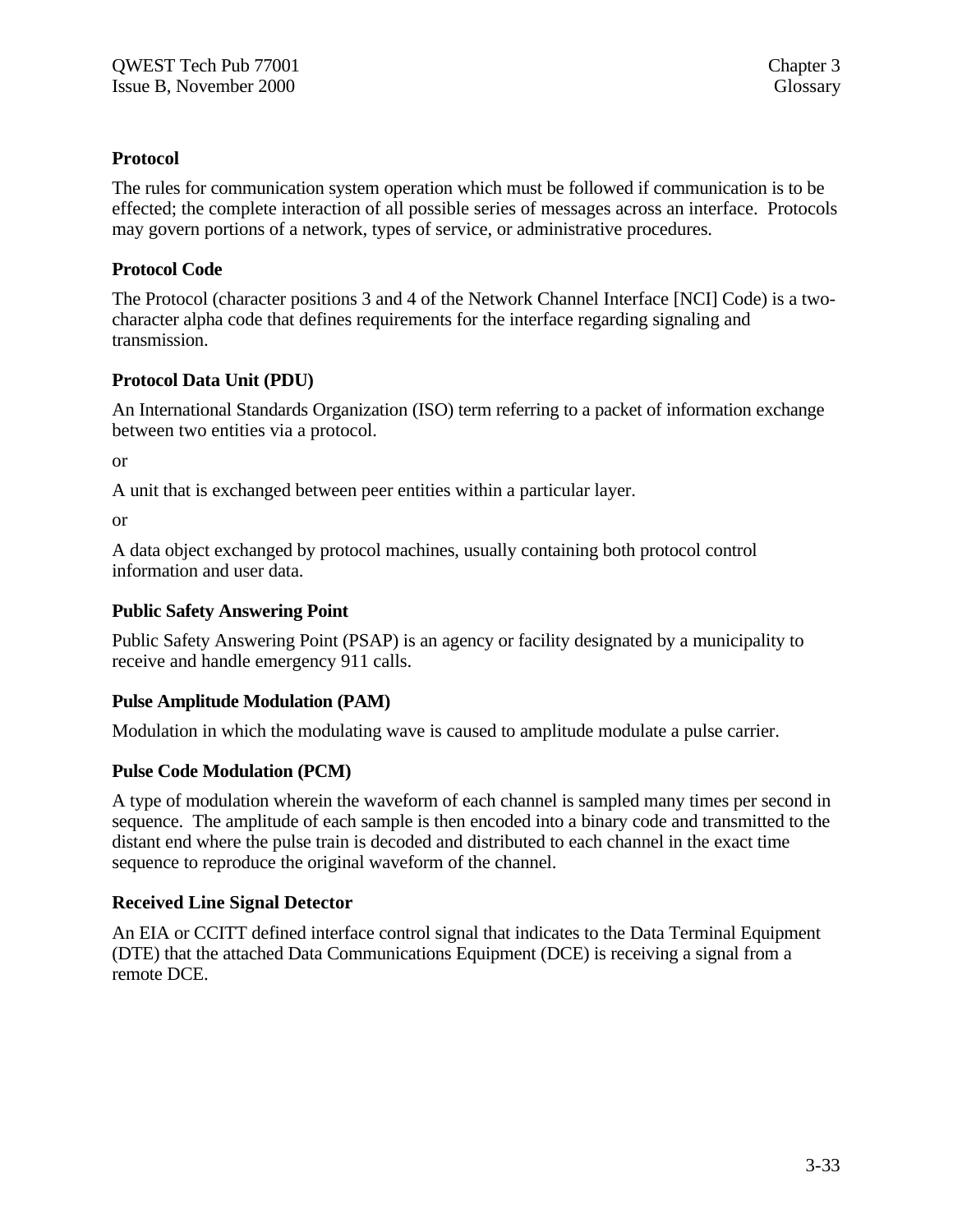## **Registered Equipment**

Denotes customer premises equipment which complies with and has been approved within the Registration Provisions of Part 68 of the FCC's Rules and Regulations.

## **Request to Send (RTS)**

An EIA or ITU (formerly CCITT) defined interface control signal that indicates the Data Terminal Equipment (DTE) has data to transmit, and conditions the Data Communications Equipment (DCE) to transmit data to the network.

## **Return Loss**

Denotes a measure of the similarity between the two impedances at the junction of two transmission paths. The higher the return loss, the higher the similarity.

## **Reverse Battery**

The switch, during setup and ringing, places -48v on ring, ground on tip. When the called party goes off-hook, the condition is reversed (i.e., -48v on tip, ground on ring).

## **Ring Indicator**

An EIA or ITU (formerly CCITT) defined interface control signal which indicates to the Data Terminal Equipment (DTE) that a ringing signal is being received on the communications channel.

## **Ringer Equivalence**

A numeric indicator which is an inverse function of on-hook impedance and resistance, called the Ringer Equivalence Number (REN). All registered terminal equipment which can affect on-hook impedance and resistance are assigned a REN. The sum of all such REN's on a given telephone line shall not exceed 5, but may be fewer depending on the ringing voltage source and the facility serving the line. (FCC Part 68.312)

## **Routing Information Protocol (RIP)**

An interior gateway protocol used to exchange routing information within an autonomous system.

## **Secondary DSS**

Denotes the Data Station Selector in a QWEST Central Office (CO) connected in tandem to a primary DSS. A secondary DSS is advantageous in serving geographic clusters of remote stations.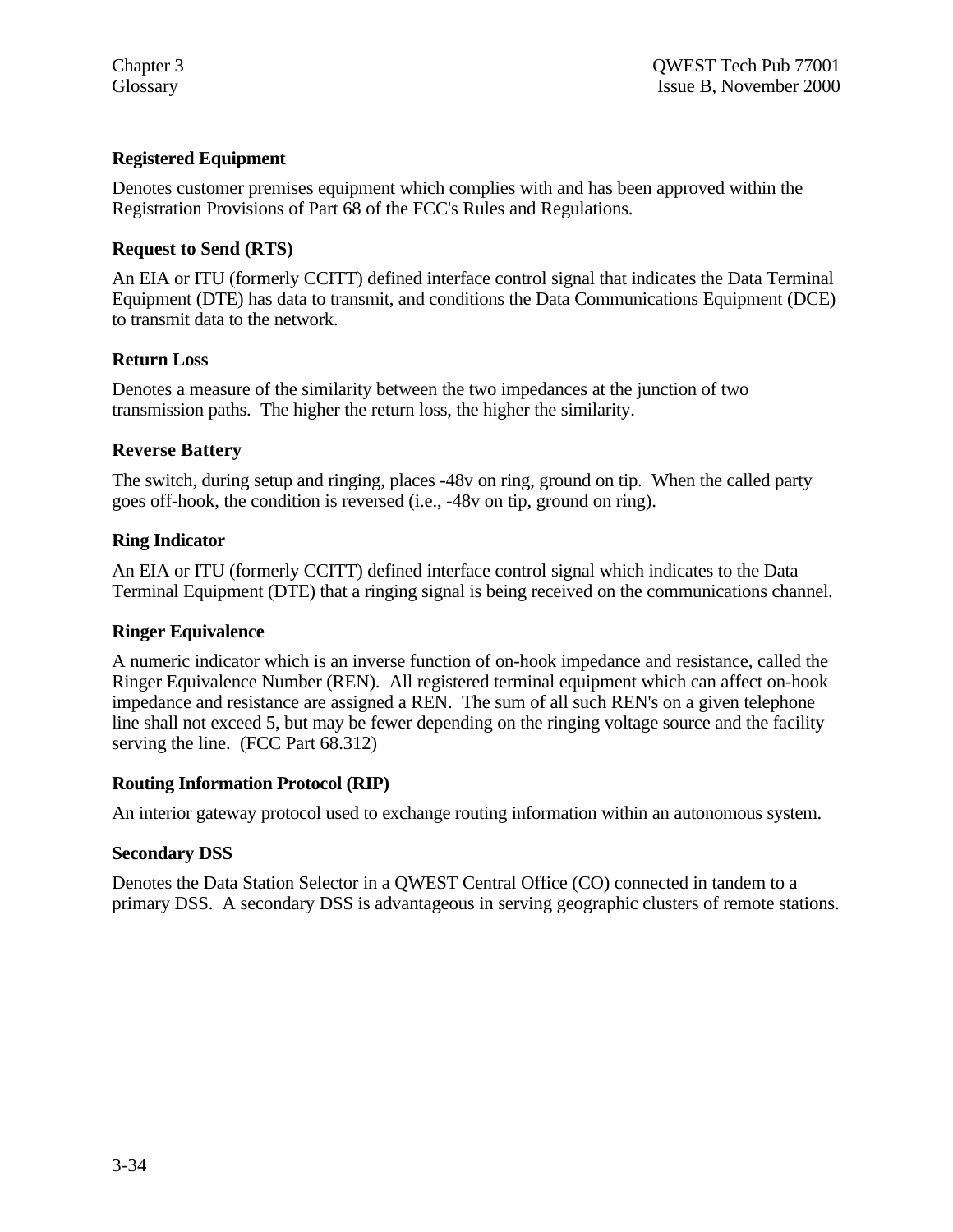## **Selector Control Unit (SCU)**

Denotes equipment located at the customer's premise which serves as the interface between a customer's master station and the telephone facilities for the purposes of facility cut-through, exchanging digital control signals with the customer and converting them to appropriate format for transmission to Data Station Selector.

## **Service Acceptance Limit (SAL)**

The maximum deviation from a design parameter that is allowed at service turnup or customer acceptance.

## **Service Code (A COMMON LANGUAGE® code set)**

A coded designation by which a particular Special Service Circuit may be identified. This designation must be unique, in a form that is readable and understandable, and be acceptable for both manual and mechanized procedures. (Special Service, as used by COMMON LANGUAGE®, may be called "Private Line", "Private Line Transport", "Switched Specials", "Dedicated Access", "Special Access", etc. in various tariffs and technical publications. Special Service is actually: COMMON LANGUAGE® Circuit Identification - Special Service, [abbreviated CLCI™ - S/S]).

## **Service Control Point (SCP)**

Serves as signaling nodes for access to data base information. Signaling messages usually consist of a query from any switch (End Office, Access Tandem, or Operator Services System, all of which can be SSPs) to a data base. The message is routed first to the STP which then forwards it to the SCP for access to the data base. The reply is passed from the SCP back to the STP which routes it back to the originating switching office.

## **Service Switching Point (SSP)**

Can be End Offices, Tandems, or Operator Services Switches that have CCS and SS7 capability. SSPs serve as "control points" for data base query services by suspending call processing while accessing SCP data bases to obtain information required to complete the call. 800 and Calling Card calls must be routed to an SSP office for access to the appropriate data base.

## **Service Terminating Arrangement**

Equipment furnished by QWEST that is utilized for the termination of USWC provided Access Service. This equipment provides a clearly delineated interface that facilitates the design, isolation and testing of the Access Service where the service is connected with customer provided communications systems.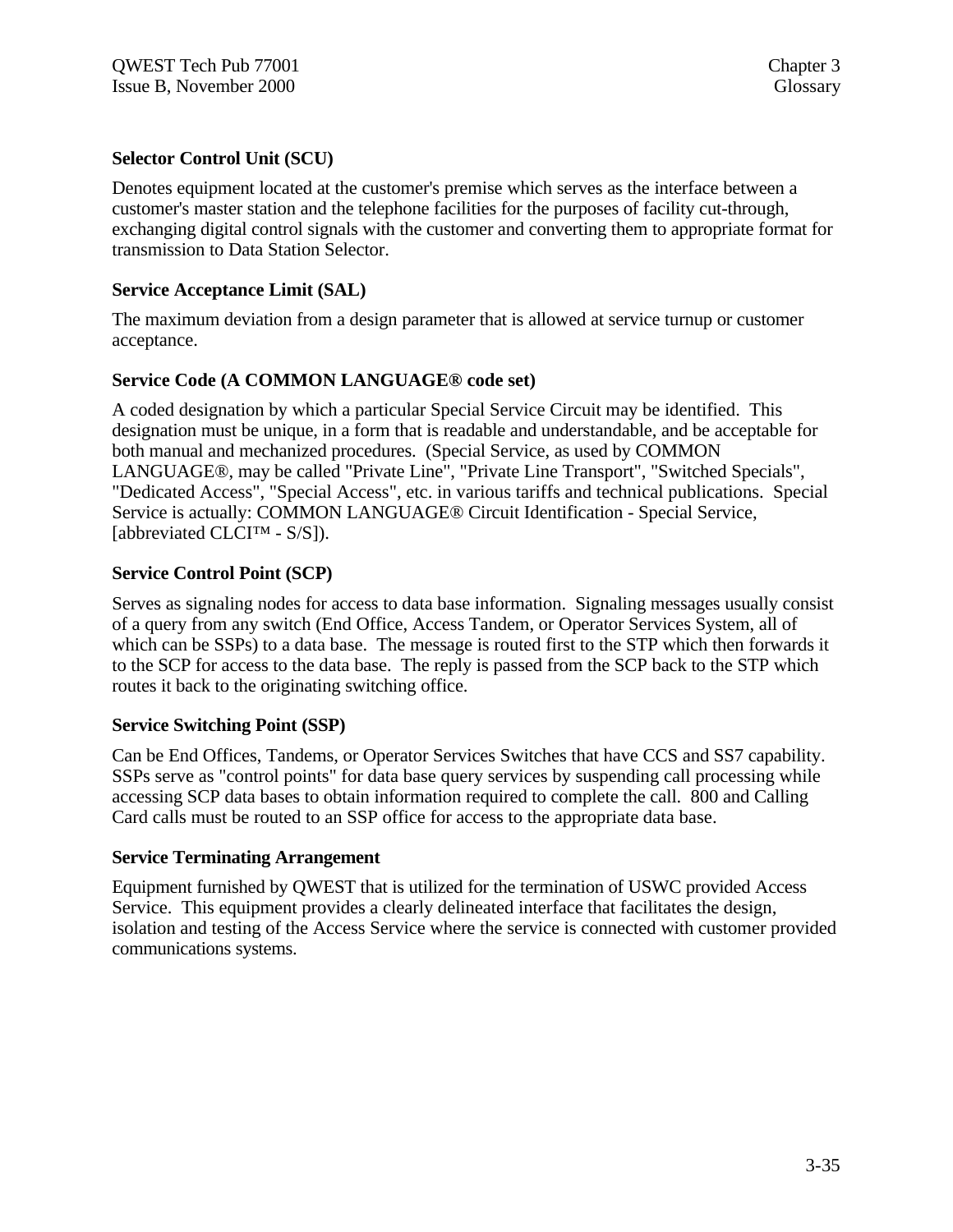# **Serving Wire Center (SWC)**

The term "Serving Wire Center" denotes a QWEST Central Office from which dial tone for the Local Exchange Service would normally be provided to the demarcation point on the property at which the customer is served.

## **Seven-Digit Manual Test Line**

An arrangement that enables the customer to select balance, milliwatt and synchronous test lines by manually dialing a seven-digit number over the associated access connection.

## **Severely Errored Second (SES)**

A one second interval having a Bit Error Ratio of 10-3 or worse

#### **Short-Circuit Test Line**

An arrangement in a central office that provides for an AC short-circuit termination of a trunk or line by means of a capacitor of a least four microfarads.

## **Short Interruption Event (SIE)**

An event beginning with the occurrence of a BER of  $10^{-2}$  or worse continuously for three or more consecutive seconds, which can last up to 120 seconds. A SIE clears when 10 consecutive seconds with BER better than 10 occur.

Note - The "10-2 BER continuously" over each second implies that all sub-intervals, where the second is divided into at least 10 equal sub-intervals, have a BER of  $10^{-2}$  or worse.

## **Short Interruption Event Count (SIEC)**

A count of the Short Interruption Events in a given time frame (e.g, one month).

## **Signal-To-C-Notched Noise Ratio**

The ratio, in decibels, of a test signal to the corresponding C-notched noise.

## **Signal-To-Noise Ratio (S/N Ratio)**

The ratio of the signal power to the noise power at a given point in a given system (usually expressed in decibels).

## **Signaling**

The transmission of information to establish, monitor, or release connections and/or provide Network Control.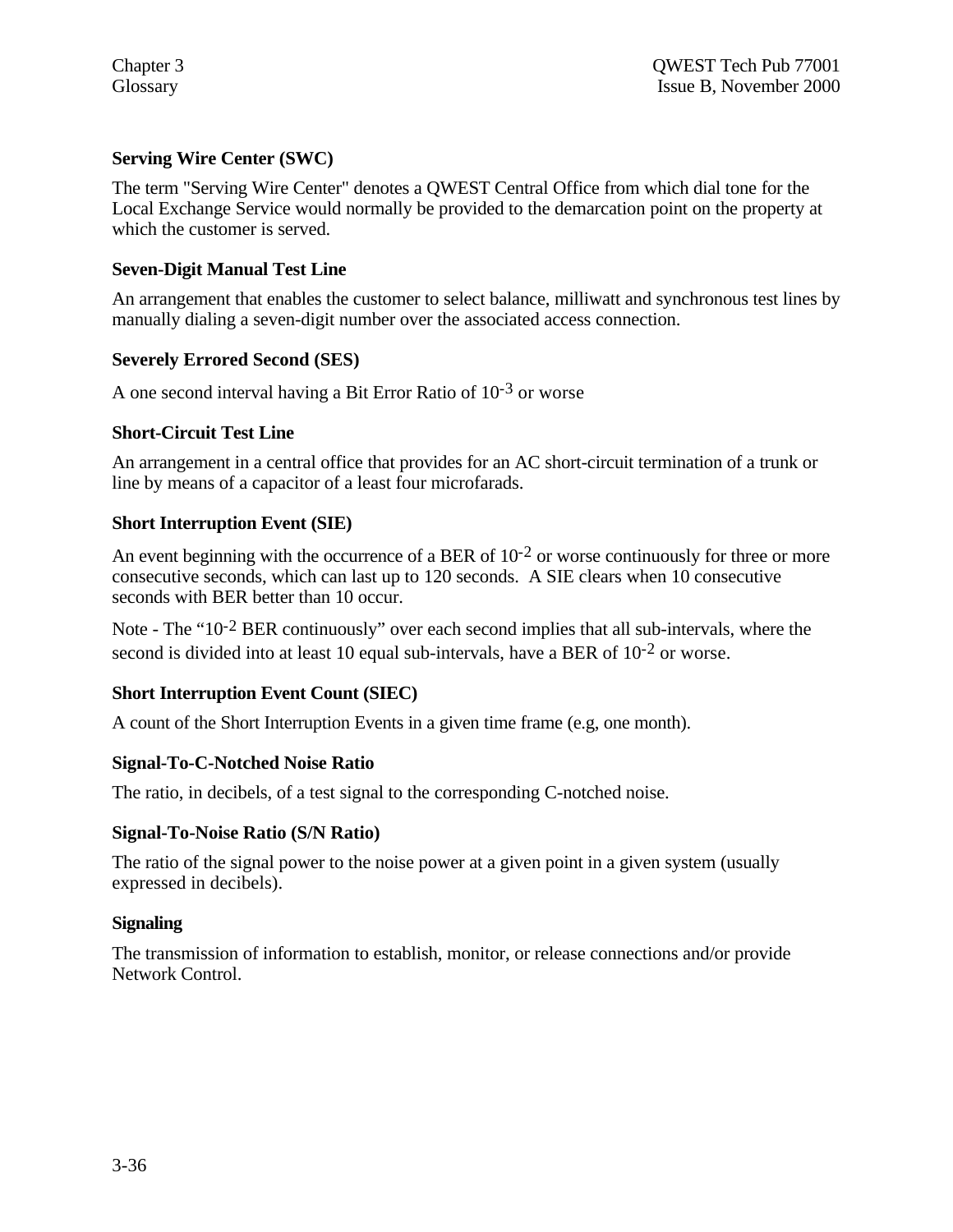## **Signaling Link Codes (SLC)**

A field of information in certain signaling network management messages, which indicates the identity of the affected signaling link to which the message refers.

## **Signaling Point (SP)**

A node in a signaling network which either originates and receives signaling messages, or transfers signaling messages from one signaling link to another, or both.

## **Signaling Point of Interface (SPOI)**

An interface in a signaling network which either originates and receives signaling messages, or transfers signaling messages from one signaling link to another, or both.

## **Signaling Transfer Point (STP)**

A signaling point with the function of transferring signaling messages from one signaling link to another and considered exclusively from the viewpoint of the transfer. STPs are stored program control packet switches, which are inter-connected with other nodes in the signaling network by digital datalinks. The STPs perform a switching function to route signaling traffic within the signaling network.

## **Simplex Reversal Option**

The Simplex Reversal Option physically turns over the simplexed DC path presented at the 4-Wire Point Of Termination (POT).

## **Simplex Signaling**

Signaling in which two conductors are used for a single channel using a center-tapped coil, or its equivalent, at both ends.

## **Singing Return Loss (SRL)**

The frequency-weighted measure of return loss at the edges of the voice band (260 to 500 Hz and 2200 to 3400 Hz), where singing (instability) problems are most likely to occur. (See IEEE Std. 743-1984, Table 10, for SRL low and Table 11 for SRL high).

## **Single Frequency Signaling (SF)**

The use of a voice frequency tone (between 300 and 3300 Hz), keyed on and off, to transport dial pulse signaling, on-hook and off-hook supervision, or a combination of signaling and supervision over a carrier channel or 4-Wire metallic facility.

## **Slope (Also Three-Tone Slope or Gain Slope)**

The loss at 404 and 2804 Hz relative to that at 1004 Hz.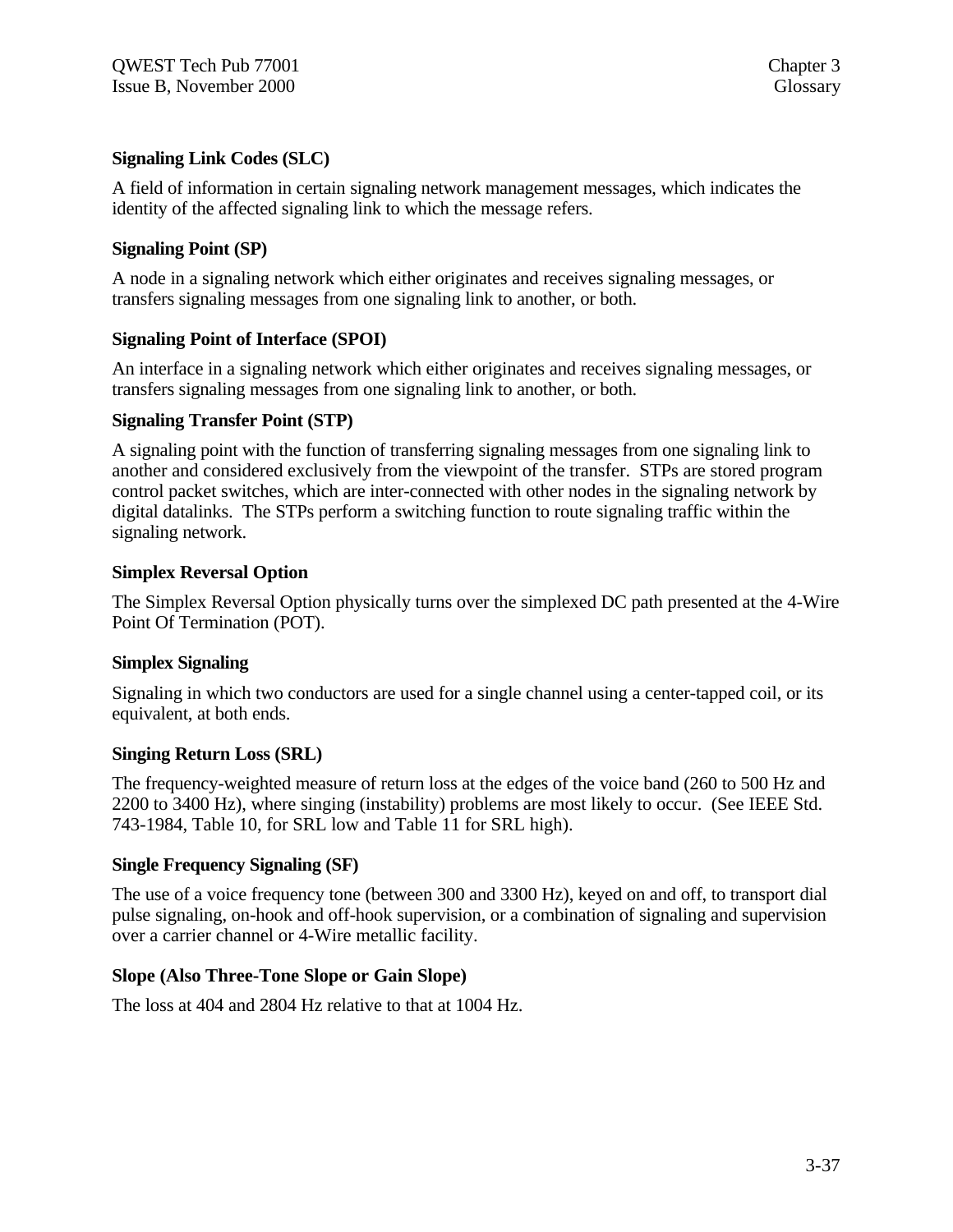# **SONET**

See Synchronous Optical Network.

# **SONET Optical Terminal (SOT)**

A terminal which uses SONET multiplexing to interleave the lower rate payloads, thereby creating a high rate synchronous signal.

## **Source Address**

An 8-octet field contained within the Level 3 Protocol Data Unit (L3 PDU) which identifies a specific end point of the originating SNI.

## **Special Access Service**

A service that provides a transmission path within a LATA to directly connect a Point Of Termination (POT) to an end-user premises or to another POT.

# **Stand Alone Access Link**

An access link which is used to provide access to other service provider(s) frame relay network.

## **Start Bit**

In asynchronous transmission, the first bit in a character, normally a space, which prepares the receiving equipment for the reception and registration of the character.

# **Start Pulse**

Start Pulse signal indicates the end of a field of information.

## **Stop Bit**

In asynchronous transmission, the last bit of a character, normally a mark condition, which serves to return the line to its idle or rest state.

# **Stored Program Control (SPC)**

A switching system comprised of a set of instructions within computer memory specifying operations to be performed which expands the capability of the system to selectively route traffic.

## **Subscriber Network Interface (SNI)**

The point at which CPE interfaces to the network supporting SMDS.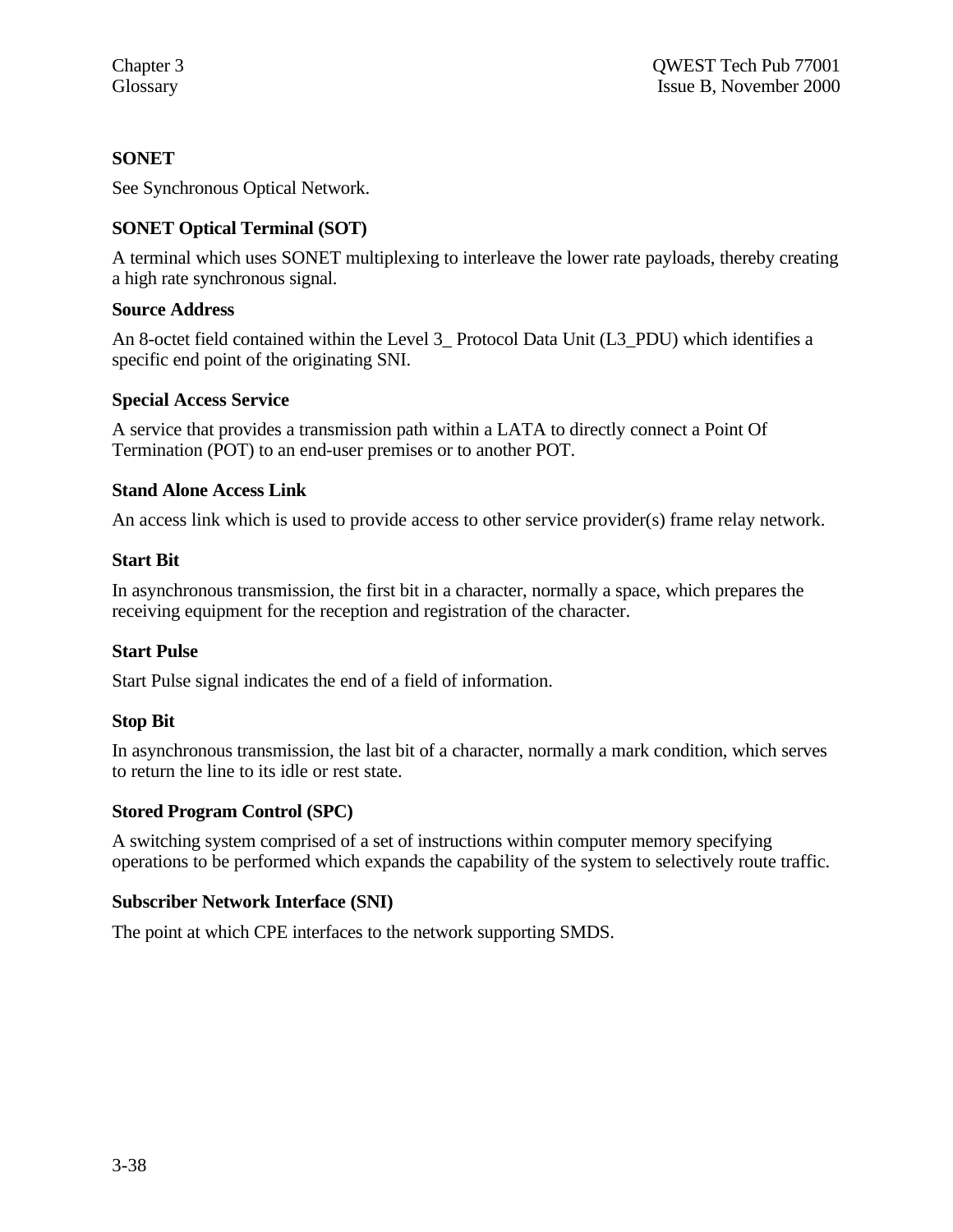## **Subsystem Number (SSN)**

A number to identify a user of the Signaling Connection Control Part (SCCP). The SSN is used in SCCP addressing to route an SS7 message to the appropriate subsystem at the destination node, such as 800 service at an SCP or CLASS<sup>SM</sup> services application at an end office SP.

## **Superframe Format (SF)**

A superframe consists of 12 consecutive DS1 frames. Bit one of each frame (the F-bit) is used to describe a 12-bit framing pattern during the 12 frames.

## **Supergroup**

A bandwidth allocation in frequency-division multiplexed systems that provides for 60 (5 groups) voice bandwidth channels.

## **Supervision**

The function of initiating a call request, holding a connection, or releasing a connection.

## **Sustained Information Rate (SIR)**

The SIR refers to the rate of transfer of user information that CPE could sustain over long periods using that particular Access Class. The limits on the rate of information transfer are each defined by a set of parameters that is the basis for enforcement by the SS.

## **Switched Access Service (SAS)**

A service that provides a 2-point electrical communication path within a LATA between a customer's Point Of Termination (POT) and a QWEST end office and/or access tandem switch. Paths are capable of the transmission of voice and associated telephone signals within the frequency bandwidth of approximately 300 to 3000 Hz.

## **Switched Multi-megabit Data Service (SMDS) Access Class Data Rate**

The SIR (Mbit/s) associated with a particular SMDS Access Class.

## **Switched Multi-megabit Data Service (SMDS) Access Connection**

Allows for the transfer of information between Customer-provided compatible SMDS equipment and the ACS Network.

# **Switched Multi-megabit Data Service (SMDS) Data Unit**

A packet which contains Customer information. Each data unit contains both the source address that identifies the originating Subscriber Network Interface and the destination address that identifies the SNI of the intended recipient.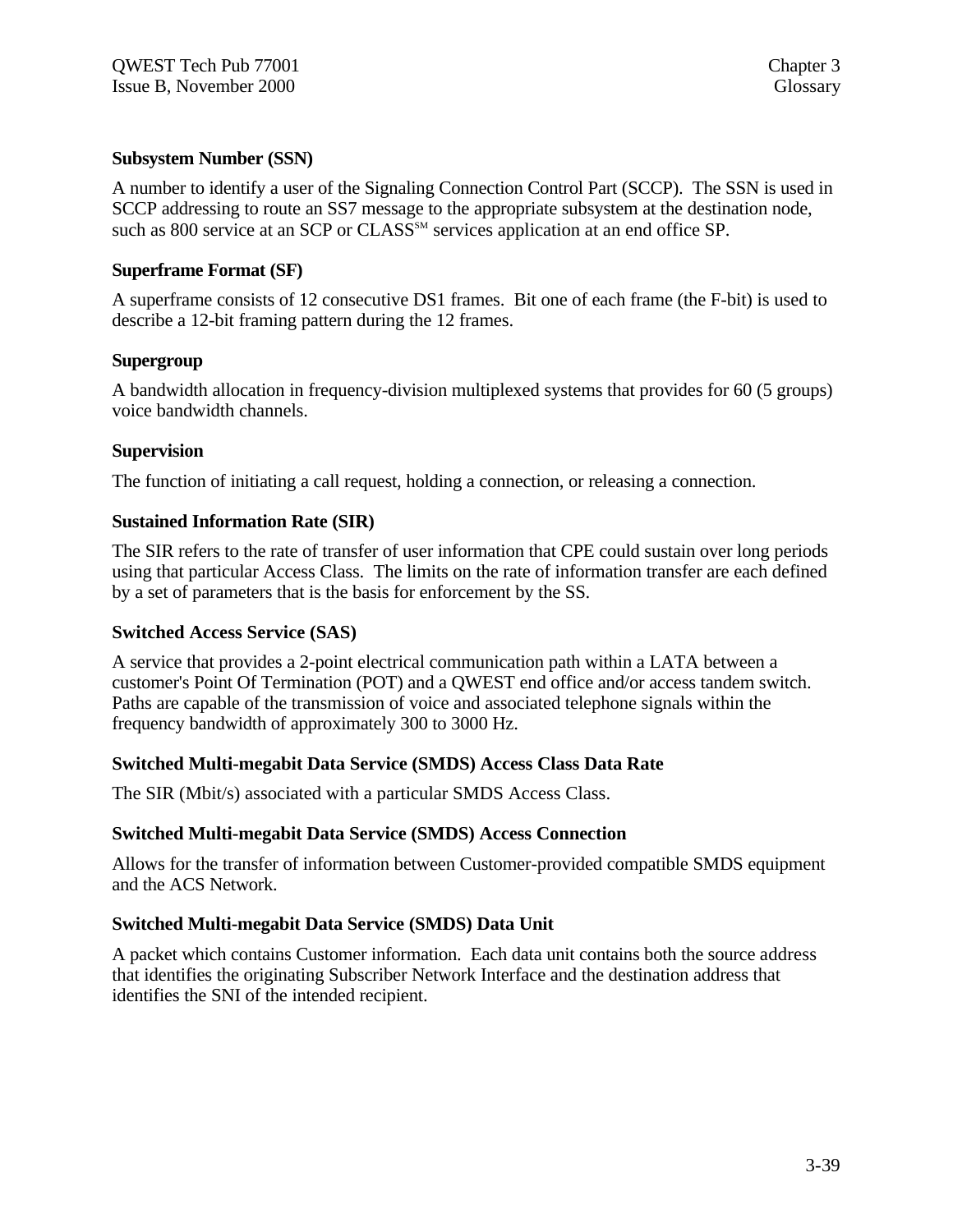# **Switched Multi-megabit Data Service (SMDS) Group Address**

An address type of a set of individual address associated with one or more Subscriber Network Interfaces (SNI's).

## **Switched Multi-megabit Data Service (SMDS) Individual Address**

An address type of a specific end point of a SNI.

## **Switched Multi-megabit Data Service (SMDS) Trunk**

Trunk side connection to the SMDS Node.

## **Switched Services Network (SSN)**

Private switching networks, which may have switch nodes at customer premises and in Central Offices, that use Private line channels and Central Office (CO) trunks and access lines to switch calls between customer locations. Modern SSN PBX's and CO switches use stored program control.

## **Switching System Exchange Termination**

Termination [integrated into the Central Office (CO) Switching System] which implements SMDS Interface Protocol (SIP) Level 1 to format and transport the SIP Level 2 PDUs and SIP Level 1 Control Information across the Subscriber Network Interface (SNI).

## **Synchronous Optical Network (SONET)**

Synchronous Optical Network (SONET): A standard providing electrical and optical specifications for the physical and higher layers, the first stage of which is at 51.84 Mbit/s, the Optical Channel 1 (OC1) level. Other rates, defined as OCn where n=3 through a number not yet firm, are possible.

## **Synchronous Test Line**

An arrangement in a central office that performs marginal operational tests of supervisory and ring-tripping functions.

## **Synchronous Transmission**

A transmission process such that between any two significant instants in the overall bit-stream there is always an integral number of unit intervals.

## **System Network Architecture (SNA)**

IBM reference model.

## **Tc - Committed Rate Measurement Interval(s)**

A time interval for which the subscriber's committed information rate is measured. The formula used to calculate Tc is: Tc=Bc/CIR.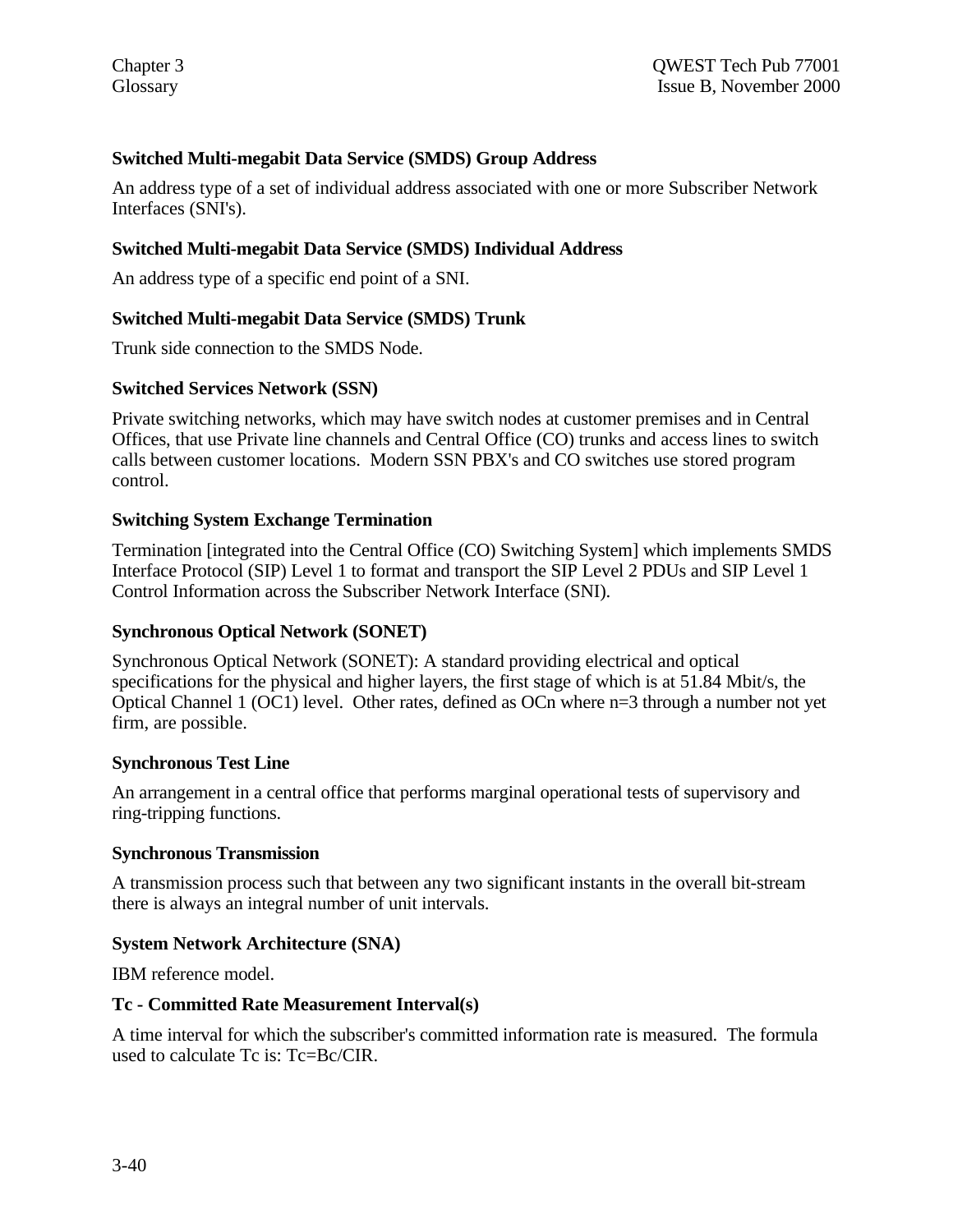## **Time Compression Multiplexing (TCM)**

A process of interleaving two or more bit streams. As defined for the SVDS application, the TCM is used to transfer the signaling plus data information by alternately time interleaving bursts of data in the transmit and receive directions (sometimes called Ping-Pong scheme).

## **Token Ring**

A local network access mechanism and topology in which a token is passed from station to station in sequential order. Stations wishing to transmit must wait for the token to arrive before transmitting data. Throughout this document, the term "Token Ring" is used interchangeably with the IEEE Std. 802.5-1992 Edition.

## **Transfer Arrangement**

An arrangement that affords the customer an additional measure of flexibility in the use of their Private Line Transport channel(s). The arrangement can be utilized to transfer a leg of a Private Line Transport Service to another channel that terminates in either the same or a different customer designated premises. A key activated control channel will be used to operate the transfer arrangement and will be rated as a Low Speed Data Channel Service. The Key will be located at the customer's premises and will be provided by the customer.

## **Transmission Control Protocol/Internet Protocol (TCP/IP)**

Internetworking software suite originated on the Department of Defense's Arpanet network. IP corresponds to Open Systems Interconnection (OSI) network Level 3, TCP to OSI Layer 4 and 5.

## **Transmission Level Point (TLP)**

A point in a transmission system at which the ratio, usually expressed in decibels, of the power of a test signal at that point to the power of the test signal at a reference point, is specified. For example, a zero transmission level point (0TLP) is an arbitrarily established point in a communication circuit to which all relative levels at other points in the circuit are referred.

## **Transmission Measuring (105-Type) Test Line/Responder**

An arrangement in a central office that provides far-end access to a responder and permits twoway level, noise and return loss measurements to be made on trunks from a near-end office.

## **Transmission Path**

Denotes a path capable of transporting signals within the range of the service offering. A transmission path is comprised of physical or derived facilities consisting of any form or configuration of plant typically used in the telecommunications industry.

## **Transmission Service Channel**

A one-way transmission path between two designated points.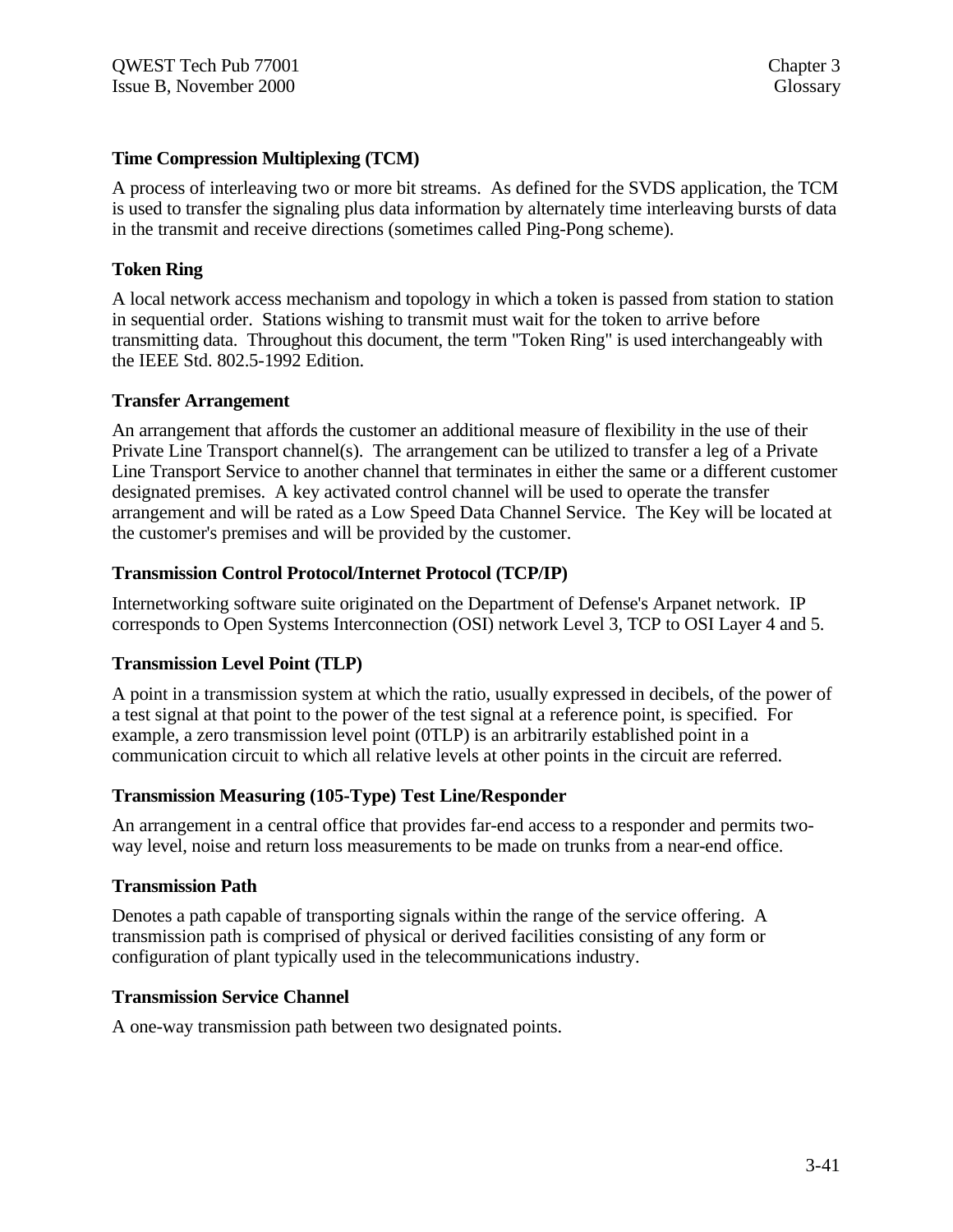# **Transparent LAN Service (TLS)**

A basic transport element designed to extend islands of Local Area Networks (LANs) across a limited geographic area (within a LATA and a single Wire Center).

## **Transparent**

In communication systems, that property which allows transmission of signals without changing their electrical characteristics or coding beyond the specified limits of the system design.

## **Trunk**

A communications path connecting two switching systems in a network, used in the establishment of an end-to-end connection.

## **Trunk Coupling Unit (TCU)**

A physical device that enables a station to connect to a trunk cable. The TCU contains the means for inserting the station into the ring or, conversely, bypassing the station.

## **Trunk Group**

A set of trunks that are traffic engineered as a unit for the establishment of connections between switching systems in which all of the communications paths are interchangeable.

## **Trunk-Side Connection**

Denotes the connection of a transmission path to the non-dial tone side of a local exchange switching system.

# **Token Ring**

A local network access mechanism and topology in which a token is passed from station to station in sequential order. Stations wishing to transmit must wait for the token to arrive before transmitting data.

## **Two-Wire to Four-Wire Conversion**

Denotes an arrangement which converts a 4-Wire transmission path to a 2-Wire transmission path to allow a 4-Wire facility to connect to a 2-Wire entity.

# **Uniform Service Order Code (USOC)**

The term "Uniform Service Order Code" denotes a three or five-character alphabetic, numeric, or an alphanumeric code that identifies a specific item of service or equipment. Uniform Service Order Codes are used in QWEST billing system to generate recurring rates and nonrecurring charges.

## **Violation Monitor Removal (VMR)**

Removes all violations such that BP violations do not propagate beyond the maintenance span.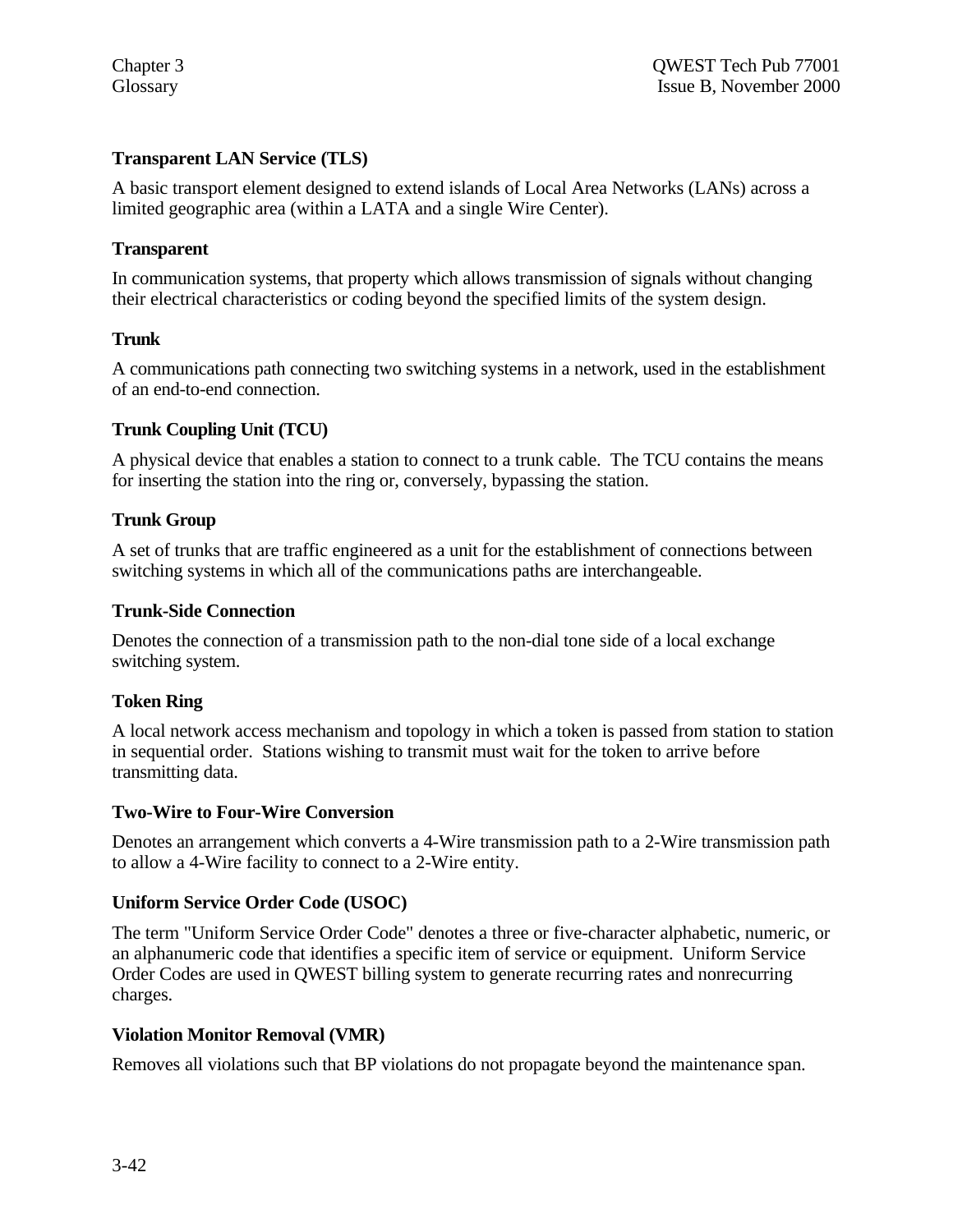## **Voice Grade (VG)**

A term used to describe a channel, circuit, facility or service that is suitable for the transmission of speech, digital or analog data or facsimile, generally with a frequency range of about 300 to 3000 Hz.

## **Voice Band**

Relating to the frequency spectrum from 300 to 3000 Hz.

## **Volume Unit (VU)**

The unit of measurement for electrical speech power and other complex waveforms as measured by a VU meter in the prescribed manner. 0 VU equals 0 dBm, that is 1 mW, in measurements of sinusoidal wave test tone power.

## **Wide Area Telecommunications Service (WATS)**

This type of service permits an end-user to make calls to selected inter-LATA or intra-LATA regions for a fixed monthly charge. A form of WATS called inward WATS permits callers within specified geographic regions to call the inward WATS customer without incurring a charge.

## **Wire Center**

A building in which one or more central offices, used for the provision of local exchange services, are located.

# **X.25**

Packet level messaging protocol. Consists of five classes of optional facilities.

# **X.25 Protocol**

ITU (formerly CCITT) protocol recommendation which specifies how user data terminal equipment should interface with data circuit-terminating equipment for packet-switched networks. Includes Open System Interconnection (OSI) layers 1-3 functionality.

## **Zero Byte Time Slot Interchange (ZBTSI)**

A method of providing DS1 Clear Channel Capability using the Extended Superframe (ESF) format and Alternate Mark Inversion (AMI) line code. See ANSI T1.107-1988.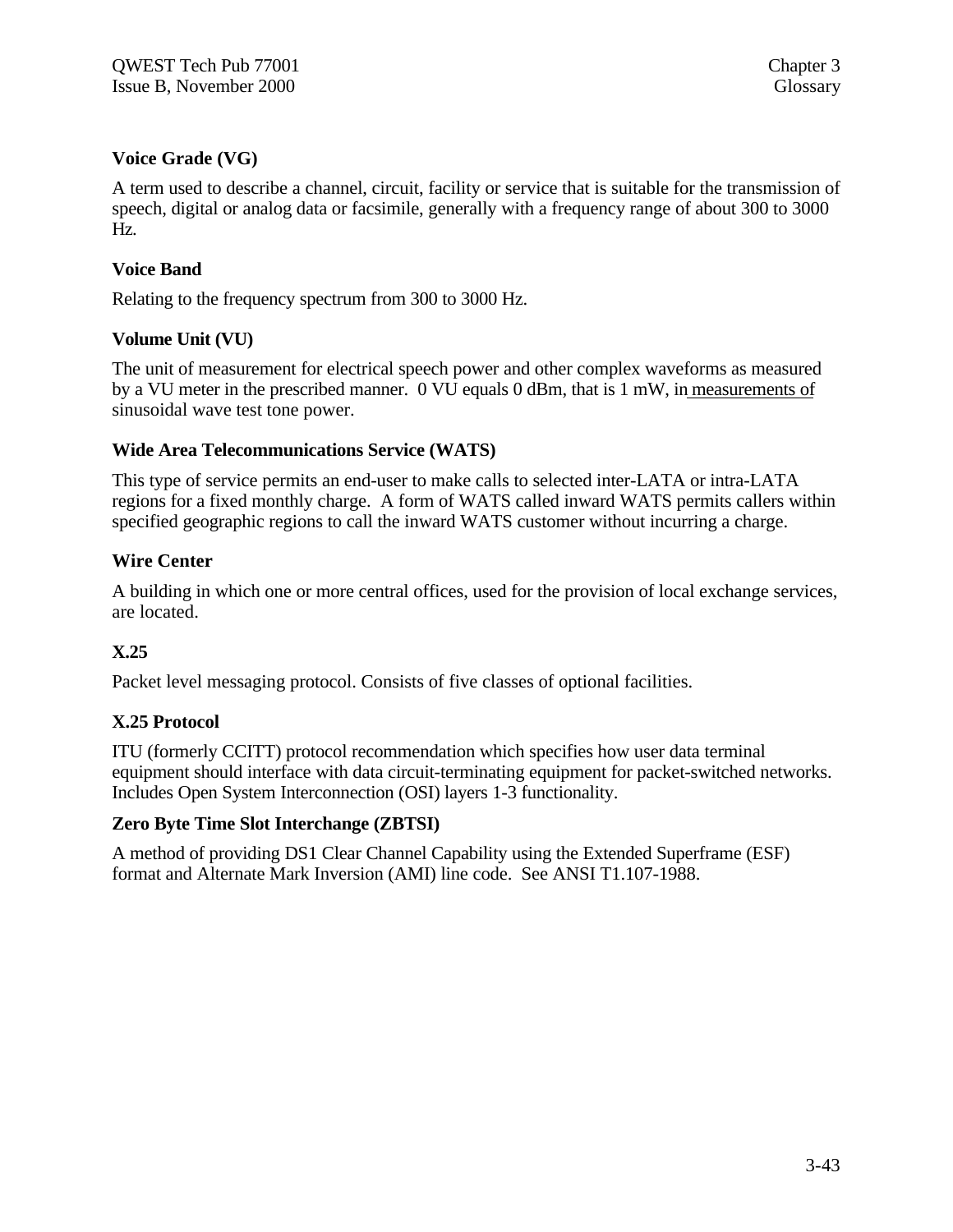# **CONTENTS**

|    | <b>Chapter and Section</b> | Page |
|----|----------------------------|------|
| 4. |                            |      |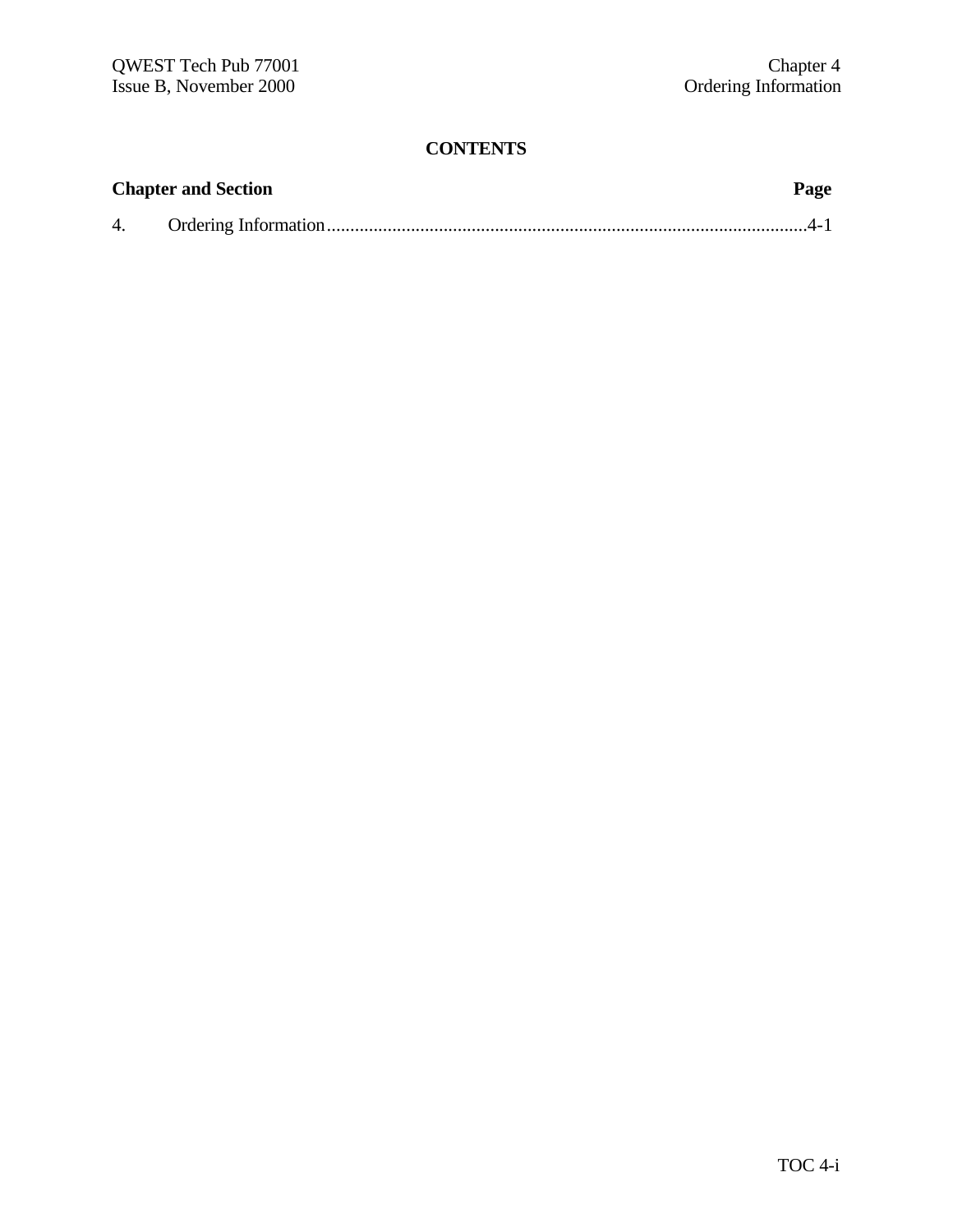## **4. Ordering Information**

All documents are subject to change and their citation in this document reflects the most current information available at the time of printing. Readers are advised to check status and availability of all documents.

Those who are not QWEST employees may order;

American National Standards Institute (ANSI) documents from:

American National Standards Institute Attn: Customer Service 11 West 42nd Street New York, NY 10036 Phone: (212) 642-4900 Fax: (212) 302-1286

ANSI has a catalog available which describes their publications.

Bellcore documents from:

Telcordia Customer Relations 8 Corporate Place, PYA 3A-184 Piscataway, NJ 08854-4156 Fax: (908) 336-2559 Phone: (800) 521-CORE (2673) (U.S. and Canada) Phone: (908) 699-5800 (Others)

International Telecommunications Union documents may be ordered from:

International Telecommunications Union General Secretariat Place des Nations, CH-1211 Geneva 20, SWITZERLAND

QWEST Technical Publications are available from:

http://www.qwest.com/techpub

Ordering information for Employees of QWEST Communications International Inc.

http://emedia.uswc.uswest.com/

Central Distribution Center  $1005 \frac{17^{\text{th}}}{\text{St. S-30}}$ Denver, CO 80202 303-896-9446 303-965-8652 Fax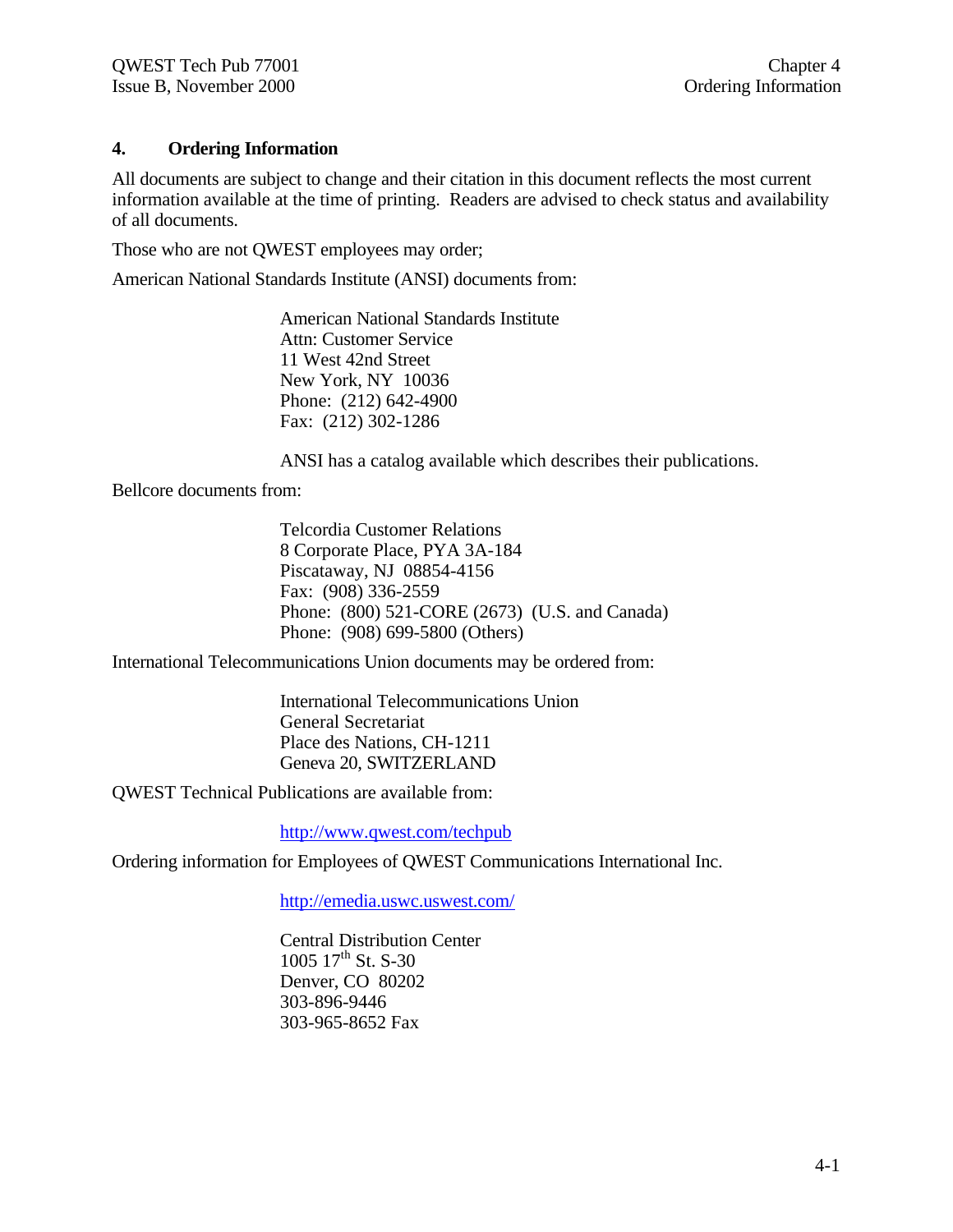# **CONTENTS**

|    | <b>Chapter and Section</b> | Page |
|----|----------------------------|------|
| 5. |                            |      |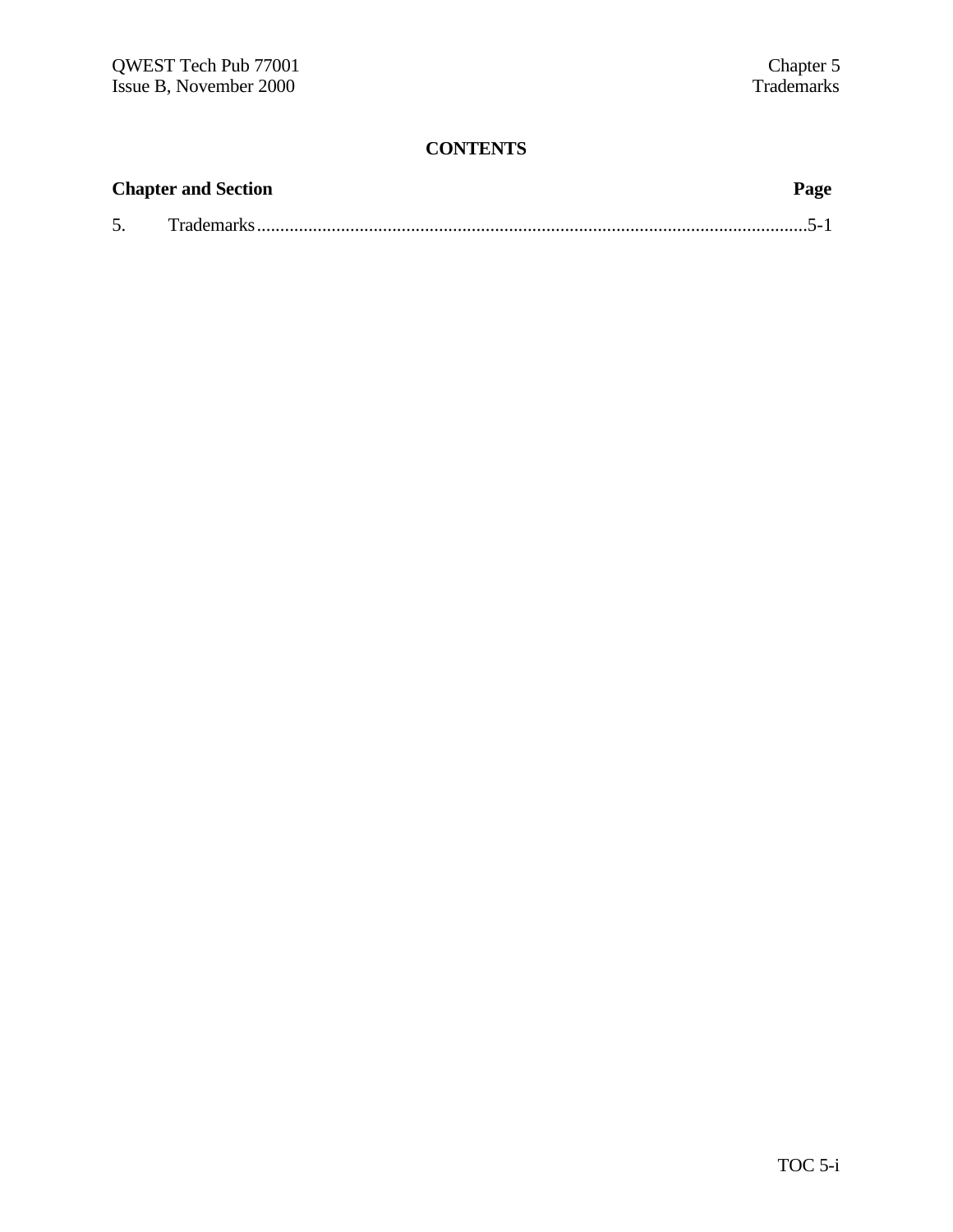# **5. Trademarks**

| AccessNode                | Registered Trademark of Northern Telecom, Inc.                                |
|---------------------------|-------------------------------------------------------------------------------|
| <b>AQCB</b>               | Registered Trademark of QWEST Communications<br>International Inc.            |
| <b>AQCB</b>               | Registered Trademark of QWEST Communications<br>International Inc.            |
| Canvas                    | <b>Trademark of Deneba Software</b>                                           |
| <b>CENTRON</b>            | Registered Service Mark of QWEST Communications<br>International Inc.         |
| Claris                    | Registered Trademark of Claris Corporation                                    |
| <b>CLASS</b>              | Service Mark of Bell Communications Research, Inc.                            |
| <b>CLCI</b>               | Trademark of Bell Communications Research, Inc.                               |
| <b>CLEI</b>               | Trademark of Bell Communications Research, Inc.                               |
| <b>CLFI</b>               | Trademark of Bell Communications Research, Inc.                               |
| <b>CLLI</b>               | Trademark of Bell Communications Research, Inc.                               |
| <b>COMMON LANGUAGE</b>    | Registered Trademark of Bell Communications Research,<br>Inc.                 |
| Dataphone Digital Service | Registered Trademark of AT&T Technologies, Inc.                               |
|                           |                                                                               |
| <b>DID</b>                | Registered Service Mark of QWEST Communications<br>International Inc.         |
| <b>DIGICOM</b>            | Registered Service Mark of Pacific Northwest Bell<br><b>Telephone Company</b> |
| <b>DIGIPAC</b>            | <b>Registered Service Mark of QWEST Communications</b><br>International Inc.  |
| <b>DMS</b>                | Registered Trademark of Northern Telecom, Inc.                                |
| <b>EXACT</b>              | Trademark of Bell Communications Research, Inc.                               |
| <b>FLEXCOM</b>            | <b>Trademark of Bellcore</b>                                                  |
| <b>IABS</b>               | <b>Registered Service Mark of QWEST Communications</b><br>International, Inc. |
| <b>IABS</b>               | Registered Service Mark of QWEST Corporation                                  |
| <b>INTELLIMUX</b>         | Service Mark of Bell Atlantic                                                 |
| MacDraw                   | Registered Trademark of Claris Corporation                                    |